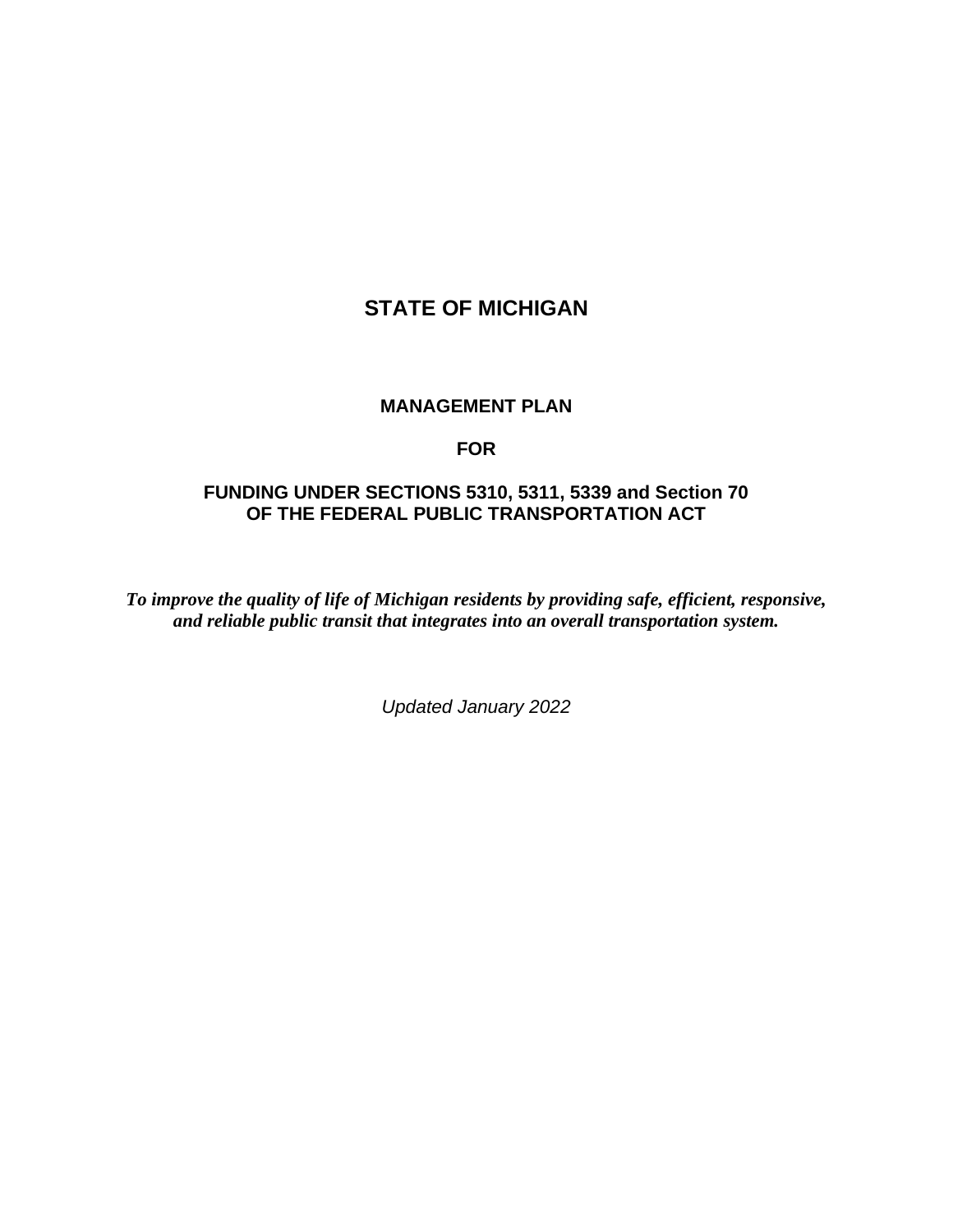## **TABLE OF CONTENTS**

| I.          | <b>SECTION 5311</b>                  |                                                                            |
|-------------|--------------------------------------|----------------------------------------------------------------------------|
|             | <b>Description</b>                   | Page                                                                       |
|             | ITEM A. PROGRAM GOALS AND OBJECTIVES | $\mathbf 1$                                                                |
| <b>ITEM</b> |                                      | <b>B.</b>                                                                  |
|             |                                      | <b>ROLE</b><br>S AND<br><b>RESP</b><br><b>ONSI</b><br><b>BILITI</b><br>ES. |
| <b>ITEM</b> |                                      | $\overline{4}$<br>C.                                                       |
|             |                                      | <b>COOR</b><br><b>DINAT</b><br><b>ION</b>                                  |
|             |                                      |                                                                            |
|             |                                      | $\overline{4}$                                                             |
|             | ITEM D. ELIGIBLE SUBRECIPIENTS       | 5                                                                          |
| ITEM E.     | ELIGIBLE SERVICES AND SERVICE AREAS  | 5                                                                          |
| ITEM F.     | ELIGIBLE ASSISTANCE CATEGORIES       | 6                                                                          |

ITEM G. LOCAL SHARE AND LOCAL FUNDING REQUIREMENTS 7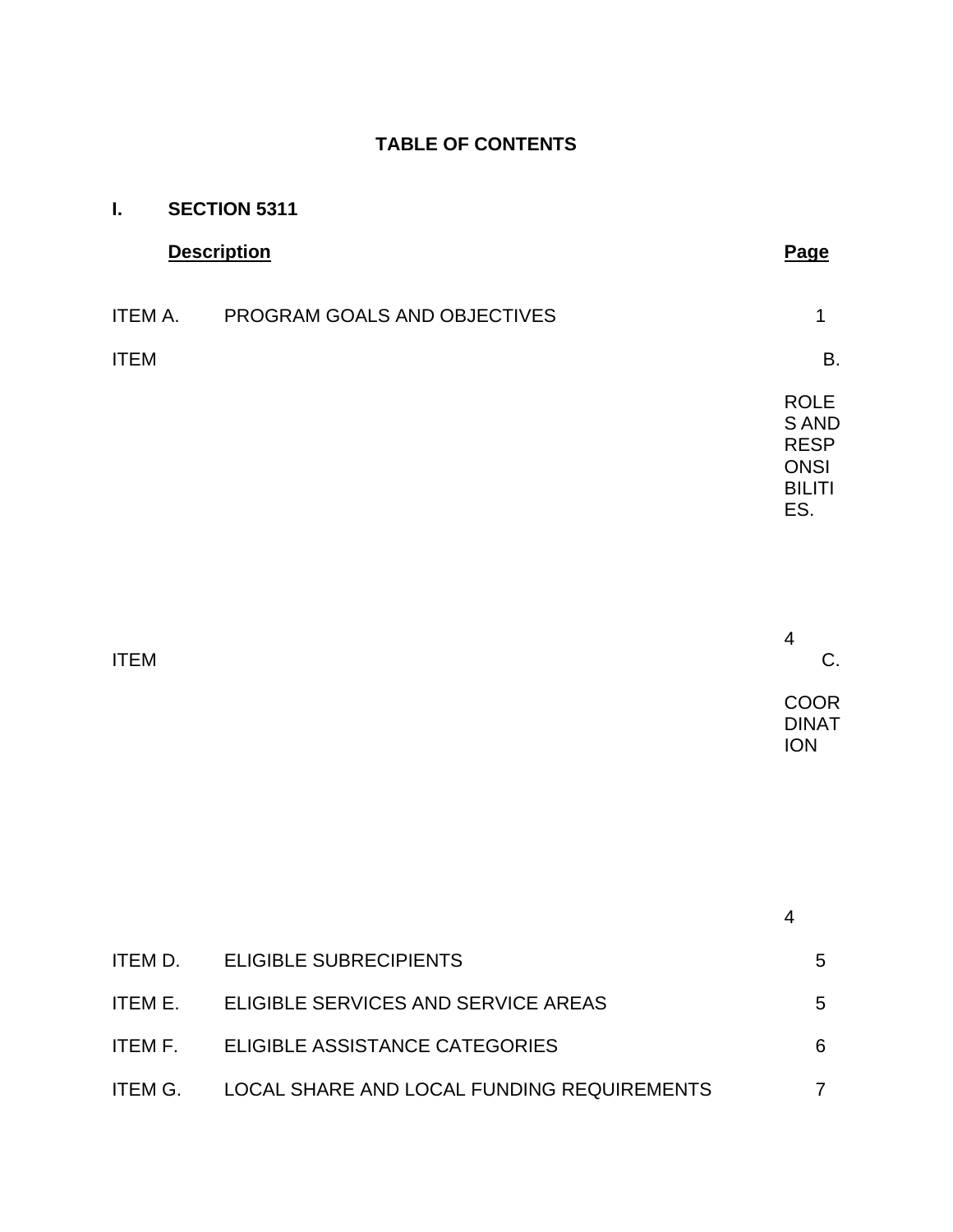| ITEM H. | PROJECT SELECTION CRITERIA AND METHOD OF<br><b>DISTRIBUTING FUNDS</b> | $\overline{7}$ |
|---------|-----------------------------------------------------------------------|----------------|
| ITEM I. | INTERCITY BUS TRANSPORTATION                                          | 9              |
| ITEM J. | ANNUAL PROGRAM OF PROJECTS DEVELOPMENT AND<br><b>APPROVAL PROCESS</b> | 10             |
|         | ITEM K. FUNDS TRANSFERS                                               | 11             |
|         | ITEM L. STATE ADMINISTRATION AND TECHNICAL ASSISTANCE                 | 11             |
| ITEM M. | RURAL TRANSPORTATION ASSISTANCE PROGRAM (RTAP)                        | 11             |
| ITEM N. | PRIVATE SECTOR PARTICIPATION                                          | 11             |
| ITEM O. | <b>CIVIL RIGHTS</b>                                                   | 12             |
| ITEM P. | <b>MAINTENANCE</b>                                                    | 13             |
| ITEM Q. | <b>CHARTER RULE</b>                                                   | 13             |
| ITEM R. | <b>SECTION 504 AND ADA REPORTING</b>                                  | 14             |
| ITEM S. | NATIONAL TRANSIT DATABASE (NTD) REPORTING                             | 15             |
| ITEM T. | <b>STATE PROGRAM MANAGEMENT</b>                                       | 15             |
| ITEM U. | <b>OTHER PROVISIONS</b>                                               | 18             |
|         |                                                                       |                |

## **II. SECTION 5310**

| ITEM A.     | <b>GOALS AND OBJECTIVES</b> | 22                   |
|-------------|-----------------------------|----------------------|
| <b>ITEM</b> |                             | В.                   |
|             |                             | $\sim$ $\sim$ $\sim$ |

ROLE S AND RESP **ONSI** BILITI ES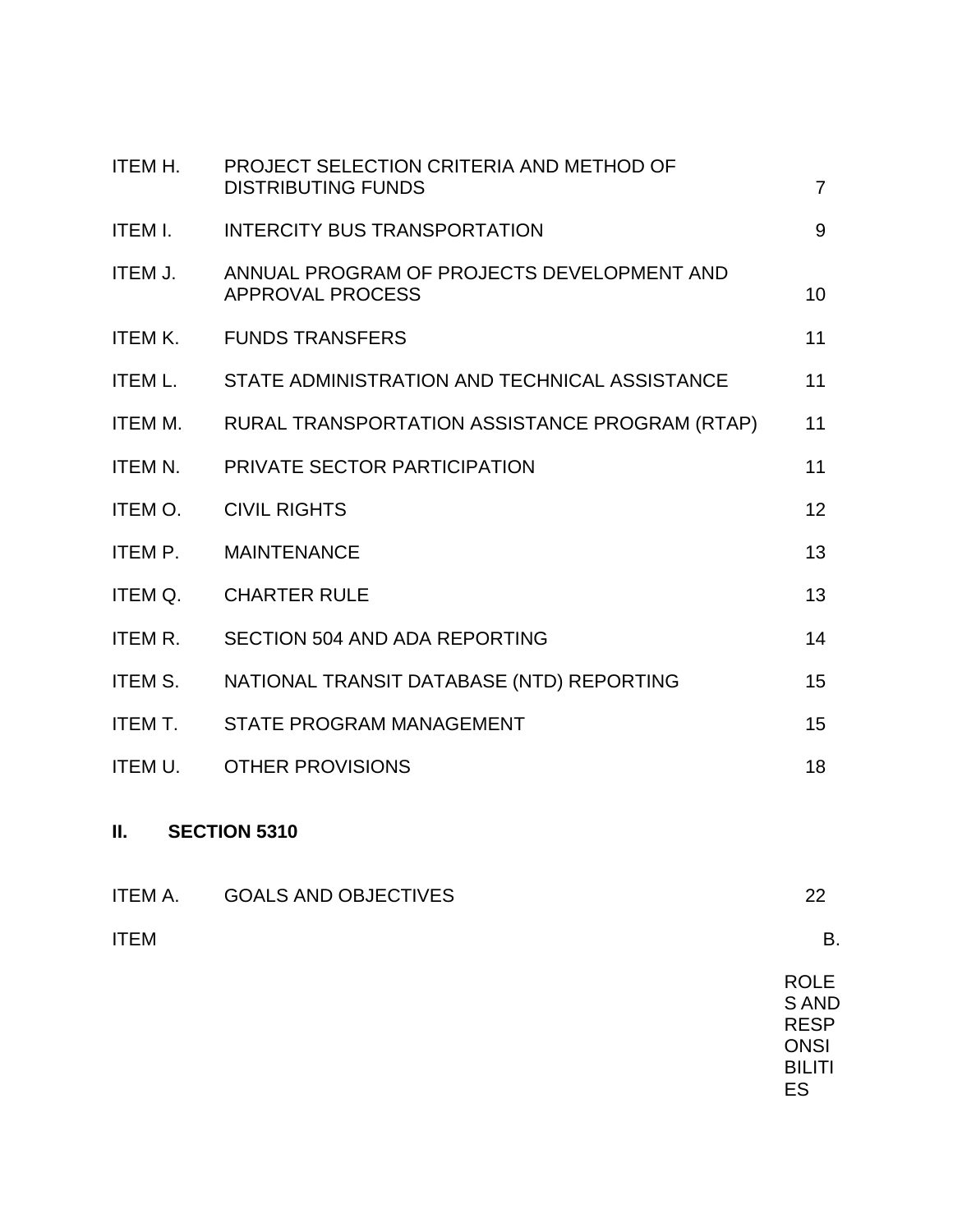|             | 25                                                                                                                   |
|-------------|----------------------------------------------------------------------------------------------------------------------|
| <b>ITEM</b> | C.                                                                                                                   |
|             | COOR<br><b>DINAT</b><br>ION                                                                                          |
|             |                                                                                                                      |
|             |                                                                                                                      |
|             |                                                                                                                      |
|             | 25                                                                                                                   |
| <b>ITEM</b> | D.                                                                                                                   |
|             | <b>ELIGI</b><br><b>BLE</b><br><b>RECI</b><br><b>PIENT</b><br>$\mathsf S$                                             |
|             |                                                                                                                      |
|             | 26                                                                                                                   |
| <b>ITEM</b> | Ε.                                                                                                                   |
|             | LOCA<br>L<br>SHAR<br>$\mathsf E$ AND<br>LOCA<br>L<br><b>FUND</b><br><b>ING</b><br>REQU<br><b>IREM</b><br><b>ENTS</b> |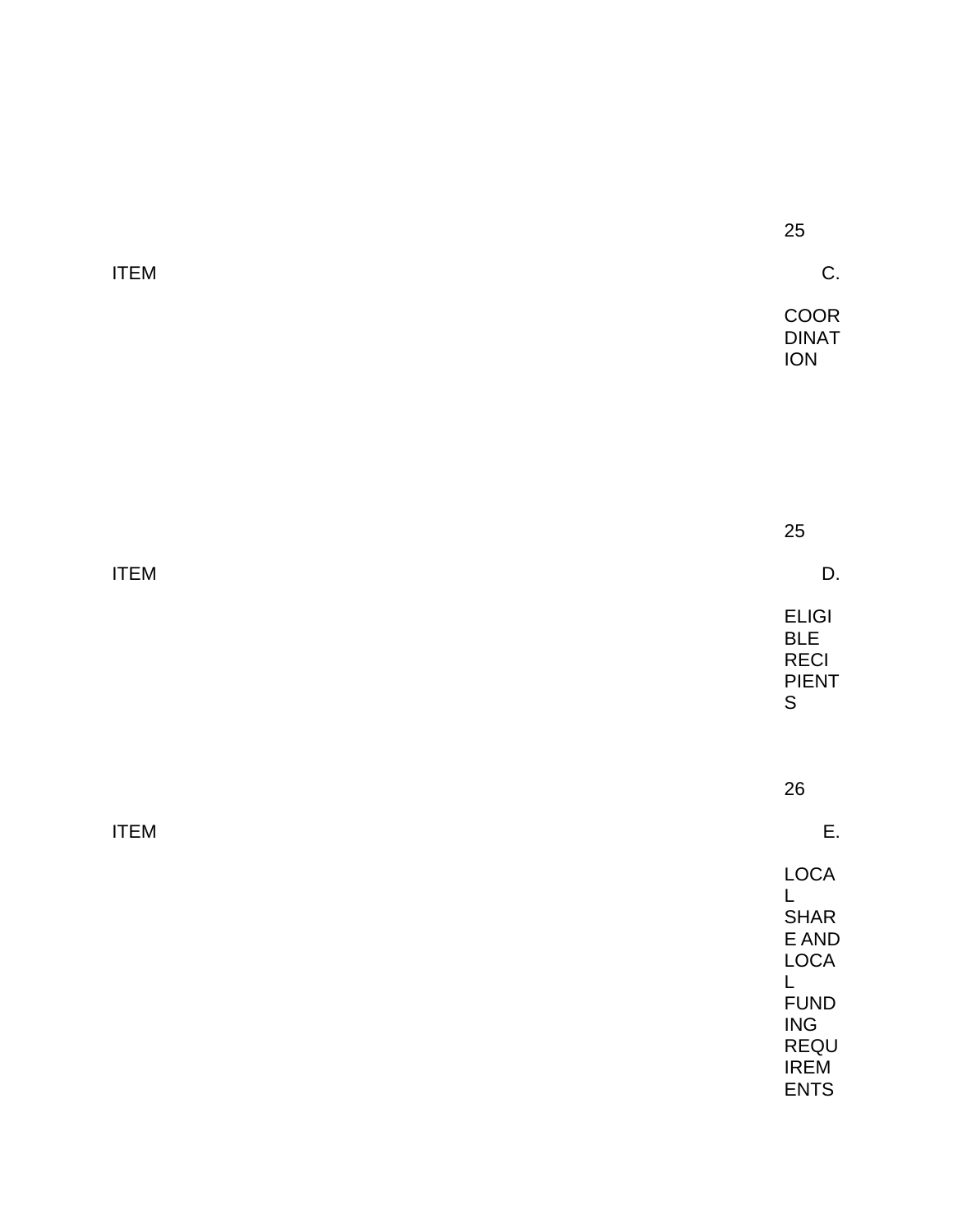ITEM F.

27

PROJ **ECT** SELE CTIO N **CRITE** RIA AND METH OD OF

DISTR IBUTI NG FUND S

27

## ITEM G. ANNUAL PROGRAM OF PROJECTS DEVELOPMENT AND 31

APPR OVAL PROC ESS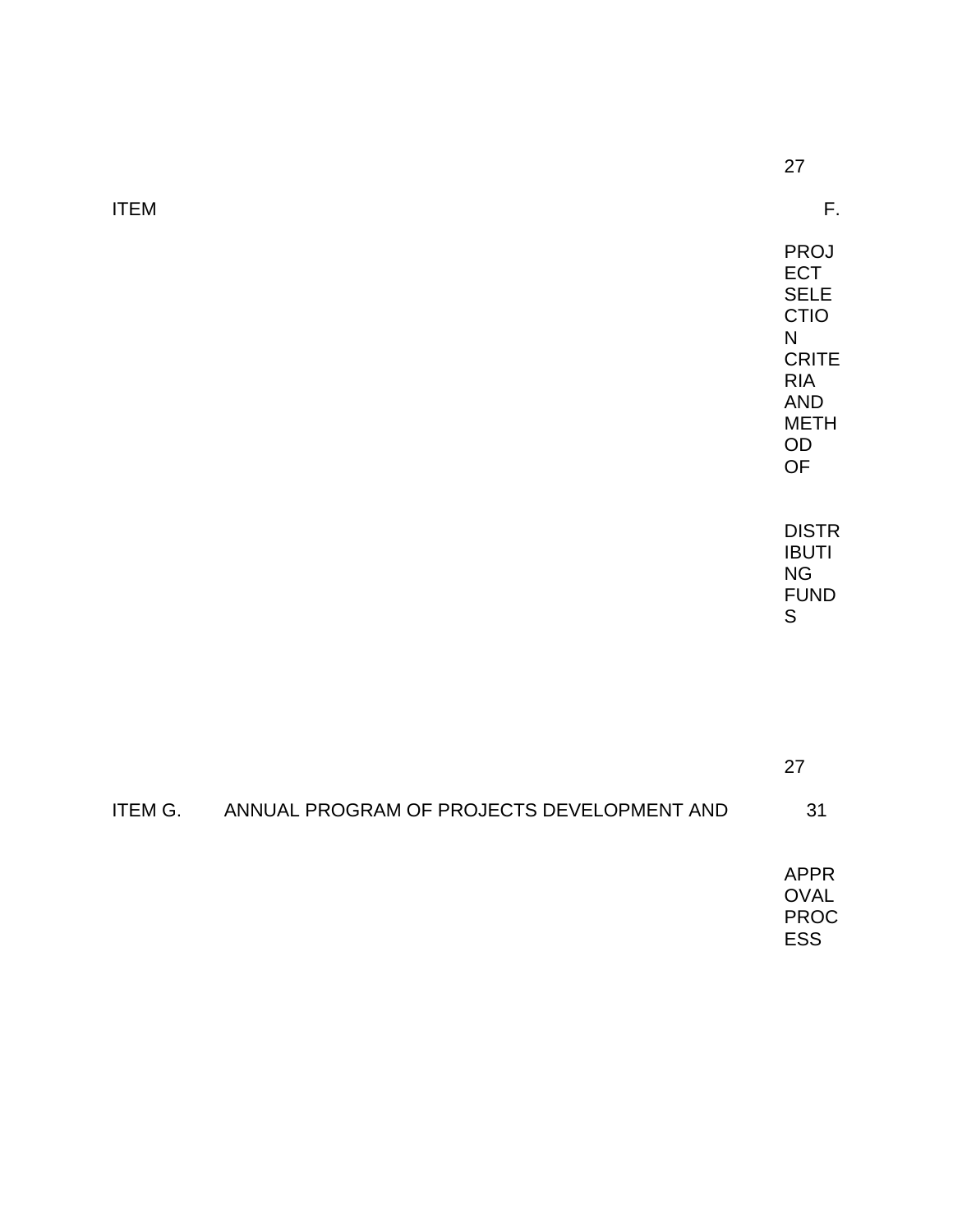| <b>ITEM</b> | Η.                                                                                                                        |
|-------------|---------------------------------------------------------------------------------------------------------------------------|
|             | <b>FUND</b><br>$\mathsf S$<br><b>TRAN</b><br><b>SFER</b><br>${\sf S}$                                                     |
|             |                                                                                                                           |
|             | 31                                                                                                                        |
| <b>ITEM</b> | I.                                                                                                                        |
|             | <b>STAT</b><br>$\mathsf E$<br><b>ADMI</b><br><b>NISTR</b><br><b>ATIO</b><br>N,<br><b>PLAN</b><br><b>NING</b><br>AND<br>32 |
|             | <b>TECH</b><br><b>NICAL</b><br><b>ASSIS</b><br><b>TANC</b><br>$\mathsf E$                                                 |
| <b>ITEM</b> | J.                                                                                                                        |
|             | PRIV<br>ATE<br><b>SECT</b><br>OR<br><b>PARTI</b><br><b>CIPAT</b><br>ION                                                   |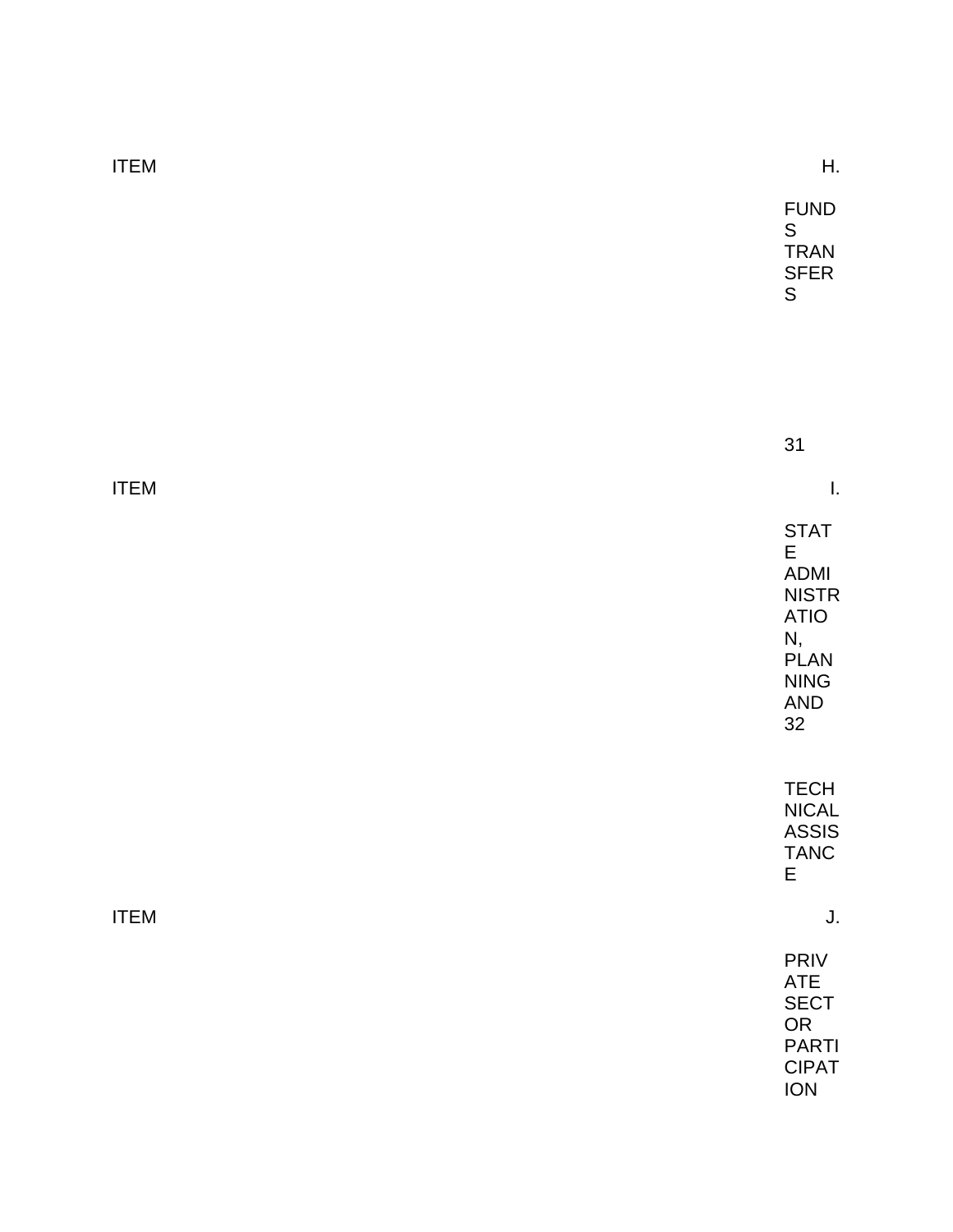| ITEM K. | <b>CIVIL</b> |
|---------|--------------|
|         | <b>RIGH</b>  |
|         | <b>TS</b>    |

|                |                                                                       | 32 |
|----------------|-----------------------------------------------------------------------|----|
| ITEM L.        | <b>MAINTENANCE</b>                                                    | 33 |
| ITEM M.        | CHARTER RULE                                                          | 34 |
|                | ITEM N. SECTION 504 AND ADA REPORTING                                 | 34 |
| ITEM O.        | PROGRAM MEASURES                                                      | 35 |
|                | ITEM P. PROGRAM MANAGEMENT                                            | 36 |
|                | ITEM Q. OTHER PROVISIONS                                              | 39 |
|                | III. SECTION 5339 and Other Competitive Grant Programs                |    |
| <b>ITEM A.</b> | <b>GOALS AND OBJECTIVES</b>                                           | 43 |
| ITEM B.        | ROLES AND RESPONSIBILITIES                                            | 47 |
| <b>ITEM C.</b> | <b>COORDINATION</b>                                                   | 48 |
| ITEM D.        | <b>ELIGIBLE SUBRECIPIENTS</b>                                         | 48 |
| ITEM E.        | LOCAL SHARE AND LOCAL FUNDING REQUIREMENTS                            | 49 |
| <b>ITEM F.</b> | PROJECT SELECTION CRITERIA AND METHOD OF<br><b>DISTRIBUTING FUNDS</b> | 49 |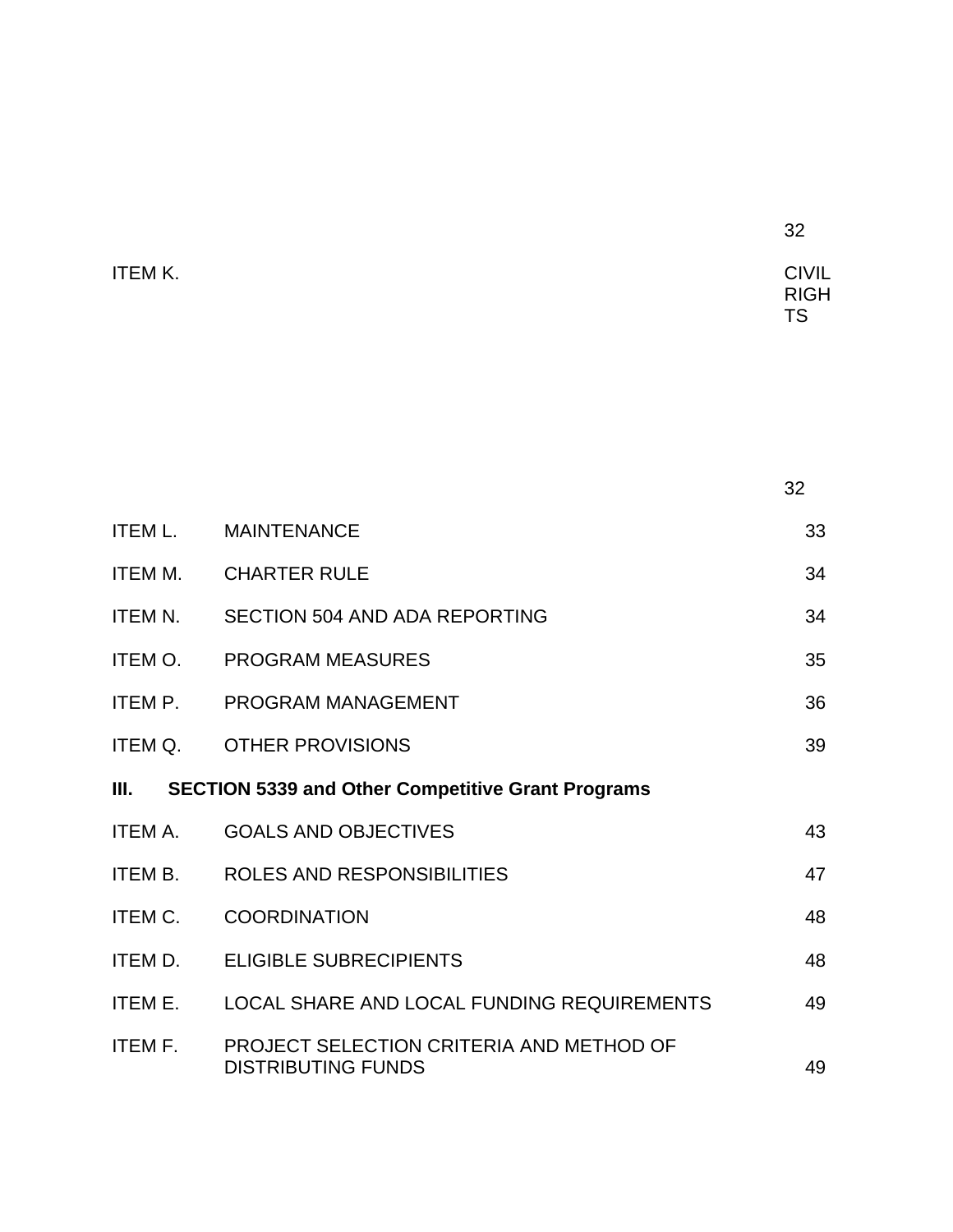| ITEM G.        | ANNUAL PROGRAM OF PROJECTS DEVELOPMENT<br>AND APPROVAL PROCESS        | 53 |
|----------------|-----------------------------------------------------------------------|----|
| ITEM H.        | <b>FUND TRANSFERS</b>                                                 | 54 |
| ITEM I.        | <b>CIVIL RIGHTS</b>                                                   | 54 |
| ITEM J.        | <b>MAINTENANCE</b>                                                    | 56 |
| ITEM K.        | SECTION 504 AND ADA REPORTING                                         | 57 |
| ITEM L.        | PROGRAM MANAGEMENT                                                    | 57 |
| ITEM M.        | <b>OTHER PROVISIONS</b>                                               | 60 |
| $\mathsf{IV}$  | <b>Section 70</b>                                                     |    |
| ITEM A.        | <b>GOALS AND OBJECTIVES</b>                                           | 65 |
| ITEM B.        | ROLES AND RESPONSIBILITIES                                            | 68 |
| <b>ITEM C.</b> | <b>COORDINATION</b>                                                   | 69 |
| ITEM D.        | <b>ELIGIBLE SUBRECIPIENTS</b>                                         | 69 |
| ITEM E.        | LOCAL SHARE AND LOCAL FUNDING REQUIREMENTS                            | 69 |
| ITEM F.        | PROJECT SELECTION CRITERIA AND METHOD OF<br><b>DISTRIBUTING FUNDS</b> | 70 |
| ITEM G.        | ANNUAL PROGRAM OF PROJECTS DEVELOPMENT<br>AND APPROVAL PROCESS        | 73 |
| ITEM H.        | <b>FUND TRANSFERS</b>                                                 | 73 |
| ITEM I.        | <b>CIVIL RIGHTS</b>                                                   | 74 |
| ITEM J.        | <b>MAINTENANCE</b>                                                    | 75 |
| <b>ITEM K.</b> | <b>SECTION 504 AND ADA REPORTING</b>                                  | 76 |
| <b>ITEM L.</b> | PROGRAM MANAGEMENT                                                    | 77 |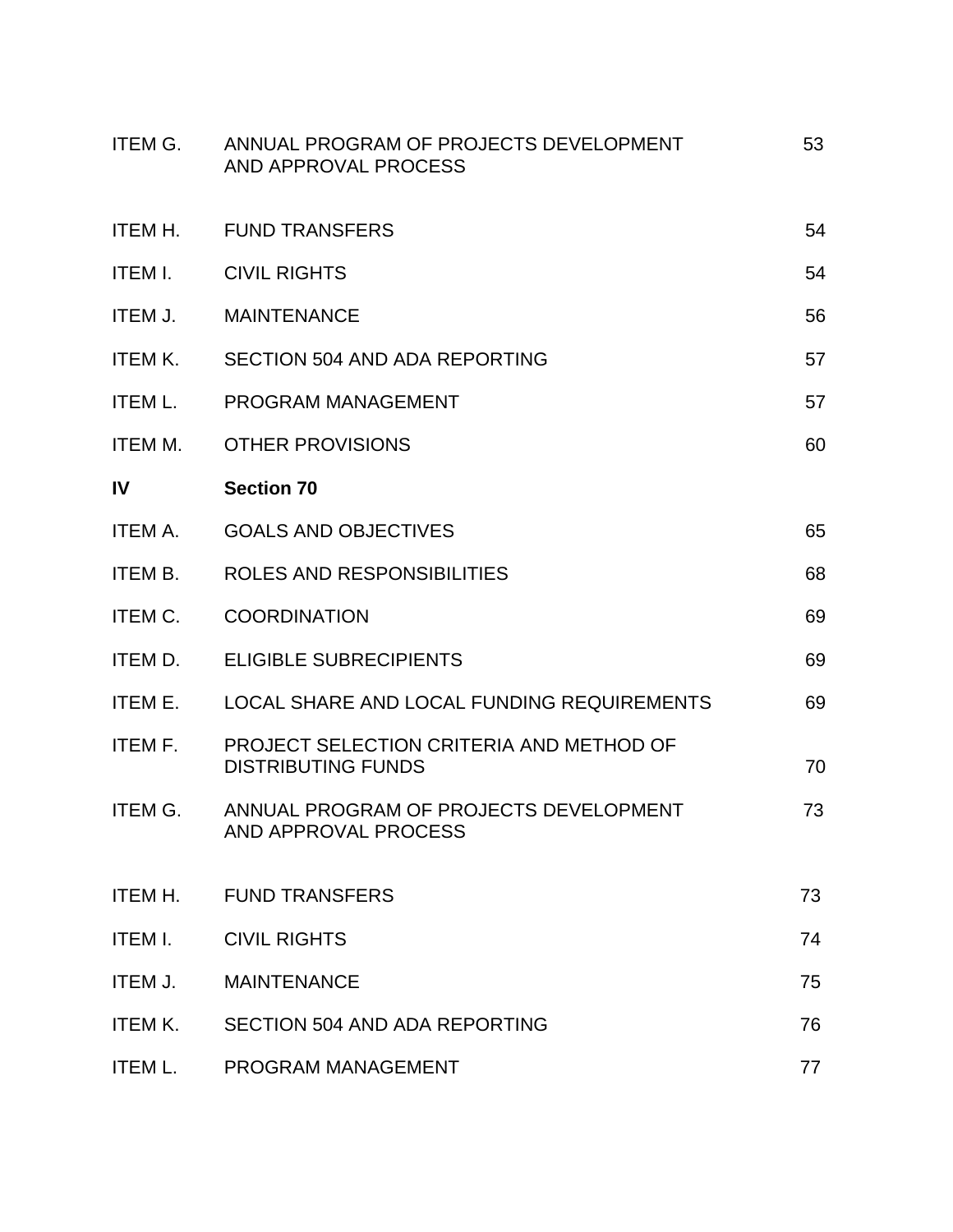## ITEM M. OTHER PROVISIONS **THERM** M. 29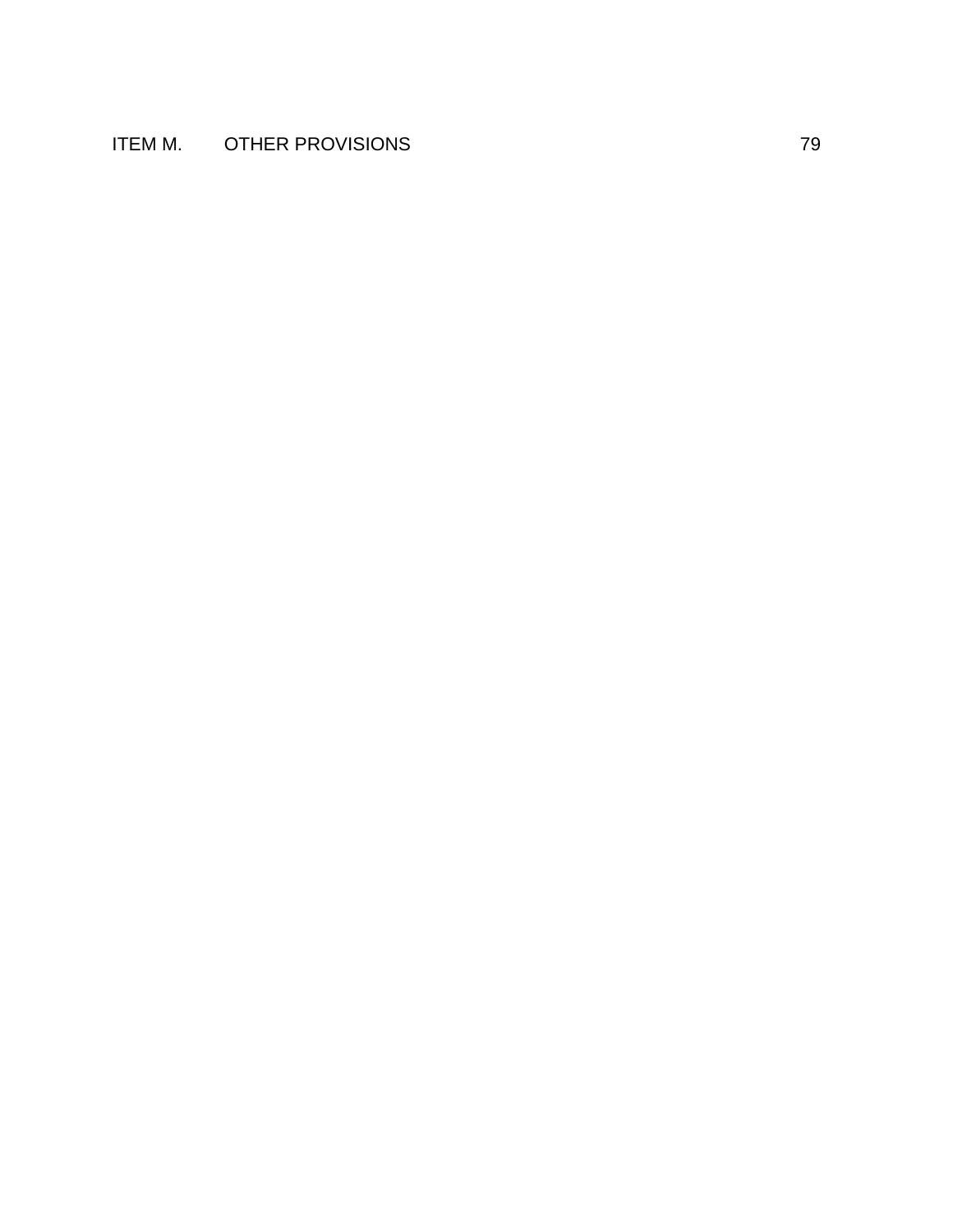# **I. SECTION 5311**

## **ITEM A. PROGRAM GOALS AND OBJECTIVES**

The goals of the Section 5311 program are to enhance the mobility of people in rural areas for purposes such as health care, shopping, education, recreation, public and social services, and employment by encouraging the development, maintenance, improvement, and use of passenger transportation systems.

The state goals are:

- 1. To provide a reasonable level of public transportation service for all Michigan citizens.
	- a. Provide essential public transportation services to the mobility limited population of the state.
	- b. To achieve increased access to jobs, education, recreation, shopping, medical needs, and other cultural and social activities through public transportation.
	- c. Provide a level of public transportation service to the general population, which is consistent with the achievement of local, state, and national social, economic, and environmental goals.
- 2. To maximize economic benefits through public transportation investments.
	- a. Create policies that foster low user costs through efficient operations of public transportation services.
	- b. Encourage an efficient mix of private, public, and quasi-public modes of transportation.
	- c. Encourage the development and implementation of advanced public transportation technologies.
	- d. Encourage economic development and new equipment opportunities in the state through public transportation expenditures.
- 3. Maximize positive environmental impacts achievable through the provision of public transportation service.
	- a. Provide public transportation services which contribute to the conservation of energy.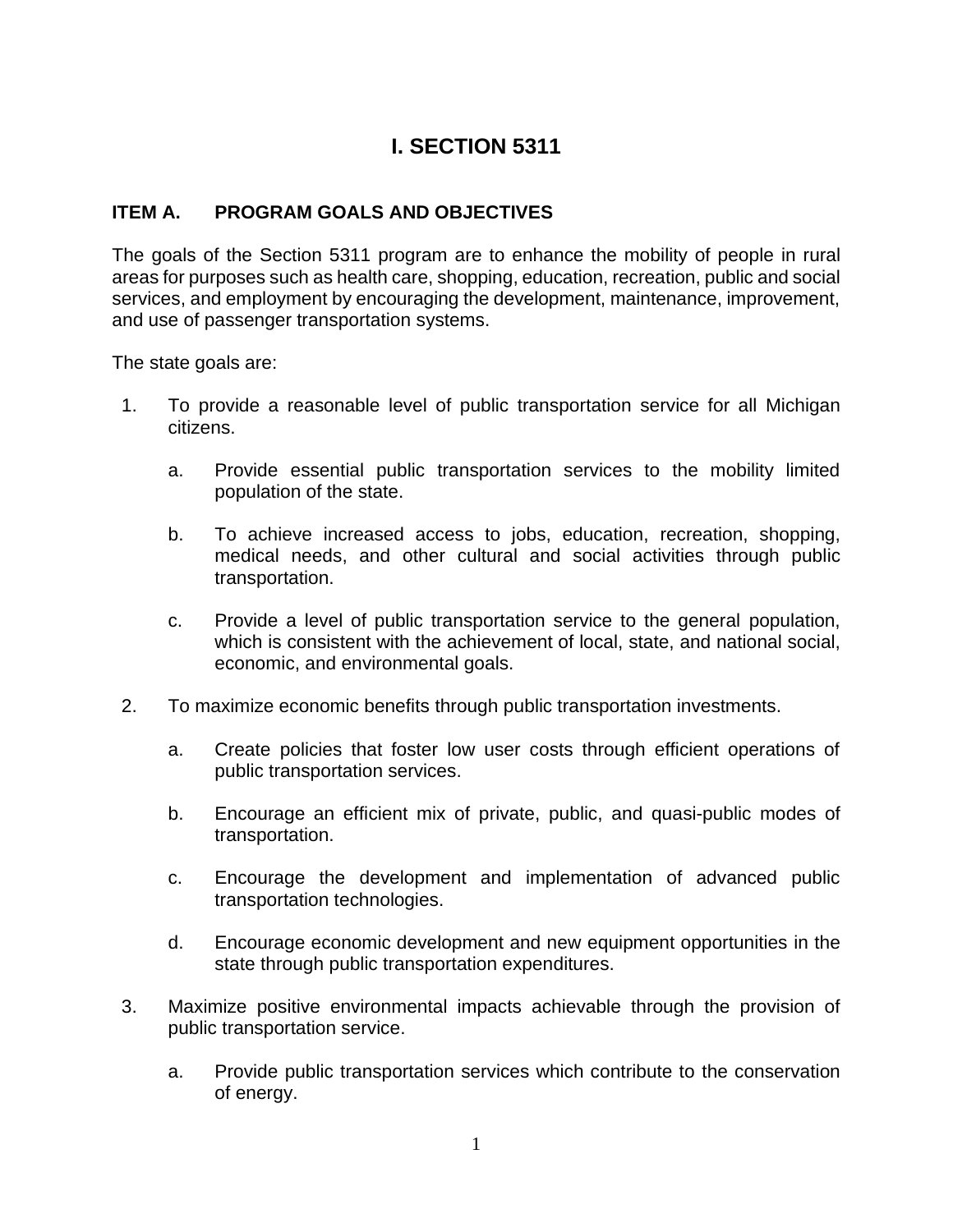- b. Provide public transportation services which contribute to the reduction of air and noise pollution.
- c. Utilize public transportation to provide relief from traffic congestion and to reduce land requirements for transportation facilities.
- d. Coordinate public transportation and land use planning to encourage environmentally responsible land use practices.

The state objectives are:

- 1. The implementation of public transportation services to ensure that all the essential transportation needs of the mobility limited are met.
- 2. To obtain coordination and consolidation of public transportation services.
- 3. To assist the transit agencies to be more efficient and effective in providing public transportation.
- 4. To encourage long-term funding stability by obtaining a secure local funding base.

The degree to which achievement occurs will be dictated primarily by the physical, demographic, economic, and political characteristics of individual operating environments and availability of transportation resources. These goals are subject to stakeholder and public review through several processes.

First, Act 51 of the Public Acts of 1951, as amended, provides dedicated state funds for public transportation including matching funds for most federal programs. State funds are subject to the annual appropriation process for the allocation of funds to specific line items in the state budget. The Michigan Department of Transportation (MDOT) provides input into the budgeting process based on the funding needed to meet our goals and objectives for each of the office's transit programs. The appropriations process is subject to public and stakeholder input as the annual appropriations bill moves through the legislative process.

MDOT's public transportation programs are also subject to public and stakeholder review through MDOT's Five-Year Transportation Program. Each year, MDOT develops its Five-Year Transportation Program, an integrated program that lays out MDOT's proposed investments in highways, bridges, public transit, rail, aviation, marine, and non-motorized transportation for the next five years. The program is a continuous, interactive dialogue with the department's customers and stakeholders and has become the anchor of MDOT's project development and delivery systems. Within the Five-Year Program, MDOT lays out its investment strategy for the state and federal transit funds that are programmed/ distributed by MDOT.

Steps in development of the Five-Year Transportation program include: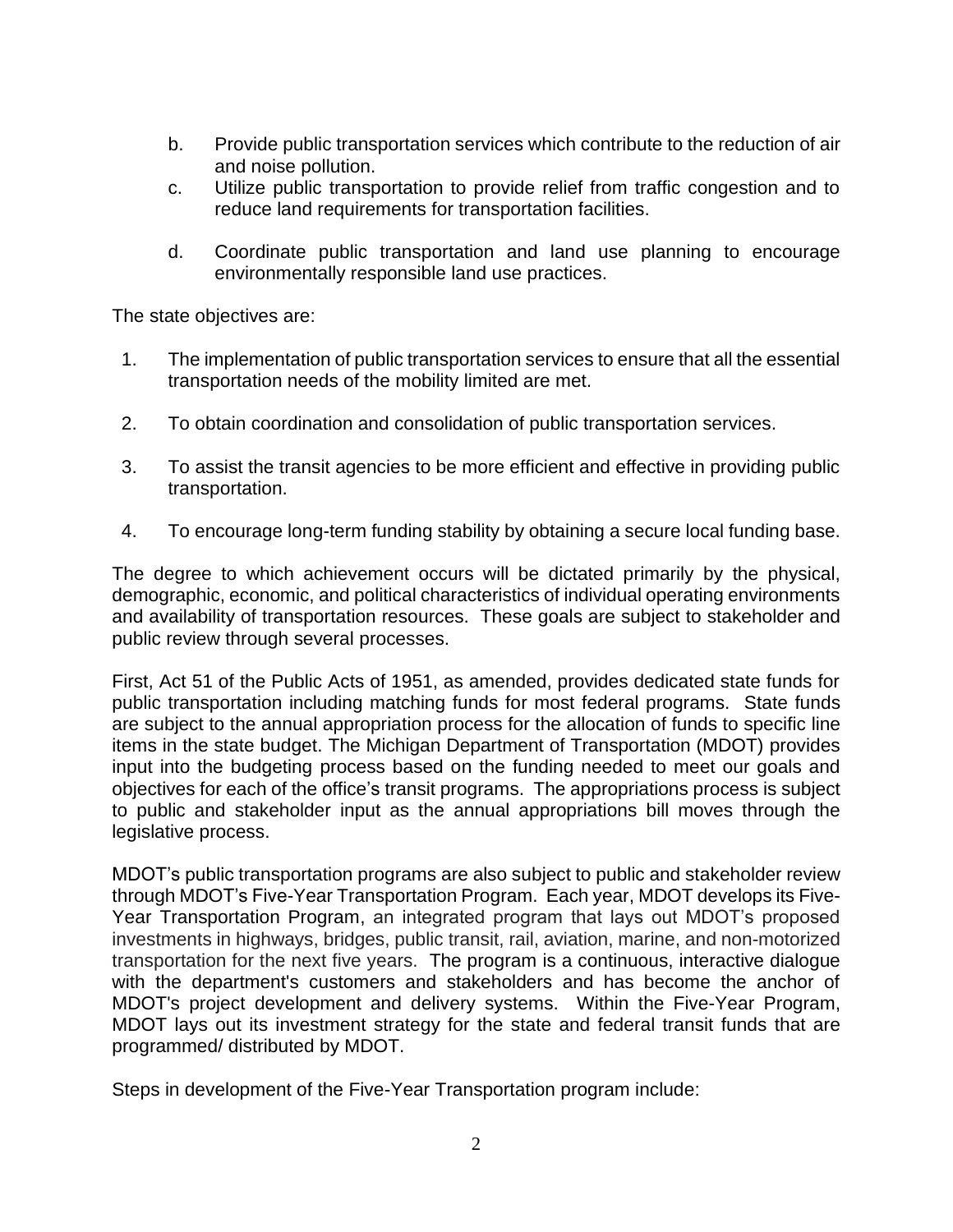- Obtaining approval of the draft document by MDOT leadership and the State Transportation Commission (STC). STC approval is preceded by an MDOT presentation of the draft program to the STC in a public meeting.
- Posting of the draft document to the Web for public comment.
- Conducting public listening sessions throughout the state for additional input on the program. Public involvement comments are documented, summarized, and presented to STC.
- Final approval of the document by the STC.
- Submittal of the final Five-Year Transportation Program to the Michigan State Legislature.

On a longer termed basis, MDOT's public transportation programs have also been subject to review through its State Long Range Transportation Plan (LRTP). In July 2016, MDOT released the 2040 long-range transportation plan which is an update and extension to the 2005-2030 MI Transportation plan: Moving Michigan Forward (2030 MTP) and the 2035 MI Transportation Plan. The plan communicates MDOT's continued vision for its multimodal transportation system. This revision was initiated as an interim step to keep the state's long-range transportation plan current and followed a more streamlined approach than a complete update. The *2035 MITP* builds on the extensive public and stakeholder involvement process of the *2030 MITP* that spanned two years and resulted in contacts with more than 3,000 individuals, 2,600 participants online and another 3,600 households interviewed by phone. Since the *2030 MITP*, MDOT has interviewed 2,200 households, conducted three Webinars, and held 15 public meetings during the 30-day public comment period for this revision. The plan can be found at: [http://www.michigan.gov/mdot/0,1607,7-151-9621\\_14807\\_14809---,00.html](http://www.michigan.gov/mdot/0,1607,7-151-9621_14807_14809---,00.html)

As part of the LRTP revision there are 19 published White Papers. The purpose of the white papers is to highlight and provide a short, high-level summary of the current assessment of key trends, demographic changes, and key initiatives that have occurred since the initial technical reports were published. The white papers, including one for transit can be found at:

[http://www.michigan.gov/mdot/0,1607,7-151-9621\\_14807\\_14809\\_42796---,00.html](http://www.michigan.gov/mdot/0,1607,7-151-9621_14807_14809_42796---,00.html)

In addition to these state level processes; local agencies establish their goals for use of federal funds in multiple ways. Public transit operators must submit an annual application consistent with Section 10e(7) of Act 51 of PA of 1951, as amended, to MDOT detailing their service goals and objectives for the coming year including the submission of a balanced budget. As part of the annual application, agencies must post a public notice allowing individuals to review their application. The agencies are also required to submit quarterly and annual financial and non-financial reports. The rural task force process for distributing flexible funds specifically invites input and comment from local elected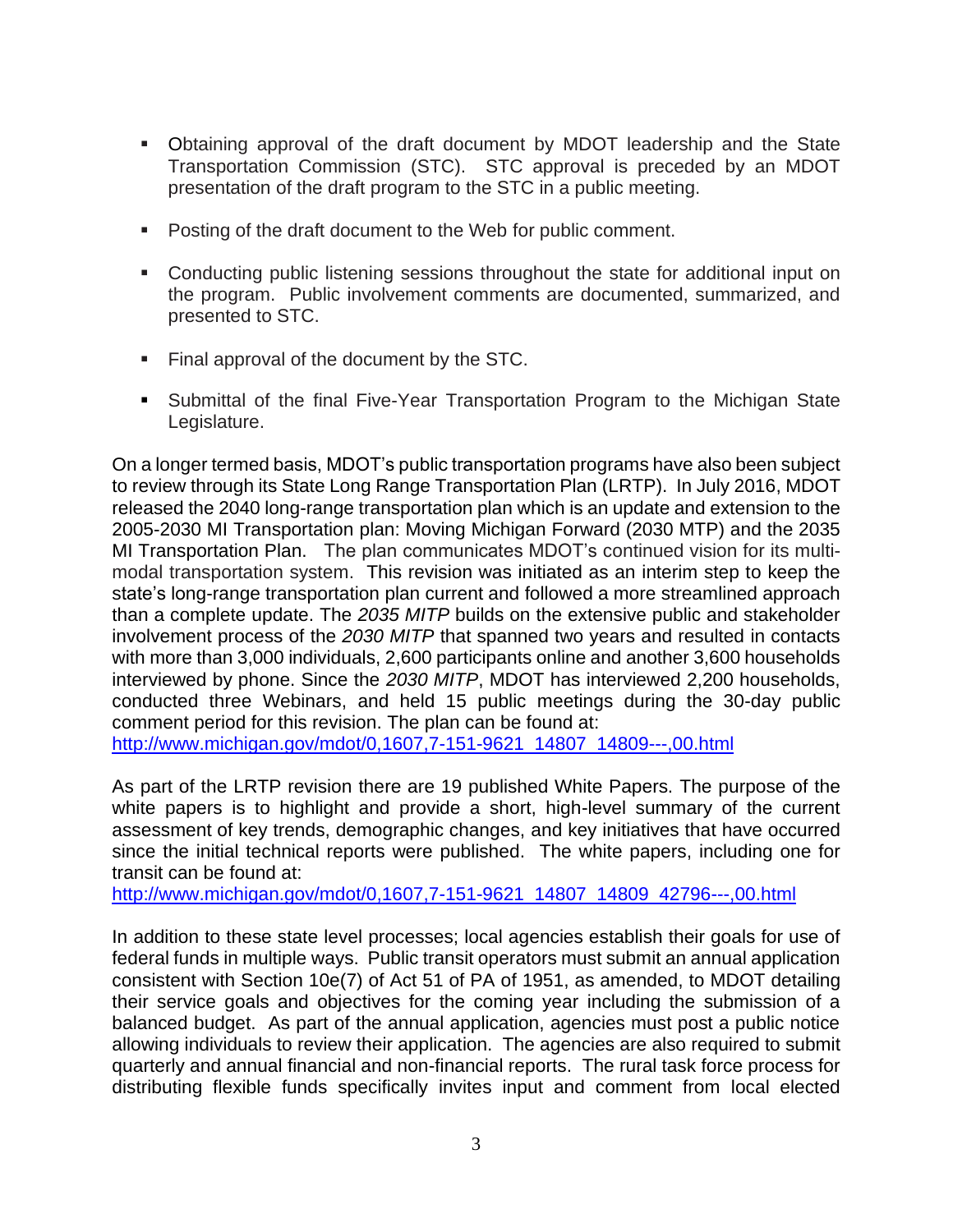officials, community stakeholders and customers which ensures that local goals and objectives are addressed.

## **ITEM B. ROLES AND RESPONSIBILITIES**

MDOT has been designated by the Governor as the state administering agency for the Section 5311 program. Within MDOT, the Office of Passenger Transportation (OPT) has the responsibility of administering this program, and ensuring a fair and equitable distribution of funds, and that the program adheres to federal and state program guidelines. OPT notifies eligible applicants about the availability of the program, develops criteria, solicits applications, and monitors program compliance. OPT has sole responsibility to certify the eligibility of the applicants, review applications, select applications for inclusion in the program, ensure that audits are performed on all Section 5311 operating contracts and contracts over \$100,000, and close out projects. There are also other MDOT staff and state agencies that support OPT in administering federal programs. The Economic Development, Budget and Contracts Section manages the preparation and execution of state/local contracts. The Office of Business Development manages the department's Disadvantage Business Enterprise (DBE) program and administers the department's Title VI program. The Michigan Department of Transportation has an Equal Employment Opportunity Officer (EE0) who manages the EEO programs. The Bureau of Finance and Administration executes contracts, provides accounting support, prepares, and submits Federal Transit Administration's (FTA) federal financial reports, and conducts ECHO drawdowns. The Bureau of Transportation Planning (BTP) has the lead on the statewide long-range planning process. OPT participates by working with the transit community and attending public hearings. OPT works with Michigan's Department of Technology, Management and Budget (MDTMB) to conduct vehicle procurements in accordance with specifications established by OPT.

## **ITEM C. COORDINATION**

The Governor and the legislature have charged MDOT with the responsibility for developing coordination as a means of achieving enhanced efficiency and effectiveness of passenger transportation services throughout the State of Michigan. Significant progress in this regard has been made over the years. Cooperative efforts among public transit providers and local organizations in their communities have been and continue to be central to meeting this objective.

Section 10(e)(4)(c)(i) of Act 51 of the PA of 1951, as amended, requires all transit agencies to submit a coordination plan to be eligible for state or federal funding. The coordination plans are an important component of OPT funded programs. Existing coordination accomplishments and the transit agencies' plans to continue to improve those efforts in providing quality transportation are primary goals. These coordination plans are part of the applications that are submitted annually to OPT.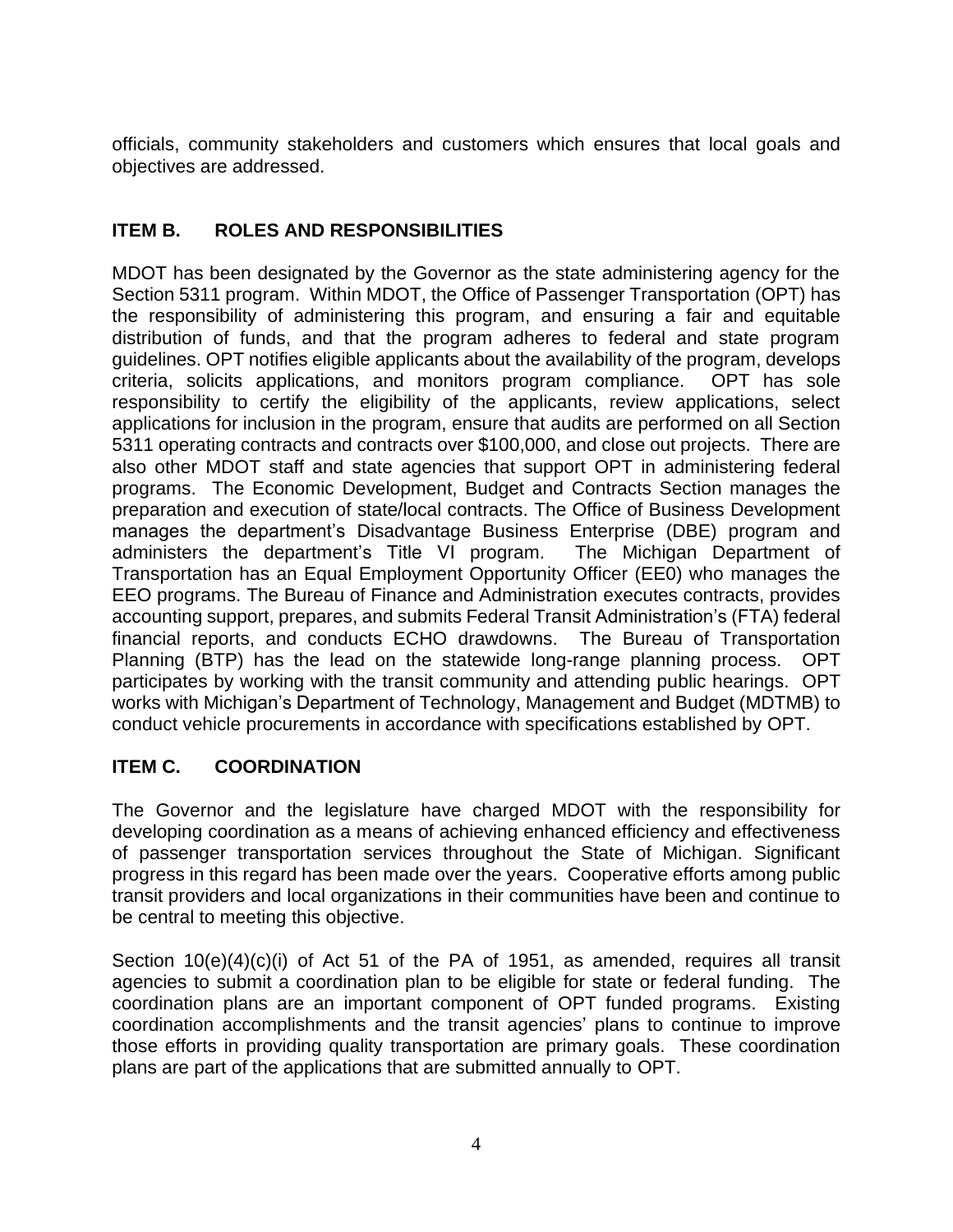The plans and/or updates in the annual applications for state and state-administered federal public transportation financing are reviewed to ensure that coordination requirements are met. State and state-administered federal funds may not be programmed unless it is determined that coordination requirements are adequately addressed by the applicant. Section 5311 recipients are subject to this review.

MDOT has project managers assigned statewide working directly with all transit agencies to enhance and implement service coordination.

## **ITEM D. ELIGIBLE SUBRECIPIENTS**

Section 5311 funds are apportioned to the states by a statutory formula per the latest available U.S. Census. Eligible subrecipients may include state agencies, local public bodies and agencies, private nonprofit organizations, tribal governments, operators of public transportation services and private for-profit operators of transit services. To be eligible funding, the participating agency must comply with all program requirements, including all federal and state regulations.

The State of Michigan distributes these funds to legal public bodies that provide public transportation in rural areas of Michigan, including tribal reservations, which receive funding from Section l0e(4)(a) of Act 51 of PA of 1951, as amended. Also eligible are private non-profit agencies providing Job Access and Reverse Commute (JARC) transportation and private for-profit agencies providing intercity service. There are presently more than 70 eligible agencies and authorities throughout the state. Service areas range from multi-county regional transit systems to small cities. Currently there is no tribal reservation in Michigan providing open-door public transportation.

## **ITEM E. ELIGIBLE SERVICES AND SERVICE AREAS**

Funds are available for public transportation projects and intercity bus transportation projects under capital and/or operating grants focusing on rural areas of the State of Michigan. Projects may include transportation into and out of urbanized areas, but the projects may not provide service exclusively within an urbanized area.

Transit agencies receiving assistance from this program may coordinate and assist in providing meal delivery services for homebound persons on a regular basis if the meal delivery services do not conflict with the provision of transit services or result in a reduction of service to transit passengers.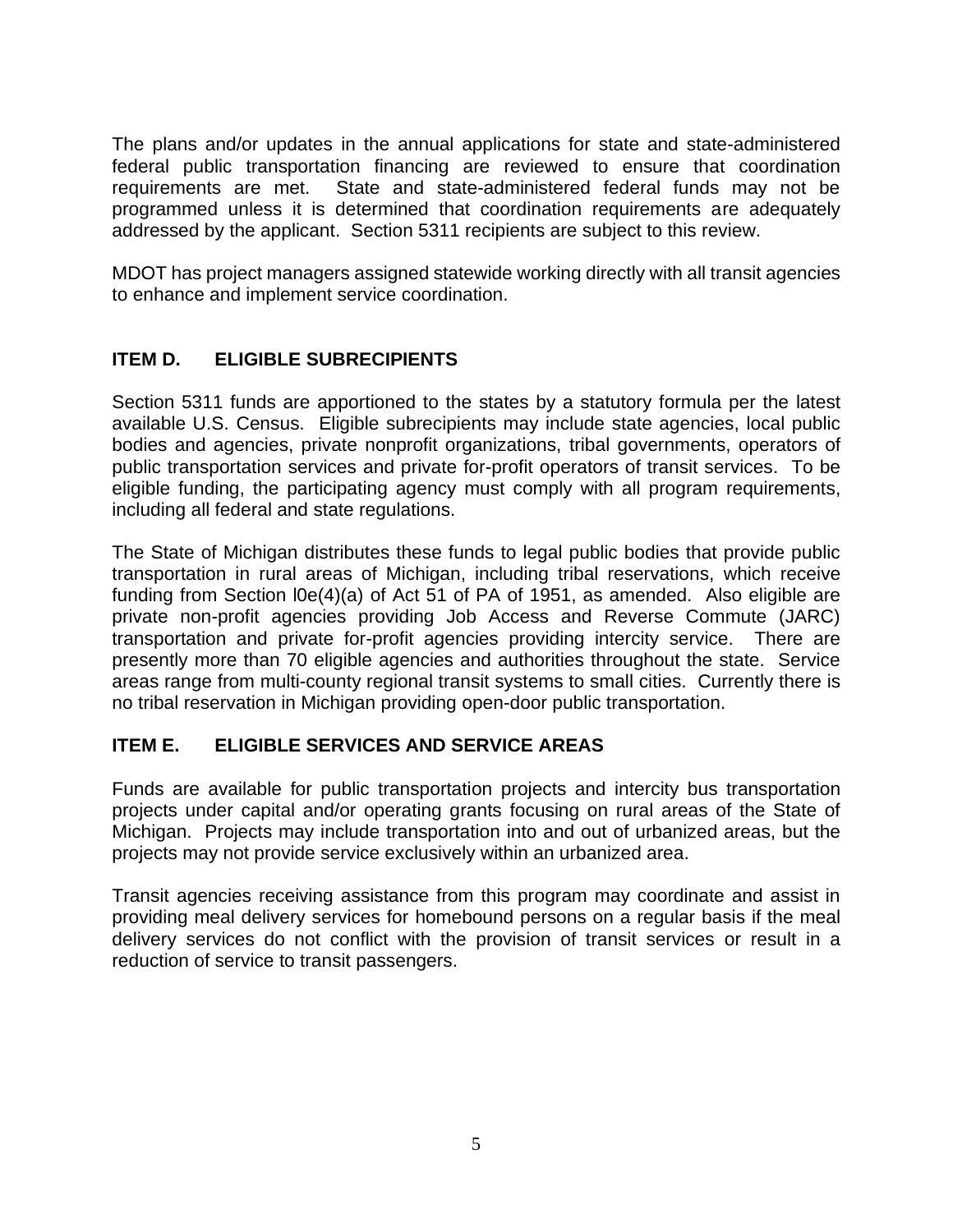## **ITEM F. ELIGIBLE ASSISTANCE CATEGORIES**

### **State Administration, Planning, Technical Assistance**

FTA allows ten percent of the Section 5311 apportionment to administer the Section 5311 program, related planning, and to provide technical assistance to subrecipients. To date, less than five percent has been programmed for state administration to supplement staff salaries. All other funds (accept the fifteen percent set aside for Intercity bus projects) are passed through to subrecipients to support rural transportation including JARC activities.

### **Operating Assistance**

5311 and CARES Funds are distributed based on a percentage of estimated eligible annual costs to those agencies which operate in rural areas and receive State Local Bus Operating Assistance funds from Section 10(e)(4)(a) of Act 51 of PA of 1951, as amended. A maximum operating cap of fifty percent of net deficit is maintained. The Local Bus Operating Assistance (LBO) provides, by statute, up to sixty percent of eligible operating expenses to rural transit agencies. LBO is an annual legislative apportionment and is part of the state Comprehensive Transportation Funds (CTF), which is funded with state fuel tax and auto related sale tax.

### **Capital Assistance**

Capital assistance is needed to maintain or improve the efficiency, effectiveness, and safety of the transit service provided to the public. The Section 5311 share may not exceed eighty percent of the net project cost. Funds are distributed using evaluation criteria described in Item H. Section 5311 recipients may receive FHWA funds through the Surface Transportation Program, the Congestion Mitigation and Air Quality Improvement Program or the Transportation Alternatives Program. The FHWA funds are then flexed to FTA and the projects are included in a FTA grant.

### **Job Access and Reverse Commute (JARC)**

Funds are distributed to projects previously funded in the Section 5316 program first and then expansion projects are considered. Eligible projects include planning, capital, and operating costs to transport welfare recipients and eligible low-income individuals to and from jobs and job-related activities. This includes service from rural areas to suburban employment locations. Federal operating assistance is funded at fifty percent of net operating cost. Planning, capital, and mobility management projects are federally funded at eighty percent of net project costs. The federal share may exceed eighty percent for projects that meet the Americans with Disability Act of 1990 (ADA), Clean Air Act, and some bicycle projects.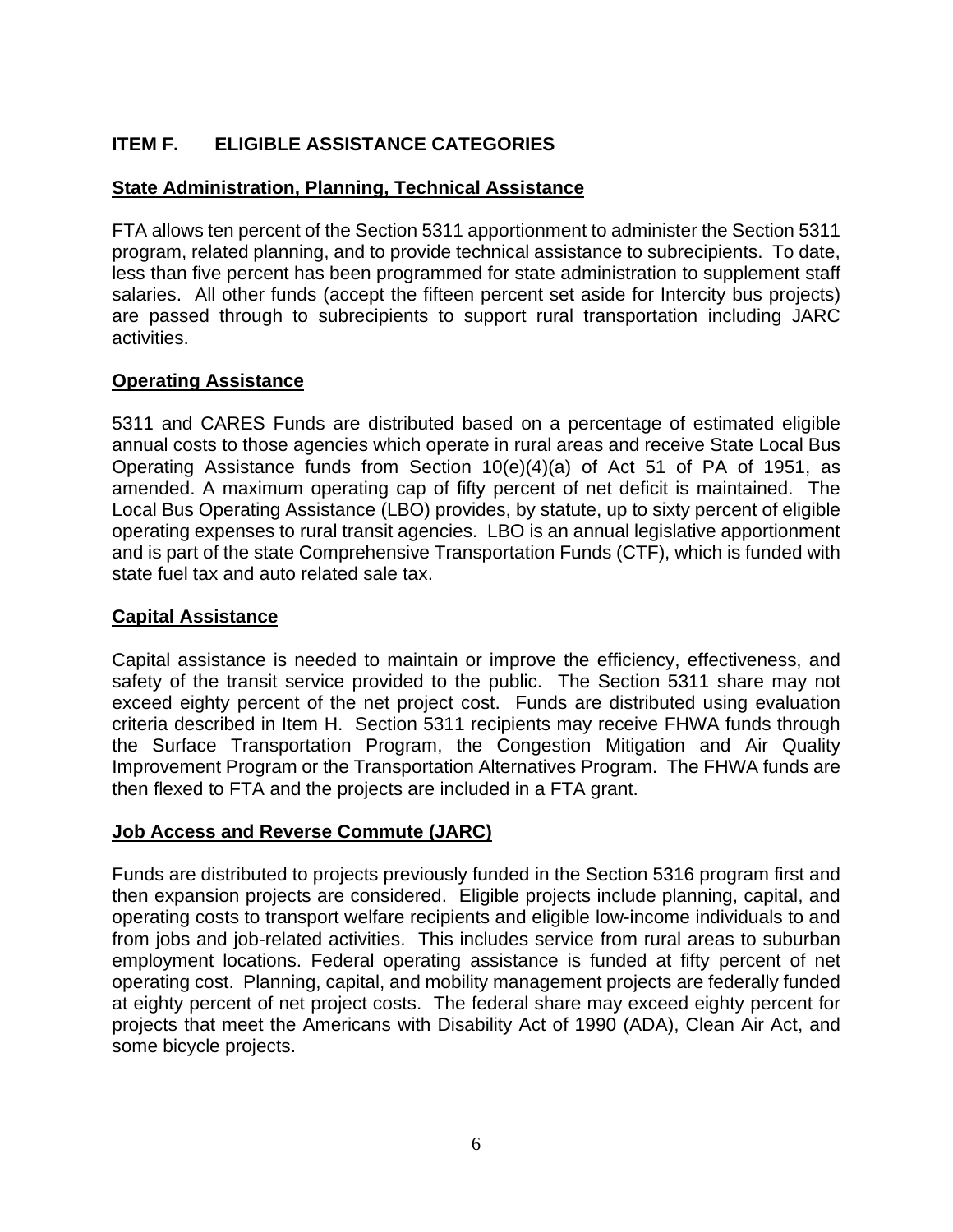## **ITEM G. LOCAL SHARE AND LOCAL FUNDING REQUIREMENTS**

FTA requires a state/local match to access federal funds. Capital projects are funded with eighty percent federal and a twenty percent state or local match while operating assistance is funded with fifty percent federal and a fifty percent state or local match.The match required to access federal capital funds is provided by the state utilizing a combination of cash, bond, or toll revenue credits. The match is provided by a combination of local funds and funds from the state's CTF as described in Item F.

### **ITEM H. PROJECT SELECTION CRITERIA AND METHOD OF DISTRIBUTING FUNDS**

All local public transportation projects are evaluated by OPT based upon five primary objectives:

- 1. Eligibility under Act 51
- 2. Adequacy of service to seniors and individuals with disabilities
- 3. Reasonableness of existing and proposed level of service to the public
- 4. Level of local coordination
- 5. Adequate transportation to work or job-related services.

### **Operating**

An operating agreement is executed between the local transit agency and MDOT. The state distributes most Section 5311 funds to eligible rural agencies as operating assistance.

JARC operating is funded with fifty percent federal and fifty percent state and are based on the net deficit of eligible operating expenses. JARC capital, including mobility management is funded with eighty percent federal and twenty percent state match.

MDOT submits a grant application through the federal Transit Award Management System (TrAMS).

All transit agencies receiving LBO and/or Section 5311 operating funds are required annually to have either a Certified Public Accountant or Single Audit performed. When audits are received from all transit agencies, MDOT performs a final accounting redistribution of funds.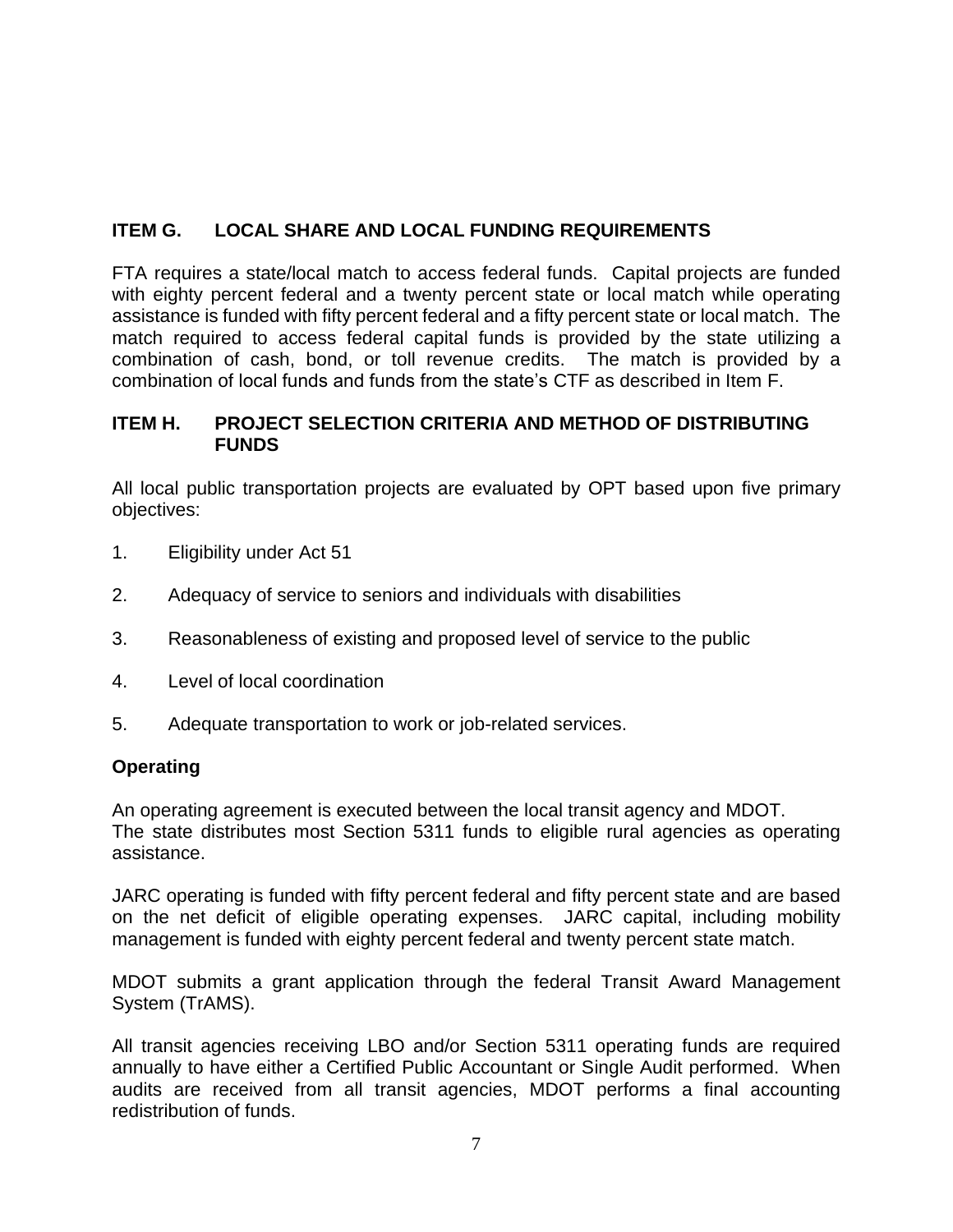The federal grant is closed in accordance with OPT's grant close-out procedure.

## **Capital**

The state reviews and evaluates applications for capital assistance using the following criteria:

- 1*.* Replacement vehicles are funded based on the Replacement Schedule contained in OPT's annual application or upon OPT's approval.
- 2. The number of spare vehicles in the fleet should not exceed twenty percent of the number of vehicles operated in peak service.
- 3. Expansion vehicles are eligible for funding if the spare/peak ratio is less than twenty percent.
- 4. Requests for equipment must include a complete list of items to be purchased and unit costs. For replacement items, justification must identify the original purchase date and meet the replacement schedule included in OPT's annual application.
- 5. A facility request must be commensurate with the current level of service plus a reasonable factor for future expansion. Portions of the project not related to public transit services cannot be funded with CTF funds and federal funds applied through the application.
- 6. Expansion buses and related equipment must be designated as such and justified.
- 7. Capital projects under \$300 are not eligible.
- 8. The capital project is needed to maintain or improve the efficiency, effectiveness and/or safety of the transit service provided to the public.

Some types of vehicles may be purchased by the transit agencies under the State of Michigan's extended purchase program which is a competitive bid basis through MDTMB. However, some vehicles are procured and purchased locally by the agencies. Detailed guidelines for both programs, including all the required forms, are on our website.

MDOT has certified to FTA its assurance that the state will include clauses required by federal statutes and executive orders and their implementing regulations in all contracts. Local agencies must agree to abide by all the contract clauses before MDOT executes an authorization.

Federal funds are programmed in a FTA approved grant. OPT distributes the funds based on the above criteria to each agency and submits a grant application through TrAMS. When all the capital equipment is purchased and funds are spent, the federal grant is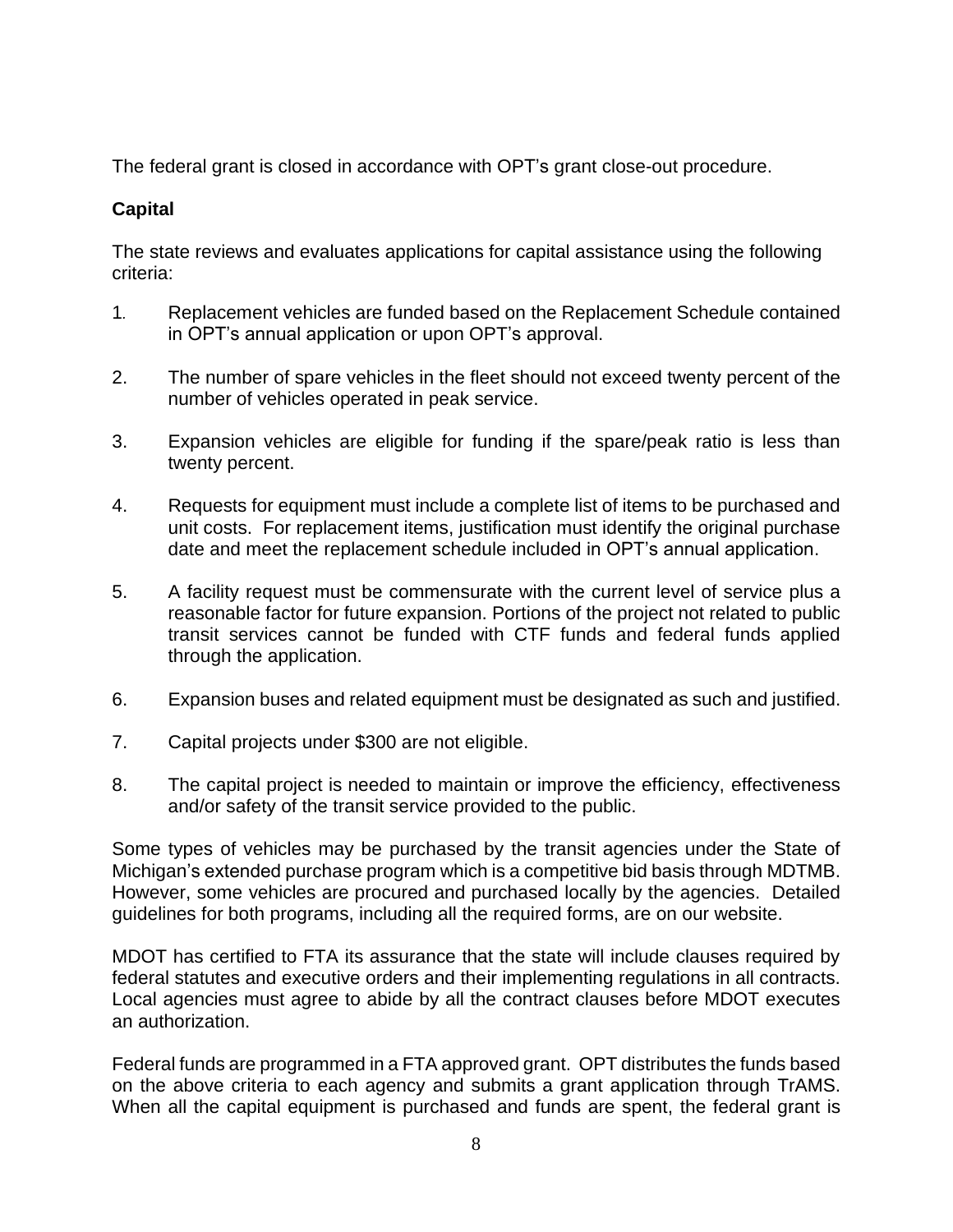closed in accordance with OPT's procedures on grant close-out. Records will be maintained for FTA review and/or audit for three years.

Vehicles purchased by rural agencies must have the State of Michigan/MDOT designated as the first secured party on the title. The agencies are responsible for maintenance and insurance on the vehicle. If vehicles and equipment are disposed, it is done in accordance with MDOT's Disposal Procedures.

If the agency terminates operations, the title to the vehicle is transferred to the state and then granted and titled to another agency providing public transportation in rural areas.

## **ITEM I. INTERCITY BUS TRANSPORTATION**

MDOT is required by federal regulations to spend fifteen percent of its Section 5311 apportionment "to carry out a program to develop and support intercity bus transportation," unless the Governor certifies that Michigan's intercity bus service needs are being adequately met. Assistance under Section 5311(f) must support intercity bus service in rural areas.

The following Seven Key Points define intercity bus:

- 1. Regularly scheduled bus service (not demand service);
- 2. Available to the general public (not reservations only);
- 3. Operates on fixed routes (does not deviate from route);
- 4. Connects two or more urban areas not in close proximity;
- 5. Makes meaningful connections to national intercity network;
- 6. Predominately passenger service:
- 7. Not charter service

### **Needs Assessment Process**

OPT outreach includes providing the annual application instruction packet to intercity bus providers. This gives the providers an opportunity to review Section 5311(f) program information and application requirements on an annual basis. OPT has one full-time employee assigned to provide technical assistance to intercity bus carriers.

## **Consultation Process**

If the state determines all intercity needs have been met or it does not have sufficient state match for the 5311(f) funds, a letter is sent to the Michigan intercity carriers and public transit agencies requesting intercity projects and if needed, local match. This consultation process is in addition to consultation through our annual application process and our routine communications with the intercity carriers that operate in Michigan. MDOT reviews all projects submitted and determines the amount of 5311(f) funds needed. If there are remaining 5311(f) funds, the governor will need to certify all intercity needs have been met then MDOT requests a waiver from FTA to use the 5311(f) funds for other rural operating or capital projects.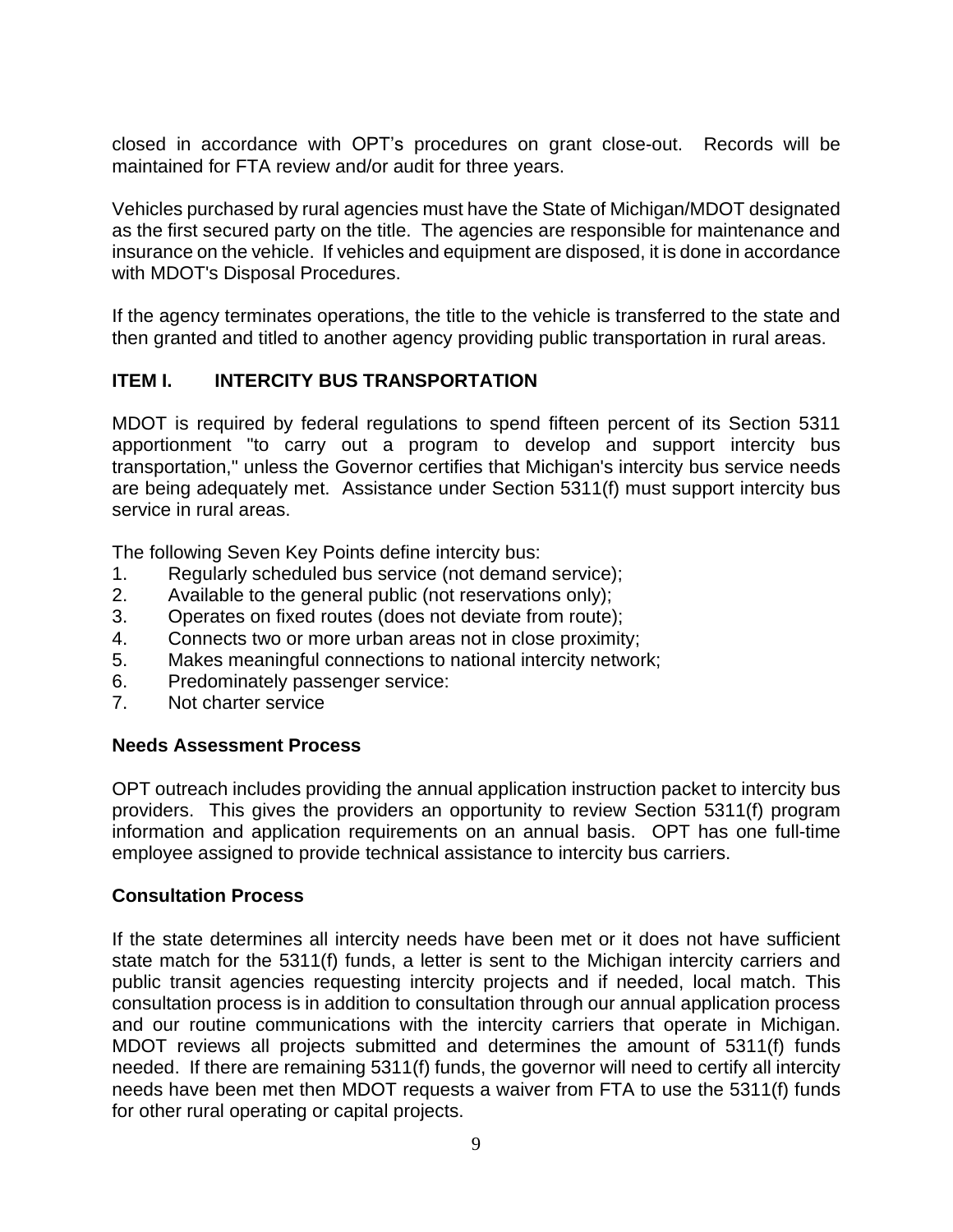### **Eligible Activities**

Funding is to support the connection between rural areas and the larger regional or national system of intercity bus services, to support services to meet the intercity travel needs of residents in rural areas, and to support the infrastructure of the intercity bus network.

Intercity bus service is defined as regularly scheduled bus service for the public which operates with limited stops over fixed routes connecting two or more urban areas not in close proximity, which has the capacity for transporting baggage carried by passengers. The service makes meaningful connections with scheduled intercity bus service to more distant points. Intercity service is not limited by the size of the vehicle used or by the identity of the carrier.

Assistance under Section 5311(f) must support intercity bus service in rural areas. Eligible intercity bus activities to include but are not limited to facility improvements for intercity bus use, signage, planning and marketing for intercity bus transportation, capital grants for intercity bus shelters, joint-use stops and depots, operating grants through purchase-of-service agreements, user-side subsidies and demonstration projects, and coordination of rural connections between small public transportation operations and intercity bus carriers. Capital assistance may be provided to purchase vehicles or vehicle related equipment such as wheelchair lifts for use in intercity service and operating assistance.

### **Requirements**

Recipients must conform with all the requirements under Section 5311, including an agreement in writing to the terms and conditions of the standard Section 5333(b) warranty for the Section 5311 program, or substitute arrangements approved by the U. S. Department of Labor.

### **ITEM J. ANNUAL PROGRAM OF PROJECTS DEVELOPMENT AND APPROVAL PROCESS**

Section 10(e) 6 of Act 51 of Public Acts of 1951 directs the department to annually prepare and distribute by December 1, instructions to eligible governmental agencies, eligible authorities, intercity carriers, and other interested parties, to enable the preparation of a local transportation program. Instruction forms may also be obtained on our web page.

The public transit operators submit an annual application for federal and state assistance. In the application, they outline their goals and objectives for the coming year, along with certifying compliance with all state and federal requirements. The application also requires information on the following: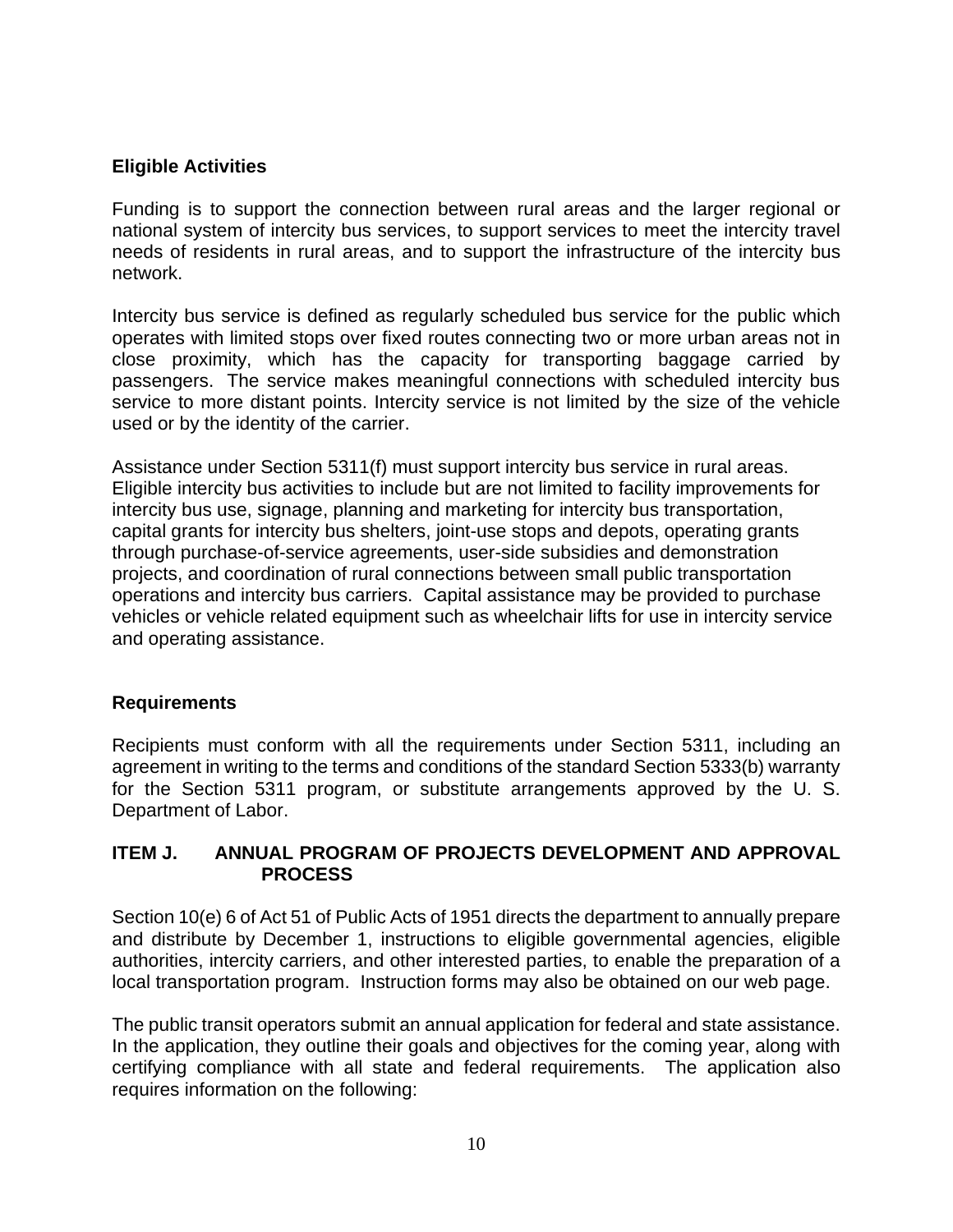- 1. Type of Service
- 2. Project Coordination
- 3. Public Input
- 4. Title VI Nondiscrimination
- 5. ADA provisions for seniors and individuals with disabilities

Copies of the applications are on file with OPT. The transit operators are required to hold public hearings when applicable. From these applications OPT prepares a federal grant with a program of projects attached for submittal to FTA. Upon approval of the federal grant, submittal of the state assurances, and Special Section 5333(b) Warranty approval by the Department of Labor, MDOT processes an authorization between MDOT and the local agency.

## **ITEM K. FUNDS TRANSFERS**

It has been MDOT's practice not to transfer Section 5311 funds between urbanized and rural areas. If we deem it necessary to transfer funds at some point in the future, we will develop a policy/procedure and revise the management plan.

## **ITEM L. STATE ADMINISTRATION, PLANNING AND TECHNICAL ASSISTANCE**

Along with the operating and capital equipment assistance, OPT provides technical services to the rural public transit agencies. In addition to the Section 5311 program manager, each agency is assigned a project manager who provides project oversight and technical assistance as needed. There is also a compliance analyst who conducts triennial reviews of the agencies to ensure compliance with state and federal regulations.

OPT's web page is a source of information to the transit agencies and is another way MDOT provides technical and management assistance. Information found on the website includes application instructions and forms, audit and accounting information, a reference manual for transit agencies, transportation laws and regulations; procurement guidelines and documents; publications; calendar of events; and links to other websites of interest. OPT works with BTP to ensure projects are in the appropriate planning documents, such as MDOT's Five Year Plan, State Transportation Improvement Program, MPO Transportation Improvement Programs, and the MPO Unified Planning Work Programs.

## **ITEM M. RURAL TRANSIT ASSISTANCE PROGRAM (RTAP)**

MDOT contracts with the Michigan Public Transportation Association (MPTA) to administer the RTAP program in cooperation with OPT. MPTA reimburses RTAP funds to transit agencies based on their requests in four categories: training, technical assistance, transit research, and related support services. MPTA submits quarterly invoices to MDOT for reimbursement to the transit agencies and administrative costs.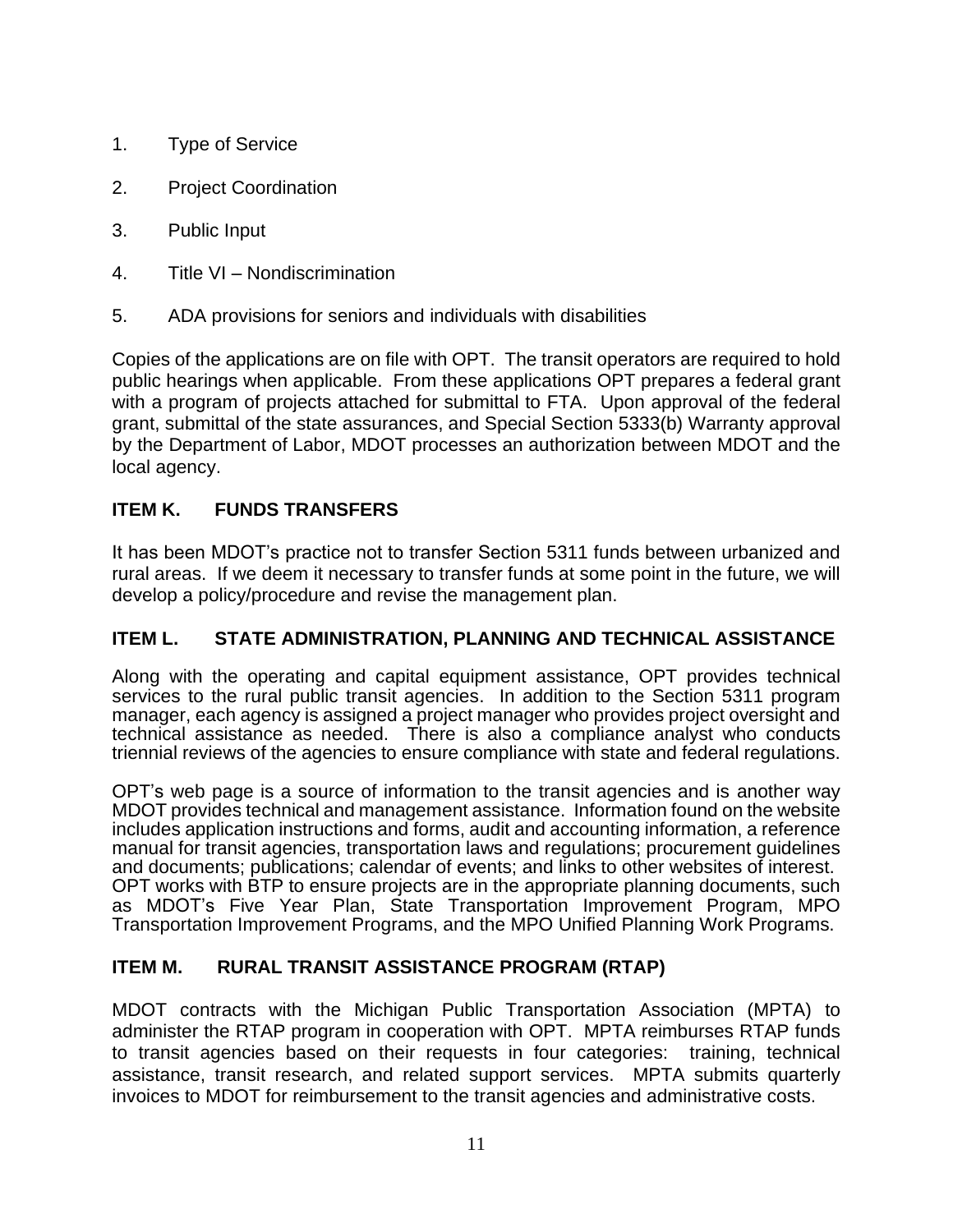Statewide training needs are determined annually by a joint training committee with members from both state associations (MPTA and MASSTrans) and MDOT. Training events have included Frontline, Drug and Alcohol, Small Bus Roadeo, Accounting, Transit Vehicle Maintenance Seminar, Rural Transit Managers Workshop, and the Statewide Annual Meeting. There are also specialized trainings such as procurement, passenger sensitivity and assistance, mobility management and customer service. The level of federal, state and local funding available determines the delivery of training. Federal funds are provided by the Rural Transit Assistance Program and the Section 5304 Program.

### **ITEM N. PRIVATE SECTOR PARTICIPATION**

All state application requests are subject to public notice and the application must be available for public review for a period of 30 days. Local transit agencies are encouraged to involve the private sector in providing public transit services and when feasible contact private providers to evaluate possible areas where they could assist with the provision of public transit service.

## **ITEM O. CIVIL RIGHTS**

Beneficiaries of state and/or federal funds from MDOT are required to submit a Title VI program which assures full and affirmative compliance with the requirements of the Civil Rights Act of 1964. Section 601 of Title VI of the Civil Rights Act of 1964 states the following: no person in the United States shall, on the ground of race, color, or national origin, be excluded from participation in, be denied the benefits of, or be subjected to discrimination under any program or activity receiving Federal financial assistance. The objectives of the program are to a. ensure that the level and quality of public transportation service is provided in a nondiscriminatory manner; b. promote full and fair participation in public transportation decision-making without regard to race, color, or national origin and; c. ensure meaningful access to transit-related programs and activities by persons with limited English proficiency. Each contract, public notice for annual application, bid document, and proposal contains language pertaining to Title VI and DBE compliance. Sanctions for noncompliance include withholding of payments and withholding of bidding privileges. All rural transit agencies are required to submit their local Title VI program for MDOT's approval. OPT compliance analyst monitors their agencies' Title VI compliance through conducting triennial on-site federal compliance reviews. Project managers review the agency's Title VI Information form during the annual application process. More details are provided in MDOT's OPT Title VI Plan, which can be found at the [FTA Title VI](http://www.michigan.gov/documents/mdot/mdot_FTA_Title_VI_Plan_Program_Procedures_362655_7.pdf?20140506112841)  [Nondiscrimination Plan Program Procedures](http://www.michigan.gov/documents/mdot/mdot_FTA_Title_VI_Plan_Program_Procedures_362655_7.pdf?20140506112841) at MDOT's Civil Rights web page, [http://www.michigan.gov/mdot/0,1607,7-151-9621\\_31783---,00.html.](http://www.michigan.gov/mdot/0,1607,7-151-9621_31783---,00.html)

MDOT requires all subrecipients to have an approved Title VI plan which is updated every three years. In 2014, all plans were updated based on the revised Title VI regulations, 4702.1B. We will request updated plans in 2017. Any agency providing fixed route service was required to provide information regarding their service standards in their Title VI plan.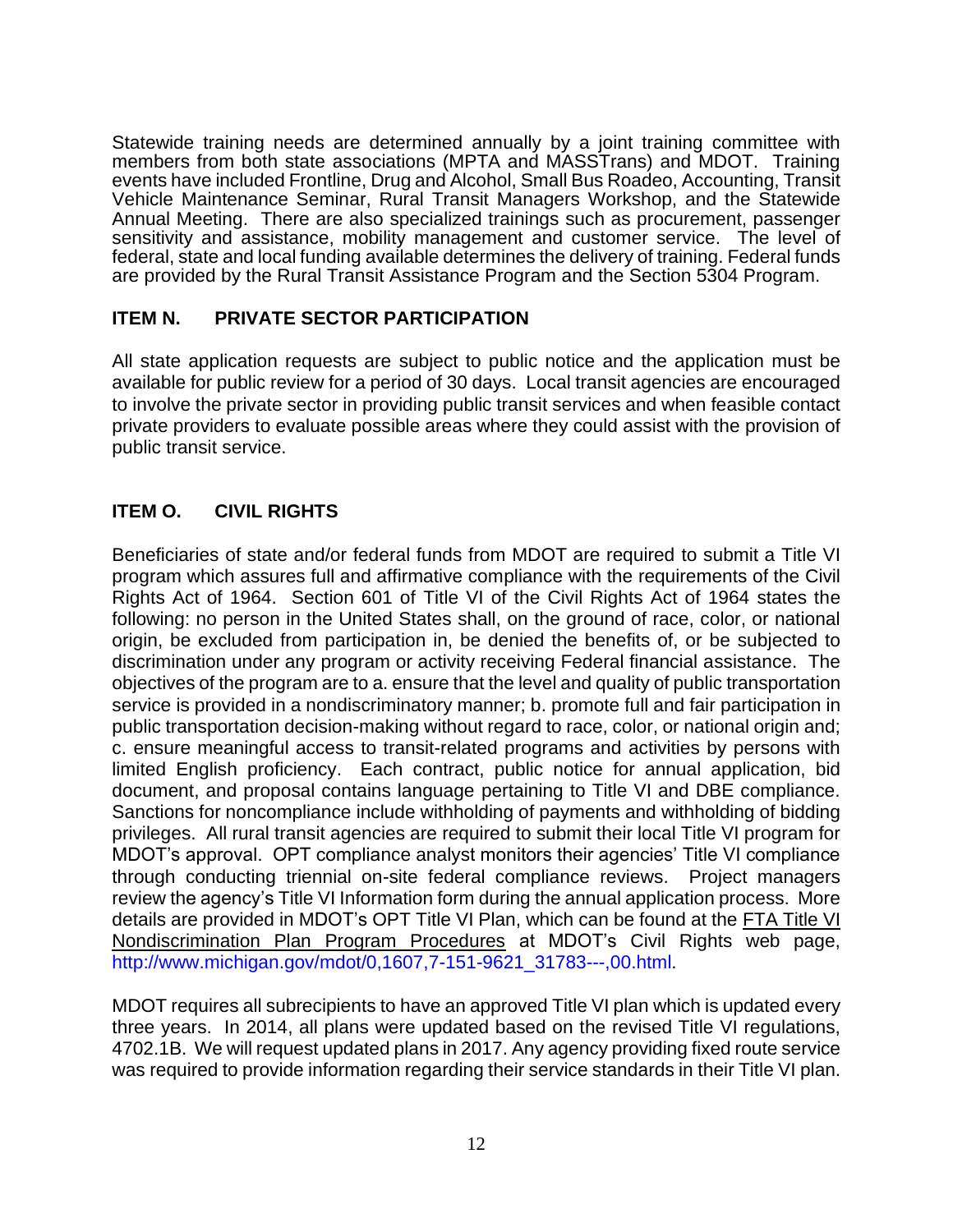MDOT has established and implemented a Disadvantaged Business Enterprise (DBE) program which requires recipients that receive federal funds to follow the requirements of 49 CFR, Part 26. The recipient shall not discriminate based on race, color, national origin, or sex in the award and performance of any DOT-assisted contract or in the administration of its DBE program or the requirements 49 CFR part 26. The recipient shall take all necessary and reasonable steps under 49 CFR part 26 to ensure nondiscrimination in the award and administration of DOT-assisted contracts. Implementation of this program is a legal obligation and failure to carry out its terms shall be treated as a violation of this agreement. Upon notification to the recipient of its failure to carry out its approved program, the Department may impose sanctions as provided for under 49 CFR part 26 and may, in appropriate cases, refer the matter for enforcement under 18 U.S.C. 1001 and/or the Program Fraud Civil Remedies Act of 1986 (31 U.S.C. 3801 et seq.).

Each contract an agency signs with a contractor (and each subcontract the prime contractor signs with a subcontractor) must include the following assurance:

The contractor, sub recipient or subcontractor shall not discriminate based on race, color, national origin, or sex in the performance of this contract. The contractor shall carry out applicable requirements of 49 CFR part 26 in the award and administration of DOTassisted contracts. Failure by the contractor to carry out these requirements is a material breach of this contract, which may result in the termination of this contract or such other remedy as the recipient deems appropriate, which may include, but is not limited to:

- (1) Withholding monthly progress payments
- (2) Assessing sanctions
- (3) Liquidated damages; and/or
- (4) Disqualifying the contractor from future bidding as non-responsible

#### **ITEM P. MAINTENANCE**

Transit agencies are required under its master agreement with MDOT to maintain vehicles, equipment and facilities procured with state and/or federal funds for the useful life of the item.

Vehicle maintenance must comply with manufacturers' recommendations regarding service and service intervals. Agencies are required to submit a vehicle maintenance plan to OPT for review and approval. OPT's compliance analyst conducts triennial onsite reviews of each transit agency's vehicle maintenance program to ensure compliance with their approved plan. During this review, the analyst selects a random sample of the agency's fleet and conducts visual vehicle inspections along with a review of the vehicle's maintenance records. The analyst also uses a checklist to monitor the maintenance of vehicle accessibility features during field visits.

If federal funds were used to construct or make improvements to a transit facility, the agency is required to submit a facility maintenance plan to OPT for review and approval.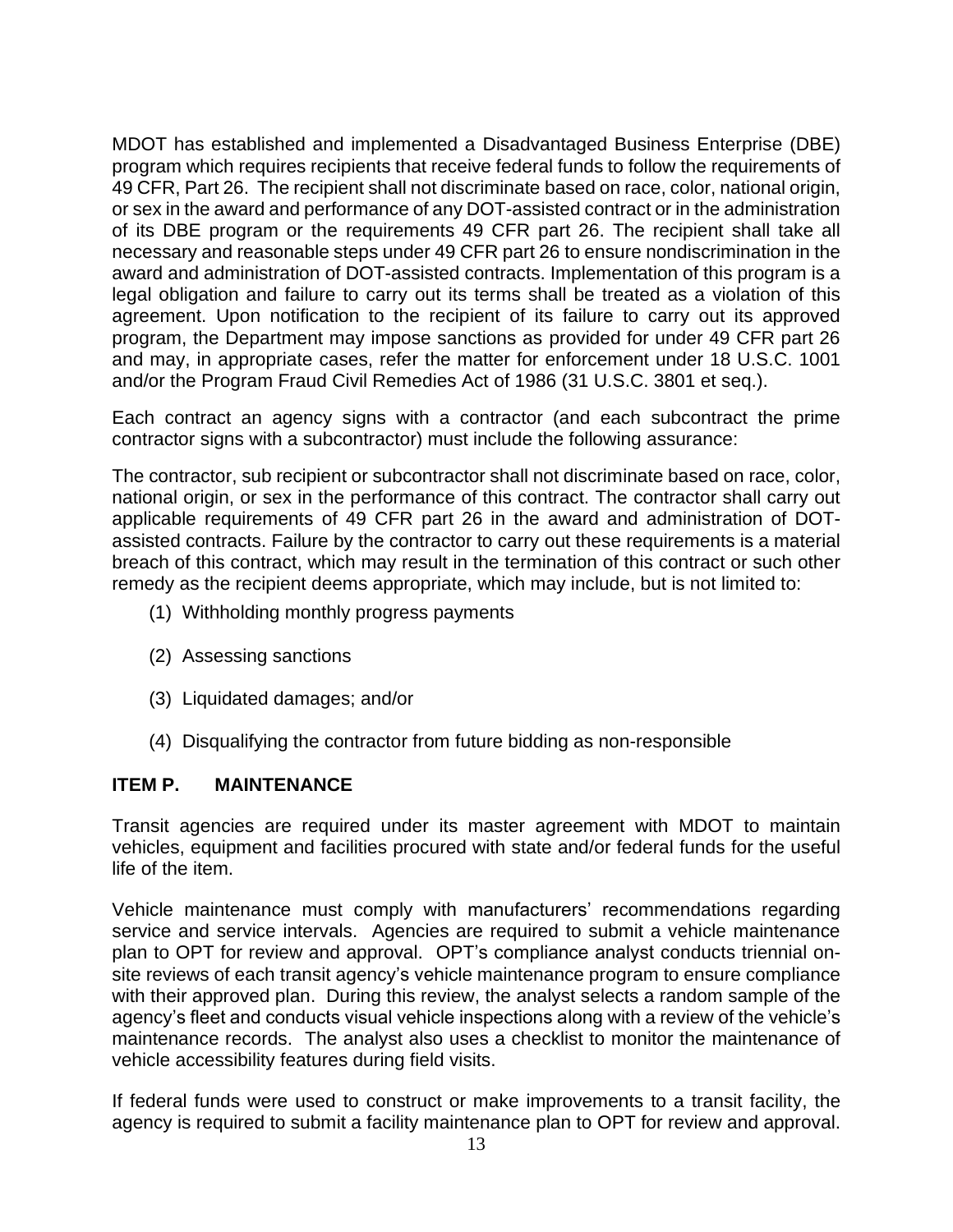OPT's compliance analyst conducts triennial on-site compliance reviews and monitors the implementation of the facility maintenance plan along with a physical evaluation of the facility.

All equipment over \$5,000 must be reported in the Public Transit Management System (PTMS). As required under the master agreement agencies must use equipment purchased with federal or state funds for the provision of public transportation service for the duration of its useful life and maintained in accordance with manufacturer recommendations. The compliance analyst uses a checklist to monitor equipment use during field visits as well as the condition of the equipment.

## **ITEM Q. CHARTER RULE**

Recipients and subrecipients of FTA assistance are prohibited from providing charter service using federally funded equipment or facilities except under one of the exceptions at 49 CFR Section 604.2. OPT provides general charter bus compliance information to Section 5311 agencies and detailed guidance in response to case-specific situations. Information must be provided quarterly to MDOT for any charter service provided under one of the exceptions. The Section 5311 program manager submits reports to FTA using the Charter reporting tool. Agencies providing charter service under one of the exceptions must have an MDOT approved cost allocation plan so that the costs associated with the service are not included in their eligible expenses. Each subrecipient must complete an annual certification of compliance with the charter service regulations and must also obtain certifications from any applicable subcontractors. The compliance analyst triennial review includes charter oversight.

## **ITEM R. SECTION 504 AND ADA REPORTING**

MDOT has the following methods in place to comply with Section 504 and ADA reporting:

1. All state-supported, line-haul public transportation vehicles must be accessible to wheelchair users. In addition, accessibility plans are required by the state for all public transportation systems providing demand-responsive service. The state requirements of Section 10e(18) of Act 51 of PA of 1951, as amended, are incorporated with the federal requirements under 49 CFR, Part 27. Each agency that receives funds from Act 51 are required to annually submit a plan which describes how they do or will supply service to seniors and individuals with disabilities equal to the level of service supplied to other segments of the public. The plans are reviewed by a Local Advisory Council comprised of individuals with disabilities, seniors, human service agencies, and others who have an interest in public transportation services, along with a public hearing review. All rural agencies have prepared a complete coordination plan and have submitted them to the state. The plans are updated each year and submitted to MDOT with the state and Section 5311 application.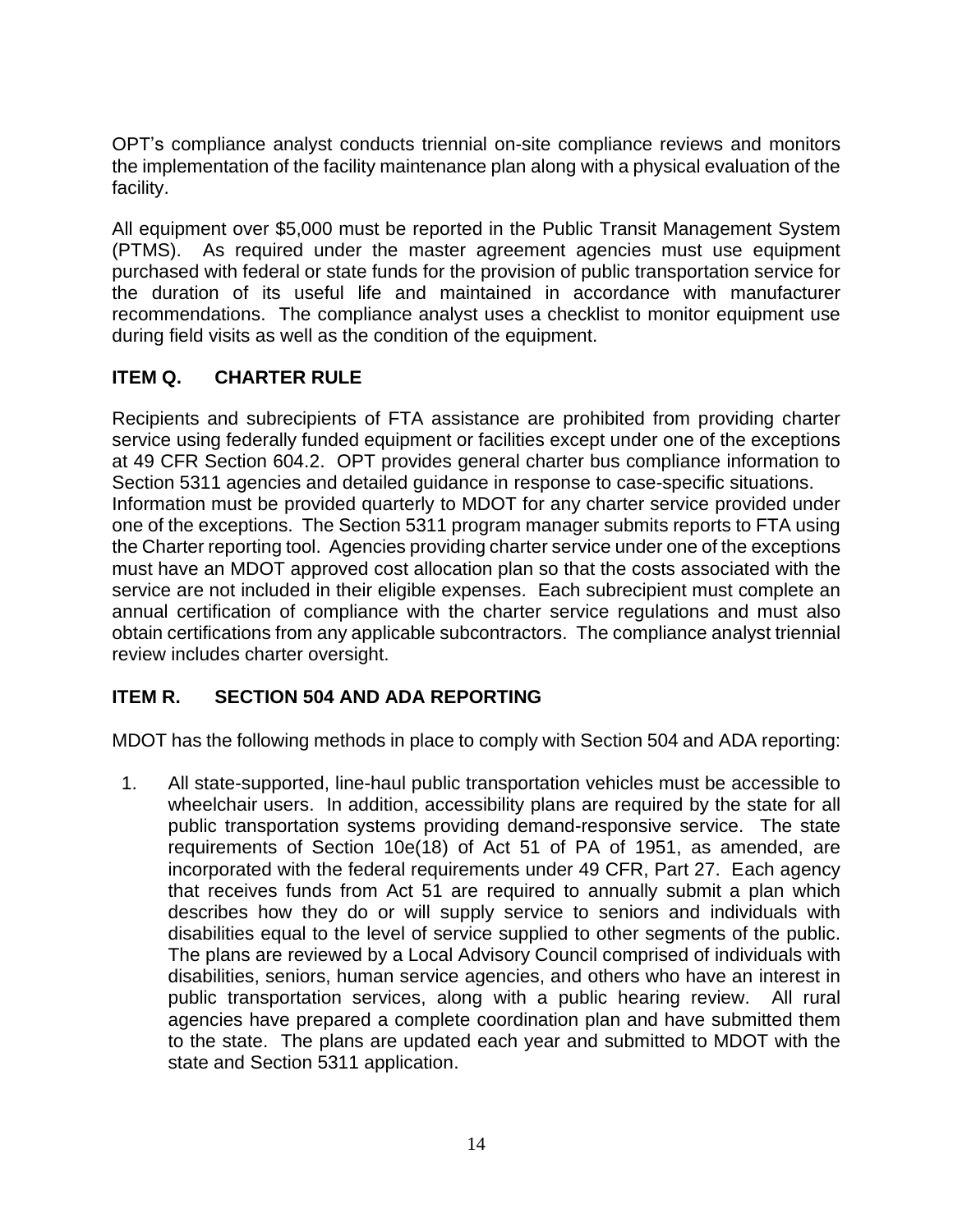- 2. All state application requests per Section 10e(6) of Act 51 of PA of 1951, as amended, are subject to public notice and the application must be available for public review for a period of 30 days.
- 3. Per Americans with Disabilities Act of 1990 (ADA) requirements, each applicant must certify that the demand-response service offered to individuals with disabilities, including persons 65 years of age or older, and users of wheelchairs, is equivalent to the level and quality of service offered to individuals without disabilities.
- 4. OPT monitors vehicles for the maintenance of ADA accessible features. Titles II and III of the American with Disabilities Act of 1990 (ADA) provide that no entity shall discriminate against an individual with a disability in connection with the provision of transportation service. The law sets forth specific requirements for vehicle and facility accessibility and the provision of service. OPT reviews subrecipient's compliance with ADA requirements during the triennial review.

## **ITEM S. NATIONAL TRANSIT DATABASE (NTD) REPORTING**

The National Transit Database (NTD) is the FTA's primary national database for statistics on the transit industry. Recipients of FTA Section 5307 Urbanized Area Formula Program and Section 5311 Formula Grants for Rural Areas are required by statute to submit data to the NTD. Section 5311 subrecipients submit their data using the PTMS. OPT staff enters the data into the NTD database.

## **ITEM T. STATE PROGRAM MANAGEMENT**

### **Procurement**

Procurement can be conducted directly by the subrecipient or through MDOTs state extended purchasing program. OPT supplies subrecipients with guidelines outlining all federal and state requirements for procurements. OPT reviews procurements for all federally required clauses and assurance that subrecipients provide for full and open competition. The use of an in-state or local preference clause is not allowed. OPT requires that subrecipients follow the Brooks Act for all architectural and engineering procurements that lead to construction.

For procurements greater than \$10,000 and less than \$250,000, OPT requires that subrecipients document competitive quotations or issue invitations for bids (IFB) or Request for Proposals (RFP) depending on the type of procurement. For procurements of \$250,000 or greater, agencies must issue IFBs or RFPs. OPT will review and approve all IFBs and RFPs if the federal funds flow through OPT. OPT will also review and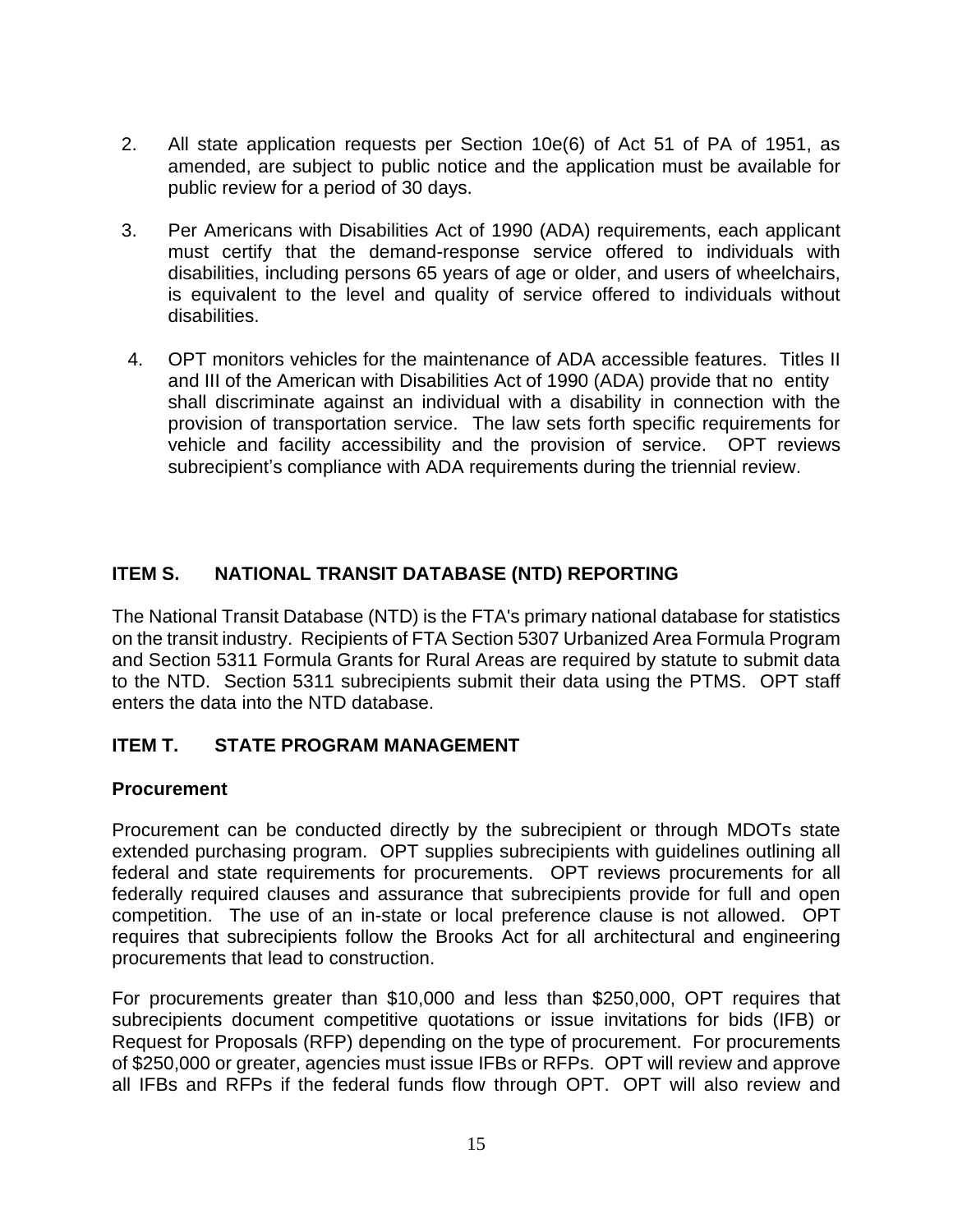approve all third party contracts of \$25,000 or greater unless the agency is certified according to STC Policy.

### **Financial Management**

Once the operating assistance grant is approved by FTA, payments are made quarterly to the agencies. Within 40 days after the end of the state's fiscal year quarter, each agency is required to submit an OAR. Payments are made to the agency using state funds and then MDOT requests reimbursement from FTA. Audits and close-out will be performed

MDOT enters into an operating assistance contract with the local transit operator that specifies the obligations of both parties and sets a maximum amount of reimbursement of Section 5311 funds. The contract also stipulates that the State of Michigan and FTA have the authority to audit the records and operations of the agency.

### **Property Management**

Asset inventories are also included and updated in an agency's annual audit. MDOT's master agreement with the agency states that facilities and equipment must be used for public transportation and the agency must notify their OPT project manager if the facility/equipment is being disposed. Agencies are required to enter all equipment purchased with federal or state funds and facilities constructed or improved with federal or state funds in PTMS. Project managers review this information in PTMS when payments are requested and during the annual application process. Facilities may only be built or renovated after obtaining a categorical exclusion or conducting an environmental impact study (See Item U). MDOT requires adequate maintenance procedures are implemented to protect state and federally funded facilities. The compliance checklist includes a section on facilities.

### **Vehicle Use**

Subrecipients can use vehicles only for the intended purpose under the original agreement. Incidental use for meal delivery is allowed if it does not interfere with passenger transportation service. Although priority service is given to the intended program clients, vehicles must be available to the public if capacity allows. MDOT has a lien on vehicle titles and is the first secured party for any vehicle purchased for rural subrecipients. Agencies update the vehicle inventory in PTMS when vehicles are purchased, and project managers review the inventory when processing payments and during the annual application process.

### **Maintenance and Disposition**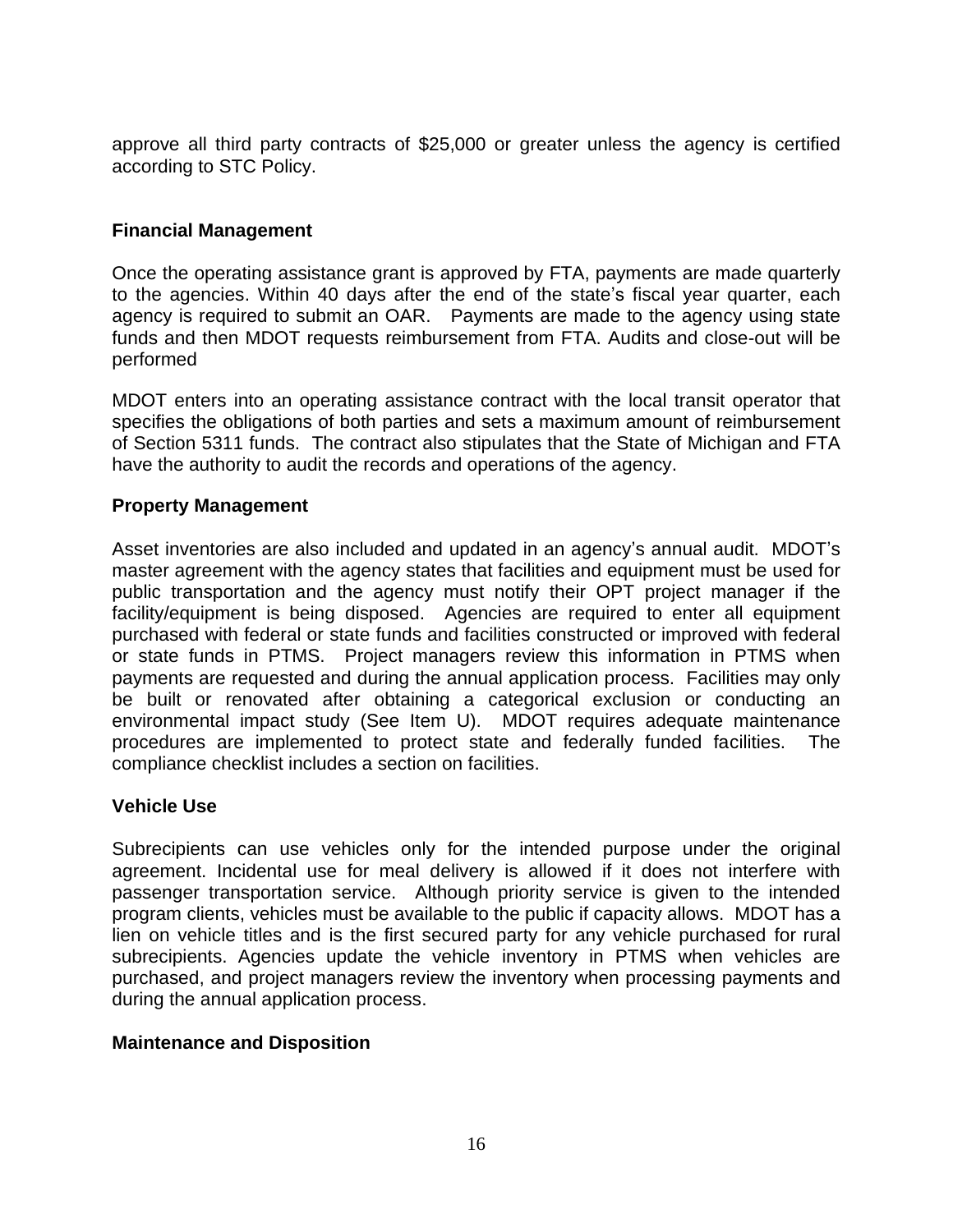Transit agencies are required under their master agreement with MDOT to maintain vehicles, equipment and facilities procured with state and/or federal funds for the useful life of the item.

Vehicle maintenance must comply with manufacturers' recommendations regarding service and service intervals. Agencies are required to submit a vehicle maintenance plan to OPT for review and approval. The compliance analyst conducts a triennial onsite review of each transit agency's vehicle maintenance program to ensure compliance with their approved plan. During this review, the compliance analyst selects a random sample of the agency's fleet and conducts visual vehicle inspections along with a review of the vehicle's maintenance records. The compliance analyst uses a checklist to monitor the maintenance of vehicle accessibility features during their field visits as well as the condition of federal and state funded facilities.

If federal funds were used to construct or make improvements to a transit facility, the agency is required to submit a facility maintenance plan to OPT for review and approval. The compliance analyst conducts a triennial on-site compliance review and monitors the implementation of the facility maintenance plan.

All equipment over \$5,000 must be reported in PTMS. Contract requires equipment to be used for the provision of public transportation service for the duration of its useful life and maintained in accordance with manufacturer recommendations. The compliance analyst uses a checklist to monitor the equipment use and condition during the triennial review. The project manager may also check while on a site-visit.

After the vehicle or equipment has met its useful life, the transit agency submits a request to their project manager to dispose the property. Once the project manager has made the determination that the property has met its useful life, they notify the agency to dispose of the equipment following a documented process. The equipment is recorded in PTMS as disposed. If the property was sold the amount received and date disposed is also recorded in PTMS. The amount received is also entered in PTMS when the agency submits their quarterly operating assistance report (OAR). The project manager compares the amount on the OAR with the amount recorded for the disposed item in PTMS.

## **Accounting Systems**

MDOT maintains a financial management system of financial reporting, accounting records, internal controls, and budget controls subject to standards specified in state laws. Statewide Integrated Governmental Management Applications (SIGMA) is the State's means for implementation and operation of a fully integrated automated financial management system for the State of Michigan.

The Contract Tracking System (C-TRAK) tracks and maintains information about OPT contracts, contract amendments, authorizations, authorization revisions, subcontracts, and vendors. It provides access to and maintenance of data and some pre-defined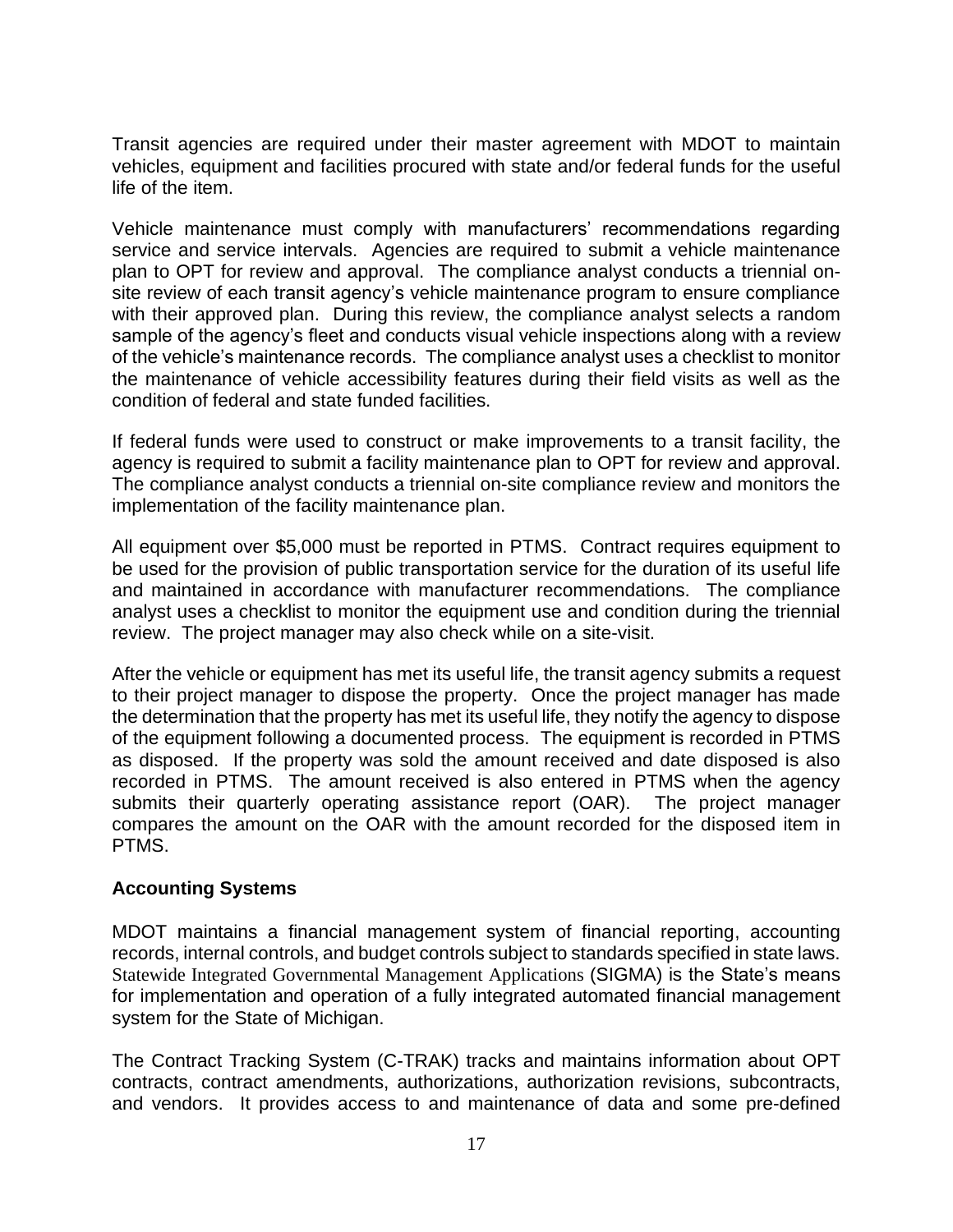reports.

## **Audit and Close-Out**

Each agency's operating expenses are audited annually by a Certified Public Accountant and/or MDOT's Commission Audit. Final close-out is performed using actual audited revenue and expense figures. OPT staff performs audit citation follow-up.

Eligible expenses are determined by the Super Circular, 2 CFR Par 200, Uniform Administrative Requirements, Cost Principles, and Audit Requirements for Federal Awards and MDOT's Local Public Transit Revenue and Expense Manual.

Any capital project over \$100,000 is audited by MDOT's Commission Audit. After all projects in a grant are closed, the grant is closed.

## **Subrecipient, Project Oversight and Reporting**

OPT requires annual financial and non-financial reports to be submitted in PTMS. These reports are used to determine state local bus operating assistance, federal Section 5311 operating and to provide measures of system efficiency and effectiveness.

Section 10e(18) of Act 51 of PA of 1951, as amended, requires each agency to provide detailed data on service to seniors and individuals with disabilities, particularly those requiring a wheelchair lift.

The compliance analyst performs triennial compliance reviews at each agency. The project managers make other visits when assistance is needed and provide regular feedback to the agencies.

## **Productivity/Cost-effectiveness/Service Standards**

MDOT conducts an annual analysis to determine the utilization for each federally funded vehicle. If an agency is using the vehicle for less than 10,000 miles per year, the agency needs to submit for approval an underutilization plan. If there is not a sufficient justification for the underutilization, the agency will not receive additional federal and/or state funds for vehicle replacements from OPT.

Currently there are no agencies leasing equipment. Before leasing, the agency will need to determine and document that a lease is more cost-effective than purchasing the equipment.

## **ITEM U. OTHER PROVISIONS**

Section 5311 subrecipients must comply with other federal regulations and include them in their subcontracts when applicable. These include, but not limited to: Buy America;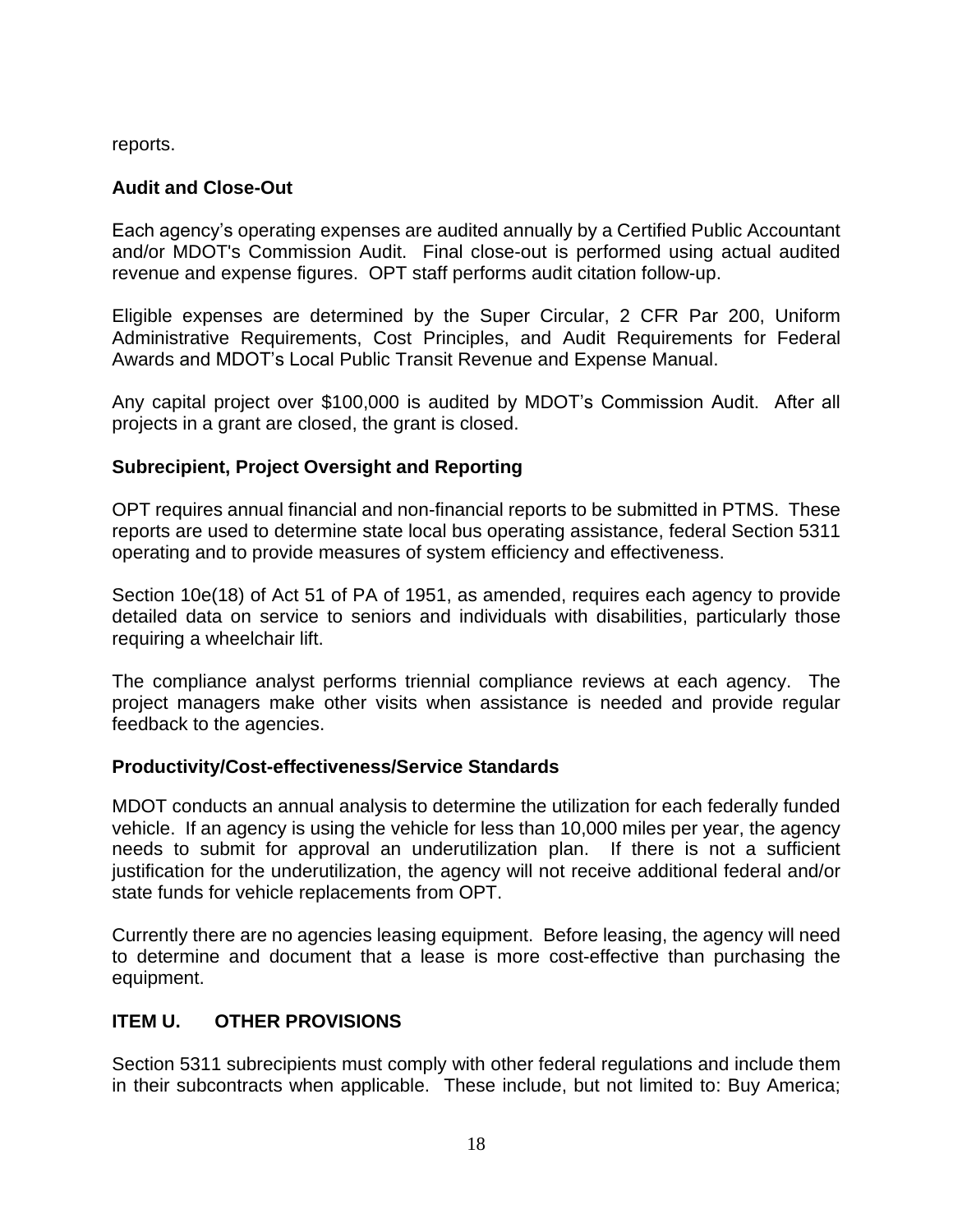pre-award and post-delivery audit, drug and alcohol testing, and environmental protection for construction projects not subject to a general waiver.

### **Buy America**

The Buy America requirements apply to construction contracts and acquisition of goods or rolling stock valued at more than \$150,000. The requirements flow down from Section 5311 subrecipients to first tier contractors, who are responsible for ensuring that lower tier contractors and subcontractors comply. A Buy America clause is included in all Section 5311 subrecipient agreements and third-party contracts. OPT monitors for compliance.

The pre-award and post-delivery audit requirements apply to the acquisition of rolling stock over the \$150,000 threshold. A clause is included in all subrecipient agreements and third-party contracts. Post award documents are submitted by the agency when requesting payment for a vehicle.

## **Drug and Alcohol Testing**

Anyone who performs a safety-sensitive function for the subrecipient is required to comply with Drug and Alcohol testing requirements unless the contract is for maintenance services. Maintenance contractors and subcontractors for Section 5311 subrecipients are not subject to the rules.

Section 5311 subrecipients including Private nonprofit agencies receiving Section 5311 funds for JARC activities must establish and implement a drug and alcohol testing program that complies with 49 CFR Part 655, produce any documentation necessary to establish its compliance, and permit any authorized representative of US DOT or MDOT to inspect the facilities and records associated with the implementation of the drug and alcohol testing program and review the testing process. Each subrecipient must certify to MDOT its compliance with Part 655 each during the annual application process. Drug and alcohol testing clauses are included in all Section 5311 subrecipient agreements and third-party contracts. OPT has developed a monitoring program.

Most of the Section 5311 subrecipients belong to the MDOT Transit Drug and Alcohol Consortium. An external third-party consultant administers this consortium. OPT works with the drug consortia administrators as well as the individual Section 5311 subrecipients to ensure full compliance with drug and alcohol testing regulations.

The compliance analyst uses a compliance checklist to conduct a triennial review of the transit agencies drug and alcohol program. We also have one staff member assigned directly to drug and alcohol compliance to provide technical support to agencies. MDOT has a two-year contract with a consultant to provide annual drug and alcohol training.

### **Environmental Protection**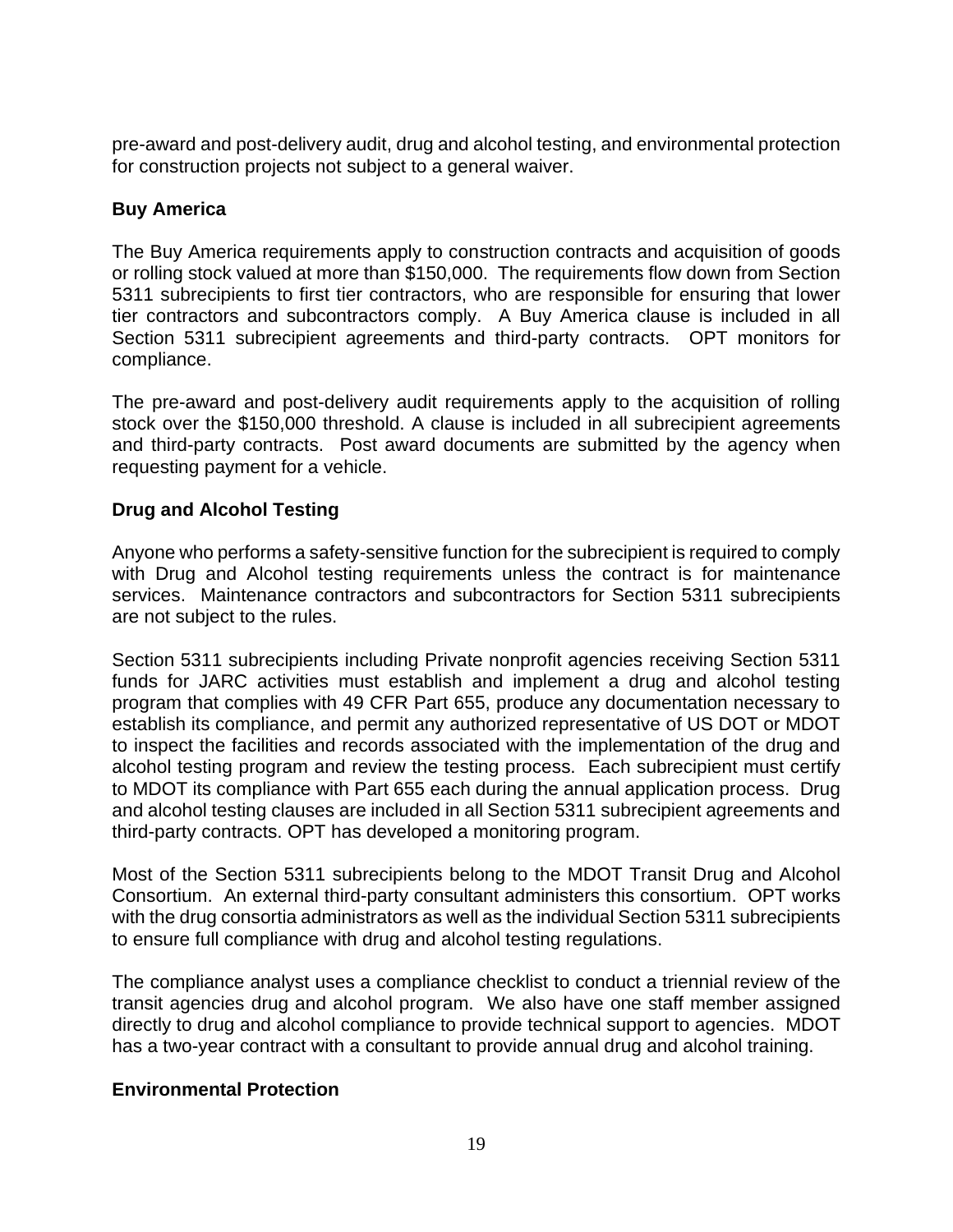Proposed projects are reviewed to determine their affect, if any, on the environment. Most capital projects under 5311 are "categorical exclusions" involving the acquisition of vehicles and vehicle related equipment. When 5311 funds are combined with 5339 funds, some projects may have an environmental impact. MDOT follows all environmental regulations. There are several categories of projects:

a. "Categorical Exclusions." Many projects and activities assisted with bus and bus related category funds normally do not involve significant environmental impacts. The joint FHWA/FTA environmental regulations use the term "categorical exclusions" (CEs) to describe those projects that are categorically excluded from the requirement to prepare an environmental document [environmental assessment (EA) or environmental impact statement (EIS)]. In February 2013, FTA published new CEs tailored specifically to transit projects to provide a more straightforward and efficient environmental review process. Under the new regulations, Section  $771.118(c)$  (below) is reserved exclusively for FTA actions. In accordance with the regulations, bus, and bus-related projects that are predetermined to be categorical exclusions include:

## **Section 771.118(c)**

- (1) Utility and similar appurtenance action
- (2) Pedestrian or bicycle action
- (3) Environmental mitigation or stewardship activity
- (4) Planning and administrative activity
- (5) Action promoting safety, security, accessibility
- (6) Acquisition, transfer of real property interest
- (7) Acquisition, maintenance of vehicles/equipment
- (8) Maintenance, rehab, reconstruction of facilities
- (9) Assembly or construction of facilities
- (10) Joint development of facilities
- (11) Emergency recovery actions
- (12) Action within Existing Operational Right-of-Way
- (13) Action with Limited Federal Funding

## **Section 771.118(d)**

- (1) Highway modernization
- (2) Bridge replacement or rail grade separation
- (3) Hardship or protective property acquisition
- (4) Acquisition of right-of-way
- (5) Reserved
- (6) Facility modernization

Experience has shown that many construction projects can be built and operated without causing significant impacts if they are carefully sited in areas with compatible, non-residential land use where the primary access roads are adequate to handle the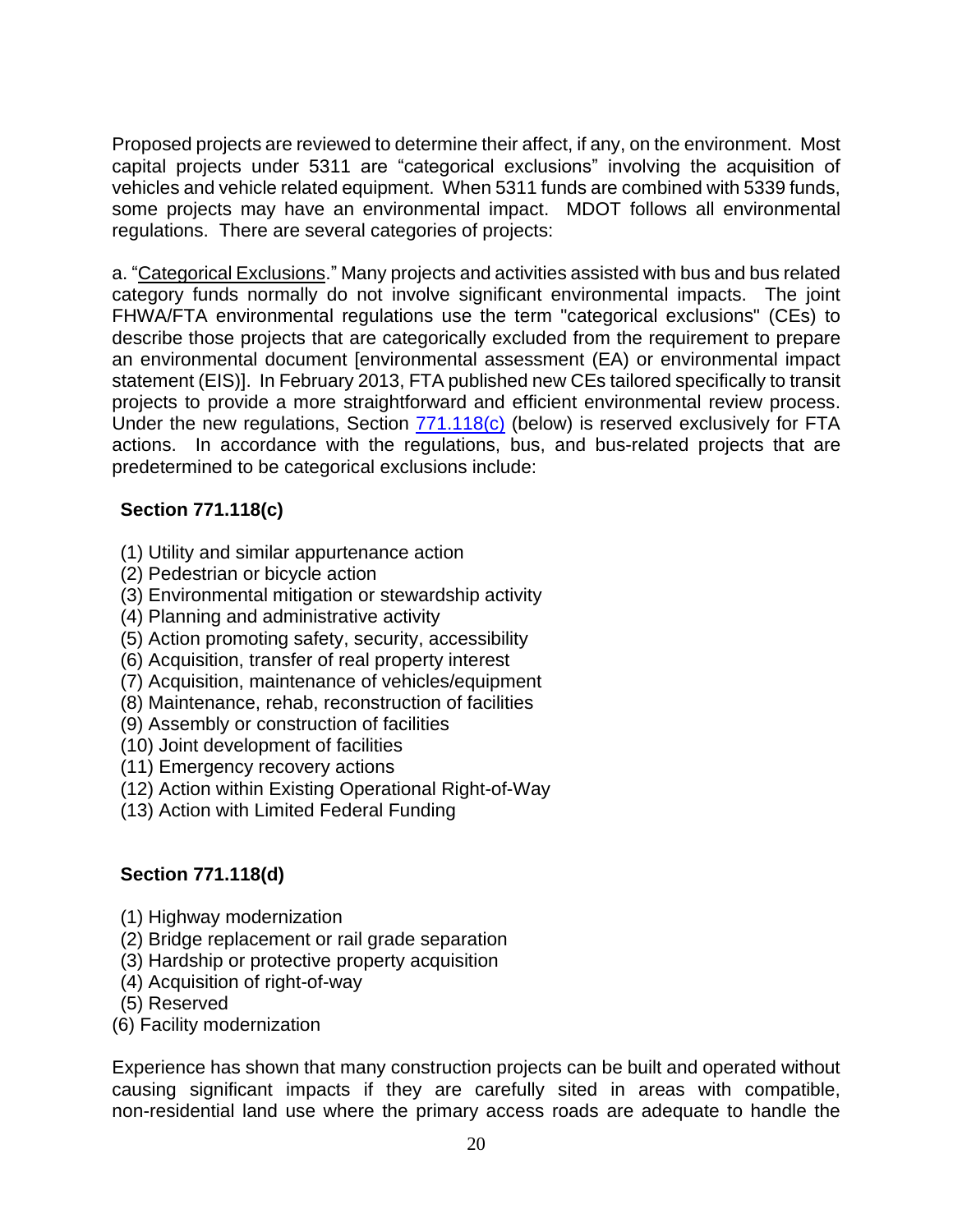additional bus traffic. FTA may approve the designation of these construction projects as categorical exclusions if the grant applicant provides documentation which clearly demonstrates that the conditions stated above are met and that no significant adverse effects will result.

b. Projects That May Have an Environmental Impact. Projects that significantly affect the environment require an EIS. The following are examples of projects that normally require an EIS: (1) A new controlled access freeway; (2) A highway project of four or more lanes on a new location; (3) New construction or extension of fixed transit facilities (e.g., rapid rail, light rail, commuter rail, bus rapid transit that will not be located within an existing transportation right-of-way) and; (4) New construction or extension of a separate roadway for buses or high occupancy vehicles not located within an existing highway facility. Most of the projects in which our subrecipients have been involved are outlined at Item (3) above. For these projects, our subrecipients have prepared environmental documentation with appropriate technical analysis to support a categorical exclusion, as applicable. So far, no EIS actions have been required for the projects in our grant applications.

c. Projects That Require an Environmental Assessment. The grant applicant must prepare an EA for any project that is not a CE and does not clearly require the preparation of an EIS. An EA documents the impacts of the proposed project and considers alternatives to the proposed site or design and is subject to public comment. FTA will review the EA and any public hearing comments and other comments received regarding the EA. A finding of no significant impact (FONSI), depending on the scope and magnitude of the probable environmental impacts, will be made by FTA.

FTA is not permitted to provide federal assistance to support a project requiring an EA or an EIS until they have completed the environmental review process and determined either that the project qualifies for a FONSI or that the final EIS supports a Federal grant for the project.

To date, no projects in our grant applications have been determined by FTA to qualify for a FONSI.

## **Lobbying Restrictions**

Agencies applying for federal assistance exceeding \$100,000, must certify annually that no federal appropriated funds have been paid or will be paid, on their behalf, to influence or attempt to influence anyone pertaining to the award, continuation, or modification of federal assistance. If funds other than federal appropriated funds have been used for this purpose, the agency is instructed to complete the Standard Form-LLL, "Disclosure Form to Report Lobbying."

## **Section 5333(b)**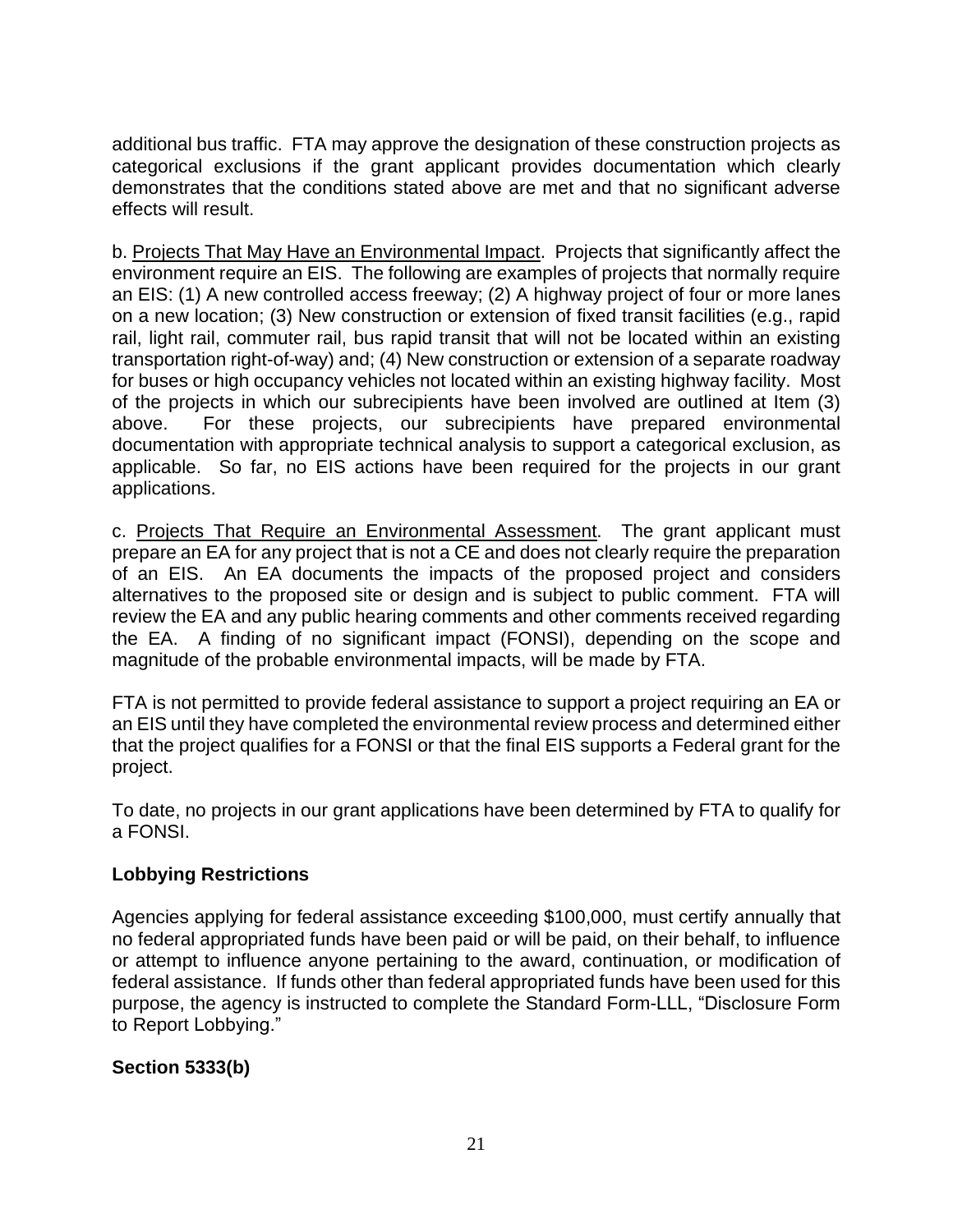All agencies must submit a certification to MDOT with their annual applications accepting the terms and conditions of the Special Section 5333(b) Warranty as well as a list of unions representing their employees. They must also include a list of all other transportation providers in the agency's service area and their unions.

### **School Bus Operations**

Agencies are instructed that they must comply with this rule. They sign an annual certification with their applications that they will engage in school transportation operations only to the extent permitted by an exception provided by 49 U.S.C. 5323(f).

### **Monitoring Compliance by Subrecipients**

OPT has one full-time employee who conducts triennial reviews for all subrecipients. We use checklists for each area being reviewed, such as Charter, School Service, ADA, Drug and Alcohol, equipment and facilities, Title VI and procurement. We also review vehicle maintenance records for compliance. OPT project managers provide technical assistance to transit agencies to ensure compliance with all federal and state regulations.

### **FSRS - [Federal Funding Accountability and Transparency Act \(FFATA\) Subaward](https://gcc02.safelinks.protection.outlook.com/?url=https%3A%2F%2Fwww.fsrs.gov%2Findex%3F&data=05%7C01%7CBrushA%40michigan.gov%7C2ce302bd56c549119b2508da373134f5%7Cd5fb7087377742ad966a892ef47225d1%7C0%7C0%7C637882981716182416%7CUnknown%7CTWFpbGZsb3d8eyJWIjoiMC4wLjAwMDAiLCJQIjoiV2luMzIiLCJBTiI6Ik1haWwiLCJXVCI6Mn0%3D%7C3000%7C%7C%7C&sdata=nOFCUITdxlXmx5jdnIpT%2BJAE924ZiCfJbwZWsVtbaVw%3D&reserved=0)  [Reporting System](https://gcc02.safelinks.protection.outlook.com/?url=https%3A%2F%2Fwww.fsrs.gov%2Findex%3F&data=05%7C01%7CBrushA%40michigan.gov%7C2ce302bd56c549119b2508da373134f5%7Cd5fb7087377742ad966a892ef47225d1%7C0%7C0%7C637882981716182416%7CUnknown%7CTWFpbGZsb3d8eyJWIjoiMC4wLjAwMDAiLCJQIjoiV2luMzIiLCJBTiI6Ik1haWwiLCJXVCI6Mn0%3D%7C3000%7C%7C%7C&sdata=nOFCUITdxlXmx5jdnIpT%2BJAE924ZiCfJbwZWsVtbaVw%3D&reserved=0)**

OPT submits the FFATA report within 30 days of the award/effective date of the grant award date or when the grant is uploaded into the FFATA system by FTA, as required.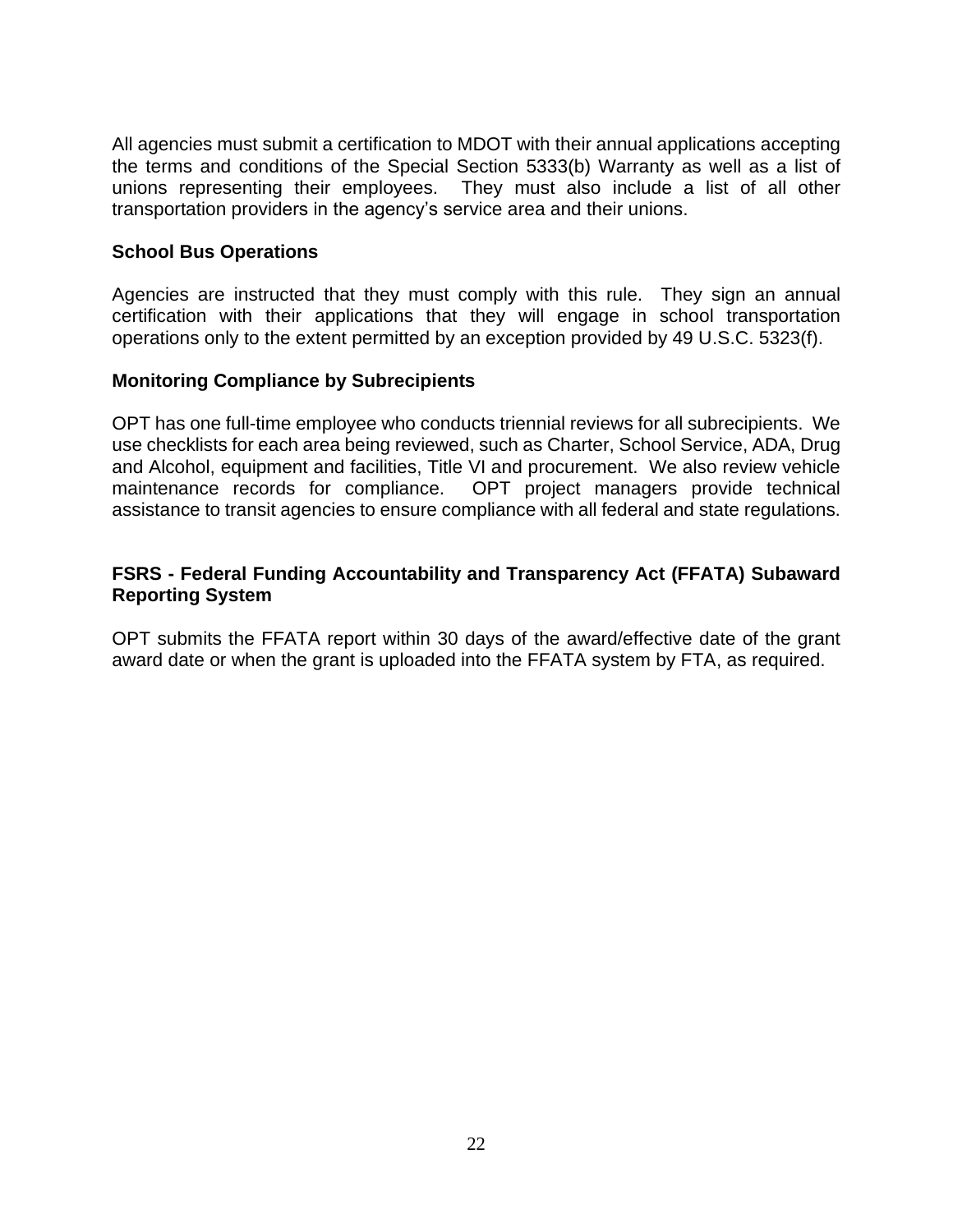# **II. SECTION 5310**

## **ITEM A. GOALS AND OBJECTIVES**

The state goal under the Section 5310 program is to provide assistance in meeting the special transportation needs of seniors and individuals with disabilities in Michigan to give them access to health care, shopping, education, recreation, public and social services, and employment, by encouraging the development, maintenance, improvement, and use of passenger transportation services. Under Map-21, the program was modified to include projects eligible under the former Section 5317 New Freedom program providing assistance for new public transportation services and alternatives beyond those required by the ADA, designed to assist individuals with disabilities and seniors.

The state goals are:

- 1. To provide a reasonable level of public transportation service for all Michigan citizens.
	- a. Provide essential public transportation services to the mobility limited population of the state.
	- b. To achieve increased access to jobs, education, recreation, shopping, medical needs, and other cultural and social activities through public transportation.
	- c. Provide a level of public transportation service to the general population, which is consistent with the achievement of local, state, and national social, economic, and environmental goals.
- 2. To maximize economic benefits through public transportation investments.
	- a. Create policies that foster low user costs through efficient operations of public transportation services.
	- b. Encourage an efficient mix of private, public, and quasi-public modes of transportation.
	- c. Encourage the development and implementation of advanced public transportation technologies.
	- c. Encourage economic development and new equipment opportunities in the state through public transportation expenditures.
- 3. Maximize positive environmental impacts achievable through the provision of public transportation service.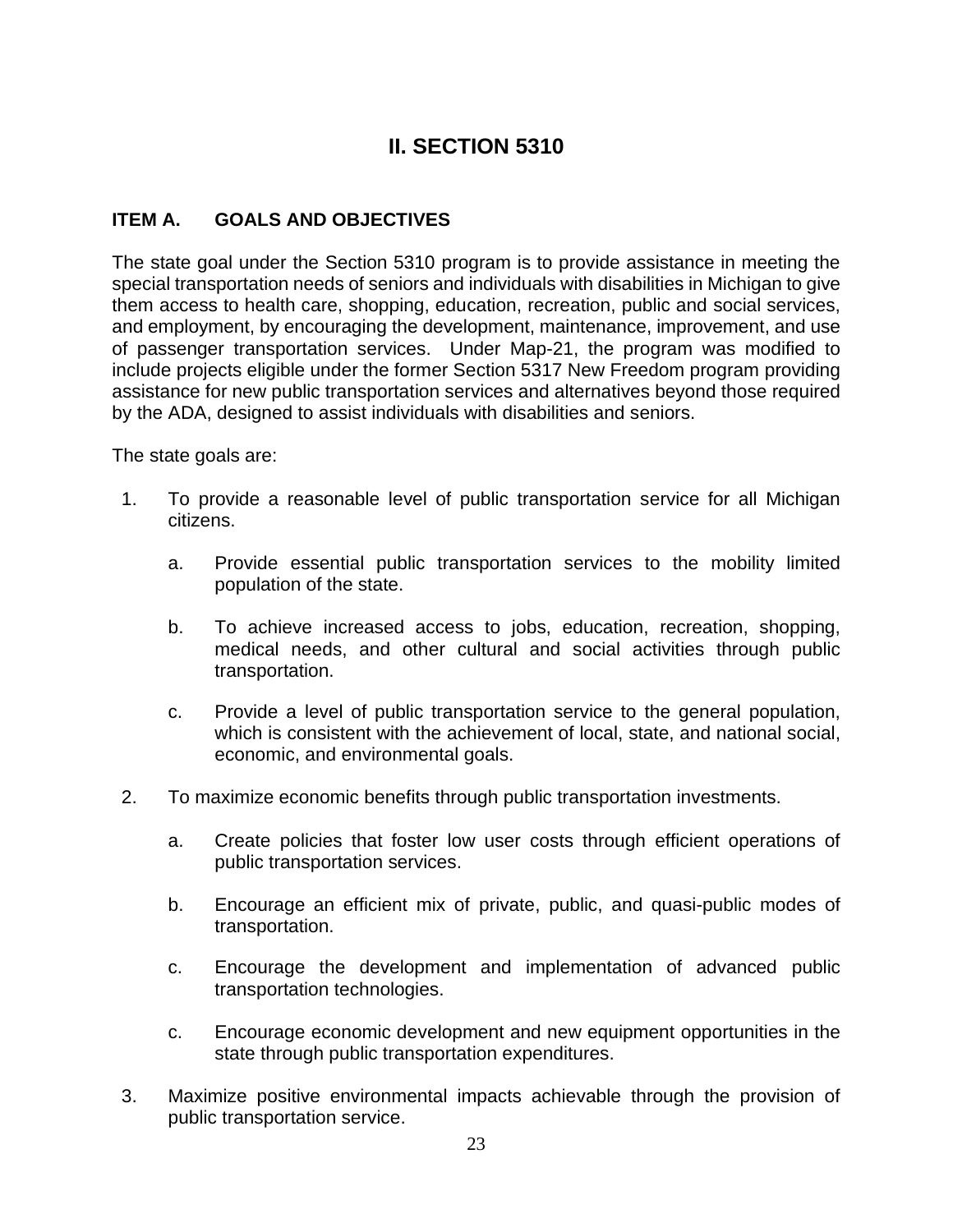- a. Provide public transportation services which contribute to the conservation of energy.
- b. Provide public transportation services which contribute to the reduction of air and noise pollution.
- c. Utilize public transportation to provide relief from traffic congestion and to reduce land requirements for transportation facilities.
- d. Coordinate public transportation and land use planning to encourage environmentally responsible land use practices.

The state objectives are:

- 1. To promote the safe, effective, and efficient delivery of public transportation services to seniors and individuals with disabilities.
	- a. Provide essential public transportation services to seniors and individuals with disabilities.
	- b. To achieve increased access to jobs, education, recreation, shopping, medical needs, and other cultural and social activities.
- 2. To enhance coordination and consolidation of public transportation services to encourage the most efficient use of resources.
- 3. To encourage the development, maintenance, improvement, and use of passenger transportation services.

The degree to which achievement occurs will be dictated primarily by the physical, demographic, economic, and political characteristics of individual operating environments and availability of transportation resources. These goals are subject to stakeholder and public review through several processes.

First, Act 51 of the Public Acts of 1951, as amended, provides dedicated state funds for public transportation including matching funds for most federal programs. State funds are subject to the annual appropriation process for the allocation of funds to specific line items in the state budget. The Michigan Department of Transportation (MDOT) provides input into the budgeting process based on the funding needed to meet our goals and objectives for each of the office's transit programs. The appropriations process is subject to public and stakeholder input as the annual appropriations bill moves through the legislative process.

MDOT's public transportation programs are also subject to public and stakeholder review through MDOT's Five-Year Transportation Program. Each year, MDOT develops its Five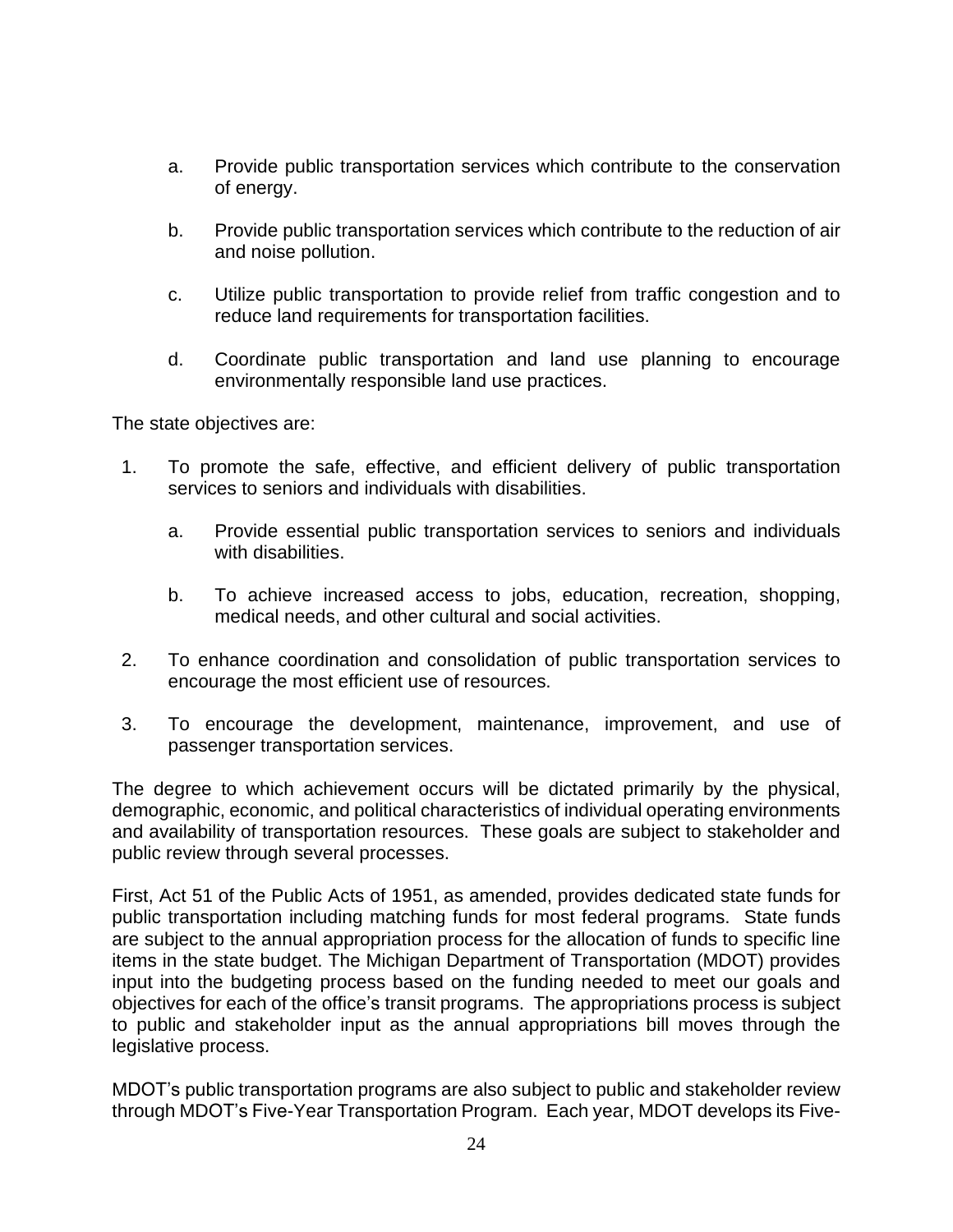Year Transportation Program, an integrated program that lays out MDOT's proposed investments in highways, bridges, public transit, rail, aviation, marine, and non-motorized transportation for the next five years. The program is a continuous, interactive dialogue with the department's customers and stakeholders and has become the anchor of MDOT's project development and delivery systems. Within the Five-Year Program, MDOT lays out its investment strategy for the state and federal transit funds that are programmed/ distributed by MDOT.

Steps in development of the Five-Year Transportation program include:

- Obtaining approval of the draft document by MDOT leadership and the State Transportation Commission (STC). STC approval is preceded by an MDOT presentation of the draft program to the STC in a public meeting.
- Posting of the draft document to the Web for public comment.
- Conducting public listening sessions throughout the state for additional input on the program. Public involvement comments are documented, summarized, and presented to STC.
- Final approval of the document by the STC.
- Submittal of the final Five-Year Transportation Program to the Michigan State Legislature.

On a longer termed basis, MDOT's public transportation programs have also been subject to review through its State Long Range Transportation Plan (LRTP). In July 2016, MDOT released the 2040 long-range transportation plan which is an update and extension to the 2005-2030 MI Transportation plan: Moving Michigan Forward (2030 MTP) and the 2035 MI Transportation Plan. The plan communicates MDOT's continued vision for its multimodal transportation system. This revision was initiated as an interim step to keep the state's long-range transportation plan current and followed a more streamlined approach than a complete update. The *2035 MITP* builds on the extensive public and stakeholder involvement process of the *2030 MITP* that spanned two years and resulted in contacts with more than 3,000 individuals, 2,600 participants online and another 3,600 households interviewed by phone. Since the *2030 MITP*, MDOT has interviewed 2,200 households, conducted three Webinars and held 15 public meetings during the 30-day public comment period for this revision. The plan can be found at:

[http://www.michigan.gov/mdot/0,1607,7-151-9621\\_14807\\_14809---,00.html](http://www.michigan.gov/mdot/0,1607,7-151-9621_14807_14809---,00.html)

As part of the LRTP revision there are 19 published White Papers. The purpose of the white papers is to highlight and provide a short, high-level summary of the current assessment of key trends, demographic changes, and key initiatives that have occurred since the initial technical reports were published. The white papers, including one for transit can be found at:

[http://www.michigan.gov/mdot/0,1607,7-151-9621\\_14807\\_14809\\_42796---,00.html](http://www.michigan.gov/mdot/0,1607,7-151-9621_14807_14809_42796---,00.html)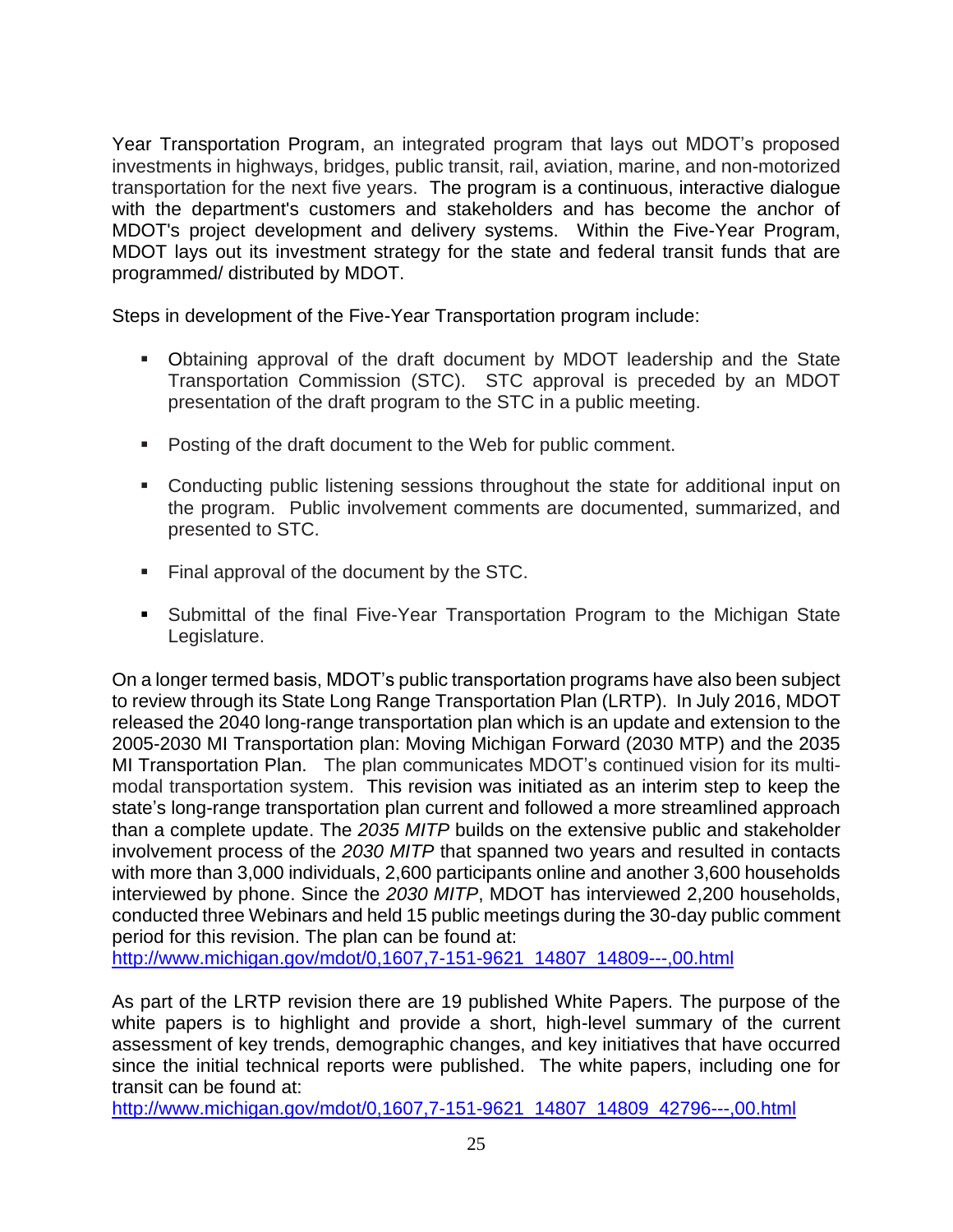In addition to these state level processes; local agencies establish their goals for use of federal funds in multiple ways. Public transit operators must submit an annual application consistent with Section 10e(7) of Act 51 of PA of 1951, as amended, to MDOT detailing their service goals and objectives for the coming year including the submission of a balanced budget. As part of the annual application, agencies must post a public notice allowing individuals to review their application. The agencies are also required to submit quarterly and annual financial and non-financial reports. The rural task force process for distributing flexible funds specifically invites input and comment from local elected officials, community stakeholders and customers which ensures that local goals and objectives are addressed.

## **ITEM B. ROLES AND RESPONSIBILITIES**

MDOT has been designated by the Governor as the state administering agency for the Section 5310 program. Within MDOT, OPT has the responsibility of administering this program, and ensuring a fair and equitable distribution of funds, and that the program adheres to federal and state program guidelines. OPT notifies eligible applicants about the availability of the program, develops criteria, solicits applications, and monitors program compliance. OPT has sole responsibility to certify the eligibility of the applicants, review applications, select applications for inclusion in the program, ensure that audits are performed on all operating contracts, contracts over \$100,000 and close out projects. There are also other MDOT staff and state agencies that support OPT in administering federal programs. The Economic Development, Budget and Contracts Section manages the preparation and execution of state/local contracts. The Office of Business Development manages the department's Disadvantage Business Enterprise (DBE) program and administers the department's Title VI program. The Michigan Department of Transportation has an Equal Employment Opportunity Officer (EE0) who manages the EEO programs. The Bureau of Finance and Administration executes contracts, provides accounting support, prepares, and submits FTA financial status reports, and conducts ECHO drawdowns. The Bureau of Transportation Planning (BTP) has the lead on the statewide long-range planning process. OPT participates by working with the transit community and attending public hearings. OPT works with the MDTMB to conduct vehicle procurements in accordance with specifications established by OPT.

## **ITEM C. COORDINATION**

The Governor and the legislature have charged MDOT with the responsibility for developing coordination as a means of achieving enhanced efficiency and effectiveness of passenger transportation services throughout the State of Michigan. Significant progress in this regard has been made over the years. Cooperative efforts among public transit providers and local organizations in their communities have been and continue to be central to meeting this objective.

Section 10(e)(4)(c)(i) of Act 51 of the PA of 1951, as amended, requires all transit agencies to submit a coordination plan to be eligible for state or federal funding. The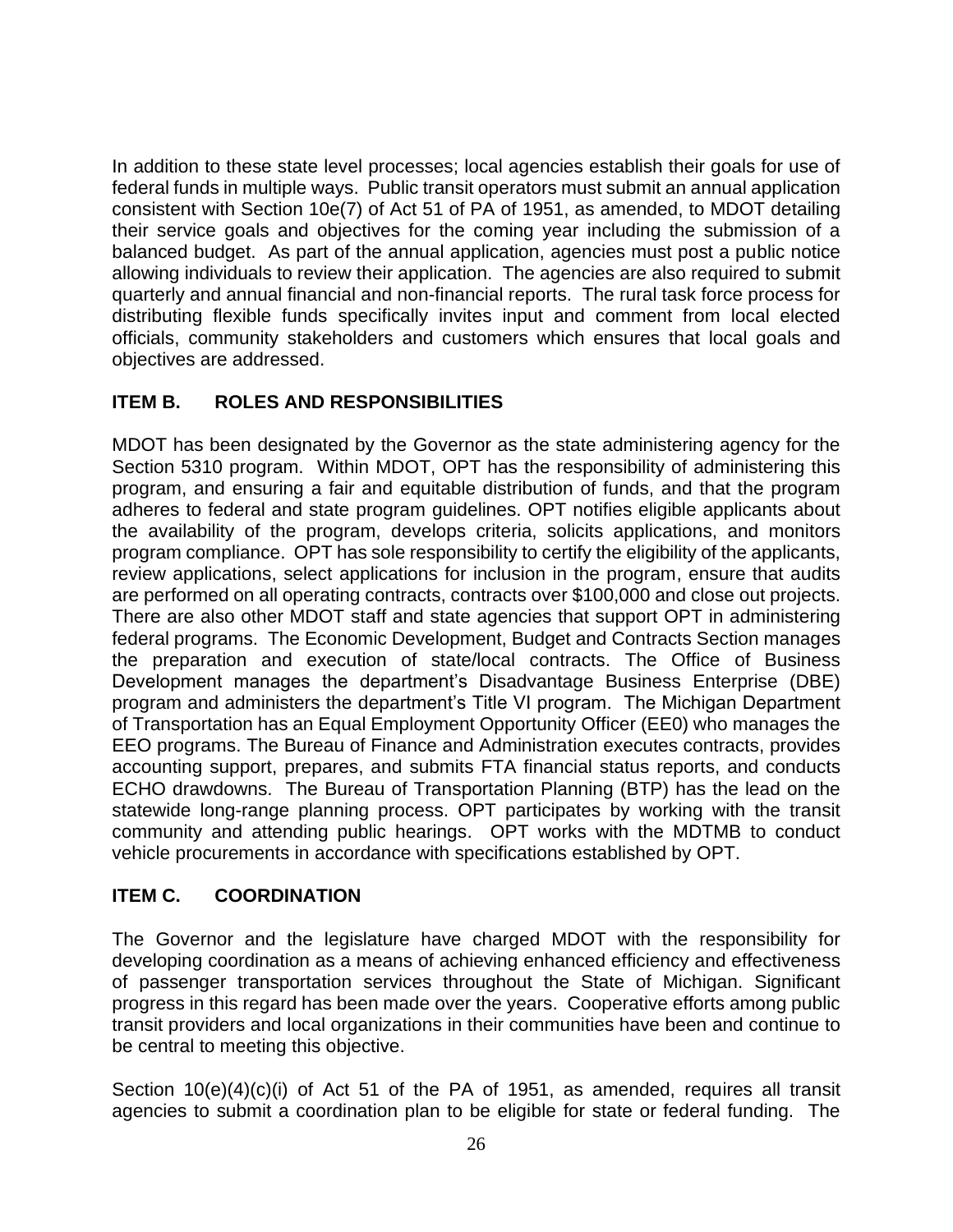coordination plans are an important component of OPT funded programs. Existing coordination accomplishments and the transit agencies' plans to continue to improve those efforts in providing quality transportation are primary goals. These coordination plans are part of the applications that are submitted annually to OPT.

The plans and/or updates in the annual applications for state and state-administered federal public transportation financing are reviewed to ensure that coordination requirements are met. State and state-administered federal funds may not be programmed unless it is determined that coordination requirements are adequately addressed by the applicant. Section 5311 recipients are subject to this review.

MDOT has project managers assigned statewide working directly with all transit agencies to enhance and implement service coordination.

## **ITEM D. ELIGIBLE SUBRECIPIENTS**

This program provides capital funds for transportation purposes to private, nonprofit corporations and associations, and public agencies for the specific purpose of assisting them in providing transportation services meeting the special needs of seniors and individuals with disabilities.

There are four categories of eligible applicants for Section 5310 funds:

- a. Private nonprofit organizations,
- b. Public agencies that certify to the Governor that no nonprofit corporations or associations are readily available in an area to provide the service,
- c. Public agencies approved by the state to coordinate services for senior persons and individuals with disabilities; or
- d. Public agencies that provide activities that were eligible under the SAFETEA-LU New Freedom Program.

Local public bodies eligible to apply for Section 5310 funds as coordinators of services for senior persons and individuals with disabilities are those designated by the state to coordinate human service activities in a particular area. Examples of such eligible public bodies are a county agency on aging or a public transit provider which the state has identified as the lead agency to coordinate transportation service funded by multiple federal or state human service programs.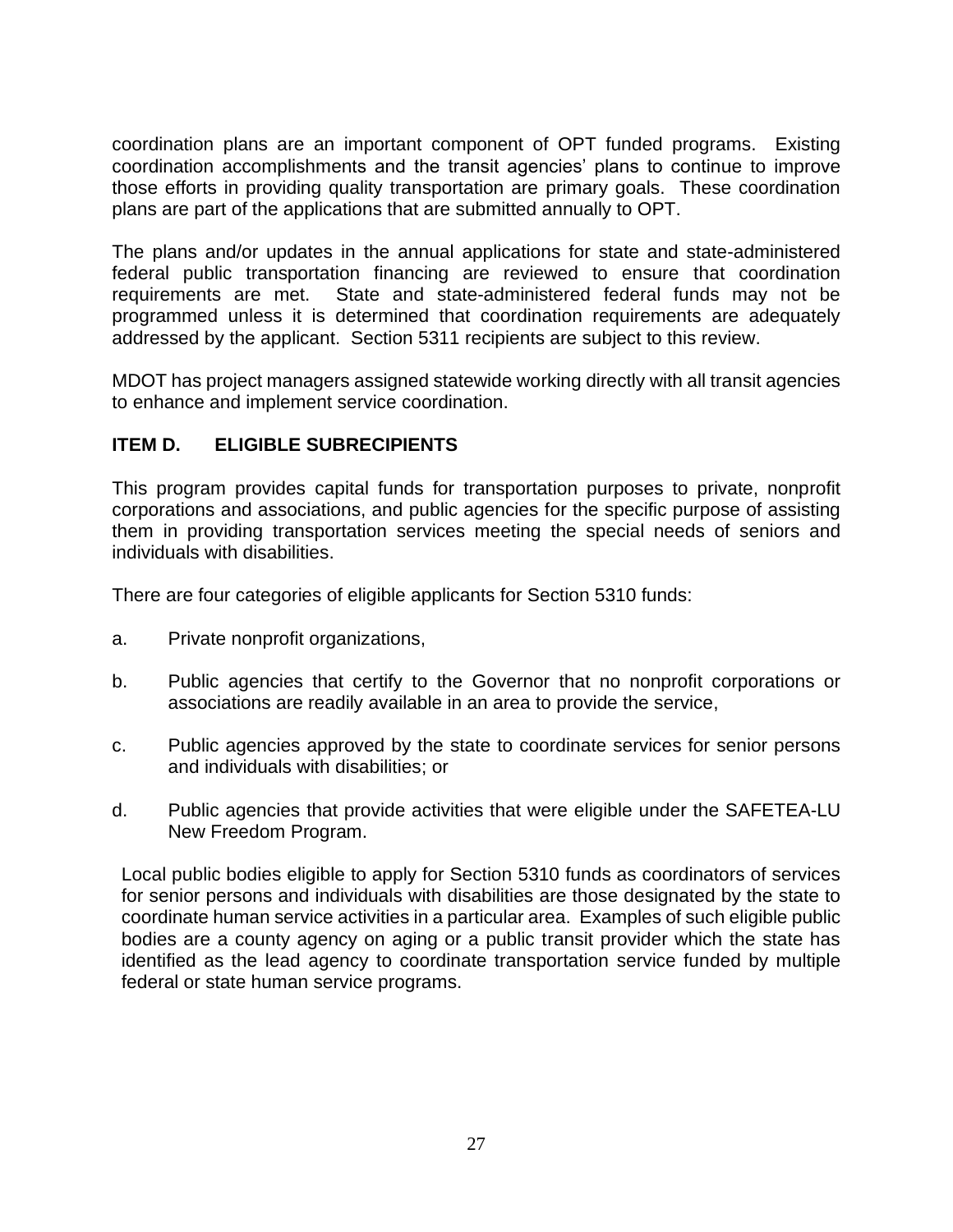# **ITEM E. LOCAL SHARE AND LOCAL FUNDING REQUIREMENTS**

FTA requires a state/local match to access federal funds. Capital projects are matched eighty percent federal with a twenty percent state or local match, while operating assistance for New Freedom activities is matched with local shares. The match required to access federal capital funds has been provided by the state utilizing a combination of cash, bond revenues, and toll revenue credits. The match required to access operating funds has been provided by a local share.

# **ITEM F. PROJECT SELECTION CRITERIA AND METHOD OF DISTRIBUTING FUNDS**

The state distributes all Section 5310 funds to eligible agencies. No MDOT administrative costs are charged to this program.

The state reviews and evaluates all applications utilizing the following criteria:

1. Vehicles must meet the following replacement criteria (either by years and/or miles):

| CAR-MINIVAN-MAXIVAN-VAN CONVERSION                                     | 4 YEARS OR 100,000 MILES  |
|------------------------------------------------------------------------|---------------------------|
| BUSES-CUTAWAY* - purchased prior to 1/1/08                             | 5 YEARS OR 150,000 MILES  |
| BUSES-CUTAWAY* - purchased on or after 1/1/08 7 YEARS OR 200,000 MILES |                           |
| <b>BUSES-MEDIUM DUTY*</b>                                              | 7 YEARS OR 200,000 MILES  |
| BUSES-MEDIUM/HEAVY DUTY*                                               | 10 YEARS OR 350,000 MILES |
| BUSES-HEAVY/HEAVY DUTY*                                                | 12 YEARS OR 500,000 MILES |
|                                                                        |                           |

*\* all replacements are based on Altoona testing.*

- 2. Financial commitment by the applicant (via a balanced operating budget submitted with the application) to assure operating funds are available.
- 3 Degree to which the organization is meeting the transportation needs of senior persons and individuals with disabilities.
- 4 Appropriateness of the quantity and type of vehicles for meeting the special transportation needs of client population.
- 5. Endorsements provided by local units of government, transit operators, and social service agencies.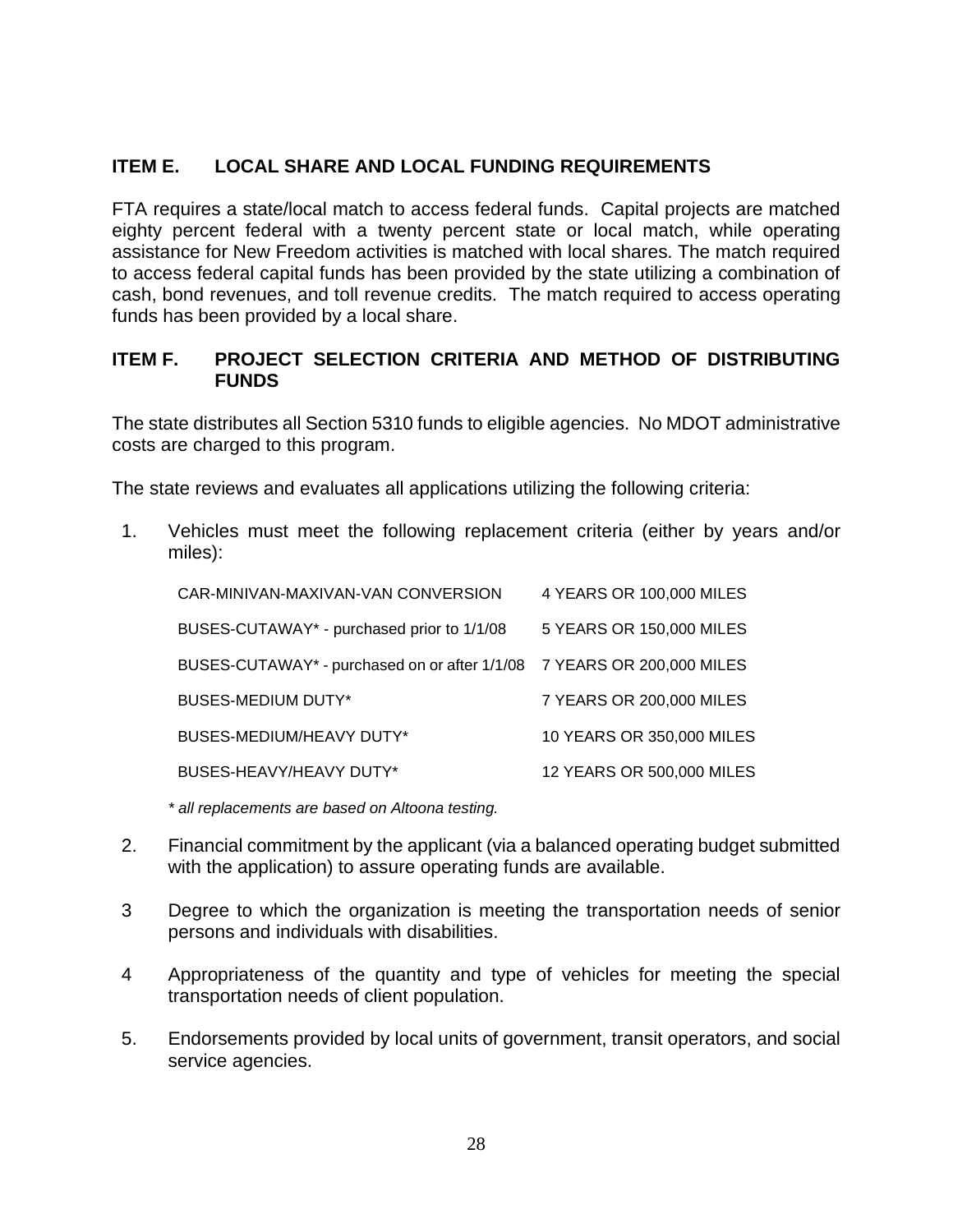- 6. The degree to which the applicant documents coordination with present and long-range plans for public transportation and other social services in the service area. This should be presented in the locally developed Coordinated Public Transit-Human Service Transportation Plan.
- 7. Documentation of local initiative, organization, fiscal resources and management capability, equipment inventory, proper maintenance procedures, and overall technical capacity.
- 8. Projects under \$300 are not eligible.

MDOT will use at least fifty-five percent of Section 5310 funds for traditional 5310 projects. After fifty-five percent of funds have been used for traditional 5310 projects and all of priority #1 has been funded (see below), MDOT will fund continuation of New Freedom activities. If funds are remaining, MDOT will fund additional 5310 projects such as replacement of vehicles purchased with funds other than FTA or state funds, expansion vehicles, other capital, and expansion New Freedom activities.

Below are the criteria for 5310 funding listed in order of Priority:

#### **Traditional 5310 Projects**

1) Replacing vehicles previously awarded under any FTA or state program that have met **both** age **and** mileage criteria. Two vehicles, but not more than one large bus, per agency until all approved requests for vehicles under this priority have been funded before proceeding to the next level of priority.

2) Replacing vehicles previously awarded under any FTA or state program that have met **mileage** criteria. Two vehicles, but not more than one large bus, per agency until all approved requests for vehicles under this priority have been funded before proceeding to the next level of priority.

3) Replacing vehicles previously awarded under any FTA or state program that have met **age** criteria. Two vehicles, but not more than one large bus, per agency until all approved requests for vehicles under this priority have been funded before proceeding to the next level of priority.

#### **Continuation of New Freedom Activities**

- 4) Continuation of New Freedom operating activities.
- 5) Continuation of New Freedom mobility management activities.
- 6) Continuation of New Freedom marketing

#### **Additional 5310 Projects**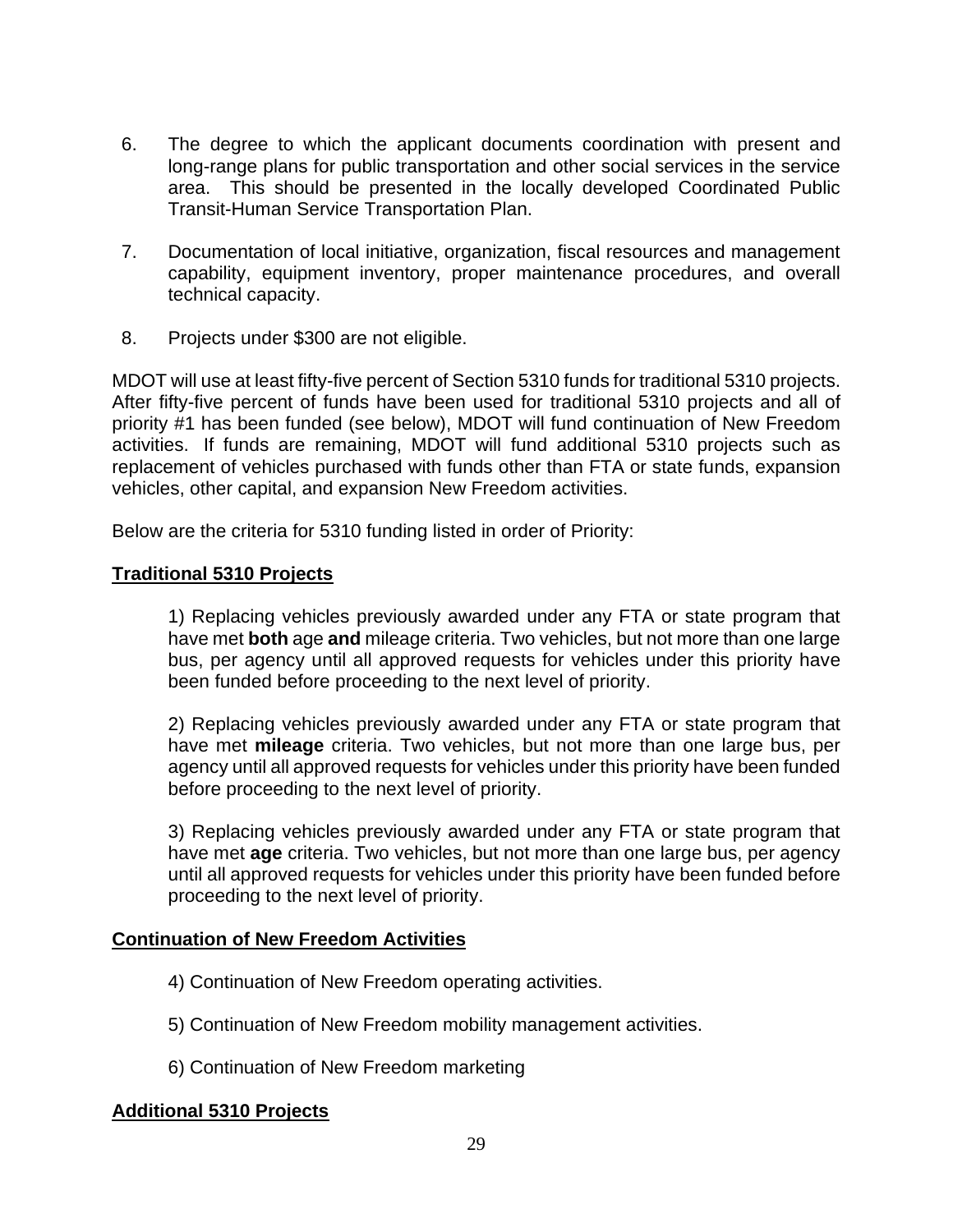7) Replacing vehicles previously purchased with local funds that have met **both**  age **and** mileage criteria. Two vehicles, but not more than one large bus, per agency until all approved requests for vehicles under this priority have been funded before proceeding to the next level of priority.

8) Replacing vehicles previously purchased with local funds that have met **mileage** criteria. Two vehicles, but not more than one large bus, per agency until all approved requests for vehicles under this priority have been funded before proceeding to the next level of priority.

9) Replacing vehicles previously purchased with local funds that have met **age** criteria. Two vehicles, but not more than one large bus, per agency until all approved requests for vehicles under this priority have been funded before proceeding to the next level of priority.

10) Expansion vehicles used to provide new specialized transportation services in areas where no existing transportation services are available or to increase the level of existing specialized services. Two vehicles, but not more than one large bus, per agency until all approved requests for vehicles under this priority have been funded before proceeding to the next level of priority.

11) Other capital equipment, facility, and facility improvements.

#### **Expansion of New Freedom Activities**

- 12) Expansion of New Freedom operating activities.
- 13) Expansion of New Freedom mobility management activities.
- 14) Expansion of New Freedom Marketing.

Section 5310 recipients may receive FHWA funds through the Surface Transportation Program, the Congestion Mitigation and Air Quality Program or the Transportation Alternatives Program. The FHWA funds are then flexed to FTA and the projects are included in the Section 5310 Capital application.

New Freedom expansion projects applied for through Section 5310 are selected through a statewide competitive review and selection process. If there are insufficient funds for all eligible projects, contracts will be awarded based on the review and evaluation by the OPT staff.

#### **Project Selection Criteria**

Applications are evaluated using the following criteria.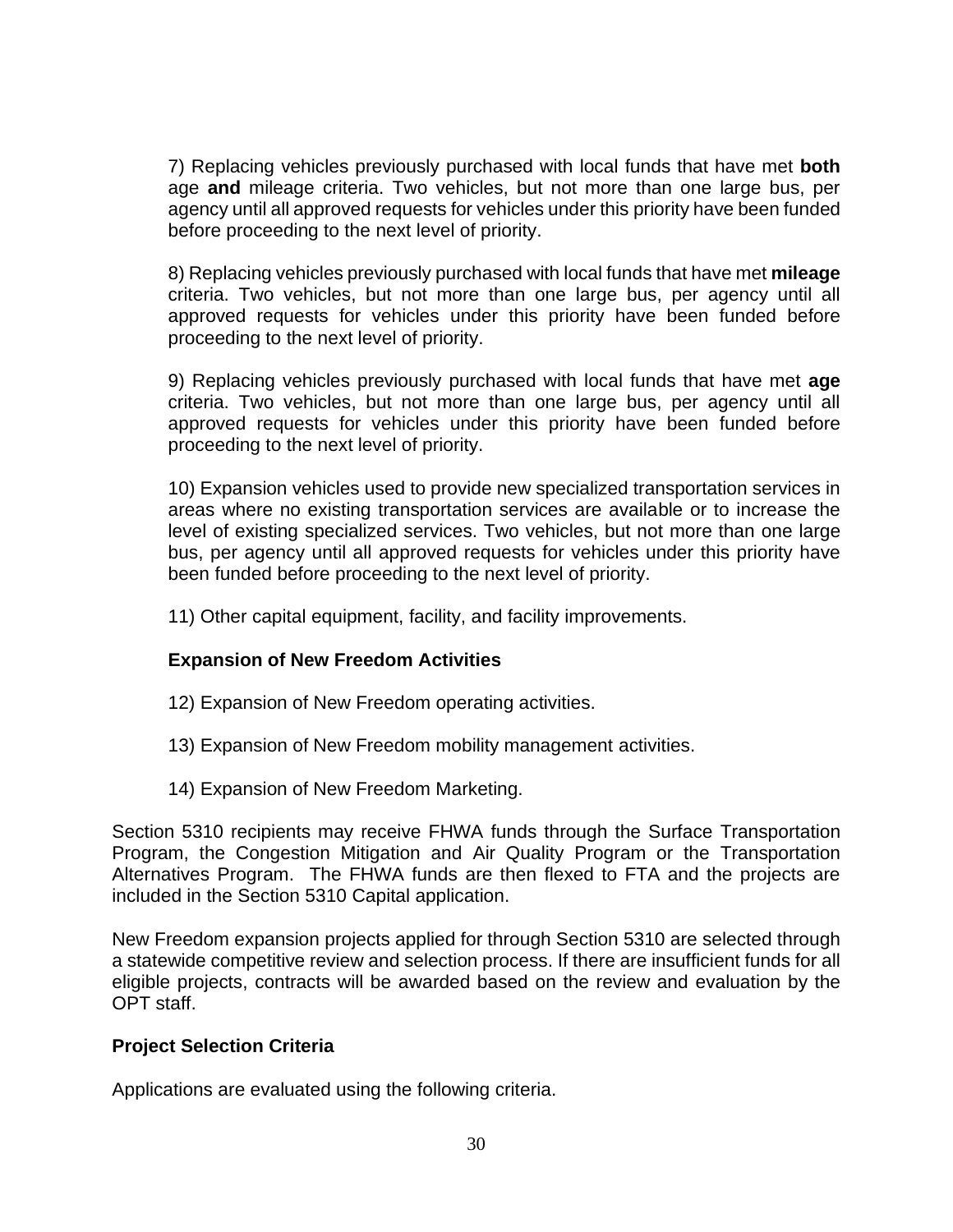## • **Project Needs/Goals and Objectives**

The project directly addresses transportation gaps and/or barriers identified through the locally developed human services transportation planning process – *clearly identifies the strategy listed in the coordinated plan that is addressed by this application*. An application should clearly state the overall program goals and objectives; demonstrates how project activities will mitigate the transportation need;

and, how the project is consistent with the objectives of the New Freedom grant program.

#### • **Coordination**

The proposed project coordinates with other community transportation and/or social service resources. Applicant should clearly identify project stakeholders and how stakeholders are kept involved and informed throughout the project.

#### • **Program Outreach**

The marketing efforts which will be used to market the project is described, and the applicant should describe how public awareness of the project will be promoted.

#### • **Program Effectiveness and Performance Indicators**

The applicant should demonstrate that the proposed project is the most appropriate match of service delivery to the need. Applicant must identify measurable outcome-based performance measures to track the effectiveness of the service in meeting identified goals. A plan should be provided to monitor and evaluate service on an ongoing basis and outline what steps will be taken if original goals are not achieved. Applicant should describe the steps they will take to measure the effectiveness and magnitude of the impact the project will have on individuals with disabilities.

#### • **Implementation Plan**

For projects seeking funds to support program operations, applicant must provide a well-defined service operations plan and describe implementation steps and timelines for carrying out the plan. The project application should indicate the number of persons expected to be served and the number of passenger trips expected to be provided. Applicant should demonstrate their institutional capability to carry out the service delivery aspect of the project described.

For capital projects, the applicant should provide a solid rationale for the project and for the use of New Freedom funds, if an operating project is not included in the application to support the use of the capital project will be utilized and what funding will support the long-term utilization of the capital project. We do not plan to fund capital projects that cannot be utilized immediately after purchase. An implementation plan for completing a capital project should be provided along with key milestones, a timeline and estimated completion date.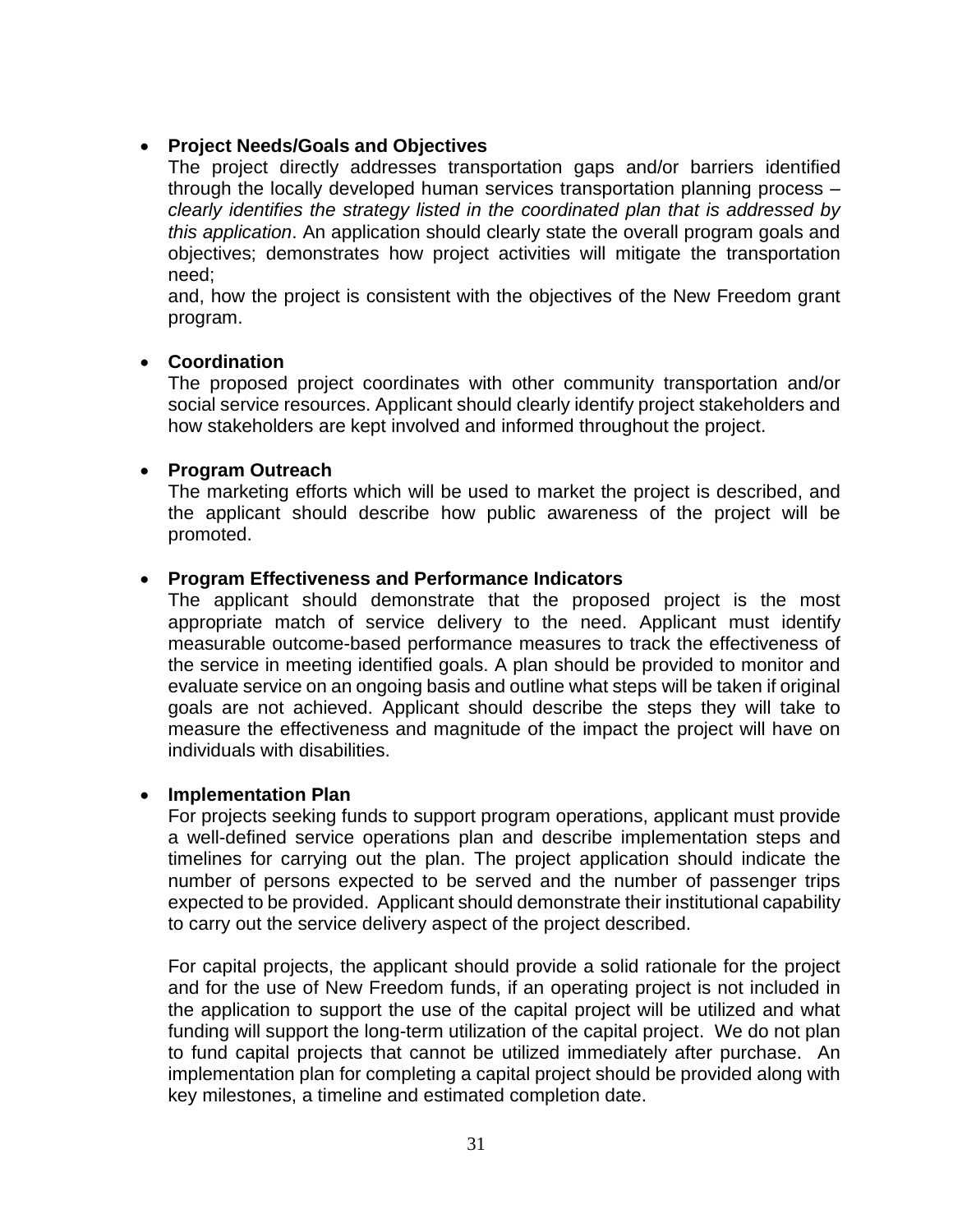# • **Project Budget**

Applicant must submit a clearly defined project budget indicating anticipated project expenditures and revenues, including certification of matching funds for all non-capital items. New Freedom funds cannot be used to replace existing or exhausted funding from other sources.

Projects will be ranked based on:

- Thoroughness of the application and how well each given topic in the application is addressed.
- How well the project meets the needs identified in the Coordinated Plan.

# **ITEM G. ANNUAL PROGRAM OF PROJECTS DEVELOPMENT AND APPROVAL PROCESS**

Section 10(e) 6 of Act 51 of Public Acts of 1951 directs the department to annually prepare and distribute by December 1, instructions to eligible governmental agencies, eligible authorities, intercity carriers, and other interested parties, to enable the preparation of a local transportation program. The application forms are available through PTMS. Instructions and application forms may also be obtained on our web page. The public and private non-profit transit operators submit an annual application for federal and state assistance. In the application, they detail their goals and objectives for the coming year, along with the FTA requirements. The application process requires agencies to certify compliance with state and federal regulations along with information on the following sections:

- 1. Type of Service
- 2. Project Coordination
- 3. Public Input
- 4. Title VI Nondiscrimination.
- 5. Provisions for seniors and individuals with disabilities
- 6. ADA

Copies of the applications are on file with OPT. The transit operators and private nonprofit agencies are required to hold public hearings when applicable. From these applications OPT prepares a Program of Projects (POP) for submittal to FTA. The POP is attached in TrAMS to the annual grant.

# **ITEM H. FUNDS TRANSFERS**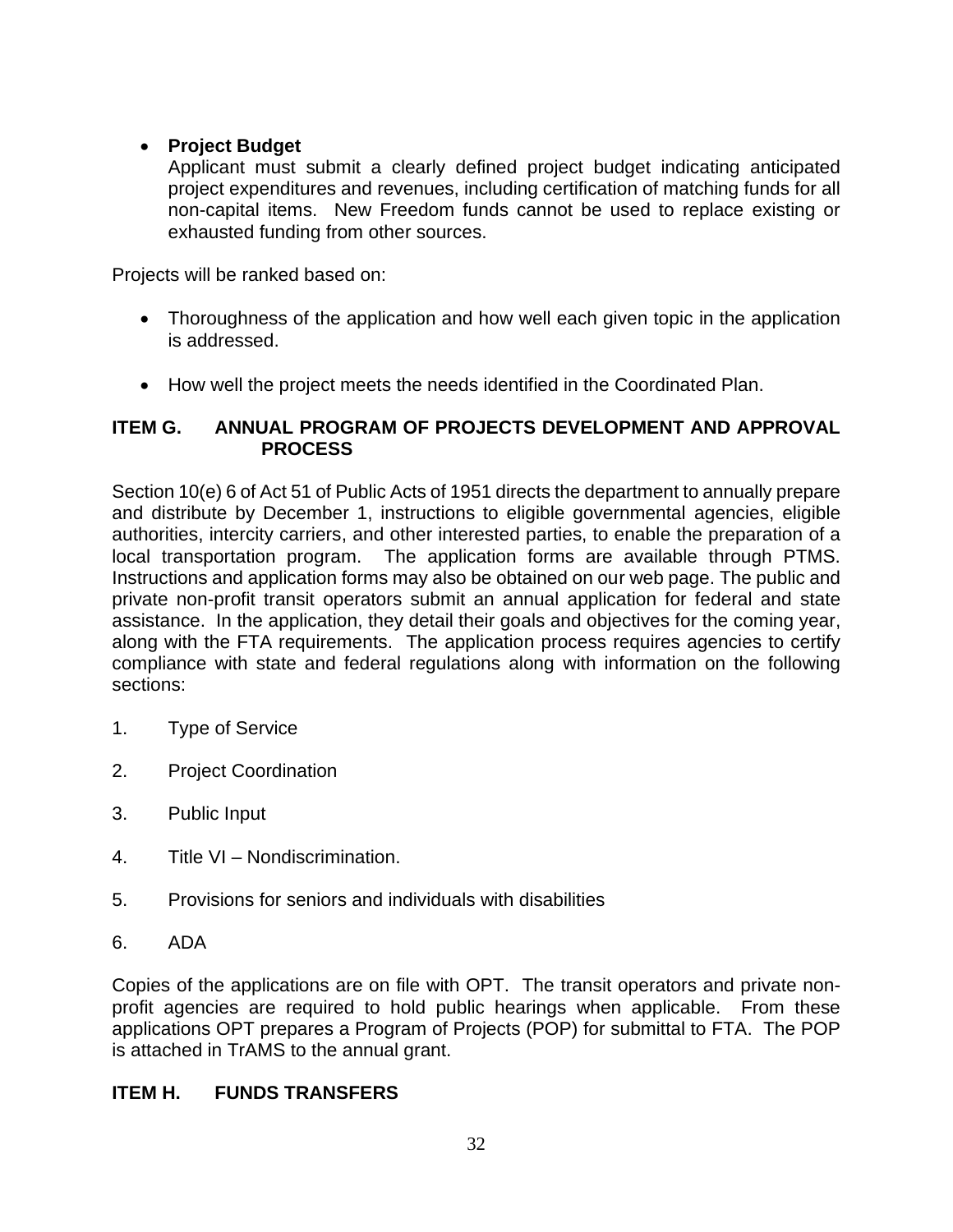It has been MDOT's practice not to transfer Section 5310 funds between urbanized and rural areas. If we deem it necessary to transfer funds at some point in the future, we will develop a policy/procedure and revise the management plan.

# **ITEM I. STATE ADMINISTRATION, PLANNING AND TECHNICAL ASSISTANCE**

Along with the operating and capital assistance, OPT provides technical services to the rural and private non-profit transit agencies. In addition to the Section 5310 program manager, each agency is assigned a project manager who provides project oversight and technical assistance as needed. The compliance analyst conducts triennial reviews of the agencies to ensure compliance with state and federal regulations.

OPT's web page is a source of information to the transit agencies and is another way MDOT provides technical and management assistance. Information found on the website includes application instructions and forms; audit and accounting information, reference manual for transit agencies, transportation laws and regulations; procurement; guidelines and compliance resource documents; publications; calendar of events; links to other websites of interest.

OPT works with BTP to ensure projects are in the appropriate planning documents, such as MDOTs Five Year Plan, State Transportation Improvement Program, MPO Transportation Improvement Programs, and the MPO Unified Planning Work Programs.

# **ITEM J. PRIVATE SECTOR PARTICIPATION**

All state application requests are subject to public notice and the application must be available for public review for a period of 30 days. Local transit agencies are encouraged to involve the private sector in providing public transit services and when feasible contact private providers to evaluate possible areas where they could assist with the provision of public transit service.

# **ITEM K. CIVIL RIGHTS**

Beneficiaries of state and/or federal funds from MDOT are required to submit a Title VI program which assures full and affirmative compliance with the requirements of the Civil Rights Act of 1964. Section 601 of Title VI of the Civil Rights Act of 1964 states the following: no person in the United States shall, on the ground of race, color, or national origin, be excluded from participation in, be denied the benefits of, or be subjected to discrimination under any program or activity receiving Federal financial assistance. The objectives of the program are to a. ensure that the level and quality of public transportation service is provided in a nondiscriminatory manner; b. promote full and fair participation in public transportation decision-making without regard to race, color, or national origin and; c. ensure meaningful access to transit-related programs and activities by persons with limited English proficiency. Each contract, public notice for annual application, bid document, and proposal contains language pertaining to Title VI and DBE compliance.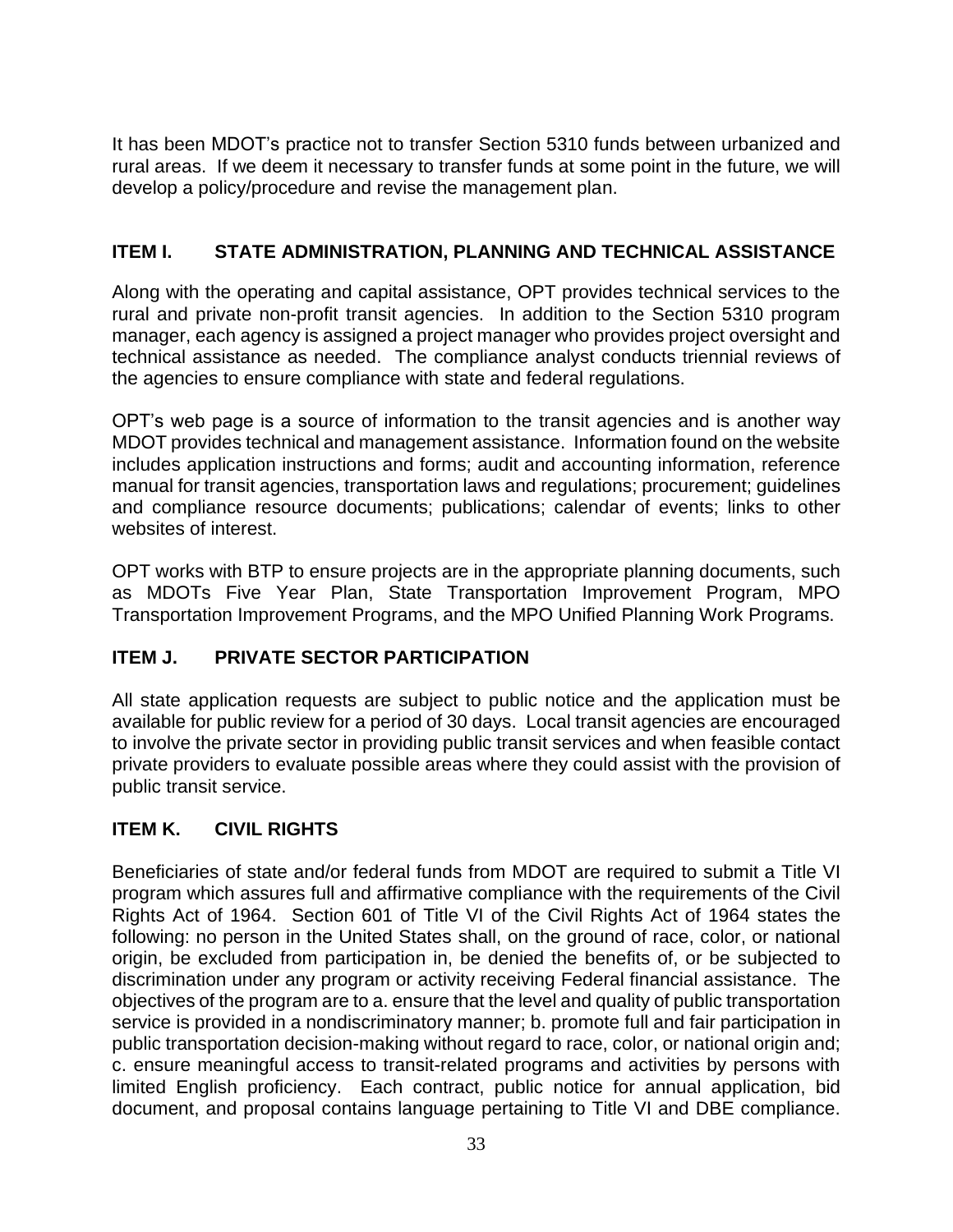Sanctions for noncompliance include withholding of payments and withholding of bidding privileges. All rural transit agencies are required to submit their local Title VI program for MDOT's approval. OPT compliance analyst monitors agencies' Title VI compliance through conducting triennial on-site federal compliance reviews. Project managers review the agency's Title VI Information form during the annual application process. More details are provided in MDOT's OPT Title VI Plan, which can be found at the [FTA Title](http://www.michigan.gov/documents/mdot/mdot_FTA_Title_VI_Plan_Program_Procedures_362655_7.pdf?20140506112841) VI [Nondiscrimination Plan Program Procedures](http://www.michigan.gov/documents/mdot/mdot_FTA_Title_VI_Plan_Program_Procedures_362655_7.pdf?20140506112841) at MDOT's Civil Rights web page, [http://www.michigan.gov/mdot/0,1607,7-151-9621\\_31783---,00.html.](http://www.michigan.gov/mdot/0,1607,7-151-9621_31783---,00.html)

MDOT requires all subrecipients to have an approved Title VI plan which is updated every three years. In 2014, all plans were updated based on the revised Title VI regulations, 4702.1B. We will request updated plans in 2017. OPT then requested another updated program submission in June 2020. Any agency providing fixed route service was required to provide information regarding their service standards in their Title VI plan.

MDOT has established and implemented a DBE program which requires recipients that receive federal funds to follow the requirements of 49 CFR, Part 26. The recipient shall not discriminate based on race, color, national origin, or sex in the award and performance of any DOT-assisted contract or in the administration of its DBE program or the requirements 49 CFR part 26. The recipient shall take all necessary and reasonable steps under 49 CFR part 26 to ensure nondiscrimination in the award and administration of DOT-assisted contracts. Implementation of this program is a legal obligation and failure to carry out its terms shall be treated as a violation of this agreement. Upon notification to the recipient of its failure to carry out its approved program, the Department may impose sanctions as provided for under 49 CFR part 26 and may, in appropriate cases, refer the matter for enforcement under 18 U.S.C. 1001 and/or the Program Fraud Civil Remedies Act of 1986 (31 U.S.C. 3801 et seq.).

Each contract an agency signs with a contractor (and each subcontract the prime contractor signs with a subcontractor) must include the following assurance:

The contractor, sub recipient or subcontractor shall not discriminate based on race, color, national origin, or sex in the performance of this contract. The contractor shall carry out applicable requirements of 49 CFR part 26 in the award and administration of DOTassisted contracts. Failure by the contractor to carry out these requirements is a material breach of this contract, which may result in the termination of this contract or such other remedy as the recipient deems appropriate, which may include, but is not limited to:

- (1) Withholding monthly progress payments;
- (2) Assessing sanctions;
- (3) Liquidated damages; and/or
- (4) Disqualifying the contractor from future bidding as non-responsible.

#### **ITEM L. MAINTENANCE**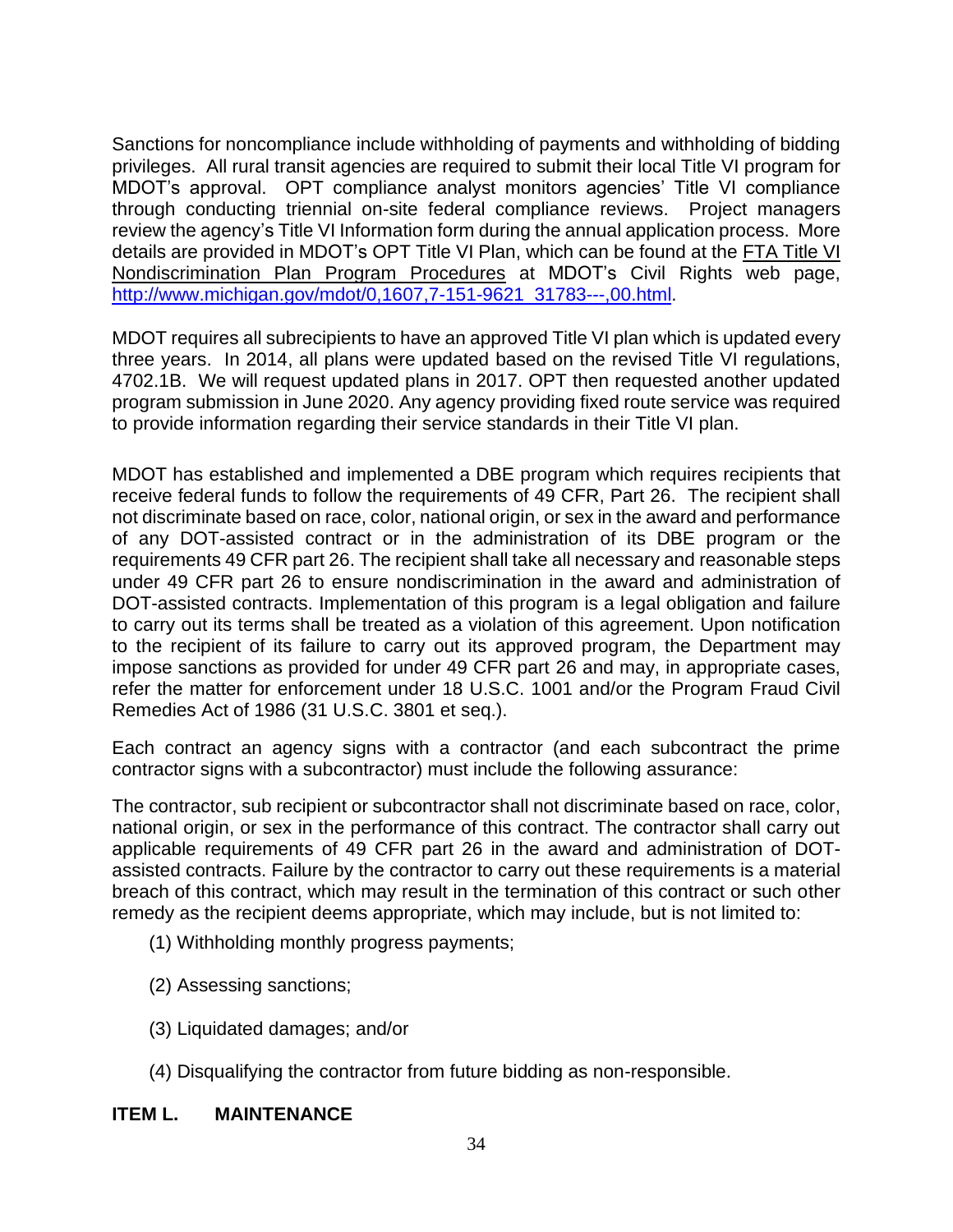Transit agencies are required under its master agreement with MDOT to maintain vehicles, equipment and facilities procured with state and/or federal funds for the useful life of the item.

Vehicle maintenance must comply with manufacturers' recommendations regarding service and service intervals. Agencies are required to submit a vehicle maintenance plan to OPT for review and approval. OPT's compliance analyst conducts triennial onsite reviews of each transit agency's vehicle maintenance program to ensure compliance with their approved plan. During this review, the analyst selects a random sample of the agency's fleet and conducts visual vehicle inspections along with a review of the vehicle's maintenance records. The analyst also uses a checklist to monitor the maintenance of vehicle accessibility features during field visits.

If federal funds were used to construct or make improvements to a transit facility, the agency is required to submit a facility maintenance plan to OPT for review and approval. OPT's compliance analyst conducts triennial on-site compliance reviews and monitors the implementation of the facility maintenance plan along with a physical evaluation of the facility.

All equipment over \$5,000 must be reported in the Public Transit Management System (PTMS). As required under the master agreement agencies must use equipment purchased with federal or state funds for the provision of public transportation service for the duration of its useful life and maintained in accordance with manufacturer recommendations. The compliance analyst uses a checklist to monitor equipment use during field visits as well as the condition of the equipment.

# **ITEM M. CHARTER RULE**

Recipients and subrecipients of FTA assistance are prohibited from providing charter service using federally funded equipment or facilities unless it falls under one of the exceptions at 49 CFR Section 604.2. OPT provides general charter bus compliance information to Section 5310 agencies and detailed guidance in response to case-specific situations.

Information must be provided quarterly to MDOT for any charter service provided under one of the exceptions. OPT submits reports to FTA using the Charter reporting tool. Agencies providing charter service under one of the exceptions must have an MDOT approved cost allocation plan so that the costs associated with the service are not included in their eligible expenses. Each subrecipient must complete an annual certification of compliance with the charter service regulations and must also obtain certifications from any applicable subcontractors. The compliance analysis triennial review includes charter oversight.

# **ITEM N. SECTION 504 AND ADA REPORTING**

MDOT has the following methods in place to comply with Section 504 and ADA reporting: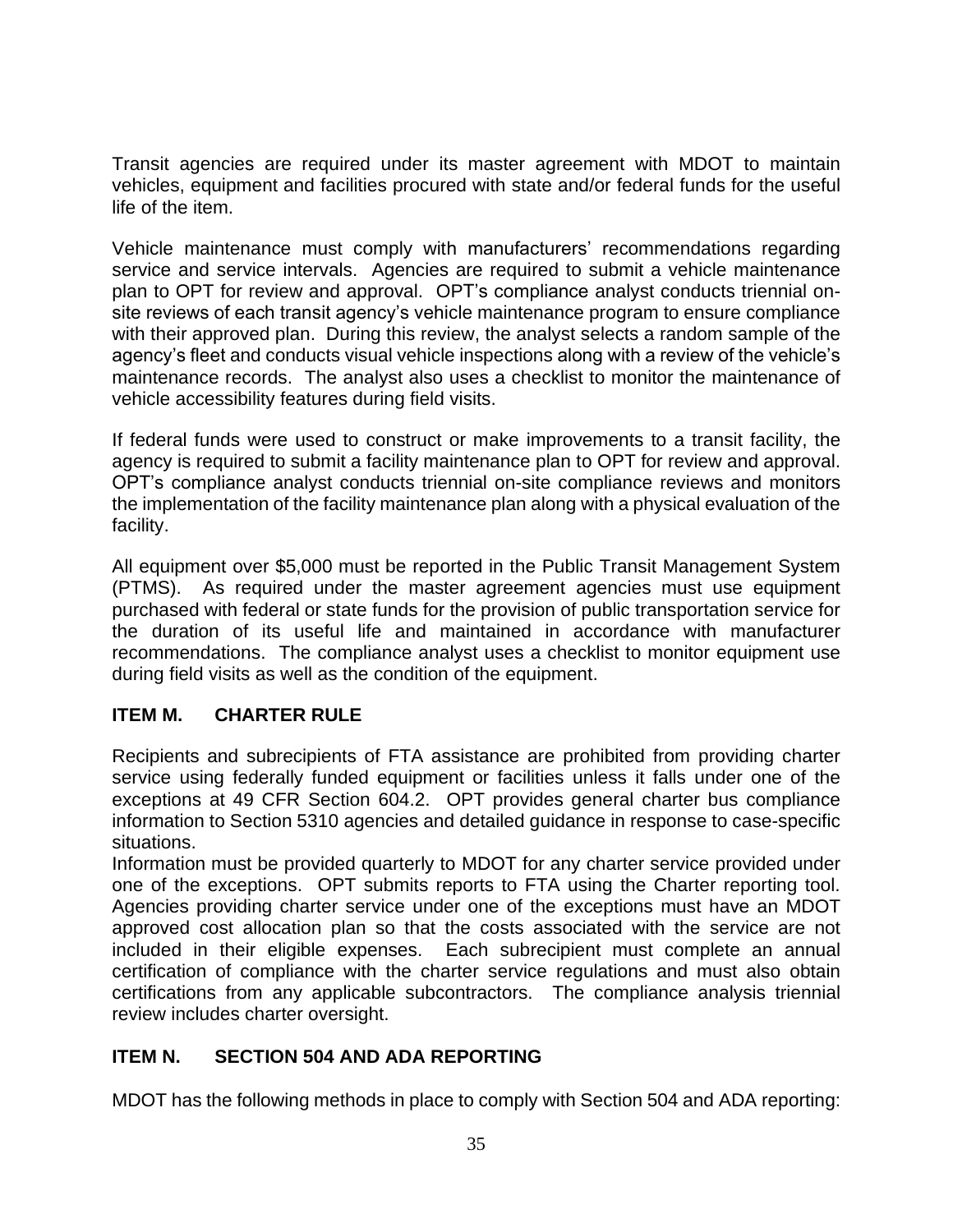- 1. All state-supported, line-haul public transportation vehicles must be accessible to wheelchair users. In addition, accessibility plans are required by the state for all public transportation systems providing demand-responsive service. The state requirements of Section 10e(18) of Act 51 of PA of 1951, as amended, are incorporated with the federal requirements under 49 CFR, Part 27. Each agency that receives funds from Act 51 are required to annually submit a plan which describes how they do or will supply service to seniors and individuals with disabilities equal to the level of service supplied to other segments of the public. The plans are reviewed by a Local Advisory Council comprised of individuals with disabilities, seniors, human service agencies, and others who have an interest in public transportation services, along with a public hearing review. All rural agencies have prepared a complete coordination plan and have submitted them to the state. The plans are updated each year and submitted with the state and Section 5311 application.
- 2. All state application requests per Section 10e(6) of Act 51 of PA of 1951, as amended, are subject to public notice and the application must be available for public review for a period of 30 days.
- 3. Per Americans with Disabilities Act of 1990 (ADA) requirements, each applicant must certify that the demand-response service offered to individuals with disabilities, including persons 65 years of age or older, and users of wheelchairs, is equivalent to the level and quality of service offered to individuals without disabilities.
- 4. OPT monitors vehicles for the maintenance of ADA accessible features under the Vehicle Maintenance Monitoring Program. Titles II and III of the American with Disabilities Act of 1990 (ADA) provide that no entity shall discriminate against an individual with a disability in connection with the provision of transportation service. The law sets forth specific requirements for vehicle and facility accessibility and the provision of service. OPT monitors subrecipient's compliance with ADA requirements during the triennial review.

# **ITEM O. PROGRAM MEASURES**

By October 31 each year, OPT submits to FTA a program status report for each active grant, covering the 12-month period ending September 30. A part of this report captures program measures established by FTA.

The three measures established for the 5310 program are:

1) Increases or enhancements related to geographic coverage, service quality and/or service times that impact availability of transportation services for individuals with disabilities because of the 5310 projects implemented in the current reporting year.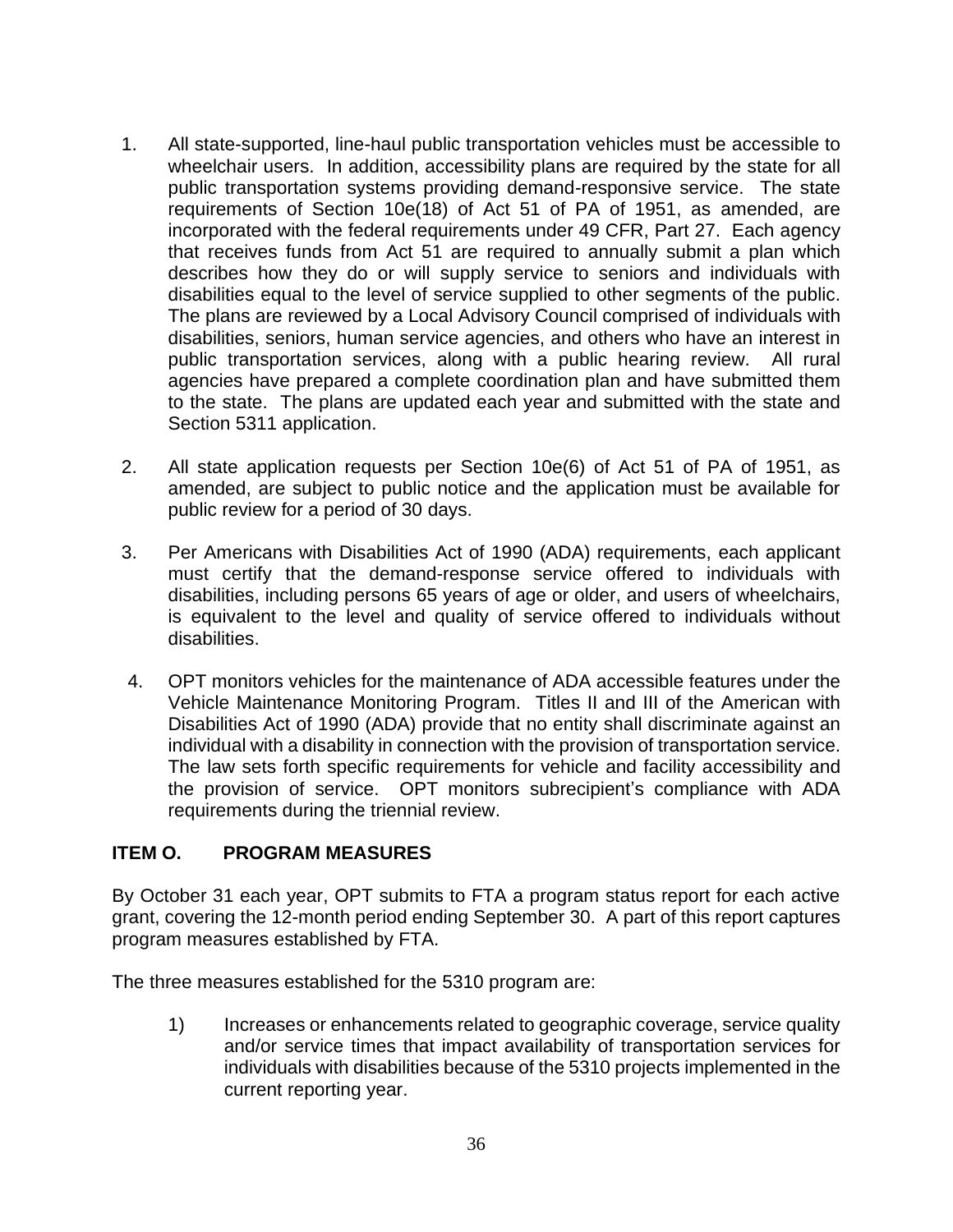- 2) Actual or estimated number of rides (as measured by unlinked passenger trips) provided for individuals with disabilities because of the New Freedom projects implemented in the current reporting year.
- 3) Annual analysis to determine the utilization for each federally funded vehicle. If vehicle is used less than 10,000 miles per year, the agency is required to submit an underutilization plan for approval. If there is not a sufficient justification for the underutilization, the agency will not receive additional federal and/or state funds for vehicle replacements from OPT.

OPT also provides an annual milestone status report to FTA on all open projects for each active grant.

## **ITEM P. STATE PROGRAM MANAGEMENT**

#### **Procurement**

Procurement can be conducted directly by the subrecipient or through MDOTs state extended purchasing program. OPT supplies subrecipients with guidelines outlining all federal and state requirements for procurements. OPT reviews procurements for all federally required clauses and assurance that subrecipients provide for full and open competition. The use of an in-state or local preference clause is not allowed. OPT requires that subrecipients follow the Brooks Act for all architectural and engineering procurements that directly lead to construction.

For procurements greater than \$10,000 and less than \$250,000, OPT requires that subrecipients document competitive quotations or issue invitations for bids (IFB) or Request for Proposals (RFP) depending on the type of procurement. For procurements of \$250,000 or greater, agencies must issue IFBs or RFPs. OPT will review and approve all IFBs and RFPs if the federal funds flow through OPT. OPT will also review and approve all third party contracts of \$25,000 or greater unless the agency is certified according to STC Policy.

#### **Property Management**

Asset inventories are also included and updated in an agency's annual audit. MDOT's master agreement with the agency states that facilities and equipment must be used for public transportation and the agency must notify their OPT project manager if the facility/equipment is being disposed. Agencies are required to enter all equipment purchased with federal or state funds and facilities constructed or improved with federal or state funds in PTMS. Project managers review this information in PTMS when payments are requested and during the annual application process. Facilities may only be built or renovated after obtaining a categorical exclusion or conducting an environmental impact study (See Item U). MDOT requires adequate maintenance procedures are implemented to protect state and federally funded facilities. The compliance checklist includes a section on facilities.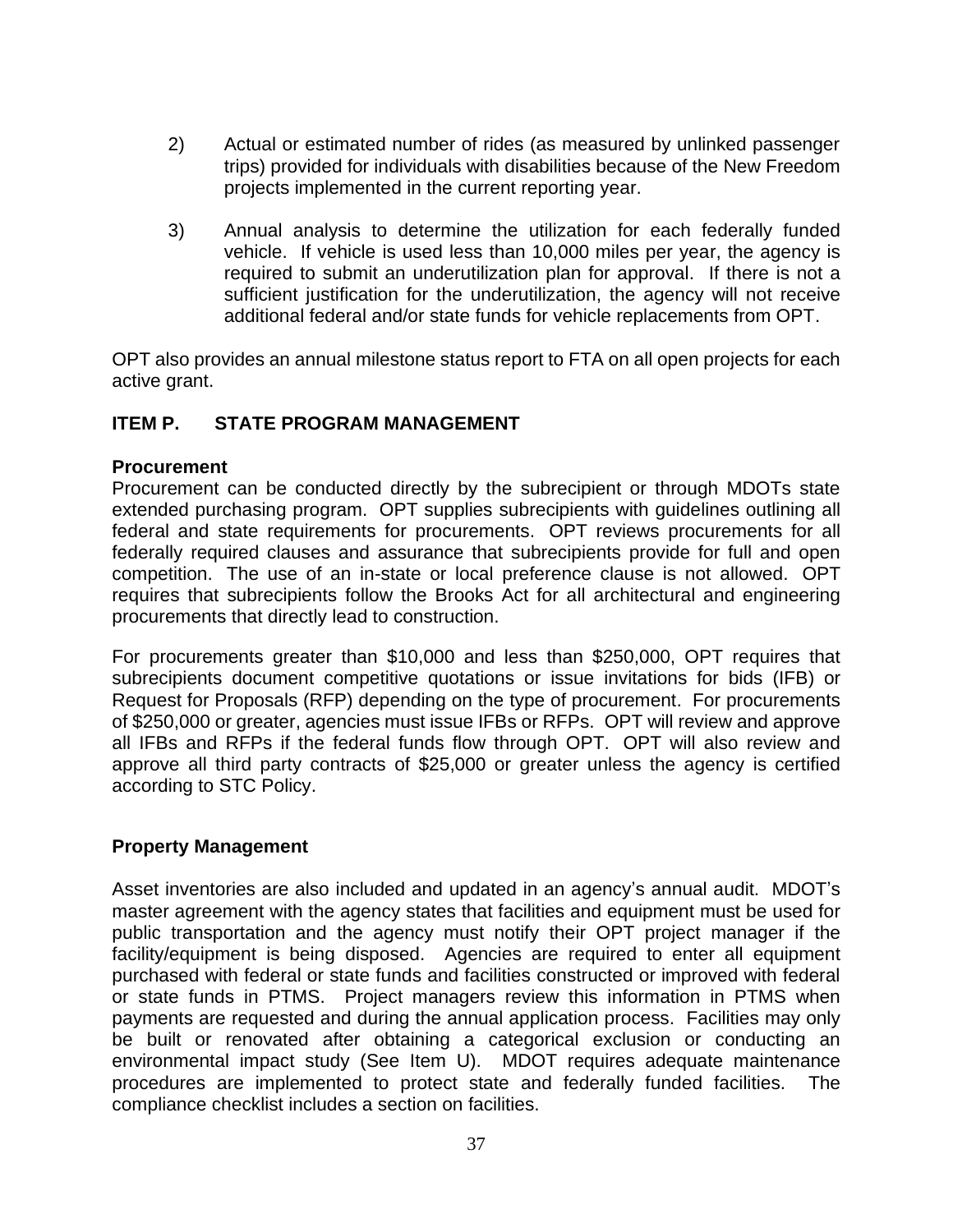#### **Vehicle Use**

Subrecipients are allowed to use vehicles only for the intended purpose under the original agreement. Incidental use for meal delivery is allowed if it does not interfere with passenger transportation service. Although priority service is given to the intended program clients, vehicles must be available to the public if capacity allows. MDOT has a lien on vehicle titles and is the first secured party for any vehicle purchased for rural subrecipients. Agencies update the vehicle inventory in PTMS when vehicles are purchased, and project managers review the inventory when processing payments and during the annual application process.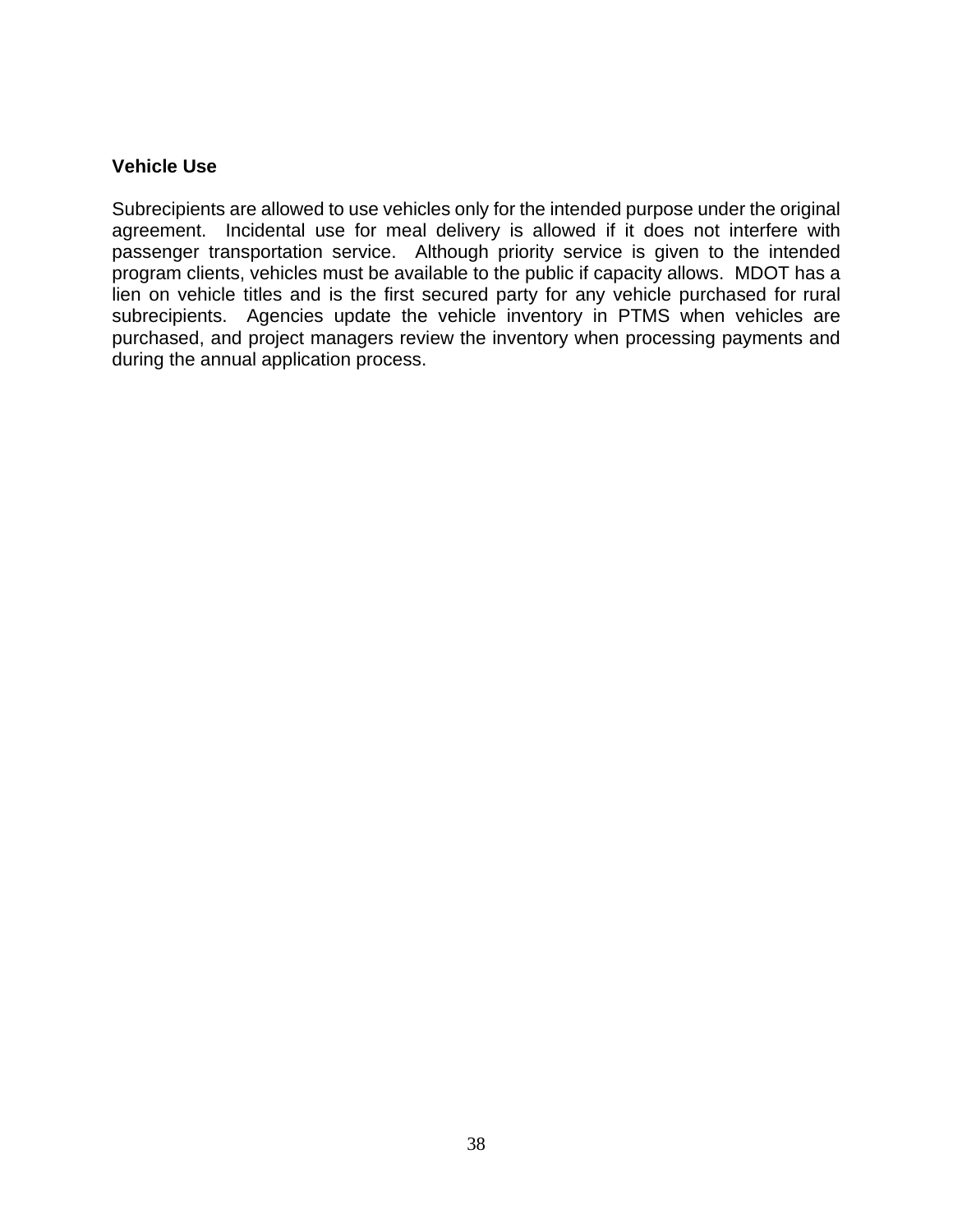#### **Maintenance and Disposition**

Transit agencies are required under their master agreement with MDOT to maintain vehicles, equipment and facilities procured with state and/or federal funds for the useful life of the item.

Vehicle maintenance must comply with manufacturers' recommendations regarding service and service intervals. Agencies are required to submit a vehicle maintenance plan to OPT for review and approval. The compliance analyst conducts a triennial onsite review of each transit agency's vehicle maintenance program to ensure compliance with their approved plan. During this review, the compliance analyst selects a random sample of the agency's fleet and conducts visual vehicle inspections along with a review of the vehicle's maintenance records. The compliance analyst uses a checklist to monitor the maintenance of vehicle accessibility features during their field visits as well as the condition of federal and state funded facilities.

If federal funds were used to construct or make improvements to a transit facility, the agency is required to submit a facility maintenance plan to OPT for review and approval. The compliance analyst conducts a triennial on-site compliance review and monitors the implementation of the facility maintenance plan.

All equipment over \$5,000 must be reported in PTMS. Equipment is required by contract to be used for the provision of public transportation service for the duration of its useful life and maintained in accordance with manufacturer recommendations. The compliance analyst uses a checklist to monitor the equipment use and condition during the triennial review. The project manager may also check while on a site-visit.

After the vehicle or equipment has met its useful life, the transit agency submits a request to their project manager to dispose the property. Once the project manager has made the determination that the property has met its useful life, they notify the agency to dispose of the equipment following a documented process. The equipment is recorded in PTMS as disposed. If the property was sold the amount received and date disposed is also recorded in PTMS. The amount received is also entered in PTMS when the agency submits their quarterly operating assistance report (OAR). The project manager compares the amount on the OAR with the amount recorded for the disposed item in PTMS

#### **Accounting Systems**

MDOT maintains a financial management system of financial reporting, accounting records, internal controls, and budget controls subject to standards specified in state laws. The Michigan Administrative Information Network (MAIN) is the State's means for implementation and operation of a fully integrated automated financial management system for the State of Michigan.

The Contract Tracking System (C-TRAK) tracks and maintains information about OPT contracts, contract amendments, authorizations, authorization revisions, subcontracts,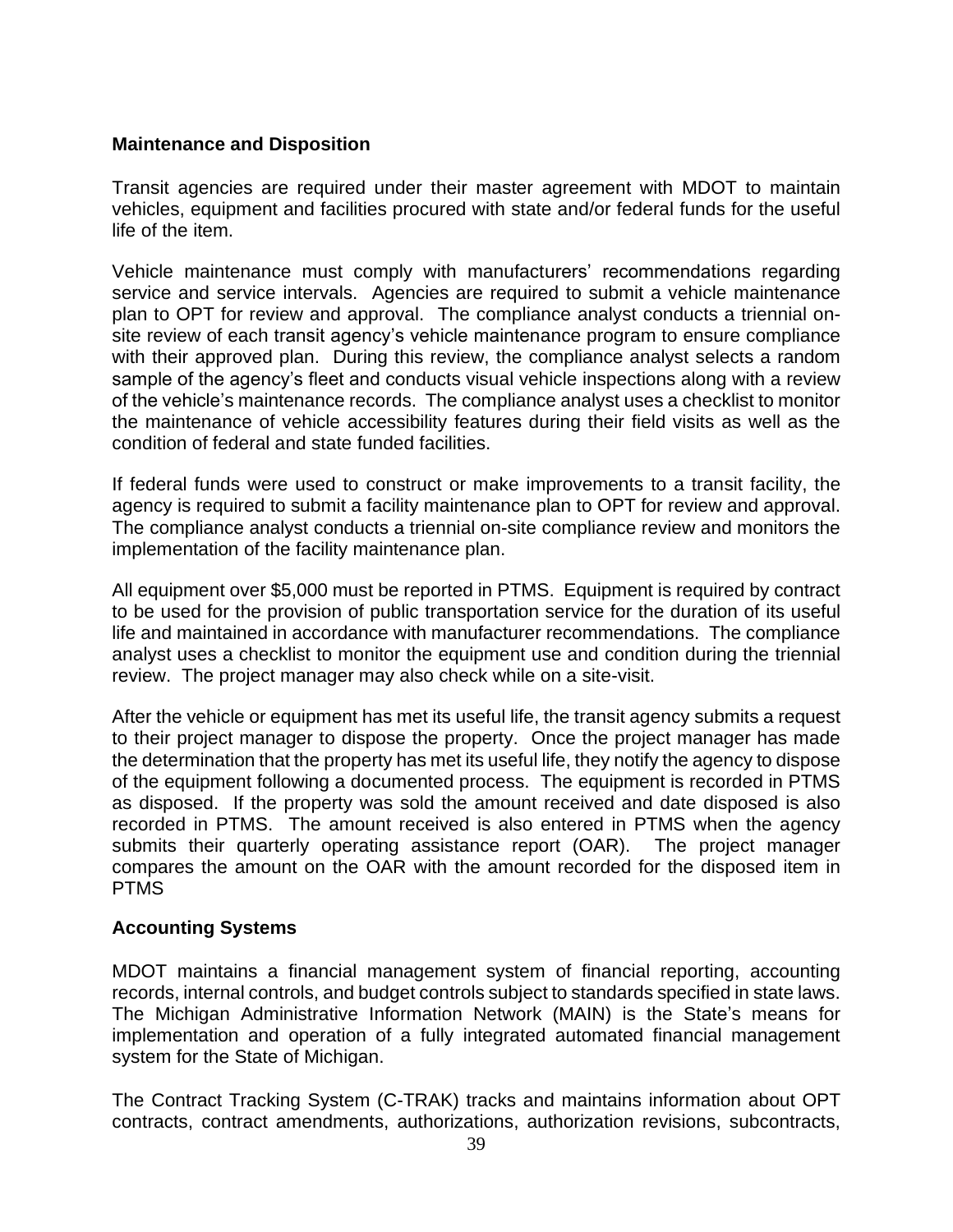and vendors. It provides access to and maintenance of data and some pre-defined reports.

# **Audit and Close-Out**

Eligible expenses are determined by the Super Circular, 2 CFR Par 200, Uniform Administrative Requirements, Cost Principles and Audit Requirements for Federal Awards and MDOT's Local Public Transit Revenue and Expense Manual.

Any project over \$100,000 is audited by MDOT's Commission Audit. After all projects in a grant are closed, the grant is closed.

## **Subrecipient, Project Oversight and Reporting**

OPT requires annual financial and non-financial reports to be submitted in PTMS. If operating assistance is provided by Section 5310, these reports will be used to determine Section 5310 payments and to provide measures of system efficiency and effectiveness.

Section 10e(18) of Act 51 of PA of 1951, as amended, requires each agency to provide detailed data on service to seniors and individuals with disabilities, particularly those requiring a wheelchair lift.

The compliance analyst performs triennial compliance reviews at each agency. The project managers make other visits when assistance is needed and provide regular feedback to the agencies.

#### **Productivity/Cost-effectiveness/Service Standards**

Currently there are no agencies leasing equipment. Before leasing, the agency will need to determine and document that a lease is more cost-effective than purchasing the equipment.

# **ITEM Q. OTHER PROVISIONS**

Section 5310 subrecipients must comply with other federal regulations and include them in their subcontracts when applicable. These include, but not limited to: Buy America; pre-award and post-delivery audit and environmental protection for construction projects not subject to a general waiver.

#### **Buy America**

The Buy America requirements apply to construction contracts and acquisition of goods or rolling stock valued at more than \$150,000. The requirements flow down from Section 5310 subrecipients to first tier contractors, who are responsible for ensuring that lower tier contractors and subcontractors comply. A Buy America clause is included in all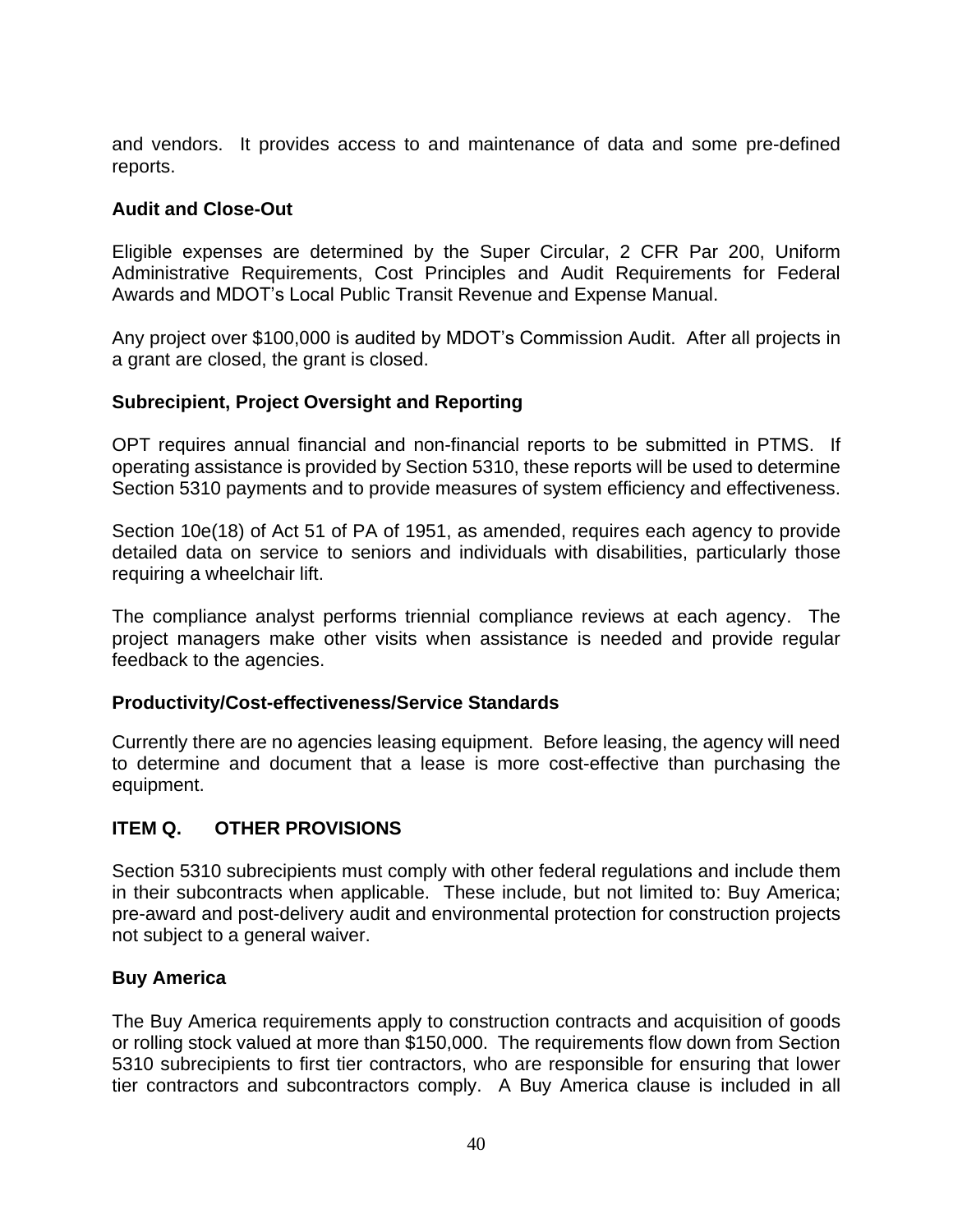Section 5310 subrecipient agreements and third-party contracts. OPT monitors for compliance.

The pre-award and post-delivery audit requirements apply to the acquisition of rolling stock. A clause is included in all subrecipient agreements and third-party contracts. The agency submits post award documents when requesting payment for a vehicle.

# **Environmental Protection**

Proposed projects are reviewed to determine their affect, if any, on the environment. Most capital projects under 5310 are "categorical exclusions" involving the acquisition of vehicles and vehicle related equipment. When 5310 funds are combined with 5339 funds, some projects may have an environmental impact. MDOT follows all environmental regulations. There are several categories of projects:

a. "Categorical Exclusions." Many projects and activities assisted with bus and bus related category funds normally do not involve significant environmental impacts. The joint FHWA/FTA environmental regulations use the term "categorical exclusions" (CEs) to describe those projects that are categorically excluded from the requirement to prepare an environmental document [environmental assessment (EA) or environmental impact statement (EIS)]. In February 2013, FTA published new CEs tailored specifically to transit projects to provide a more straightforward and efficient environmental review process. Under the new regulations, Section [771.118\(c\)](https://www.transit.dot.gov/sites/fta.dot.gov/files/docs/Section%20118%20Guidance-June%202016.pdf) (below) is reserved exclusively for FTA actions. In accordance with the regulations, bus, and bus-related projects that are predetermined to be categorical exclusions include:

#### **Section 771.118(c)**

- (1) Utility and similar appurtenance action
- (2) Pedestrian or bicycle action
- (3) Environmental mitigation or stewardship activity
- (4) Planning and administrative activity
- (5) Action promoting safety, security, accessibility
- (6) Acquisition, transfer of real property interest
- (7) Acquisition, maintenance of vehicles/equipment
- (8) Maintenance, rehab, reconstruction of facilities
- (9) Assembly or construction of facilities
- (10) Joint development of facilities
- (11) Emergency recovery actions
- (12) Action within Existing Operational Right-of-Way
- (13) Action with Limited Federal Funding
- (6) Facility modernization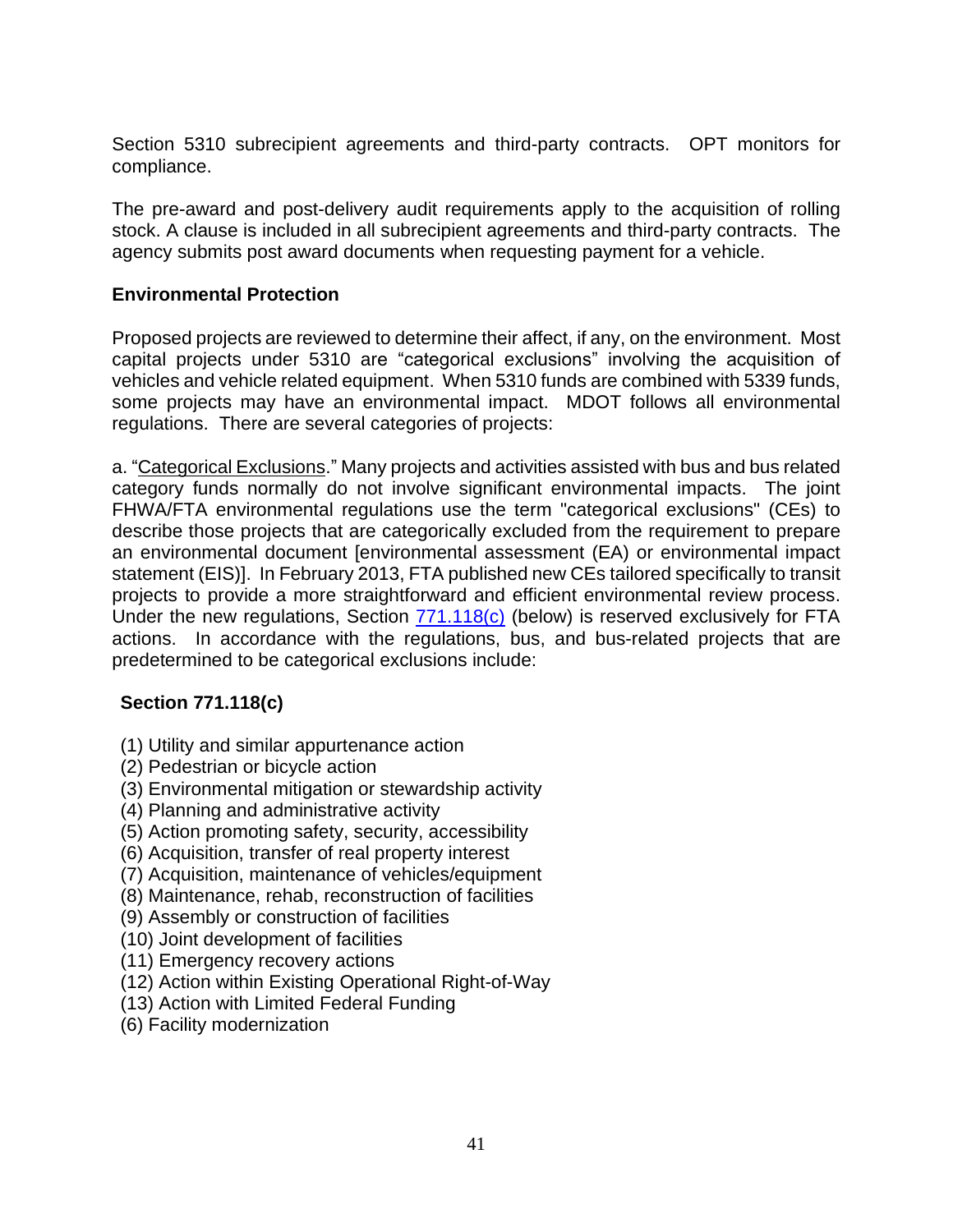# **Section 771.118(d)**

- (1) Highway modernization
- (2) Bridge replacement or rail grade separation
- (3) Hardship or protective property acquisition
- (4) Acquisition of right-of-way
- (5) Reserved

Experience has shown that many construction projects can be built and operated without causing significant impacts if they are carefully sited in areas with compatible, non-residential land use where the primary access roads are adequate to handle the additional bus traffic. FTA may approve the designation of these construction projects as categorical exclusions if the grant applicant provides documentation which clearly demonstrates that the conditions stated above are met and that no significant adverse effects will result.

b. Projects That May Have an Environmental Impact. Projects that significantly affect the environment require an EIS. The following are examples of projects that normally require an EIS: (1) A new controlled access freeway; (2) A highway project of four or more lanes on a new location; (3) New construction or extension of fixed transit facilities (e.g., rapid rail, light rail, commuter rail, bus rapid transit that will not be located within an existing transportation right-of-way) and; (4) New construction or extension of a separate roadway for buses or high occupancy vehicles not located within an existing highway facility. Most of the projects in which our subrecipients have been involved are outlined at Item (3) above. For these projects, our subrecipients have prepared environmental documentation with appropriate technical analysis to support a categorical exclusion, as applicable. So far, no EIS actions have been required for the projects in our grant applications.

c. Projects That Require an Environmental Assessment. The grant applicant must prepare an EA for any project that is not a CE and does not clearly require the preparation of an EIS. An EA documents the impacts of the proposed project and considers alternatives to the proposed site or design and is subject to public comment. FTA will review the EA and any public hearing comments and other comments received regarding the EA. A finding of no significant impact (FONSI), depending on the scope and magnitude of the probable environmental impacts, will be made by FTA.

FTA is not permitted to provide federal assistance to support a project requiring an EA or an EIS until they have completed the environmental review process and determined either that the project qualifies for a FONSI or that the final EIS supports a Federal grant for the project.

To date, no projects in our grant applications have been determined by FTA to qualify for a FONSI.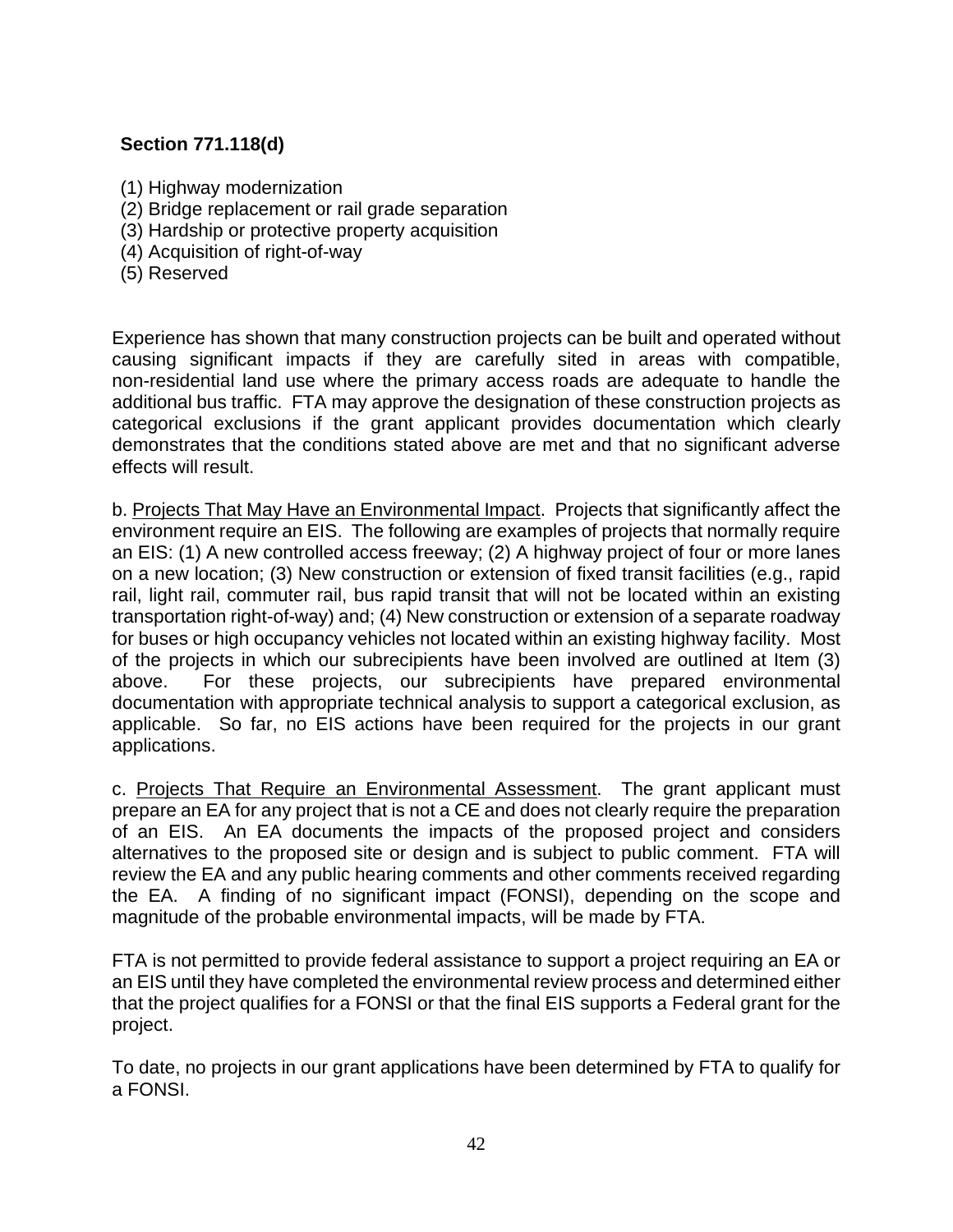## **Lobbying Restrictions**

Agencies applying for federal assistance exceeding \$100,000, must certify annually that no federal appropriated funds have been paid or will be paid, on their behalf, to influence or attempt to influence anyone pertaining to the award, continuation, or modification of federal assistance. If funds other than federal appropriated funds have been used for this purpose, the agency is instructed to complete the Standard Form-LLL, "Disclosure Form to Report Lobbying."

## **School Bus Operations**

Agencies are instructed that they must comply with this rule. They sign an annual certification with their applications that they will engage in school transportation operations only to the extent permitted by an exception provided by 49 U.S.C. 5323(f).

#### **Monitoring Compliance by Subrecipients**

OPT has one full-time employee who conducts triennial reviews for all subrecipients. We use checklists for each area being reviewed, such as Charter, School Service, ADA, Drug and Alcohol, facility and equipment, Title VI, and procurement. We also review vehicle maintenance records for compliance. OPT project managers provide technical assistance to transit agencies to ensure compliance with all federal and state regulations.

#### **FSRS - [Federal Funding Accountability and Transparency Act \(FFATA\) Subaward](https://gcc02.safelinks.protection.outlook.com/?url=https%3A%2F%2Fwww.fsrs.gov%2Findex%3F&data=05%7C01%7CBrushA%40michigan.gov%7C2ce302bd56c549119b2508da373134f5%7Cd5fb7087377742ad966a892ef47225d1%7C0%7C0%7C637882981716182416%7CUnknown%7CTWFpbGZsb3d8eyJWIjoiMC4wLjAwMDAiLCJQIjoiV2luMzIiLCJBTiI6Ik1haWwiLCJXVCI6Mn0%3D%7C3000%7C%7C%7C&sdata=nOFCUITdxlXmx5jdnIpT%2BJAE924ZiCfJbwZWsVtbaVw%3D&reserved=0)  [Reporting System](https://gcc02.safelinks.protection.outlook.com/?url=https%3A%2F%2Fwww.fsrs.gov%2Findex%3F&data=05%7C01%7CBrushA%40michigan.gov%7C2ce302bd56c549119b2508da373134f5%7Cd5fb7087377742ad966a892ef47225d1%7C0%7C0%7C637882981716182416%7CUnknown%7CTWFpbGZsb3d8eyJWIjoiMC4wLjAwMDAiLCJQIjoiV2luMzIiLCJBTiI6Ik1haWwiLCJXVCI6Mn0%3D%7C3000%7C%7C%7C&sdata=nOFCUITdxlXmx5jdnIpT%2BJAE924ZiCfJbwZWsVtbaVw%3D&reserved=0)**

OPT submits the FFATA report within 30 days of the award/effective date of the grant award date or when the grant is uploaded into the FFATA system by FTA, as required.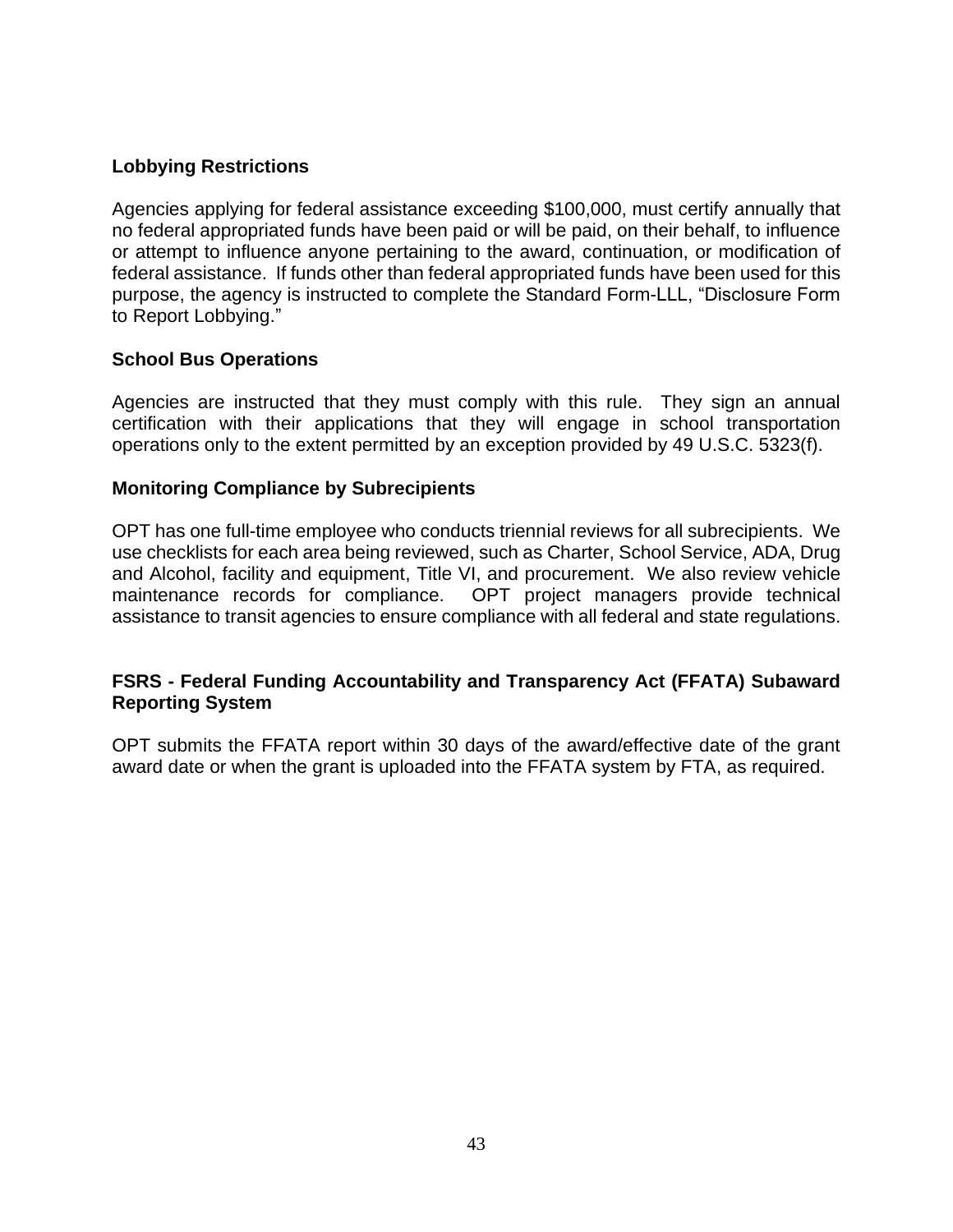# **III. SECTION 5339 and Other Competitive Grant Programs**

# **ITEM A. PROGRAM GOALS AND OBJECTIVES**

The FAST Act includes a new competitive program under Section 5339 that allows FTA to make grants to states and transit agencies for bus and bus facility capital projects. A subprogram, the Low- [or No-Emission Vehicle Program,](https://www.transit.dot.gov/funding/grants/low-or-no-emission-vehicle-program-5339c) provides competitive grants for bus and bus facility projects that support low and zero-emission vehicles. The competitive allocation provides funding for major improvements to bus transit systems that would not be achievable through formula allocations. The goals of the Section 5339 program are to assist eligible recipients in financing capital projects, which include 1) replacing, rehabilitating, and purchasing buses and related equipment; and 2) constructing busrelated facilities including technological changes or innovations to modify low- or no emission vehicles and to improve existing facilities or construct new facilities to accommodate low- or no emission vehicles.

In addition to the Section 5339 competitive grants, FAST Act also includes funding for new competitive grant programs for innovative transportation coordination, workforce training, and public transportation research activities.

MDOT was awarded Section 5339 competitive grants for buses and facility projects as well as electric buses and related infrastructure. In addition, MDOT received funds under the following competitive grant programs:

- Section 5310 Pilot Program Enhanced Mobility Rides to Wellness Demonstration and Innovative Coordinated Access and Mobility Program. The funds were used to fund the Michigan Access to Wellness Project (MAWP). The MAWP built on an already developing non-profit based brokerage model, the Michigan Transportation Connection (MTC), which combines the best elements of public and private transportation to provide Non-Emergency Medical Transportation (NEMT) in underserved areas. This grant was closed.
- Section 5312 Research, Dev., Demo/Deploy., and Evaluation Projects. This cooperative agreement funds the Comprehensive Healthcare Access with Rural Transit Solutions, Neighborhood Mobility on Demand, and App with Supporting Software and Hardware to Allow Clients Easier Access to Transportation. MDOT has worked with its subrecipient, Bay Area Transportation Authority, to develop and demonstrate a Mobility-On-Demand service to meet NEMT needs of rural residents in conjunction with the larger sandbox demonstration of On-Demand micro-transit in Traverse City, Michigan. The project will launch with the purchase of software technology developed specifically for On-Demand transportation and will subsequently be integrated into BATA's upcoming Intelligent Transportation System (ITS) technology suite. BATA will utilize the funding available through the FTA's award for the acquisition and implementation of ITS once they have completed the upcoming technology consultation funded by a 2019 Service Development and New Technology Program grant in process.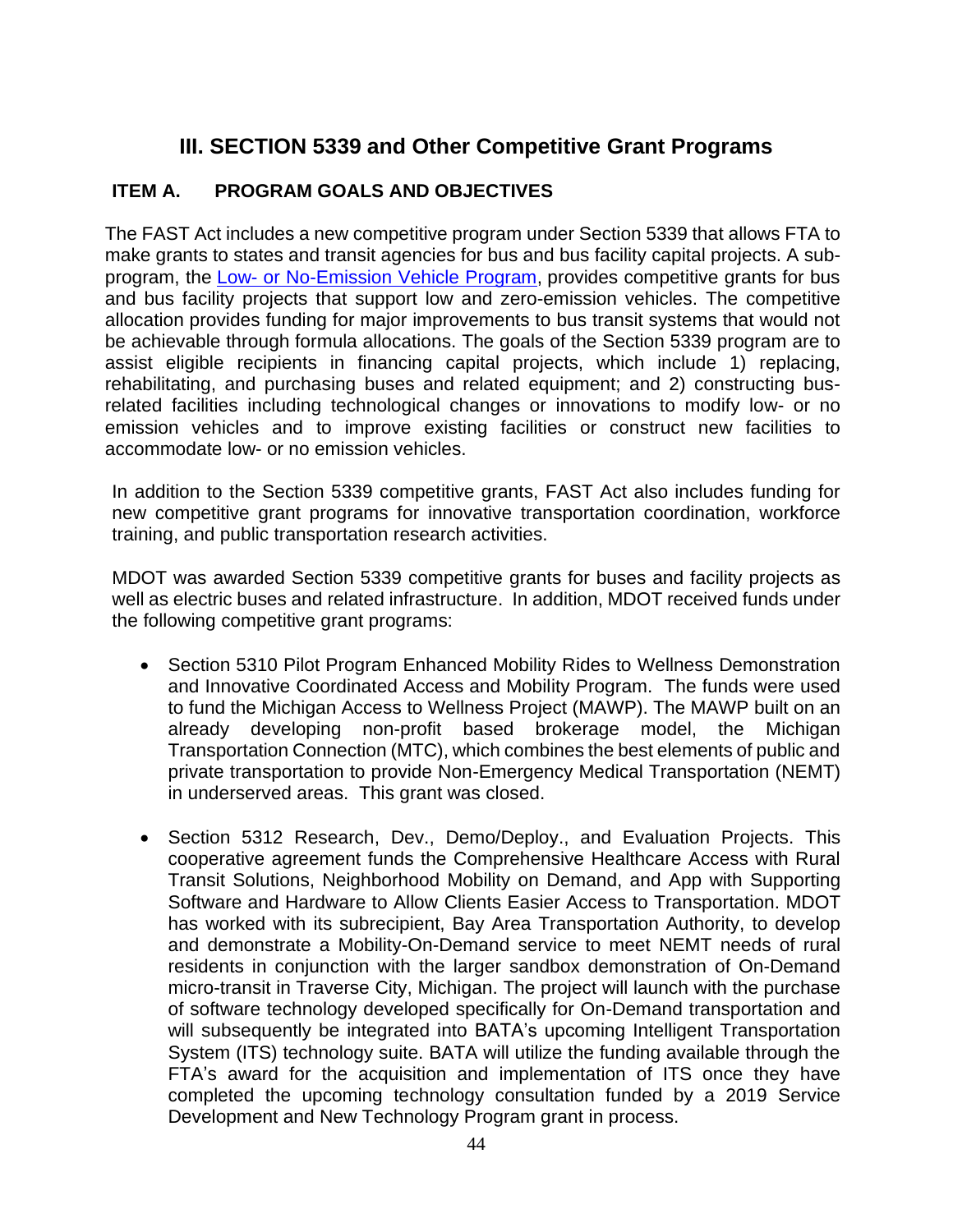- Section 5312 Research, Dev., Demo/Deploy., and Evaluation Projects. This cooperative agreement provides funding for the evaluation of Michigan Mobility Challenge project. MDOT will contract with a university to conduct an independent evaluation of the \$8 Million Michigan Mobility Challenge projects, document the success and impact of individual projects and the potential impact nationally, and develop a synthesis report of the Challenge that includes findings, lessons learned, and recommendations for FTA and USDOT research and policy actions.
- Section 5312 COVID 19 Research Demonstration Program Projects. This cooperative agreement provides funding for two projects: 1) automated wheelchair securement systems on buses at five transit agencies in rural and urban service environments throughout the state. 2) the deployment of a smart phone app that integrates dispatching, scheduling, and fare payment to lessen exposure to the COVID-19 virus and improve efficiency. This project will take place in Charlevoix County's transit system, Charlevoix County Public Transportation in Michigan.

The state goals are:

- 1. To provide a reasonable level of public transportation service for all Michigan citizens.
	- a. Provide essential public transportation services to the mobility limited population of the state.
	- b. To achieve increased access to jobs, education, recreation, shopping, medical needs, and other cultural and social activities through public transportation.
	- c. Provide a level of public transportation service to the general population, which is consistent with the achievement of local, state, and national social, economic, and environmental goals.
- 2. To maximize economic benefits through public transportation investments.
	- a. Create policies that foster low user costs through efficient operations of public transportation services.
	- b. Encourage an efficient mix of private, public, and quasi-public modes of transportation.
	- c. Encourage the development and implementation of advanced public transportation technologies.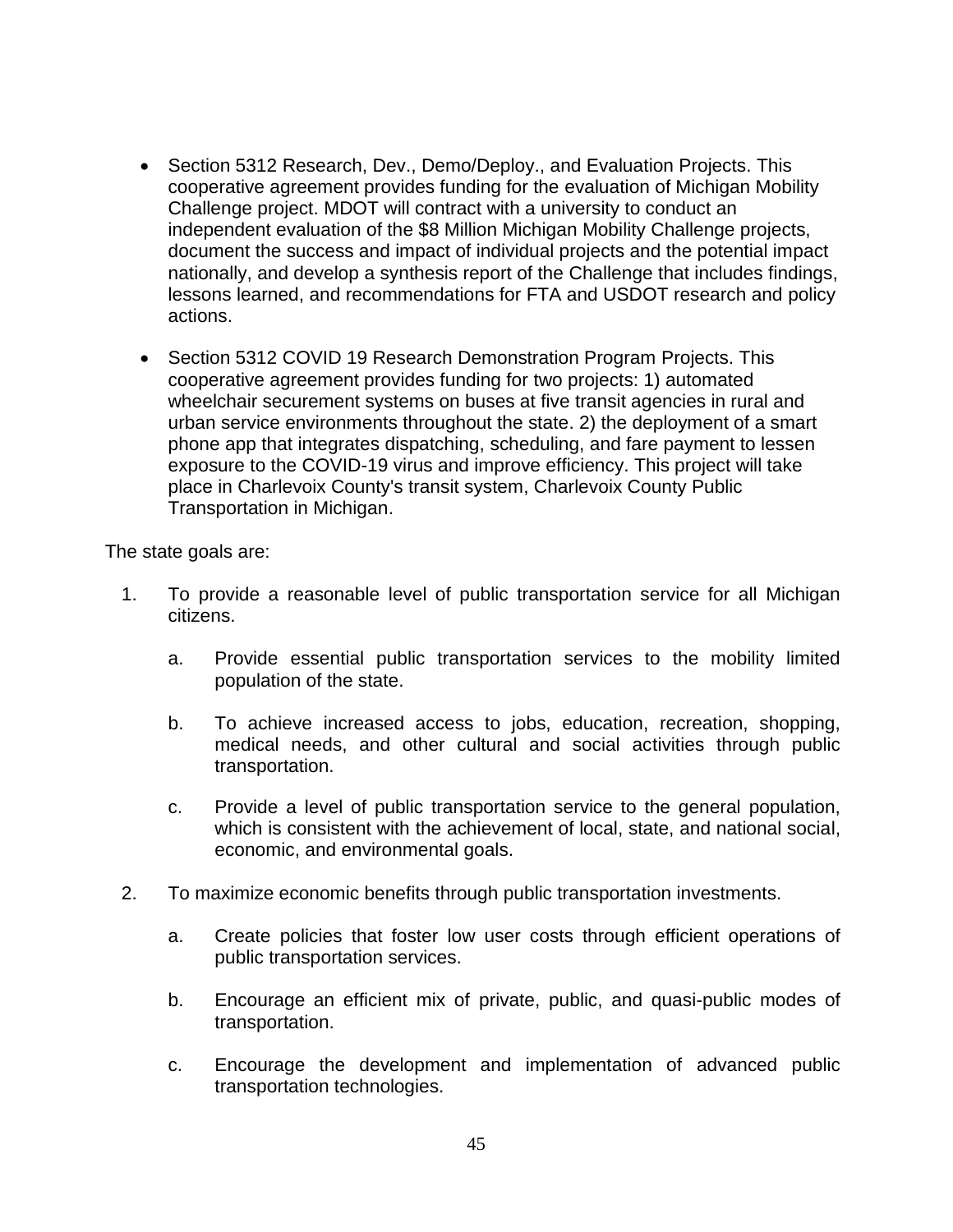- d. Encourage economic development and new equipment opportunities in the state through public transportation expenditures.
- 3. Maximize positive environmental impacts achievable through the provision of public transportation service.
	- a. Provide public transportation services which contribute to the conservation of energy.
	- b. Provide public transportation services which contribute to the reduction of air and noise pollution.
	- c. Utilize public transportation to provide relief from traffic congestion and to reduce land requirements for transportation facilities.
	- d. Coordinate public transportation and land use planning to encourage environmentally responsible land use practices.
	- f. Utilize low- or no-emission buses, facilities, and related equipment (including intelligent technology and software) for low- or no-emission buses to maximize positive environmental impacts.

The state objectives are:

- 1. The implementation of public transportation services to ensure that all the essential transportation needs of the mobility limited are met.
- 2. To obtain coordination and consolidation of public transportation services.
- 3. To assist transit agencies to be more efficient and effective in providing public transportation.
- 4. To encourage long-term funding stability by obtaining a secure local funding base.
- 4. To assist transit agencies in their purchases/lease of low-or no-emission buses and the constructions/improvements of environmentally friendly transportation facilities.

The degree to which achievement occurs will be dictated primarily by the physical, demographic, economic, and political characteristics of individual operating environments and availability of transportation resources. These goals are subject to stakeholder and public review through several processes.

First, Act 51 of the Public Acts of 1951, as amended, provides dedicated state funds for public transportation including matching funds for most federal programs. State funds are subject to the annual appropriation process for the allocation of funds to specific line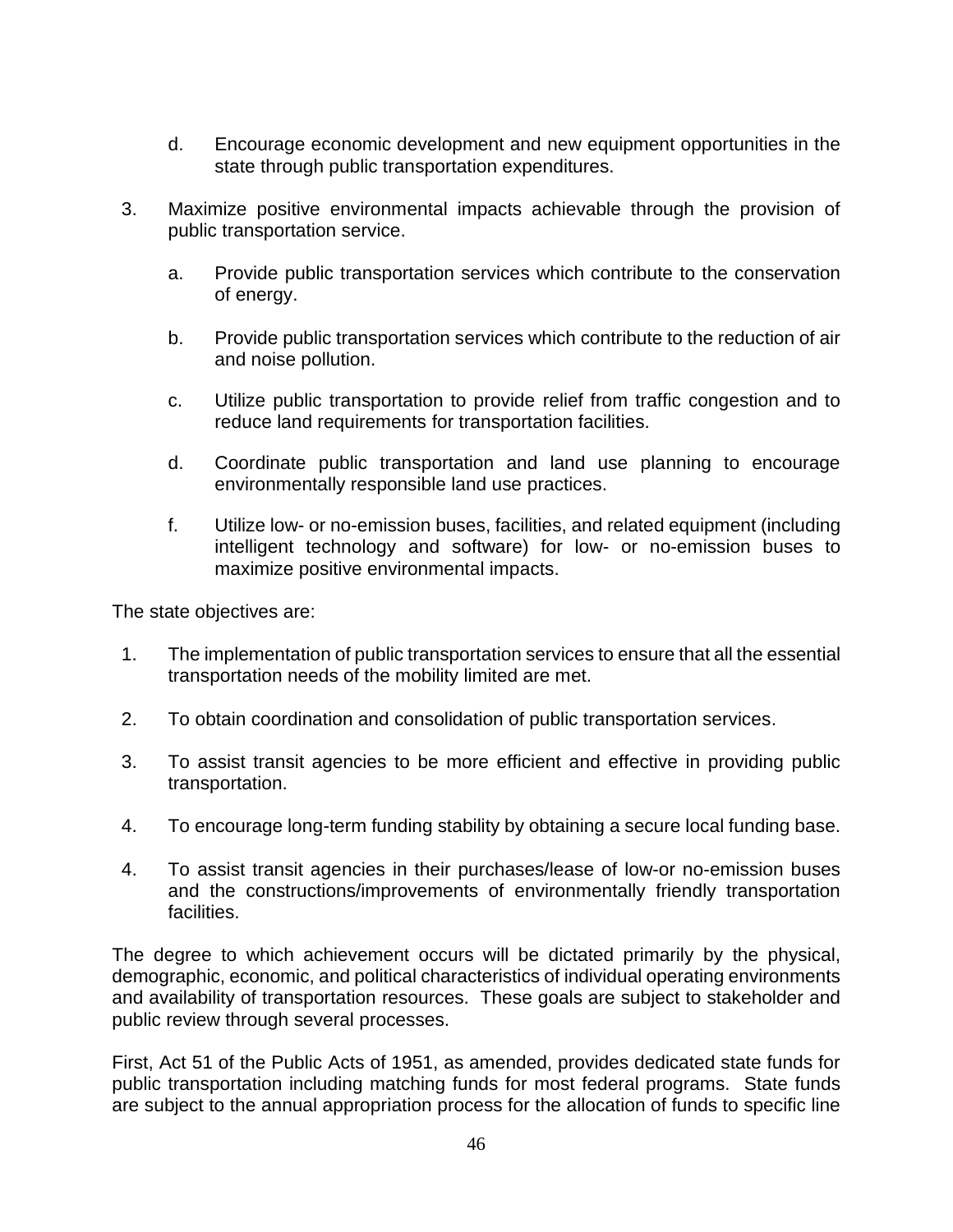items in the state budget. The Michigan Department of Transportation (MDOT) provides input into the budgeting process based on the funding needed to meet our goals and objectives for each of the office's transit programs. The appropriations process is subject to public and stakeholder input as the annual appropriations bill moves through the legislative process.

MDOT's public transportation programs are also subject to public and stakeholder review through MDOT's Five-Year Transportation Program. Each year, MDOT develops its Five-Year Transportation Program, an integrated program that lays out MDOT's proposed investments in highways, bridges, public transit, rail, aviation, marine, and non-motorized transportation for the next five years. The program is a continuous, interactive dialogue with the department's customers and stakeholders and has become the anchor of MDOT's project development and delivery systems. Within the Five-Year Program, MDOT lays out its investment strategy for the state and federal transit funds that are programmed/ distributed by MDOT.

Steps in development of the Five-Year Transportation program include:

- Obtaining approval of the draft document by MDOT leadership and the State Transportation Commission (STC). STC approval is preceded by an MDOT presentation of the draft program to the STC in a public meeting.
- Posting of the draft document to the Web for public comment.
- Conducting public listening sessions throughout the state for additional input on the program. Public involvement comments are documented, summarized, and presented to STC.
- Final approval of the document by the STC.
- Submittal of the final Five-Year Transportation Program to the Michigan State Legislature.

On a longer termed basis, MDOT's public transportation programs have also been subject to review through its State Long Range Transportation Plan (LRTP). In July 2016, MDOT released the 2040 long-range transportation plan which is an update and extension to the 2005-2030 MI Transportation plan: Moving Michigan Forward (2030 MTP) and the 2035 MI Transportation Plan. The plan communicates MDOT's continued vision for its multimodal transportation system. This revision was initiated as an interim step to keep the state's long-range transportation plan current and followed a more streamlined approach than a complete update. The *2035 MITP* builds on the extensive public and stakeholder involvement process of the *2030 MITP* that spanned two years and resulted in contacts with more than 3,000 individuals, 2,600 participants online and another 3,600 households interviewed by phone. Since the *2030 MITP*, MDOT has interviewed 2,200 households, conducted three Webinars, and held 15 public meetings during the 30-day public comment period for this revision. The plan can be found at: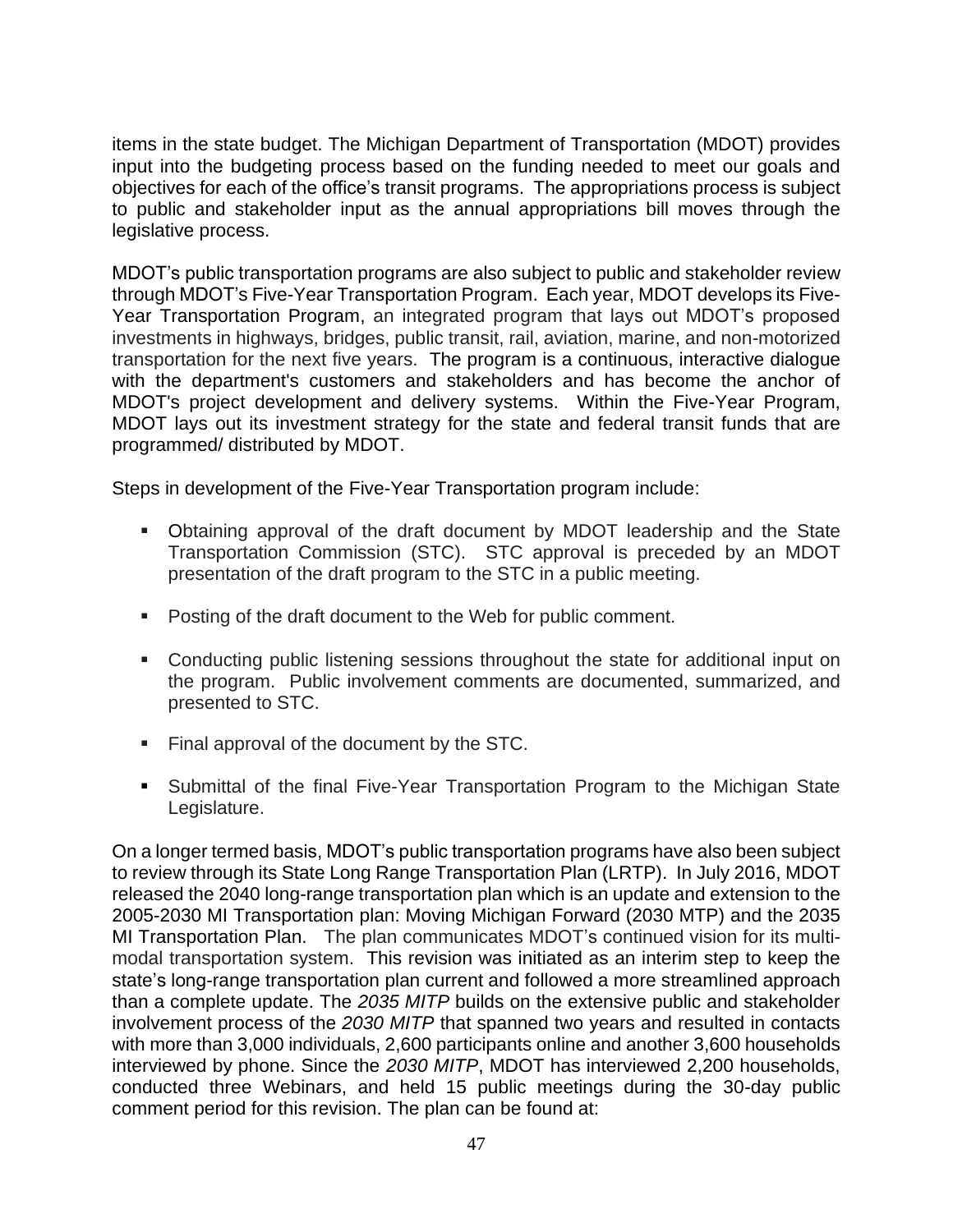# [http://www.michigan.gov/mdot/0,1607,7-151-9621\\_14807\\_14809---,00.html](http://www.michigan.gov/mdot/0,1607,7-151-9621_14807_14809---,00.html)

The Michigan Mobility 2045 Plan, also known as the LRTP, is a 25-year plan for transforming Michigan's transportation system. MDOT has begun development of a new plan to replace the existing plan, known as the MI Transportation Plan, in consultation with the public and stakeholders. The plan is the first of its kind to incorporate not only an overall vision of the state's transportation system, but to include two additional federally required documents: the State Rail Plan and State Freight Plan. These three documents combined into one will provide a streamlined vision of the transportation future in Michigan across all modes.

Visit the [Michigan Mobility 2045 website](http://michiganmobility.org/) for more information

MM2045 Visioning Public and [Stakeholder Participation Results](https://www.michigan.gov/documents/mdot/MM2045_Results_660819_7.pdf)

As part of the LRTP revision there are 19 published White Papers. The purpose of the white papers is to highlight and provide a short, high-level summary of the current assessment of key trends, demographic changes, and key initiatives that have occurred since the initial technical reports were published. The white papers, including one for transit can be found at:

[http://www.michigan.gov/mdot/0,1607,7-151-9621\\_14807\\_14809\\_42796---,00.html](http://www.michigan.gov/mdot/0,1607,7-151-9621_14807_14809_42796---,00.html)

In addition to these state level processes; local agencies establish their goals for use of federal funds in multiple ways. Public transit operators must submit an annual application consistent with Section 10e(7) of Act 51 of PA of 1951, as amended, to MDOT detailing their service goals and objectives for the coming year including the submission of a balanced budget. As part of the annual application, agencies must post a public notice allowing individuals to review their application. The agencies are also required to submit quarterly and annual financial and non-financial reports. The rural task force process for distributing flexible funds specifically invites input and comment from local elected officials, community stakeholders and customers which ensures that local goals and objectives are addressed.

# **ITEM B. ROLES AND RESPONSIBILITIES**

MDOT has been designated by the Governor as the state administering agency for the Section 5339 program. Within MDOT, OPT has the responsibility of administering this program, and ensuring a fair and equitable distribution of funds, and that the program adheres to federal and state program guidelines. For the Section 5339 competitive and other competitive programs, OPT notifies eligible applicants about the availability of theNotice of Funding Opportunity (NOFO) to solicit projects, prepares and provides project forms along with instructions, reviews forms to ensure project eligibility, accuracy, and completeness as well as evaluation criteria in the NOFO are properly addressed, and prepares and submits proposals. For the Section 5339 formula program, OPT allocates funds to rural transit agencies which have the highest percent of revenue vehicles past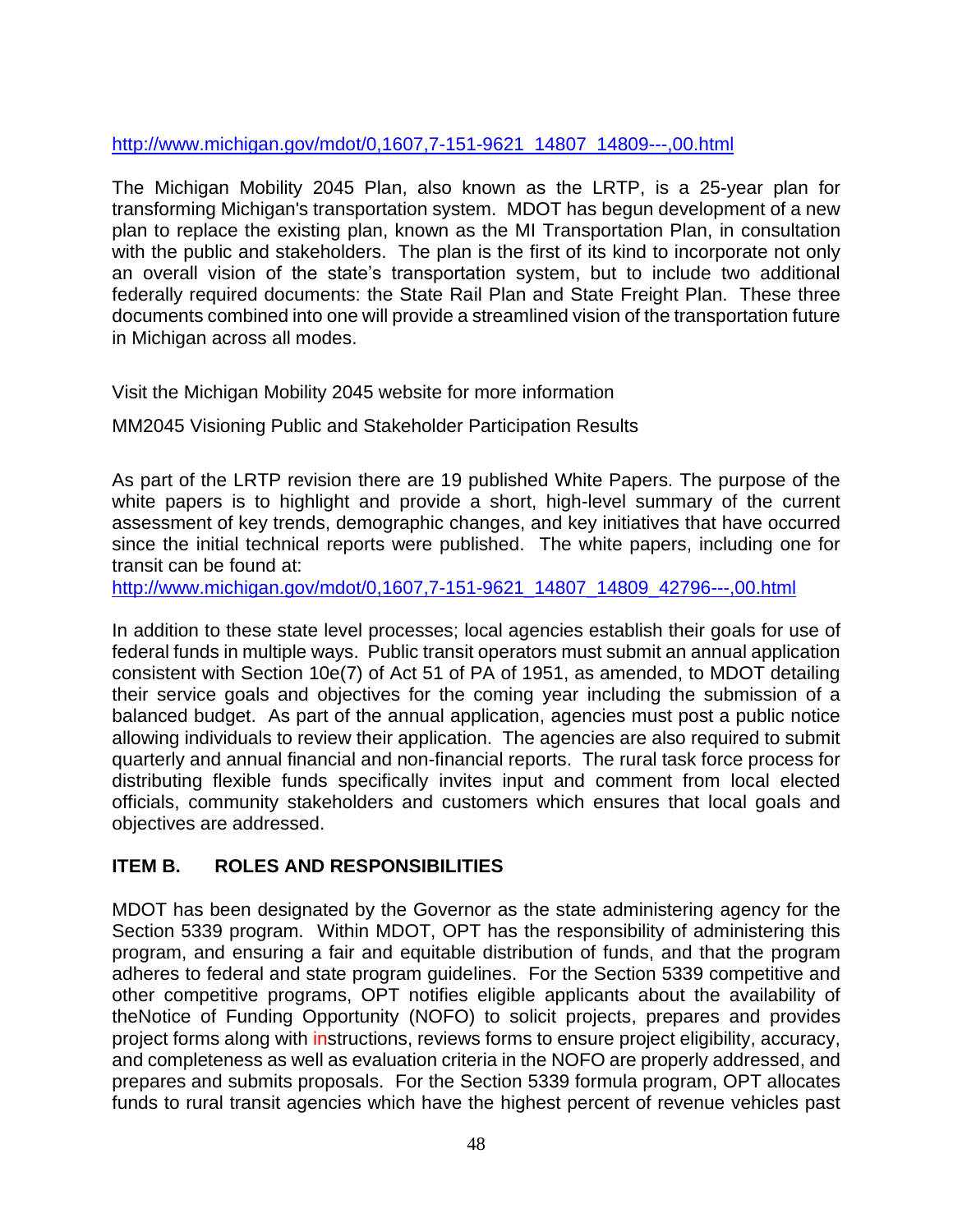their useful life. For small urban allocation, MDOT allocates funds based on Section 5307 funding levels for each agency. OPT has sole responsibility to certify the eligibility of the applicants, review applications, and close out projects. There are also other MDOT staff and state agencies that support OPT in administering federal programs. The Economic Development, Budget and Contracts Section manages the preparation and execution of state/local contracts. The Office of Business Development manages the department's Disadvantage Business Enterprise (DBE) program and administers the department's Title VI program. The Michigan Department of Transportation has an Equal Employment Opportunity Officer (EEO) who manages the EEO programs. The Bureau of Finance and Administration executes contracts, provides accounting support, prepares, and submits FTA financial status reports, and conducts ECHO drawdowns. The Bureau of Transportation Planning (BTP) has the lead on the statewide long-range planning process. OPT participates by working with the transit community and attending public hearings. OPT works with the MDTMB to conduct vehicle procurements in accordance with specifications established by OPT.

# **ITEM C. COORDINATION**

The Governor and the legislature have charged MDOT with the responsibility for developing coordination as a means of achieving enhanced efficiency and effectiveness of passenger transportation services throughout the State of Michigan. Significant progress in this regard has been made over the years. Cooperative efforts among public transit providers and local organizations in their communities have been and continue to be central to meeting this objective.

Section 10(e)(4)(c)(i) of Act 51 of the PA of 1951, as amended, requires all transit agencies to submit a coordination plan to be eligible for state or federal funding. The coordination plans are an important component of OPT funded programs. Existing coordination accomplishments and the transit agencies' plans to continue to improve those efforts in providing quality transportation are primary goals. These coordination plans are part of the applications that are submitted annually to OPT.

The plans and/or updates in the annual applications for state and state-administered federal public transportation financing are reviewed to ensure that coordination requirements are met. State and state-administered federal funds may not be programmed unless it is determined that the applicant adequately addresses coordination requirements. Section 5311 recipients are subject to this review.

MDOT has project managers assigned statewide working directly with all transit agencies to enhance and implement service coordination.

# **ITEM D. ELIGIBLE SUBRECIPIENTS**

Eligible recipients may include state agencies, local public bodies and agencies, and private nonprofit organizations engaged in public transportation.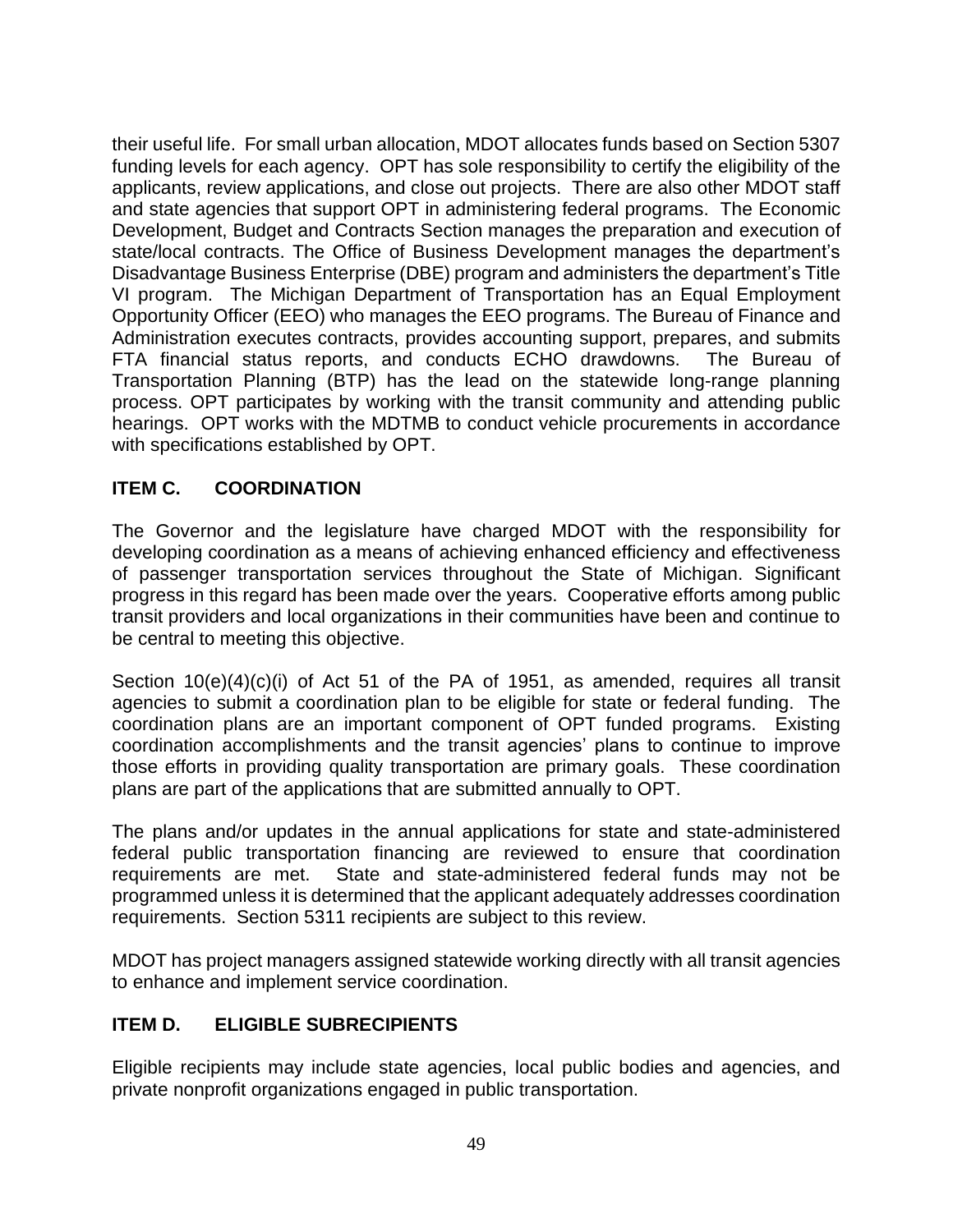The State of Michigan will use the state allocation for rural agencies. MDOT distributes these funds to legal public bodies that provide public transportation in rural and small urban areas of Michigan. There are presently 78 agencies and authorities throughout the state that are eligible to receive Section 5339 funds. Service areas range from multicounty regional transit systems to small cities. There currently are no tribal governments in Michigan providing open-door public transportation.

# **ITEM E. LOCAL SHARE AND LOCAL FUNDING REQUIREMENTS**

FTA requires a state/local match to access federal funds. Capital projects are matched eighty percent federal with a twenty percent state. If there is a need for transit agencies to provide a portion of the match, agencies will be notified as soon as possible. The match required to access federal capital funds is provided by the state utilizing a combination of cash and bond revenues. Some eligible capital projects may be matched with toll revenue credits.

#### **ITEM F. PROJECT SELECTION CRITERIA AND METHOD OF DISTRIBUTING FUNDS**

All local public transportation projects are evaluated by OPT based upon four primary objectives:

- 1. Eligibility under Act 51.
- 2. Adequacy of service for seniors and individuals with disabilities.
- 3. Reasonableness of existing and proposed level of service to the public.
- 4. Level of coordination between human service agencies and the public transportation applicant.

For rural allocation, the highest priority for Section 5339 funds is for replacement buses. Allocations are made to agencies which have the highest percent of buses past their useful life. If funds are available, OPT will also provide 5339 funds for other high-priority projects such as facility construction and renovation. For small urban allocation when administered by MDOT, MDOT solicited projects from the small urban transit agencies and allocated funds based on the Section 5307 funding level for each agency.

The state reviews and evaluates applications for capital assistance using the following criteria:

1. Items must meet the following replacement requirements: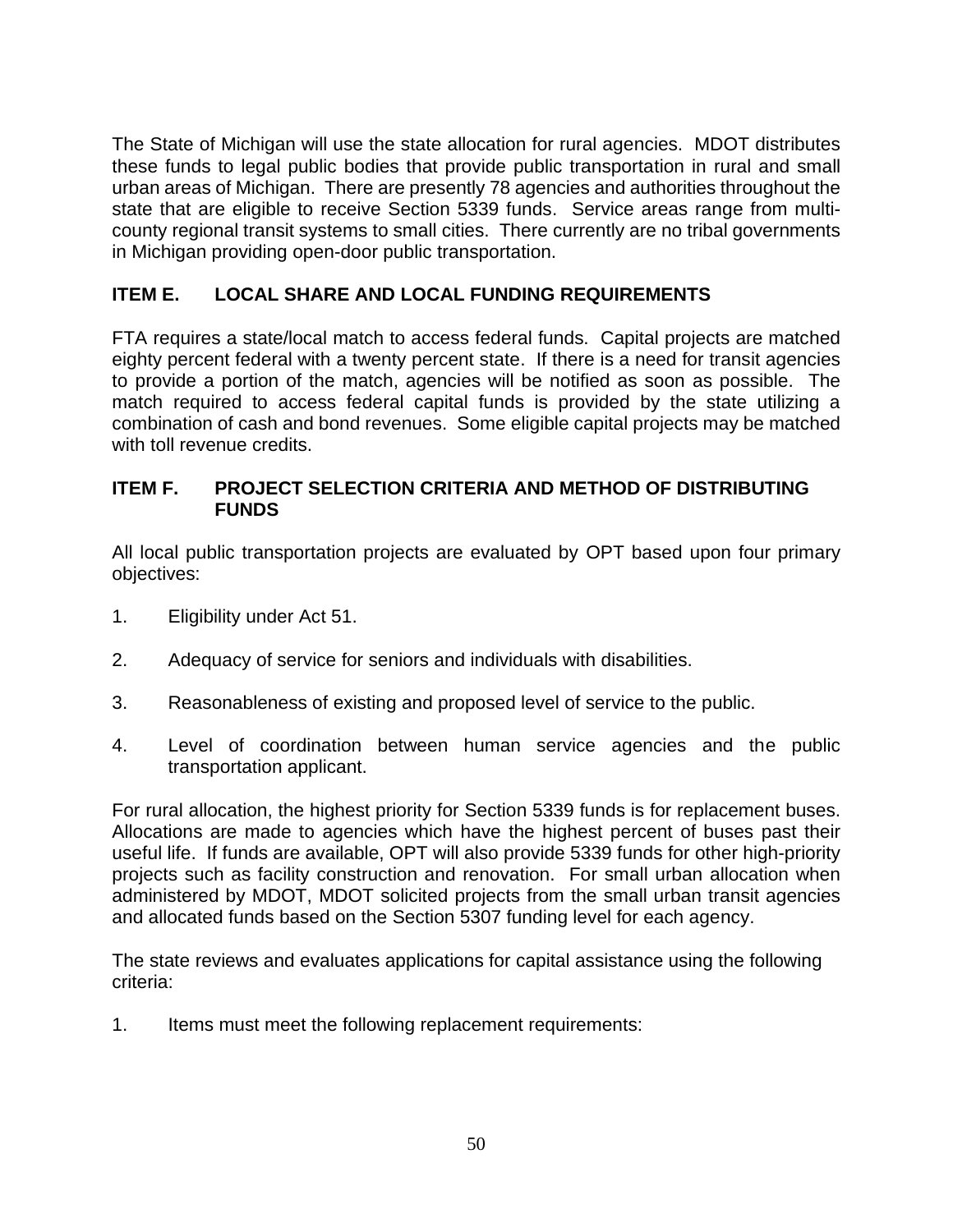| <b>Asset Class:</b>              | <b>Description:</b>                                            | Depreciable/Useful Life:         |
|----------------------------------|----------------------------------------------------------------|----------------------------------|
|                                  |                                                                |                                  |
| <b>Bus: Small body</b>           | Light duty chassis - less than 30                              | FTA/Altoona testing results      |
| on van cut-away                  | feet                                                           |                                  |
|                                  |                                                                |                                  |
| Bus: Medium body<br>on truck     | Medium duty chassis - less than                                | FTA/Altoona testing results      |
| chassis/trolleys                 | 30 feet                                                        |                                  |
|                                  |                                                                |                                  |
|                                  |                                                                | Delivered prior to Jan. 1, 2008: |
| Bus: Medium body                 | Heavy duty chassis - 30 feet to 34                             | 10 years or 350,000 miles.       |
| on truck                         | feet                                                           |                                  |
| chassis/trolleys                 |                                                                | Delivered on or after Jan. 1,    |
|                                  |                                                                | 2008: Altoona testing results    |
|                                  |                                                                | Delivered prior to Jan. 1, 2008: |
|                                  |                                                                | 12 years or 500,000 miles.       |
| <b>Bus: Large</b>                | Heavy duty chassis - 35 feet to 60                             |                                  |
|                                  | feet                                                           | Delivered on or after Jan. 1,    |
|                                  |                                                                | 2008: Altoona testing results    |
|                                  |                                                                |                                  |
| Cars, minivans,<br>standard van, | Less than 13,000 pounds gross                                  | 4 years or 100,000 miles         |
| conversion van                   | vehicle weight (GVW).                                          |                                  |
|                                  |                                                                |                                  |
| <b>Asset Class:</b>              | <b>Description:</b>                                            | <b>Depreciable/Useful Life:</b>  |
|                                  |                                                                |                                  |
| Trucks                           | Light duty (less than 13,000                                   | 4 years                          |
|                                  | pounds GVW).                                                   |                                  |
|                                  |                                                                |                                  |
| Trucks                           | Heavy duty (more than 13,000<br>pounds GVW).                   | 6 years                          |
|                                  |                                                                |                                  |
| Office furniture                 |                                                                |                                  |
| and fixtures                     | Desks, files, safes.                                           | 10 years                         |
|                                  |                                                                |                                  |
|                                  | Copiers, radios (digital/analog,                               |                                  |
| Office equipment                 | 911, repeater, voice antenna,                                  | 5 years                          |
|                                  | automatic vehicle locators), fax,<br>phones, security cameras. |                                  |
|                                  |                                                                |                                  |

| and | card<br>reade.<br>$-1$<br>$\alpha$ ard |  |
|-----|----------------------------------------|--|
|     |                                        |  |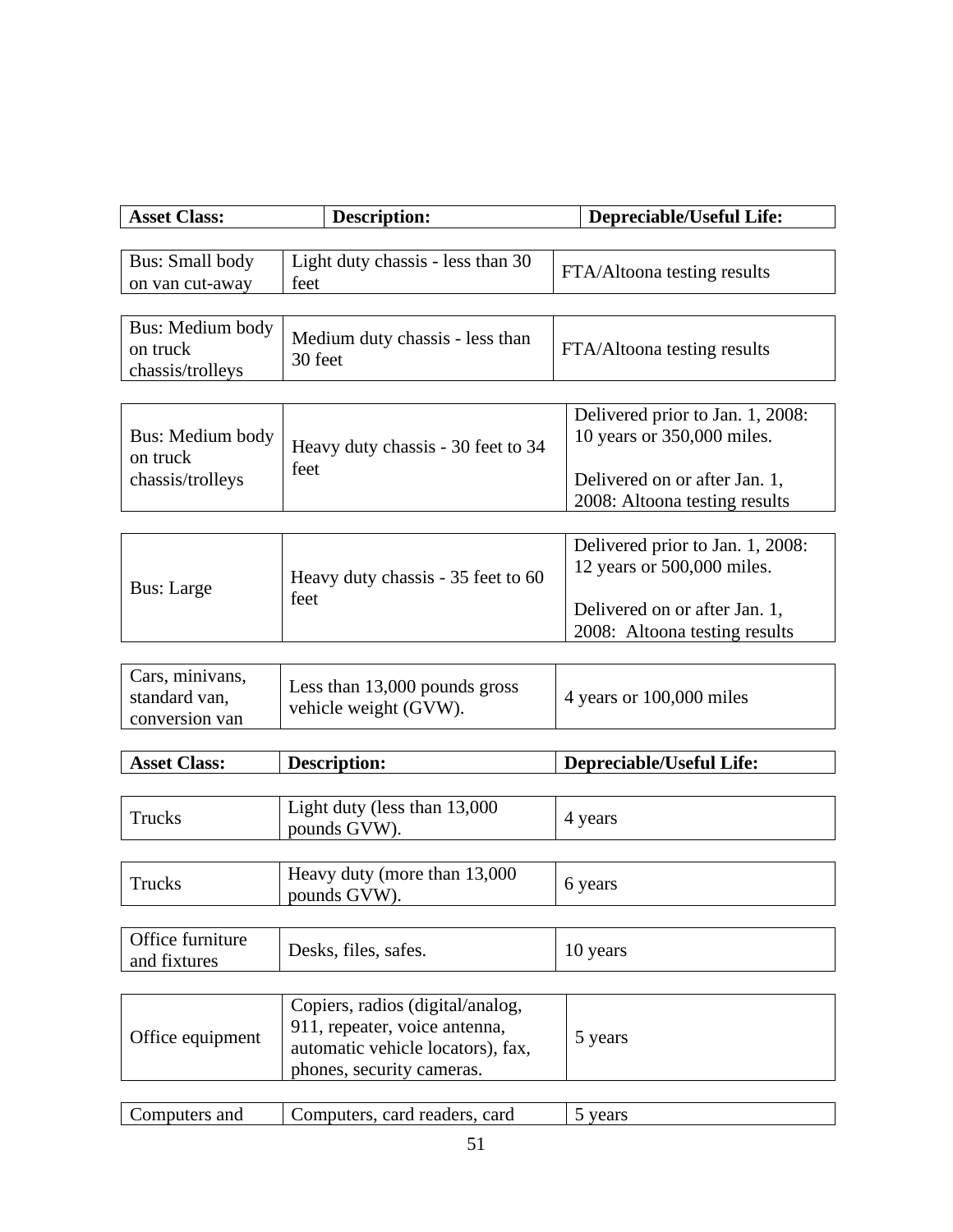| peripheral | punches, high-speed printers, mass |  |
|------------|------------------------------------|--|
| equipment  | storage units.                     |  |

| Software | Costs related to the purchase of the<br>software should be capitalized.<br>Costs of upgrades and<br>enhancements that enable the<br>software to perform tasks that it<br>was previously incapable of<br>performing should be capitalized.<br>Fees paid for training, conversion<br>costs and software maintenance<br>are to be expensed. | 3 years |
|----------|------------------------------------------------------------------------------------------------------------------------------------------------------------------------------------------------------------------------------------------------------------------------------------------------------------------------------------------|---------|
|----------|------------------------------------------------------------------------------------------------------------------------------------------------------------------------------------------------------------------------------------------------------------------------------------------------------------------------------------------|---------|

| Maintenance tools,<br>equipment          | Power/hand tools, lawn mowers,<br>snow blowers.                                                                                                                                                                                                                                                                                                                                                                                                                                                                                                                                                                                                                 | 5 years  |
|------------------------------------------|-----------------------------------------------------------------------------------------------------------------------------------------------------------------------------------------------------------------------------------------------------------------------------------------------------------------------------------------------------------------------------------------------------------------------------------------------------------------------------------------------------------------------------------------------------------------------------------------------------------------------------------------------------------------|----------|
| Maintenance<br>equipment and<br>fixtures | Vehicle hoist/lift (four/six post life,<br>in-ground, drive-on, scissor lift-<br>electric or hydraulic), transmission<br>flush and exchange unit, floor<br>sweeper/scrubber, pressure<br>washer/steam cleaner<br>(hot/cold)/parts cleaner/steamer -<br>upholstery cleaner, portable/vehicle<br>installed generator, brake<br>lathes/milling machines/drill<br>press/grinders, lubrication and fuel<br>dispensing equipment, carbon<br>monoxide detectors/fuel leak<br>detectors, roller cabinets, portable<br>tool stands, compressors, diagnostic<br>equipment, tractors - utility, lawn<br>and attachments (e.g., back blades,<br>snow blowers, mower decks). | 12 years |

|               | Vehicle hoist/lift (four/six post life, | 12 years |
|---------------|-----------------------------------------|----------|
|               | in-ground, drive-on, scissor lift-      |          |
|               | electric or hydraulic), transmission    |          |
|               | flush and exchange unit, floor          |          |
| Maintenance   | sweeper/scrubber, pressure              |          |
| equipment and | washer/steam cleaner                    |          |
| fixtures      | (hot/cold)/parts cleaner/steamer -      |          |
|               | upholstery cleaner, portable/vehicle    |          |
|               | installed generator, brake              |          |
|               | lathes/milling machines/drill           |          |
|               | press/grinders, lubrication and fuel    |          |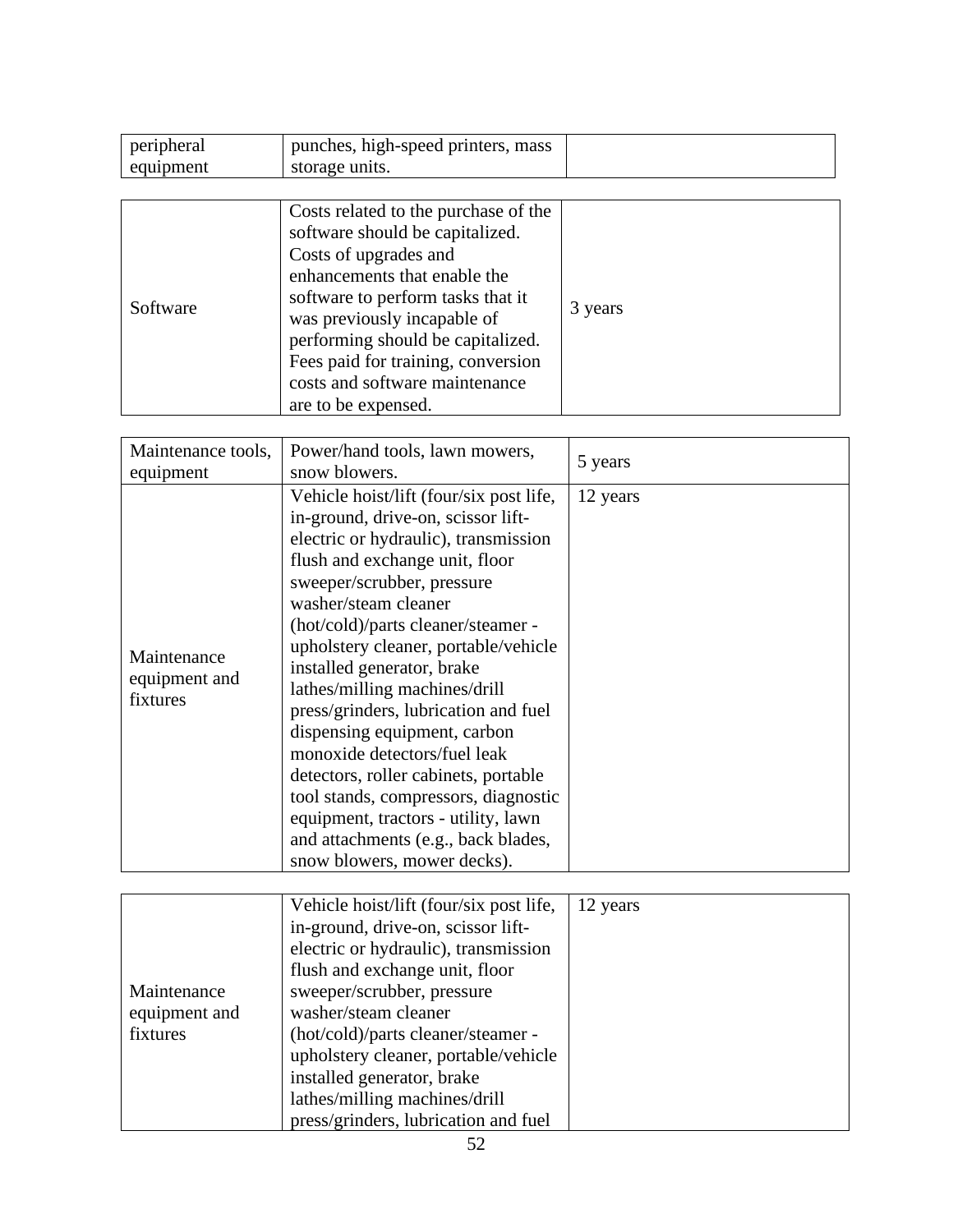|                          | dispensing equipment, carbon<br>monoxide detectors/fuel leak<br>detectors, roller cabinets, portable<br>tool stands, compressors, diagnostic<br>equipment, tractors - utility, lawn<br>and attachments (e.g., back blades,<br>snow blowers, mower decks). |                 |
|--------------------------|-----------------------------------------------------------------------------------------------------------------------------------------------------------------------------------------------------------------------------------------------------------|-----------------|
| Passenger bus<br>shelter |                                                                                                                                                                                                                                                           | $10 - 15$ years |
| <b>Buildings</b>         | Administration, maintenance<br>garages, cold storage building/bus<br>shelter.                                                                                                                                                                             | 40 years        |
| Land                     | Cannot be depreciated.                                                                                                                                                                                                                                    | 0 years         |

- 2. The number of spare vehicles in the fleet should not exceed twenty percent of the number of vehicles operated in peak service.
	- o Funds administered by MDOT will use 20 percent spare ratio unless justified based on capacity. One-to-one replacement, regardless of size of the vehicle, is acceptable. Replacing one vehicle with multiple smaller ones is allowed if revenue vehicle count during peak hours must increase by one vehicle and justification is provided based on capacity. This is determined at the time of the verification form submittal. Underutilized vehicles still count against the spare ratio.
- 3. Requests for items, such as tools or office furniture, must include a complete list of items to be purchased and unit costs. Justification must identify the original purchase date.
- 4. MDOT will review revenue vehicles to ensure proper utilization. Vehicles are expected to be driven at least 10,000 miles per year to be considered properly utilized. Vehicles being driven less than 10,000 miles per year may not be eligible for replacement. This requirement is waived during the COVID-19 pandemic period.
- Requests for replacement equipment must be justified based on the replacement schedule.
- A facility request must be commensurate with the current level of service plus a reasonable factor for future expansion. Portions of the project not related to public transit services cannot be funded with CTF funds and federal funds applied through the application.
- Expansion buses and related equipment must be designated as such and justified.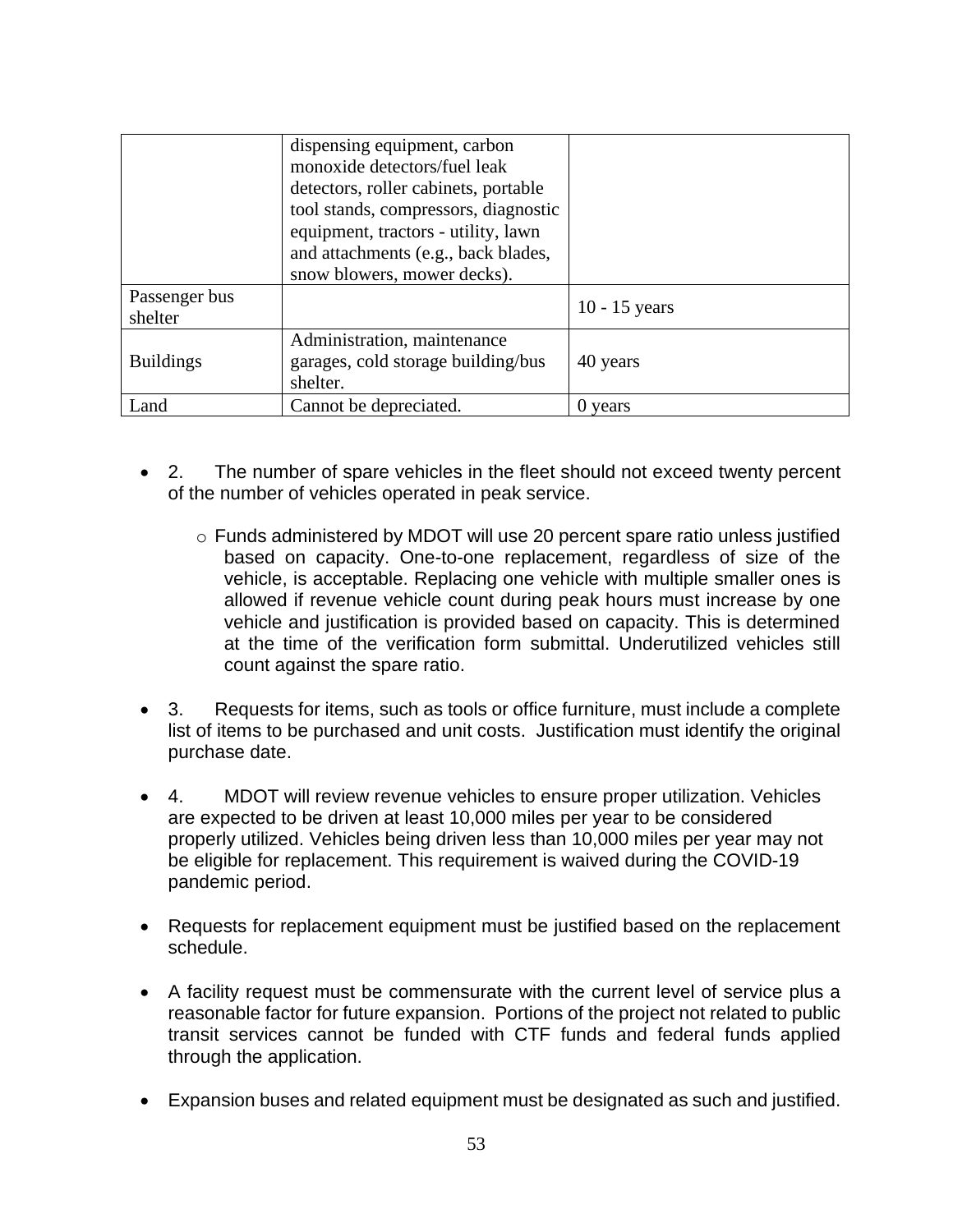- Capital projects under \$300 are not eligible.
- Capital project is needed to maintain or improve the efficiency, effectiveness and/or safety of the transit service provided to the public.
- 10 Revenue vehicles will allow funding for communication equipment, decals, camera,
	- $\circ$  or bike rack necessary to operate the vehicle, up to \$3,000.

Some types of vehicles may be purchased by the transit agencies under the State of Michigan program on a competitive bid basis through MDTMB. However, some vehicles are procured and purchased locally by the agencies. Detailed guidelines for both programs, including all the required forms, are on our website, [http://www.michigan.gov/mdot/0,4616,7-151-9625\\_21607-250388--,00.html.](http://www.michigan.gov/mdot/0,4616,7-151-9625_21607-250388--,00.html.) 

MDOT has certified to FTA its assurance that the state will include clauses required by federal statutes and executive orders and their implementing regulations in all state/local contracts. Local agencies must agree to abide by all the contract clauses before MDOT executes the contract.

The federal funds are programmed under one federal grant number through FTA's Regional office. MDOT distributes the funds based on the above criteria to each agency and submits a grant application through TrAMS. When all the capital items are purchased, the federal grant is closed in accordance with MDOT's procedures on grant close-out. Records will be maintained for FTA review and/or audit for three years.

Vehicles purchased by rural agencies must have the State of Michigan designated as the first secured party on the title. The agencies are responsible for maintenance and insurance on the vehicle. If vehicles and equipment are disposed, it is done in accordance with MDOT's Disposal Procedures.

If the agency terminates operations, the title to the vehicle is transferred to the state and then granted and titled to another agency providing public transportation in rural areas.

# **Requirements**

Recipients must conform with all the requirements under Section 5339 and other awarded competitive programs, including an agreement in writing to the terms and conditions of the standard Section 5333(b) warranty, or substitute arrangements approved by the U. S. Department of Labor.

# **ITEM G. ANNUAL PROGRAM OF PROJECTS DEVELOPMENT AND APPROVAL PROCESS**

Section 10(e) 6 of Act 51 of Public Acts of 1951 directs the department to annually prepare and distribute by December 1, instructions to eligible governmental agencies, eligible authorities, intercity carriers, and other interested parties, to enable the preparation of a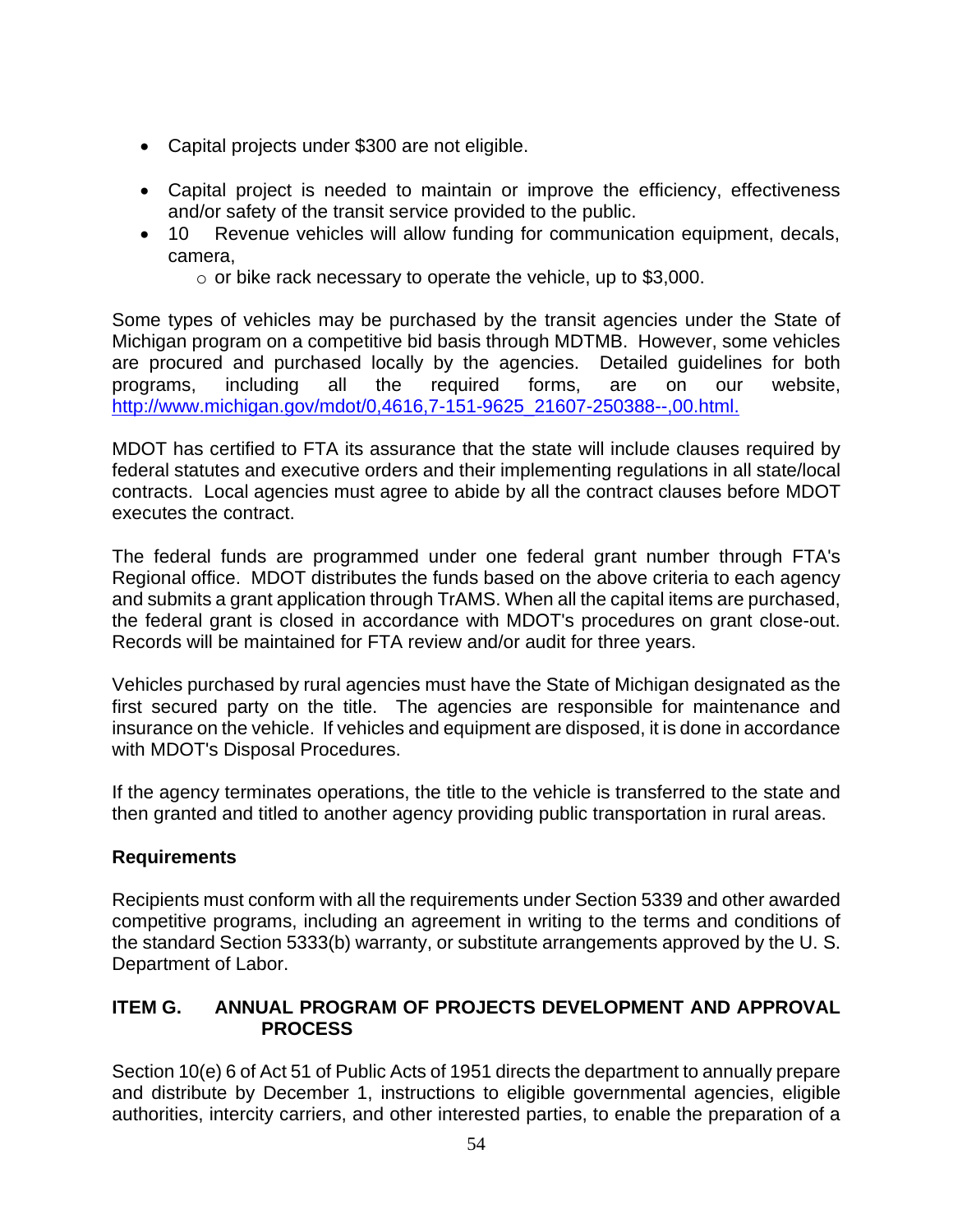local transportation program. Instructions may be obtained on our web page: [http://www.michigan.gov/mdot/0,4616,7-151-9625\\_21607\\_25913---,00.html](http://www.michigan.gov/mdot/0,4616,7-151-9625_21607_25913---,00.html) 

The public transit operators with access to Internet submit an annual application for federal and state assistance via PTMS. Transit agencies without access to PTMS are instructed to contact their OPT project manager for access to PTMS. Applicants for Section 5310, Section 5311 Michigan Tribal Government, Intercity Service Development (Operating) and/or SDNT without access to PTMS are advised to mail their annual applications directly to their OPT project managers. Forms for these programs are available at OPT's [website.](http://www.michigan.gov/mdot/0,4616,7-151-9625_21607_25913---,00.html)

In the application, they detail their goals and objectives for the coming year, along with the FTA requirements.

The application process requires agencies to certify compliance with state and federal regulations along with information on the following sections:

- 1. Type of Service.
- 2. Project Coordination.
- 3. Public Input.
- 4. Title VI Nondiscrimination.
- 5. ADA
- 6. Provisions for seniors and individuals with disabilities.

Copies of the applications are on file with OPT. The transit operators are required to hold public hearings when applicable. From these applications OPT prepares a program of projects for submittal to FTA after further project verification process is completed and the program funds are available. Upon approval of the grant application, submittal of the state assurances, and Special Section 5333(b) Warranty approval by the Department of Labor, MDOT processes a contract between MDOT and the local agency.

# **ITEM H. TRANSFER OF FUNDS**

It has been MDOT's practice not to transfer Section 5339 funds between urbanized and rural areas. If we deem it necessary to transfer funds at some point in the future, we will develop a policy/procedure and revise the management plan.

# **ITEM I. CIVIL RIGHTS**

Beneficiaries of state and/or federal funds from MDOT are required to submit a Title VI program which assures full and affirmative compliance with the requirements of the Civil Rights Act of 1964. Section 601 of Title VI of the Civil Rights Act of 1964 states the following: no person in the United States shall, on the ground of race, color, or national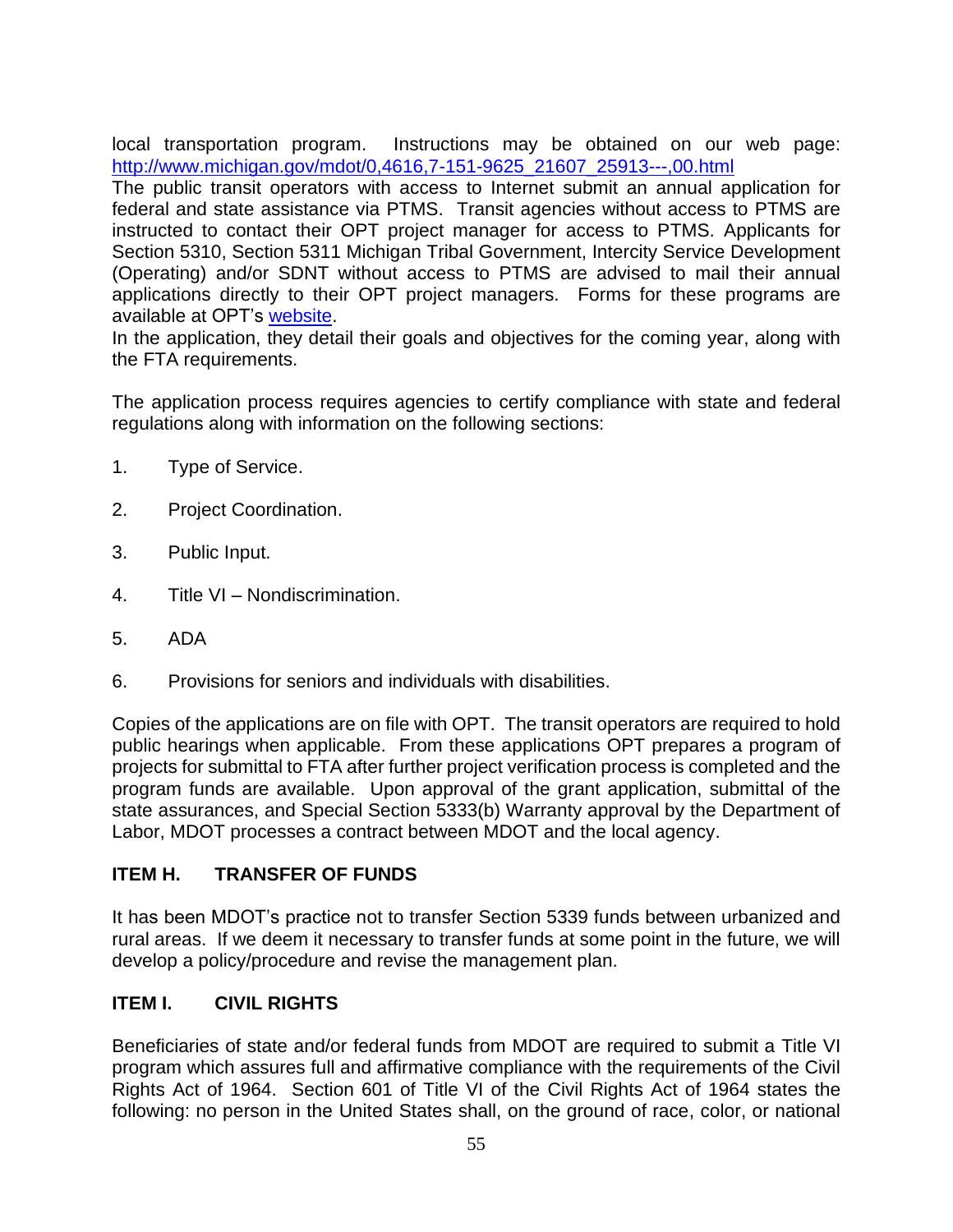origin, be excluded from participation in, be denied the benefits of, or be subjected to discrimination under any program or activity receiving Federal financial assistance. The objectives of the program are to a. ensure that the level and quality of public transportation service is provided in a nondiscriminatory manner; b. promote full and fair participation in public transportation decision-making without regard to race, color, or national origin and; c. ensure meaningful access to transit-related programs and activities by persons with limited English proficiency. Each contract, public notice for annual application, bid document, and proposal contains language pertaining to Title VI and DBE compliance. Sanctions for noncompliance include withholding of payments, withholding of bidding privileges, and reductions in prequalification ratings of construction contractors. All rural transit agencies and Section 5310 agencies are required to submit their local Title VI program for MDOT's approval. OPT compliance analyst monitors their agencies' Title VI compliance through conducting triennial on-site federal compliance reviews and reviewing their Title VI Information form during the annual application process. More details are provided in MDOT's OPT Title VI Plan, which can be found at the [FTA Title VI](http://www.michigan.gov/documents/mdot/mdot_FTA_Title_VI_Plan_Program_Procedures_362655_7.pdf?20140506112841)  [Nondiscrimination Plan Program Procedures](http://www.michigan.gov/documents/mdot/mdot_FTA_Title_VI_Plan_Program_Procedures_362655_7.pdf?20140506112841) at MDOT's Civil Rights web page, [http://www.michigan.gov/mdot/0,1607,7-151-9621\\_31783---,00.html.](http://www.michigan.gov/mdot/0,1607,7-151-9621_31783---,00.html)

MDOT requires all subrecipients to have an approved Title VI plan which is updated every three years. In 2017, all plans were updated based on the revised Title VI regulations, 4702.1B. We requested updated plans in 2020. Any agency providing fixed route service was required to provide information regarding their service standards in their Title VI plan.

MDOT has established and implemented a Disadvantaged Business Enterprise (DBE) program which requires recipients that receive federal funds to follow the requirements of 49 CFR, Part 26, as below:

The recipient shall not discriminate based on race, color, national origin, or sex in the award and performance of any DOT-assisted contract or in the administration of its DBE program or the requirements 49 CFR part 26. The recipient shall take all necessary and reasonable steps under 49 CFR part 26 to ensure nondiscrimination in the award and administration of DOT-assisted contracts. Implementation of this program is a legal obligation and failure to carry out its terms shall be treated as a violation of this agreement. Upon notification to the recipient of its failure to carry out its approved program, the Department may impose sanctions as provided for under 49 CFR part 26 and may, in appropriate cases, refer the matter for enforcement under 18 U.S.C. 1001 and/or the Program Fraud Civil Remedies Act of 1986 (31 U.S.C. 3801 et seq.).

(b) Each contract you sign with a contractor (and each subcontract the prime contractor signs with a subcontractor) must include the following assurance:

The contractor, sub recipient or subcontractor shall not discriminate based on race, color, national origin, or sex in the performance of this contract. The contractor shall carry out applicable requirements of 49 CFR part 26 in the award and administration of DOTassisted contracts. Failure by the contractor to carry out these requirements is a material breach of this contract, which may result in the termination of this contract or such other remedy as the recipient deems appropriate, which may include, but is not limited to: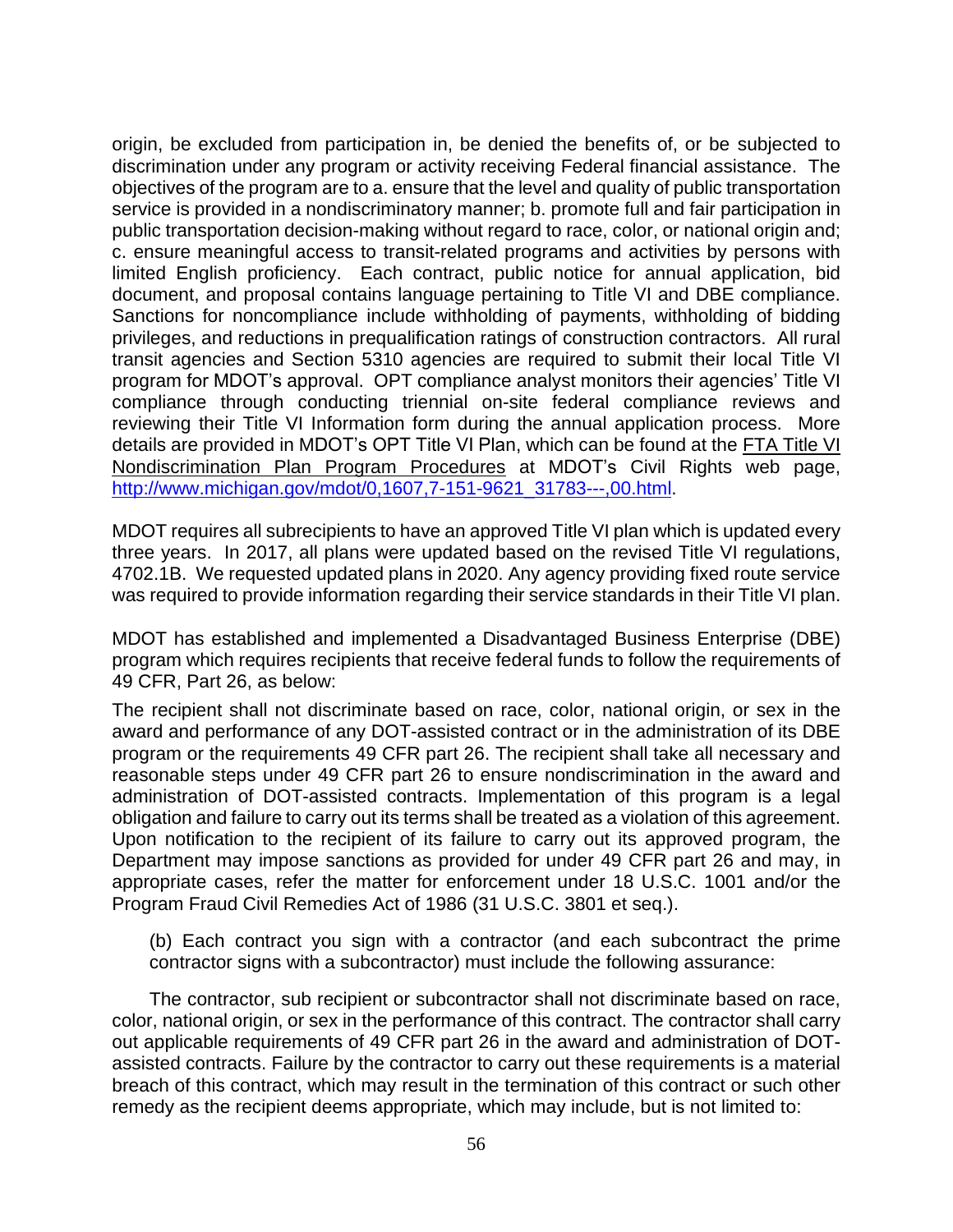- (1) Withholding monthly progress payments;
- (2) Assessing sanctions;
- (3) Liquidated damages; and/or
- (4) Disqualifying the contractor from future bidding as non-responsible.

Additionally, as required by 49 CFR, Part 26, MDOT has established both overall goals and contract goals in the DBE program to ensure that DBEs have the maximum opportunity to participate in contracts funded in whole, or in part, with federal funds. The program is available at [http://www.michigan.gov/mdotdbe,](http://www.michigan.gov/mdotdbe) by clicking on the [2019](http://www.michigan.gov/documents/mdot/MDOT_FY12_PROGRAM_PROC_FINAL_393921_7.pdf?20140506112413) DBE [Program Procedures](http://www.michigan.gov/documents/mdot/MDOT_FY12_PROGRAM_PROC_FINAL_393921_7.pdf?20140506112413) in the body of the web page.

Each transit agency is required to submit triennial goals for their agency and to report semi-annually on their DBE Commitments/Awards and Payments. This report includes purchases and final payments made during the reporting period. The report does not include purchases of land, transit vehicles, employee salaries or building utility payments. MDOT then reports the compiled information to FTA as is required by regulation.

For all local procurements of vehicles, the transit agency must provide to MDOT a certification from the vehicle manufacturer that it has complied with the requirements of 49 CFR Part 26.

#### **ITEM J. MAINTENANCE**

Transit agencies are required under its master agreement with MDOT to maintain vehicles, equipment and facilities procured with state and/or federal funds for the useful life of the item.

Vehicle maintenance must comply with manufacturers' recommendations regarding service and service intervals. Agencies are required to submit a vehicle maintenance plan to OPT for review and approval. OPT's compliance analyst conducts triennial onsite reviews of each transit agency's vehicle maintenance program to ensure compliance with their approved plan. During this review, the analyst selects a random sample of the agency's fleet and conducts visual vehicle inspections along with a review of the vehicle's maintenance records. The analyst also uses a checklist to monitor the maintenance of vehicle accessibility features during field visits.

If federal funds were used to construct or make improvements to a transit facility, the agency is required to submit a facility maintenance plan to OPT for review and approval. OPT's compliance analyst conducts triennial on-site compliance reviews and monitors the implementation of the facility maintenance plan along with a physical evaluation of the facility.

All equipment over \$5,000 must be reported in the Public Transit Management System (PTMS). As required under the master agreement agencies must use equipment purchased with federal or state funds for the provision of public transportation service for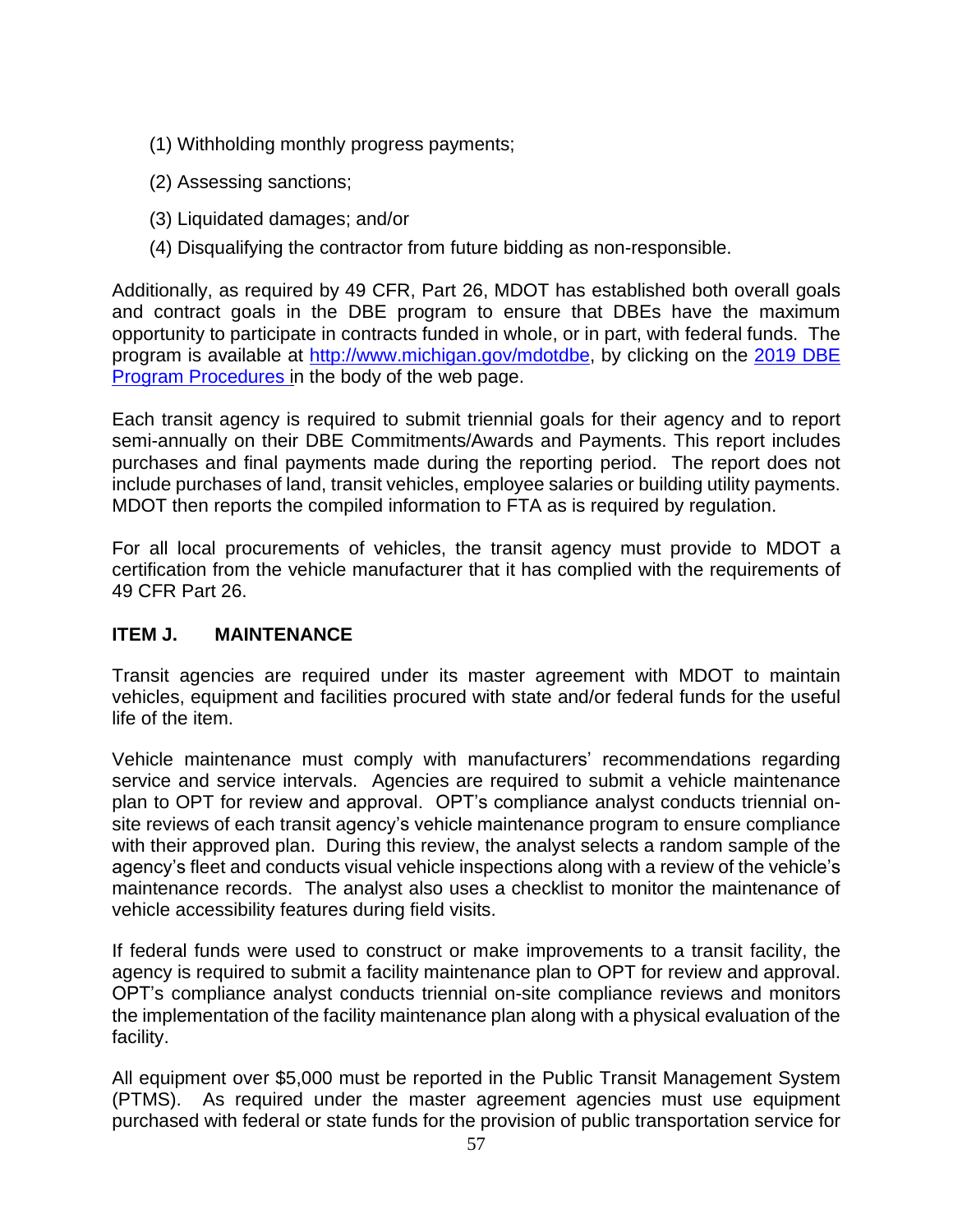the duration of its useful life and maintained in accordance with manufacturer recommendations. The compliance analyst uses a checklist to monitor equipment use during field visits as well as the condition of the equipment.

# **ITEM K. SECTION 504 AND ADA REPORTING**

MDOT has the following methods in place to comply with Section 504 and ADA reporting:

- 1. All state-supported, line-haul public transportation vehicles must be accessible to wheelchair users. In addition, local seniors and individuals with disabilities accessibility plans are required by the state for all public transportation systems providing demand-responsive service. The state requirements of Section 10e(18) of Act 51 of PA of 1951, as amended, are incorporated with the federal requirements under 49 CFR, Part 27. Each agency that receives funds from Act 51 are required to annually submit a plan which describes how they do or will supply service to seniors and individuals with disabilities equal to the level of service supplied to other segments of the public. The local plans will be reviewed by a Local Advisory Council comprised of individuals with disabilities, seniors, human service agencies, and others who have an interest in public transportation services, along with a public hearing review. All rural agencies have prepared a complete coordination plan and have submitted them to the state. The plans are updated each year and submitted with the state and federal application.
- 2. All state application requests per Section 10e(6) of Act 51 of PA of 1951, as amended, are subject to public notice and the application must be available for public review for a period of 30 days.
- 3. Per Americans with Disabilities Act of 1990 (ADA) requirements, each applicant must certify that the demand-response service offered to individuals with disabilities, including persons 65 years of age or older, and users of wheelchairs, is equivalent to the level and quality of service offered to individuals without disabilities.
- 4. OPT monitors vehicles for the maintenance of ADA accessible features under the Vehicle Maintenance Monitoring Program. The OPT's Compliance Analyst also uses a compliance checklist to do triennial monitoring of the transit agencies.
- 5. Titles II and III of the American with Disabilities Act of 1990 (ADA) provide that no entity shall discriminate against an individual with a disability in connection with the provision of transportation service. The law sets forth specific requirements for vehicle and facility accessibility and the provision of service. OPT monitors subrecipient's compliance with ADA requirements during the triennial review.

#### **ITEM L. PROGRAM MANAGEMENT**

#### **Procurement**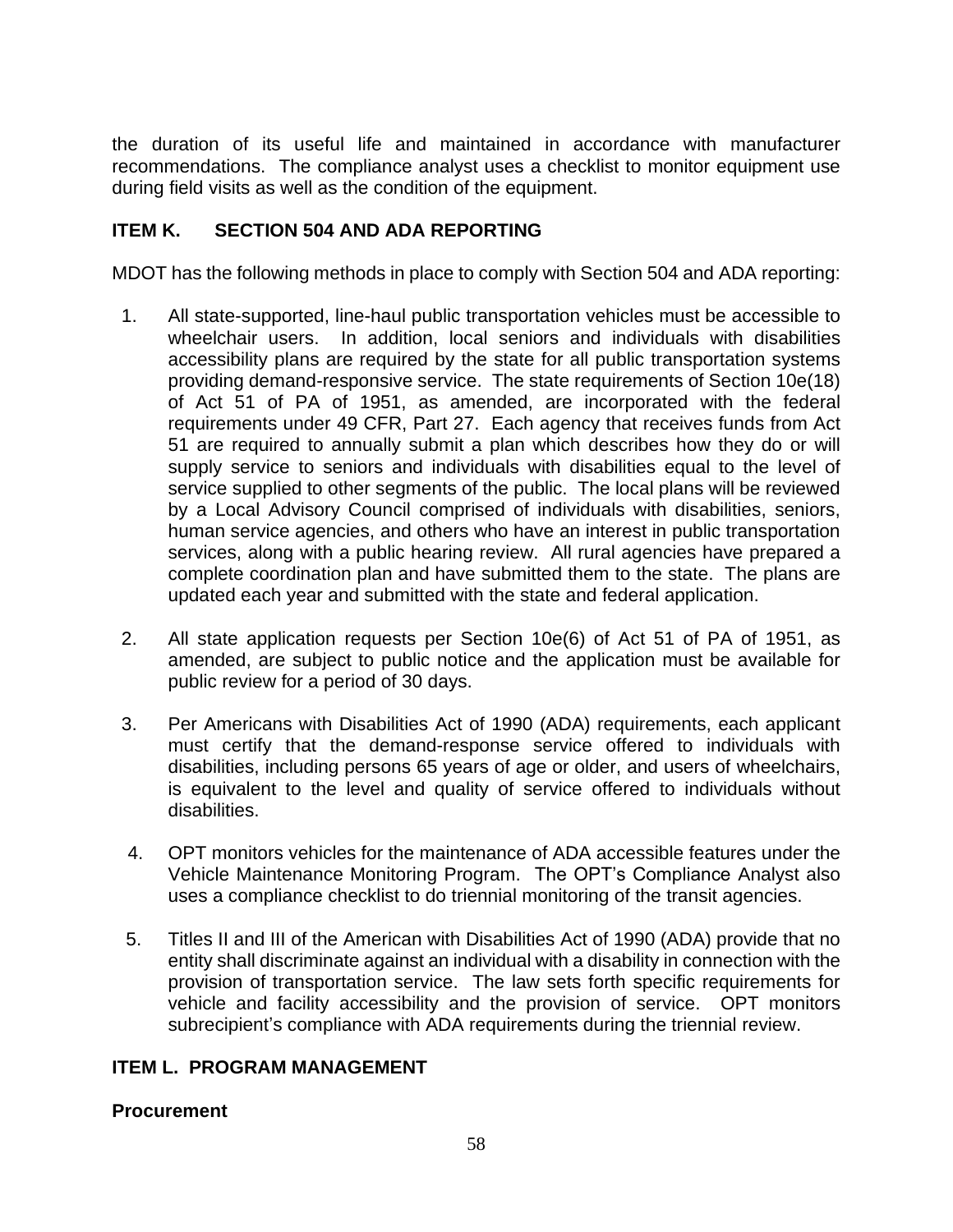Procurement can be conducted directly by the subrecipient or through MDOTs state extended purchasing program. OPT supplies subrecipients with guidelines outlining all federal and state requirements for procurements. OPT reviews procurements for all federally required clauses and assurance that subrecipients provide for full and open competition. The use of an in-state or local preference clause is not allowed. OPT requires that subrecipients follow the Brooks Act for all architectural and engineering procurements that directly lead to construction.

For procurements greater than \$10,000 and less than \$250,000, OPT requires that subrecipients document competitive quotations or issue invitations for bids (IFB) or Request for Proposals (RFP) depending on the type of procurement. For procurements of \$250,000 or greater, agencies must issue IFBs or RFPs. OPT will review and approve all IFBs and RFPs if the federal funds flow through OPT. OPT will also review and approve all third party contracts of \$25,000 or greater unless the agency is certified according to STC Policy.

## **Financial Management**

MDOT enters a contract with the local transit operator that specifies the obligations of both parties and sets a maximum amount of reimbursement of Section 5339 funds. The contract also stipulates that the State of Michigan and FTA have the authority to audit the records and operations of the agency. Payments are made to the agency using state funds and then MDOT requests reimbursement from FTA.

#### **Property Management**

Asset inventories are included in an agency's annual compliance audit and auditors review and update the inventories. MDOT's contract with the agency states that facility/equipment must be used for public transportation and the agency must notify the project manager if the facility/equipment is being disposed. Agencies are required to enter all equipment and vehicles purchased with federal or state funds and facilities constructed or improved with federal or state funds in PTMS. Project managers review this information in PTMS when payments are requested and during the triennial review. Facilities may only be built or renovated after obtaining a categorical exclusion or conducting an environmental impact study (See Item R). MDOT requires adequate maintenance procedures are implemented to protect state and federally funded facilities. The compliance checklist includes a section on facilities.

# **Vehicle Use**

Subrecipients are allowed to use vehicles only for the intended purpose under the original agreement. Incidental use for meal delivery is allowed if it does not interfere with passenger transportation service. Although priority service is given to the intended program clients, vehicles must be available to the public if capacity allows. MDOT has a lien on vehicle titles and is the first secured party for any vehicle purchased for rural subrecipients. Agencies update the vehicle inventory in PTMS when vehicles are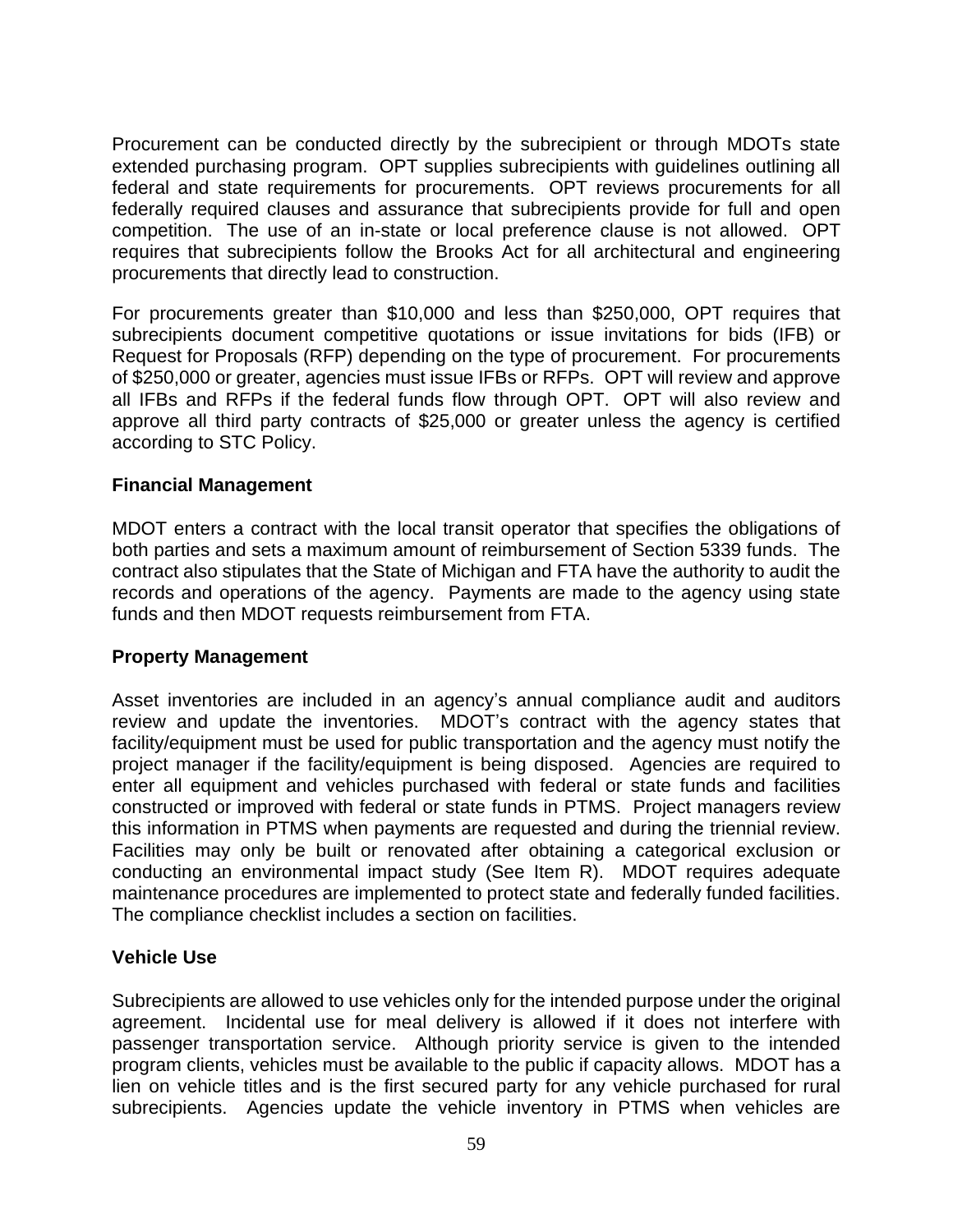purchased, and project managers review the inventory when processing payments and during the annual application process.

#### **Maintenance and Disposition**

Contract requires transit agencies to maintain vehicles and facilities procured with state and/or federal funds for the useful life of the item.

Vehicle maintenance must comply with manufacturers' recommendations regarding service and service intervals. Agencies are required to submit a vehicle maintenance plan to OPT for review and approval. Project managers from OPT conduct triennial onsite reviews of each transit agency's vehicle maintenance program to ensure compliance with their approved plan. During this review, the project manager selects a random sample of the agency's fleet and conducts visual vehicle inspections along with a review of the vehicle's maintenance records. Project managers also use a checklist to monitor the maintenance of vehicle accessibility features during their field visits as well as the condition of federal and state funded facilities.

If federal funds were used to construct or make improvements to a transit facility, the agency is required to submit a facility maintenance plan to OPT for review and approval. Project managers from OPT conduct triennial on-site compliance review s and monitor the implementation of the facility maintenance plan.

All equipment over \$5,000 must be reported in PTMS. Equipment is required by contract to be used for the provision of public transportation service for the duration of its useful life and maintained in accordance with manufacturer recommendations. Project managers use a checklist to monitor the equipment use during their field visits as well as the condition of the equipment.

After the vehicle or equipment has met its useful life, the transit agency submits a request to their project manager to dispose of the property. Once the project managers have made a determination that the property has met its useful life, they notify the agency to dispose of the equipment following specific guidance. The equipment is recorded in PTMS as disposed. If the property was sold the amount received and date disposed is also recorded in PTMS. The amount received is also recorded in PTMS when the agency submits their quarterly operating assistance report (OAR). The project manager compares the amount on the OAR with the amount recorded for the disposed item in PTMS.

# **Accounting Systems**

MDOT maintains a financial management system of financial reporting, accounting records, internal controls, and budget controls subject to standards specified in state laws.

SIGMA is the State's means for implementation and operation of a fully integrated automated financial management system for the State of Michigan.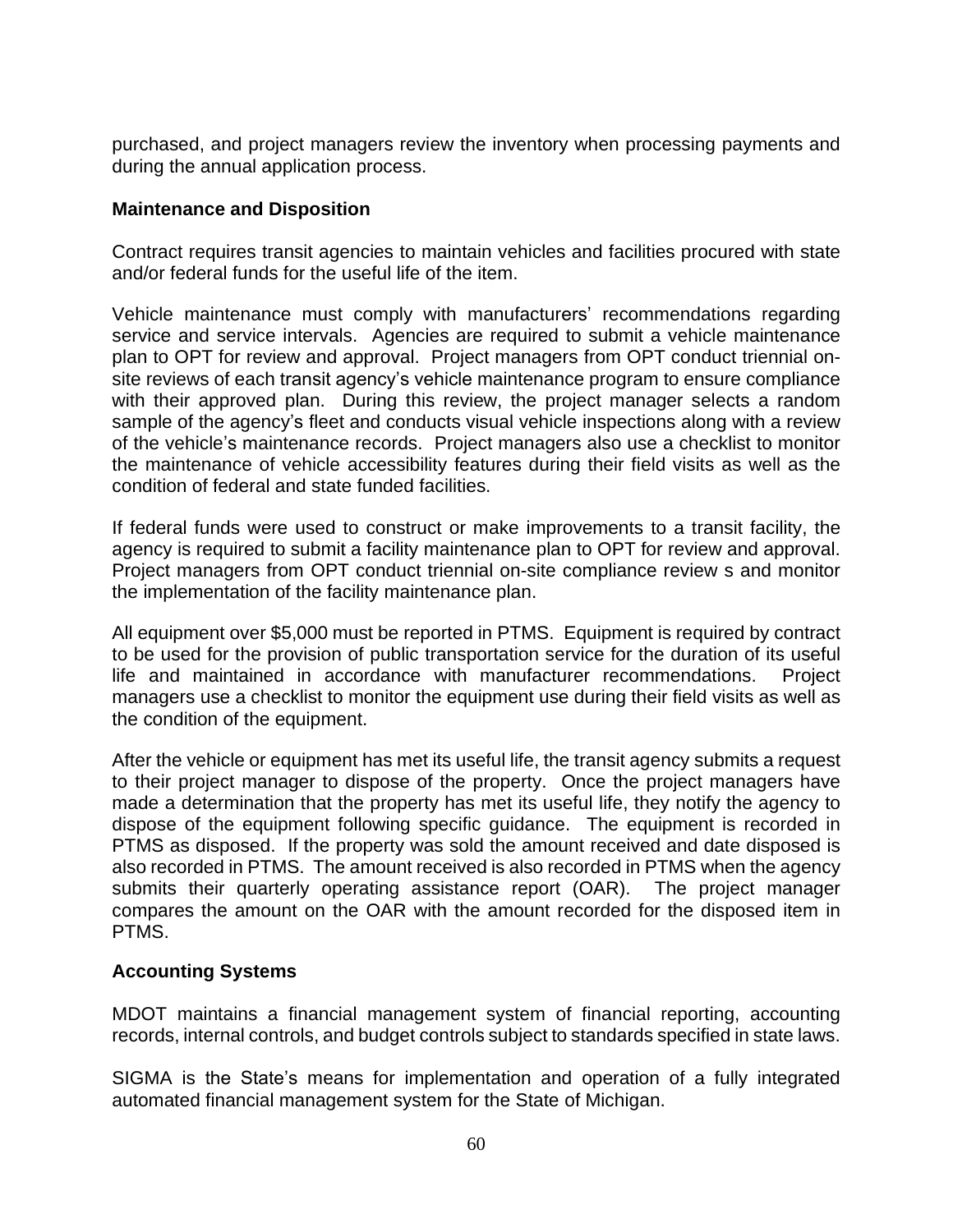C-TRAK tracks and maintains information about OPT contracts, contract amendments, authorizations, authorization revisions, subcontracts, and vendors. It provides access to and maintenance of data and some pre-defined reports.

# **Audit and Close-Out**

Each agency's expenses are audited annually by a Certified Public Accountant and/or MDOT's Commission Audit. Final close-out is performed using actual audited amounts. OPT staff performs audit citation follow-up.

Eligible expenses are determined by the Office of Management and Budget Super Circular, 2 CFR Par 200, Uniform Administrative Requirements, Cost Principles, and Audit Requirements for Federal Awards and MDOT's Local Public Transit Revenue and Expense Manual.

## **Subrecipient, Project Oversight and Reporting**

Section 10e(18) of Act 51 of PA of 1951, as amended, requires each agency to provide detailed data on service to seniors and individuals with disabilities, particularly those requiring a wheelchair lift.

OPT compliance analyst completes triennial compliance checklists for all agencies. Project managers make site visits when assistance is needed and provide regular feedback to the operator of the system.

#### **Productivity/Cost-effectiveness/Service Standards**

MDOT conducts an annual analysis to determine the utilization for each federally funded vehicle. If an agency is using the vehicle for less than 10,000 miles per year, the agency needs to submit for approval an underutilization plan. If there is not a sufficient justification for the underutilization the agency will not receive addition federal and/or state funds for vehicle replacements from OPT.

Currently there are no agencies leasing equipment. Before leasing, the agency will need to determine and document that a lease is more cost-effective than purchasing the equipment.

# **ITEM M. OTHER PROVISIONS**

Section 5339 subrecipients must comply with other federal regulations and include them in their subcontracts when applicable. These include, but not limited to: Buy America; pre-award and post-delivery audit, drug and alcohol testing, and environmental protection for construction projects not subject to a general waiver.

#### **Buy America**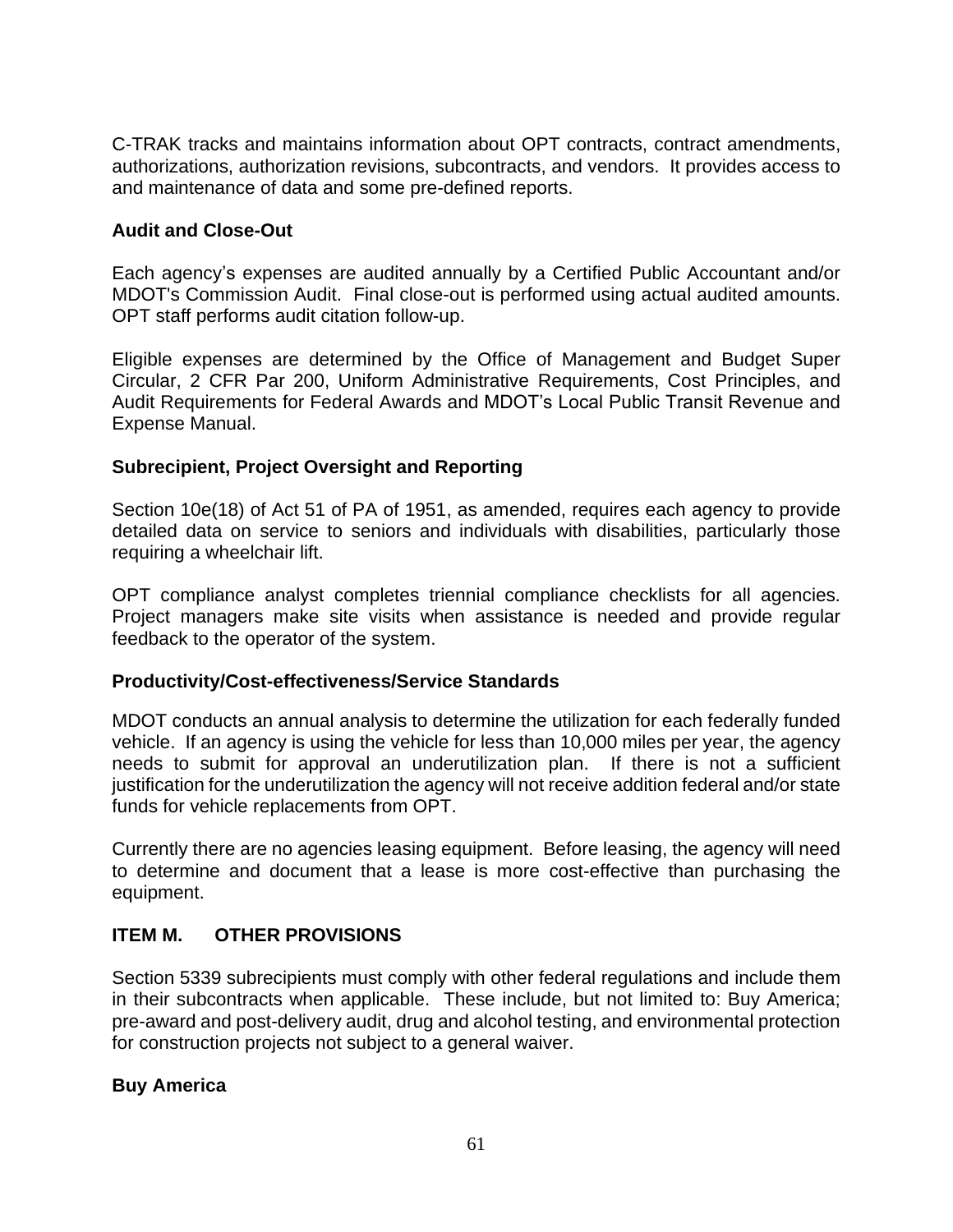The Buy America requirements apply to construction contracts and acquisition of goods or rolling stock valued at more than \$150,000. The requirements flow down from Section 5339 subrecipients to first tier contractors, who are responsible for ensuring that lower tier contractors and subcontractors comply. A Buy America clause is included in all Section 5339 subrecipient agreements and third-party contracts. OPT monitors for compliance.

The pre-award and post-delivery audit requirements apply to the acquisition of rolling stock. A clause is included in all subrecipient agreements and third-party contracts. The agency submits post award documents when requesting payment for a vehicle.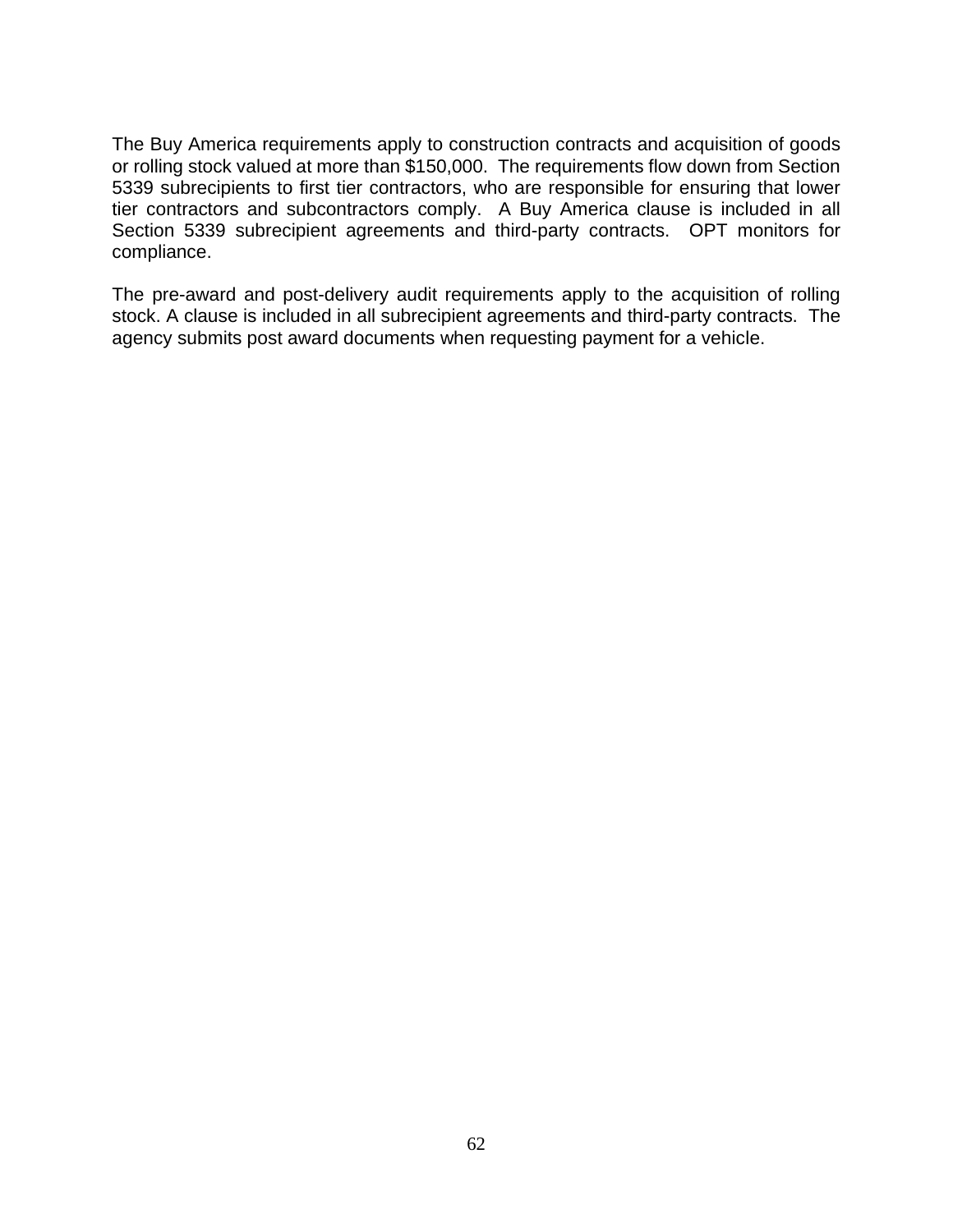# **Drug and Alcohol Testing**

Anyone who performs a safety-sensitive function for the subrecipient is required to comply with Drug and Alcohol testing requirements unless the contract is for maintenance services. Maintenance contractors and subcontractors for Section 5339 subrecipients are not subject to the rules.

Section 5339 subrecipients must establish and implement a drug and alcohol testing program that complies with 49 CFR Part 655, produce any documentation necessary to establish its compliance, and permit any authorized representative of US DOT or MDOT to inspect the facilities and records associated with the implementation of the drug and alcohol testing program and review the testing process. Each subrecipient must certify to MDOT its compliance with Part 655 each during the annual application process. Drug and alcohol testing clauses are included in all Section 5339 subrecipient agreements and third-party contracts. OPT has developed a monitoring program.

Most of the Section 5339 subrecipients belong to the MDOT Transit Drug and Alcohol Consortium. An external third-party consultant administers this consortium. OPT works with the drug consortia administrators as well as the individual Section 5339 subrecipients to ensure full compliance with drug and alcohol testing regulations.

The compliance analyst uses a compliance checklist to conduct a triennial review of the transit agencies drug and alcohol program. We also have one staff member assigned directly to drug and alcohol compliance to provide technical support to agencies. MDOT has a two-year contract with a consultant to provide annual drug and alcohol training.

#### **Environmental Protection**

Proposed projects are reviewed to determine their affect, if any, on the environment. Most capital projects under 5339 are "categorical exclusions" involving the acquisition of vehicles and vehicle related equipment. When 5339 funds are combined with 5339 funds, some projects may have an environmental impact. MDOT follows all environmental regulations. There are several categories of projects:

a. "Categorical Exclusions." Many projects and activities assisted with bus and bus related category funds normally do not involve significant environmental impacts. The joint FHWA/FTA environmental regulations use the term "categorical exclusions" (CEs) to describe those projects that are categorically excluded from the requirement to prepare an environmental document [environmental assessment (EA) or environmental impact statement (EIS)]. In February 2013, FTA published new CEs tailored specifically to transit projects to provide a more straightforward and efficient environmental review process. Under the new regulations, Section  $771.118(c)$  (below) is reserved exclusively for FTA actions. In accordance with the regulations, bus, and bus-related projects that are predetermined to be categorical exclusions include: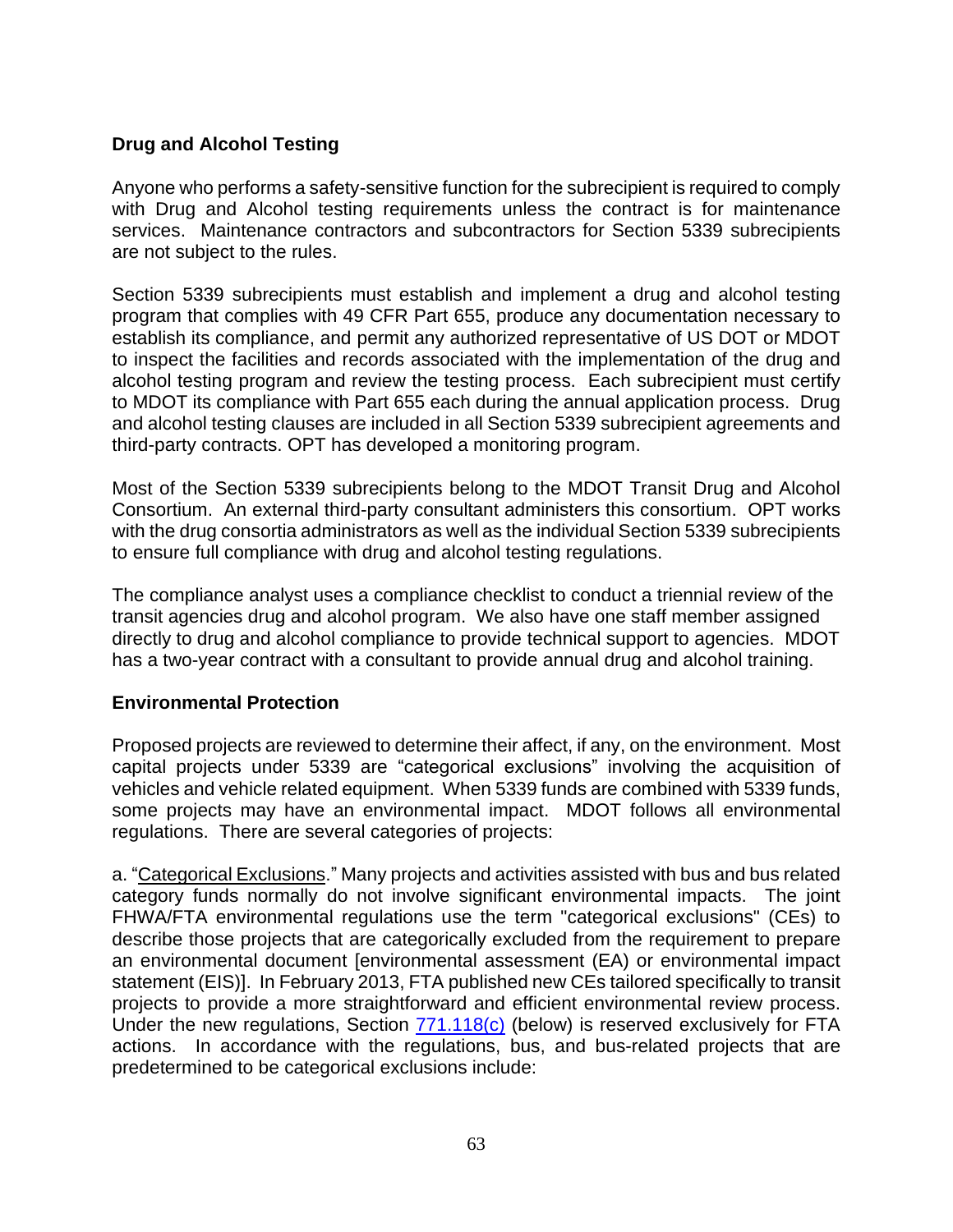# **Section 771.118(c)**

- (1) Utility and similar appurtenance action
- (2) Pedestrian or bicycle action
- (3) Environmental mitigation or stewardship activity
- (4) Planning and administrative activity
- (5) Action promoting safety, security, accessibility
- (6) Acquisition, transfer of real property interest
- (7) Acquisition, maintenance of vehicles/equipment
- (8) Maintenance, rehab, reconstruction of facilities
- (9) Assembly or construction of facilities
- (10) Joint development of facilities
- (11) Emergency recovery actions
- (12) Action within Existing Operational Right-of-Way
- (13) Action with Limited Federal Funding

# **Section 771.118(d)**

- (1) Highway modernization
- (2) Bridge replacement or rail grade separation
- (3) Hardship or protective property acquisition
- (4) Acquisition of right-of-way
- (5) Reserved
- (6) Facility modernization

Experience has shown that many construction projects can be built and operated without causing significant impacts if they are carefully sited in areas with compatible, non-residential land use where the primary access roads are adequate to handle the additional bus traffic. FTA may approve the designation of these construction projects as categorical exclusions if the grant applicant provides documentation which clearly demonstrates that the conditions stated above are met and that no significant adverse effects will result.

b. Projects That May Have an Environmental Impact. Projects that significantly affect the environment require an EIS. The following are examples of projects that normally require an EIS: (1) A new controlled access freeway; (2) A highway project of four or more lanes on a new location; (3) New construction or extension of fixed transit facilities (e.g., rapid rail, light rail, commuter rail, bus rapid transit that will not be located within an existing transportation right-of-way) and; (4) New construction or extension of a separate roadway for buses or high occupancy vehicles not located within an existing highway facility. Most of the projects in which our subrecipients have been involved are outlined at Item (3) above. For these projects, our subrecipients have prepared environmental documentation with appropriate technical analysis to support a categorical exclusion, as applicable. So far, no EIS actions have been required for the projects in our grant applications.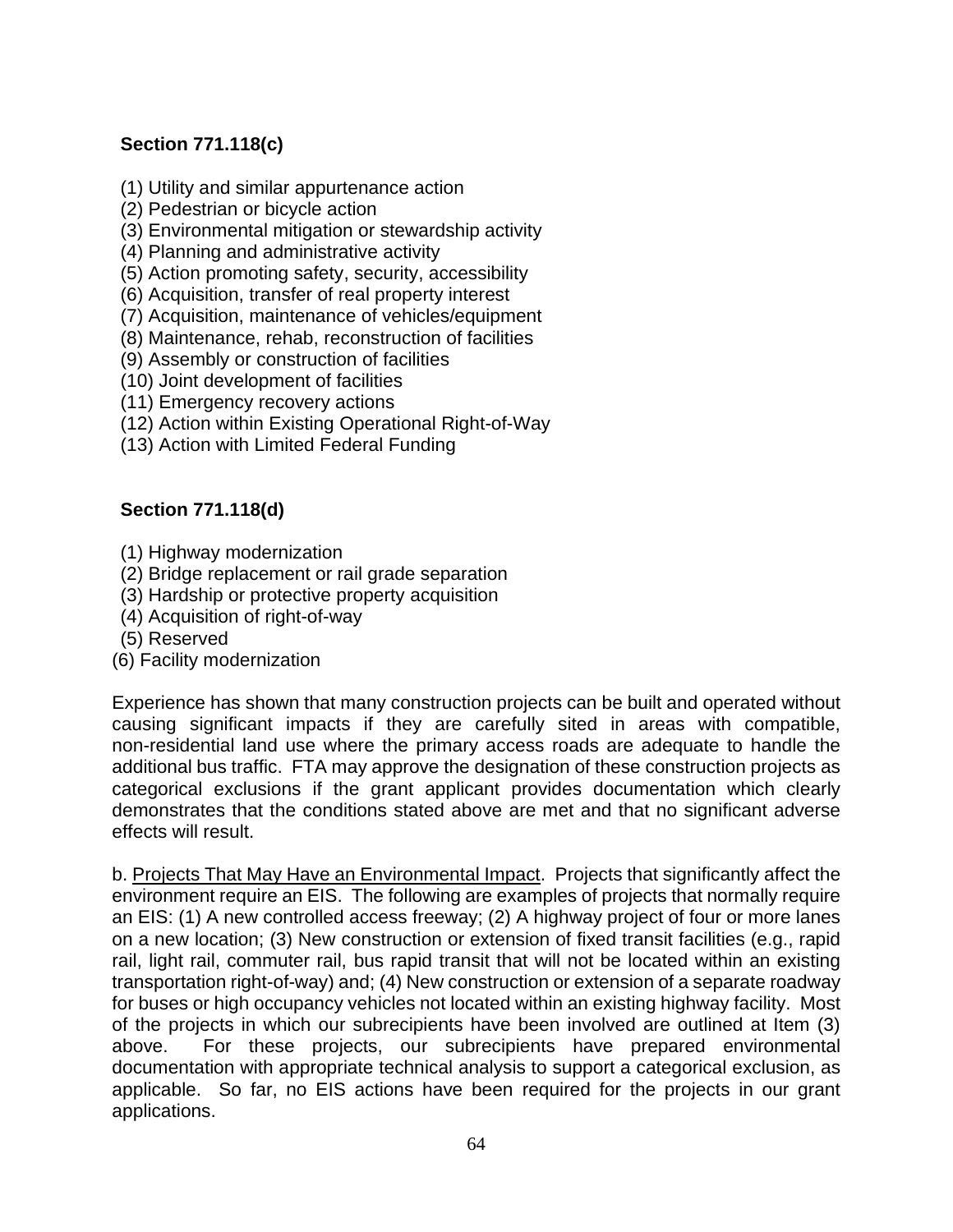c. Projects That Require an Environmental Assessment. The grant applicant must prepare an EA for any project that is not a CE and does not clearly require the preparation of an EIS. An EA documents the impacts of the proposed project and considers alternatives to the proposed site or design and is subject to public comment. FTA will review the EA and any public hearing comments and other comments received regarding the EA. A finding of no significant impact (FONSI), depending on the scope and magnitude of the probable environmental impacts, will be made by FTA.

FTA is not permitted to provide federal assistance to support a project requiring an EA or an EIS until they have completed the environmental review process and determined either that the project qualifies for a FONSI or that the final EIS supports a Federal grant for the project.

To date, no projects in our grant applications have been determined by FTA to qualify for a FONSI.

# **Lobbying Restrictions**

Agencies applying for federal assistance exceeding \$100,000, must certify annually that no federal appropriated funds have been paid or will be paid, on their behalf, to influence or attempt to influence anyone pertaining to the award, continuation, or modification of federal assistance. If funds other than federal appropriated funds have been used for this purpose, the agency is instructed to complete the Standard Form-LLL, "Disclosure Form to Report Lobbying."

# **Section 5333(b), 5339(c), and 5312**

For all agencies that submit annual application to MDOT, they must submit a certification to MDOT with their annual applications accepting the terms and conditions of the Special Section 5333(b) Warranty as well as a list of unions representing their employees. They must also include a list of all other transportation providers in the agency's service area and their unions.

# **School Bus Operations**

Agencies that submit annual application to MDOT are instructed that they must comply with this rule. They sign an annual certification with their applications that they will engage in school transportation operations only to the extent permitted by an exception provided by 49 U.S.C. 5323(f).

# **Monitoring Compliance by Subrecipients**

OPT has one full-time employee who conducts triennial reviews for all subrecipients. We use checklists for each area being reviewed, such as Charter, School Service, ADA, Drug and Alcohol, facility and equipment, Title VI and Procurement. We also review vehicle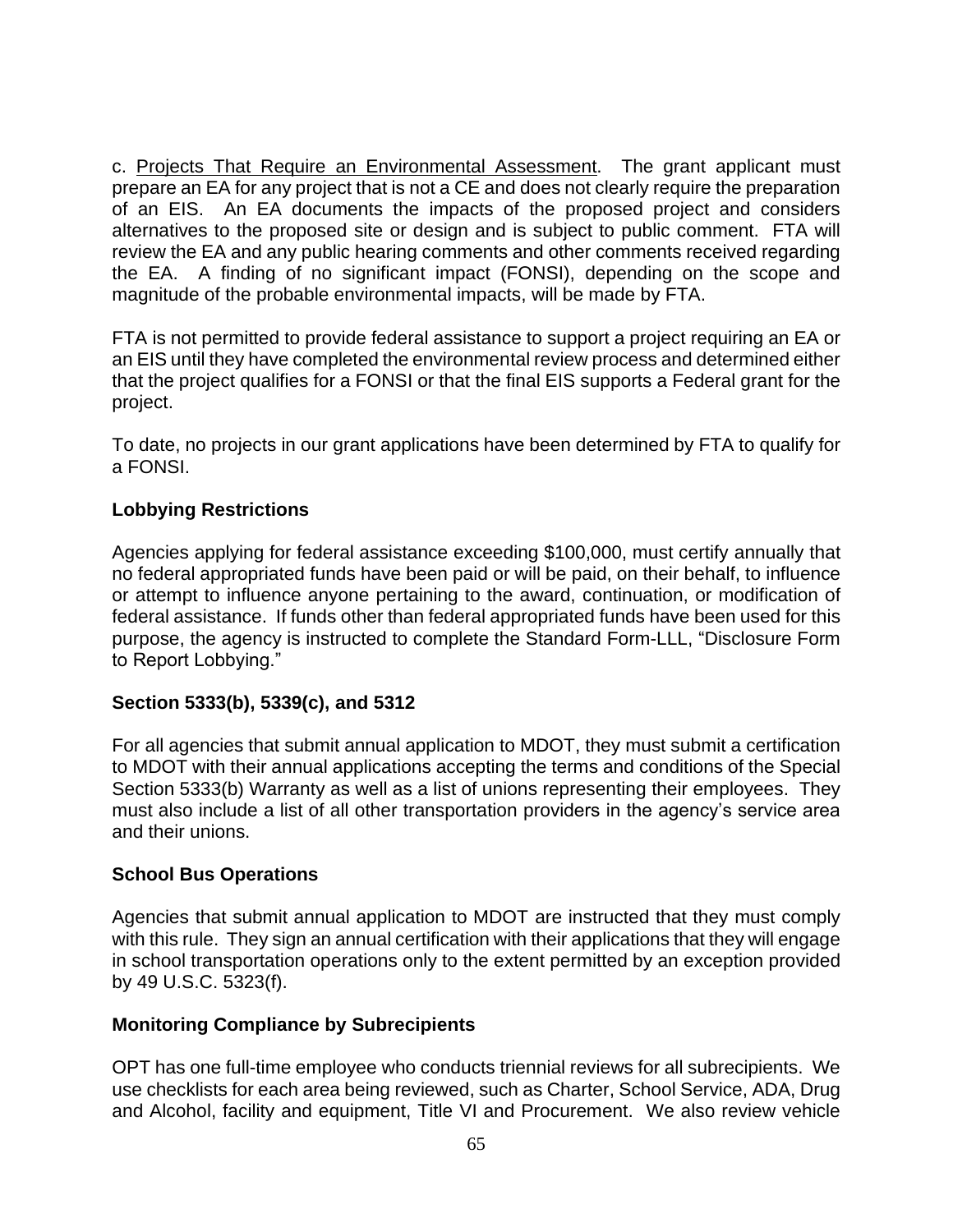maintenance records for compliance. OPT project managers provide technical assistance to transit agencies to ensure compliance with all federal and state regulations.

#### **FSRS - [Federal Funding Accountability and Transparency Act \(FFATA\) Subaward](https://gcc02.safelinks.protection.outlook.com/?url=https%3A%2F%2Fwww.fsrs.gov%2Findex%3F&data=05%7C01%7CBrushA%40michigan.gov%7C2ce302bd56c549119b2508da373134f5%7Cd5fb7087377742ad966a892ef47225d1%7C0%7C0%7C637882981716182416%7CUnknown%7CTWFpbGZsb3d8eyJWIjoiMC4wLjAwMDAiLCJQIjoiV2luMzIiLCJBTiI6Ik1haWwiLCJXVCI6Mn0%3D%7C3000%7C%7C%7C&sdata=nOFCUITdxlXmx5jdnIpT%2BJAE924ZiCfJbwZWsVtbaVw%3D&reserved=0)  [Reporting System](https://gcc02.safelinks.protection.outlook.com/?url=https%3A%2F%2Fwww.fsrs.gov%2Findex%3F&data=05%7C01%7CBrushA%40michigan.gov%7C2ce302bd56c549119b2508da373134f5%7Cd5fb7087377742ad966a892ef47225d1%7C0%7C0%7C637882981716182416%7CUnknown%7CTWFpbGZsb3d8eyJWIjoiMC4wLjAwMDAiLCJQIjoiV2luMzIiLCJBTiI6Ik1haWwiLCJXVCI6Mn0%3D%7C3000%7C%7C%7C&sdata=nOFCUITdxlXmx5jdnIpT%2BJAE924ZiCfJbwZWsVtbaVw%3D&reserved=0)**

OPT submits the FFATA report within 30 days of the award/effective date of the grant award date or when the grant is uploaded into the FFATA system by FTA, as required.

# **IV. SECTION 70**

# **ITEM A. PROGRAM GOALS AND OBJECTIVES**

Section 70 Ferry Boat Program (FBP) funds the construction of ferry boats and ferry terminal facilities. The FAST Act gives greater weight to the number of passengers carried by ferry systems. The formula is 35 percent based on the number of ferry passengers, including passengers in vehicles, carried by each ferry system; 35 percent based on the number of vehicles carried by each ferry system; and 30 percent based on the total route nautical miles serviced by each ferry system. The FAST Act also guarantees that a state with an eligible entity under the program will receive a minimum of \$100,000 in FBP funding each fiscal year.

The state goals are:

1. To provide a vital transportation connection around the State of Michigan with ferry services offered for passengers, autos, and commercial trucks to traverse the many waterways in and around the state. Ferries operate on the Detroit River, Kalamazoo River, St. Clair River, St. Mary's River, Lake Charlevoix, Lake Huron, Lake Michigan, and Lake Superior.

- a. Provide essential ferry boat services to the mobility limited population of the state.
- b. To achieve increased access to jobs, education, recreation, shopping, medical needs, and other cultural and social activities through ferry boat service.
- c. Provide a level of ferry boat service to the general population, which is consistent with the achievement of local, state, and national social, economic, and environmental goals.
- 2. To maximize economic benefits through ferry boat investments.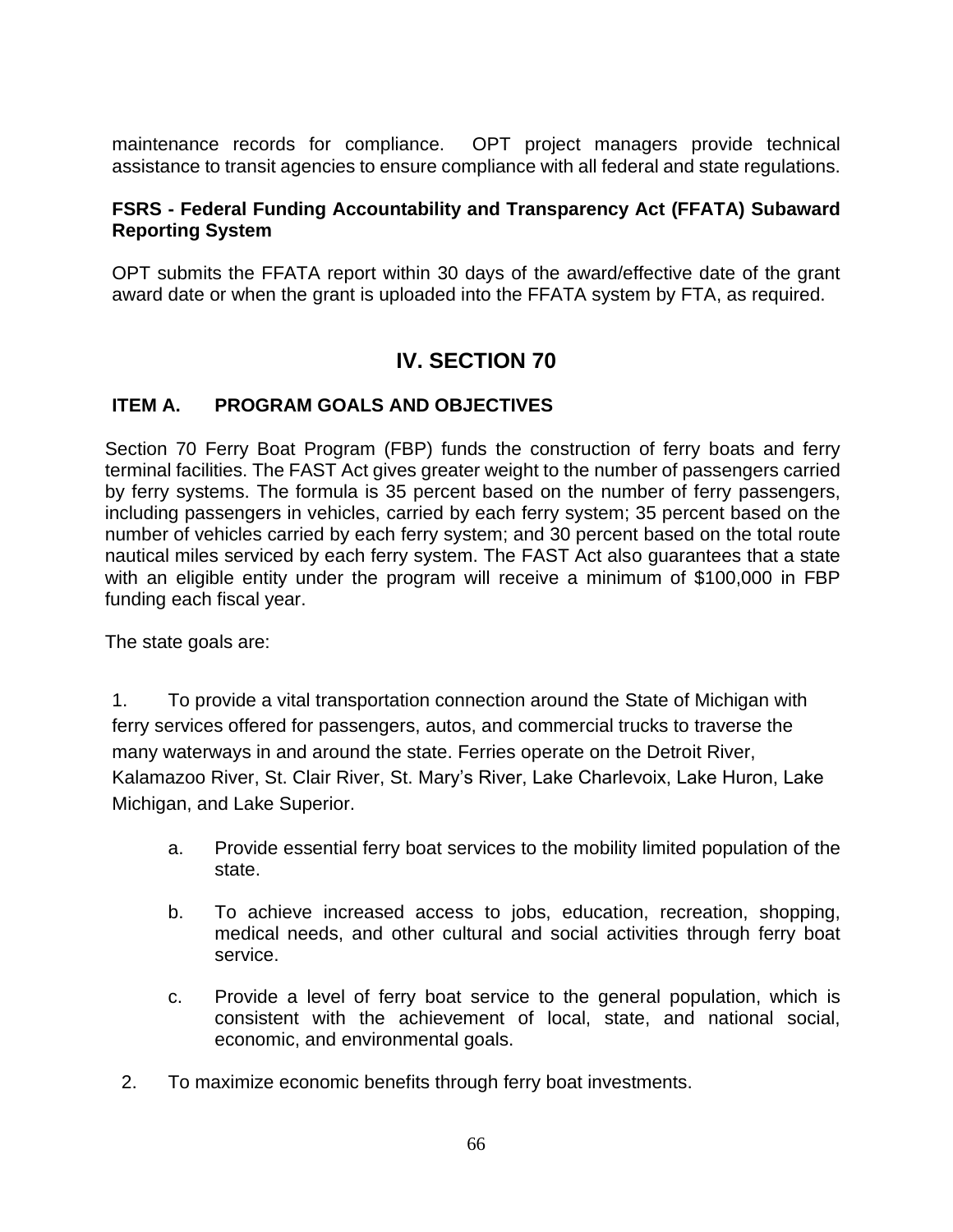- a. Create policies that foster low user costs through efficient operations of ferry boat transportation services.
- b. Encourage an efficient mix of private, public, and quasi-public modes of transportation.
- c. Encourage the development and implementation of advanced ferry boat transportation technologies.
- d. Encourage economic development and new equipment opportunities in the state through public transportation expenditures.
- 3. Maximize positive environmental impacts achievable through the provision of ferry boat transportation service.

a. Provide public ferry boat transportation services which contribute to the conservation of energy.

b. Provide public ferry boat transportation services which contribute to the reduction of air and noise pollution.

c. Utilize public ferry boat transportation to provide relief from traffic congestion and to reduce land requirements for transportation facilities.

d. Coordinate public ferry boat transportation and land use planning to encourage environmentally responsible land use practices.

The state objectives are:

- 1. The implementation of public ferry boat transportation services to ensure that all the essential transportation needs of the mobility limited are met.
- 2. To obtain coordination and consolidation of public transportation services.
- 3. To assist ferry boat service agencies to be more efficient and effective in providing public ferry boat transportation.
- 4. To encourage long-term funding stability by obtaining a secure local funding base.
- 5. To assist ferry boat service agencies in their purchases/lease of low-or noemission ferry boats and the constructions/improvements of environmentally friendly transportation facilities.

The degree to which achievement occurs will be dictated primarily by the physical, demographic, economic, and political characteristics of individual operating environments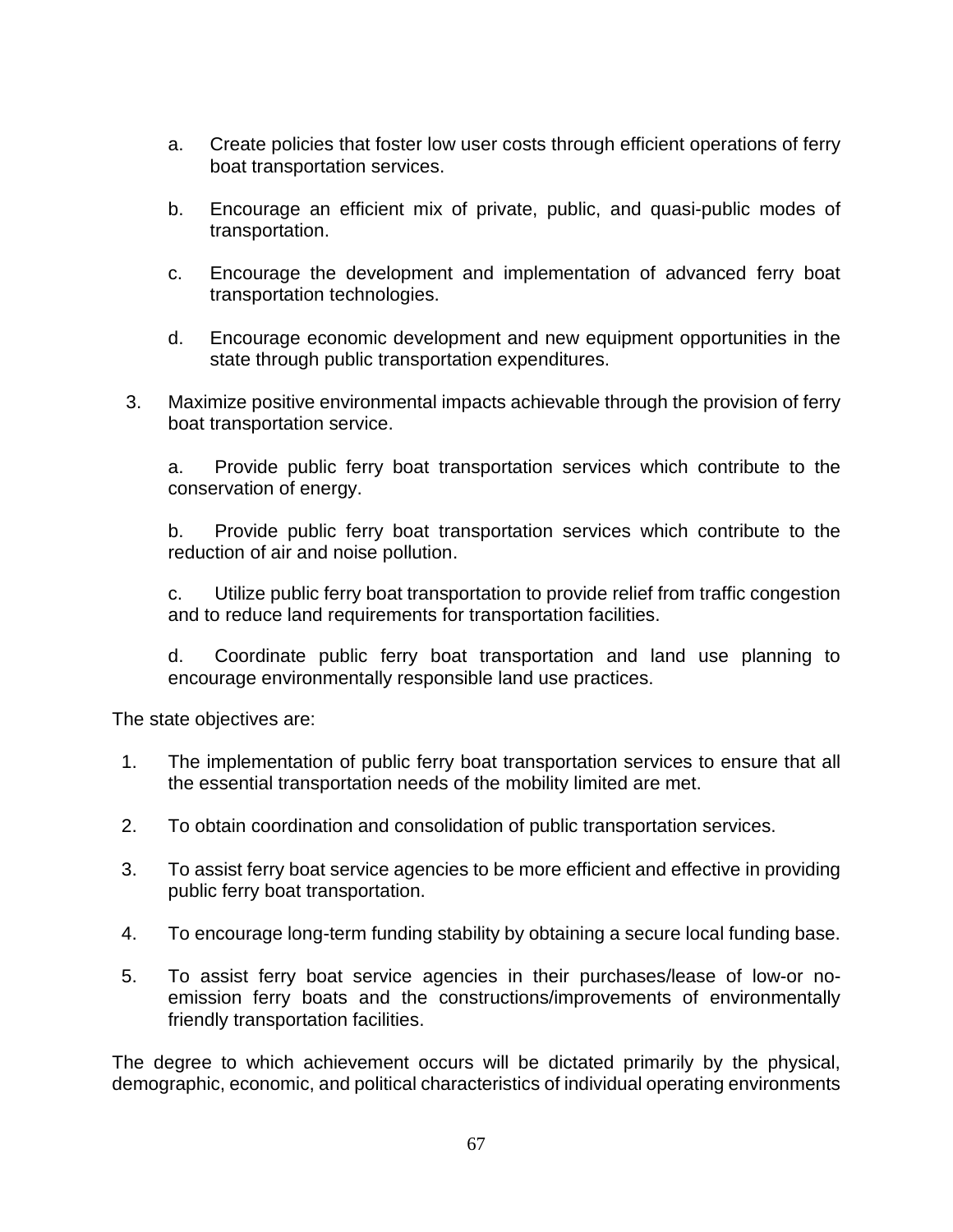and availability of transportation resources. These goals are subject to stakeholder and public review through several processes.

First, Act 51 of the Public Acts of 1951, as amended, provides dedicated state funds for public transportation including matching funds for most federal programs. State funds are subject to the annual appropriation process for the allocation of funds to specific line items in the state budget. MDOT provides input into the budgeting process based on the funding needed to meet our goals and objectives for each of the office's transit programs. The appropriations process is subject to public and stakeholder input as the annual appropriations bill moves through the legislative process.

MDOT's public transportation programs are also subject to public and stakeholder review through MDOT's Five-Year Transportation Program. Each year, MDOT develops its Five-Year Transportation Program, an integrated program that lays out MDOT's proposed investments in highways, bridges, public transit, rail, aviation, marine/ferry boat, and nonmotorized transportation for the next five years. The program is a continuous, interactive dialogue with the department's customers and stakeholders and has become the anchor of MDOT's project development and delivery systems. Within the Five-Year Program, MDOT lays out its investment strategy for the state and federal transit funds that are programmed/ distributed by MDOT.

Steps in development of the Five-Year Transportation program include:

- Obtaining approval of the draft document by MDOT leadership and the State Transportation Commission (STC). STC approval is preceded by an MDOT presentation of the draft program to the STC in a public meeting.
- Posting of the draft document to the Web for public comment.
- Conducting public listening sessions throughout the state for additional input on the program. Public involvement comments are documented, summarized, and presented to STC.
- Final approval of the document by the STC.
- Submittal of the final Five-Year Transportation Program to the Michigan State Legislature.

On a longer termed basis, MDOT's public transportation programs have also been subject to review through its State Long Range Transportation Plan (LRTP). In July 2016, MDOT released the 2040 long-range transportation plan which is an update and extension to the 2005-2030 MI Transportation plan: Moving Michigan Forward (2030 MTP) and the 2035 MI Transportation Plan. The plan communicates MDOT's continued vision for its multimodal transportation system. This revision was initiated as an interim step to keep the state's long-range transportation plan current and followed a more streamlined approach than a complete update. The *2035 MITP* builds on the extensive public and stakeholder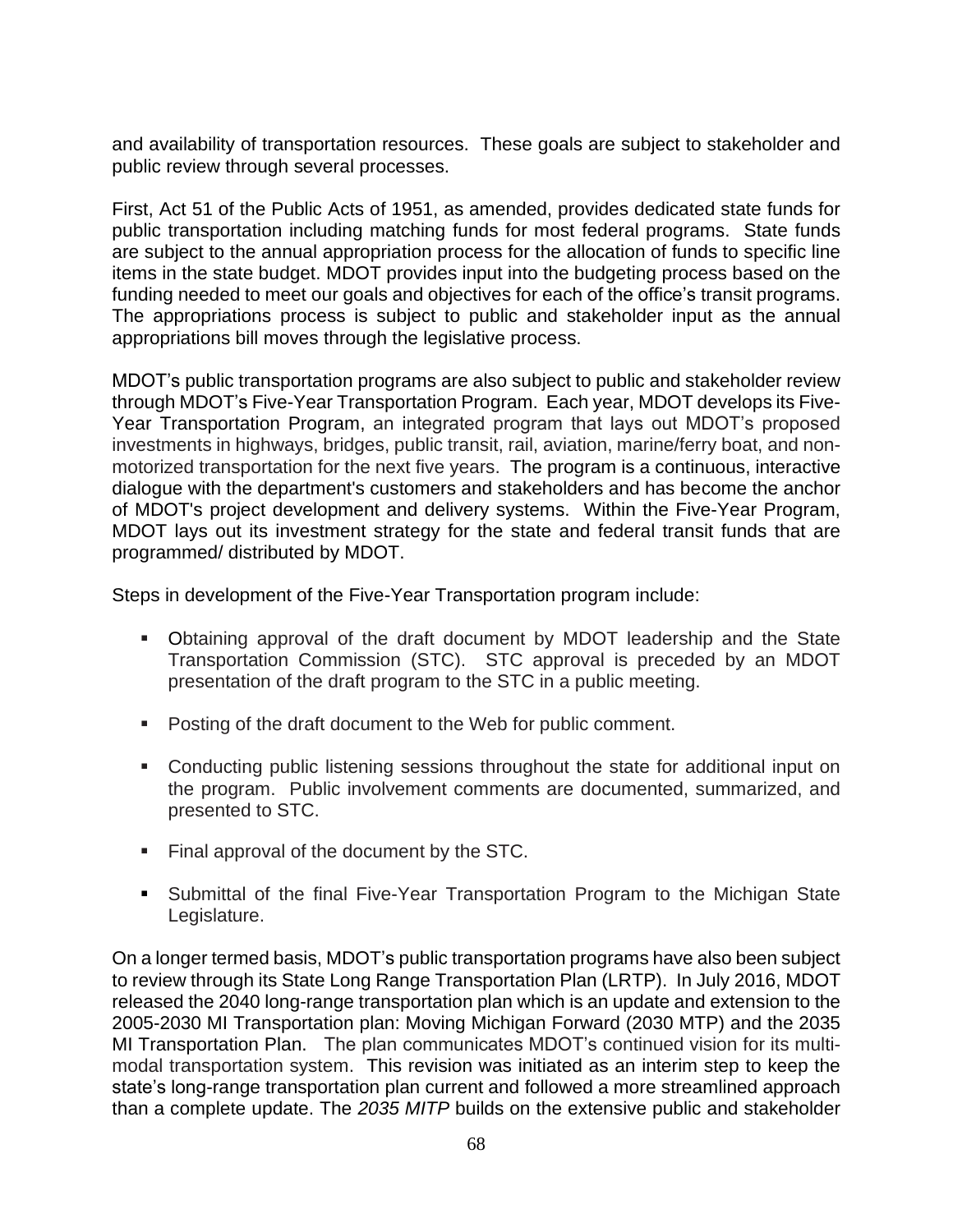involvement process of the *2030 MITP* that spanned two years and resulted in contacts with more than 3,000 individuals, 2,600 participants online and another 3,600 households interviewed by phone. Since the *2030 MITP*, MDOT has interviewed 2,200 households, conducted three Webinars, and held 15 public meetings during the 30-day public comment period for this revision. The plan can be found at:

[http://www.michigan.gov/mdot/0,1607,7-151-9621\\_14807\\_14809---,00.html](http://www.michigan.gov/mdot/0,1607,7-151-9621_14807_14809---,00.html)

As part of the LRTP revision there are 19 published White Papers. The purpose of the white papers is to highlight and provide a short, high-level summary of the current assessment of key trends, demographic changes, and key initiatives that have occurred since the initial technical reports were published. The white papers, including one for transit can be found at:

[http://www.michigan.gov/mdot/0,1607,7-151-9621\\_14807\\_14809\\_42796---,00.html](http://www.michigan.gov/mdot/0,1607,7-151-9621_14807_14809_42796---,00.html)

In addition to these state level processes, local agencies establish their goals for use of federal funds in multiple ways. Public transit operators must submit an annual application consistent with Section 10e(7) of Act 51 of PA of 1951, as amended, to MDOT detailing their service goals and objectives for the coming year including the submission of a balanced budget. As part of the annual application, agencies must post a public notice allowing individuals to review their application. The agencies are also required to submit quarterly and annual financial and non-financial reports. The rural task force process for distributing flexible funds specifically invites input and comment from local elected officials, community stakeholders and customers which ensures that local goals and objectives are addressed.

The Michigan Mobility 2045 Plan, also known as the LRTP, is a 25-year plan for transforming Michigan's transportation system. MDOT has begun development of a new plan to replace the existing plan, known as the MI Transportation Plan, in consultation with the public and stakeholders. The plan is the first of its kind to incorporate not only an overall vision of the state's transportation system, but to include two additional federally required documents: the State Rail Plan and State Freight Plan. These three documents combined into one will provide a streamlined vision of the transportation future in Michigan across all modes.

Visit the [Michigan Mobility 2045 website](http://michiganmobility.org/) for more information

MM2045 [Visioning Public and Stakeholder](https://www.michigan.gov/documents/mdot/MM2045_Results_660819_7.pdf) Participation Results

# **ITEM B. ROLES AND RESPONSIBILITIES**

MDOT has been designated by the Governor as the state administering agency for the Section 70 FBP program. Within MDOT, OPT has the responsibility of administering this program, and ensuring a fair and equitable distribution of funds, and that the program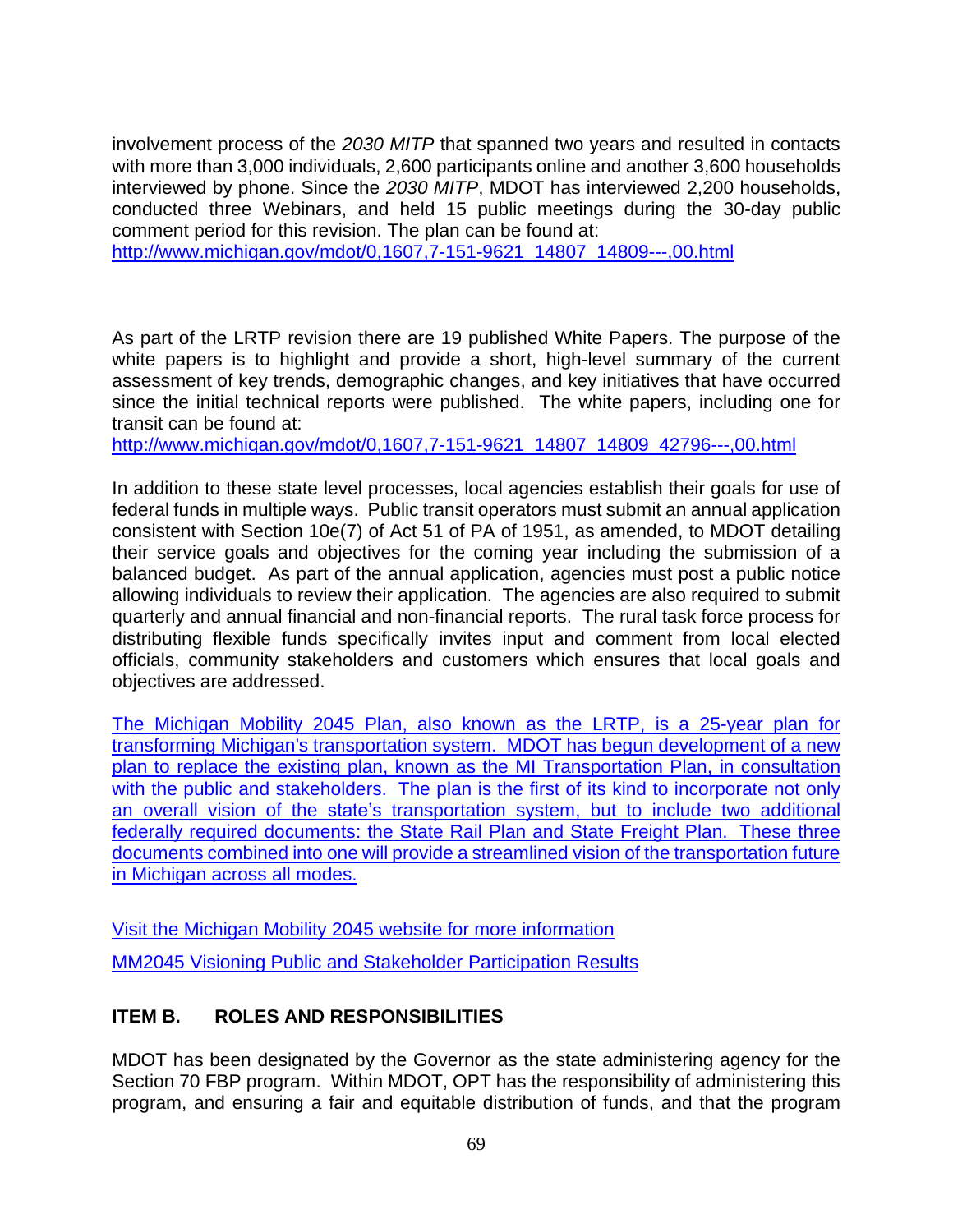adheres to federal and state program guidelines. OPT flexes FBP funds to its federal grant for the following ferry boat service agencies: Beaver Island Transportation Authority, Eastern Upper Peninsula Transportation Authority, and Charlevoix County Transportation Authority. There are also other MDOT staff and state agencies that support OPT in administering federal programs. The Economic Development, Budget and Contracts Section manages the preparation and execution of state/local contracts. The Office of Business Development manages the department's Disadvantage Business Enterprise (DBE) program and administers the department's Title VI program. The Michigan Department of Transportation has an Equal Employment Opportunity Officer (EEO) who manages the EEO programs. The Bureau of Finance and Administration executes contracts, provides accounting support, prepares, and submits FTA financial status reports, and conducts ECHO drawdowns. The Bureau of Transportation Planning (BTP) has the lead on the statewide long-range planning process. OPT participates by working with the transit community and attending public hearings. OPT conducts procurements review and provide approval in accordance with procurement guidelines established by OPT in accordance with federal and state procurement guidelines.

# **ITEM C. COORDINATION**

The Governor and the legislature have charged MDOT with the responsibility for developing coordination as a means of achieving enhanced efficiency and effectiveness of passenger transportation services throughout the State of Michigan. Significant progress in this regard has been made over the years. Cooperative efforts among public transit providers and local organizations in their communities have been and continue to be central to meeting this objective.

Section 10(e)(4)(c)(i) of Act 51 of the PA of 1951, as amended, requires all transit agencies to submit a coordination plan to be eligible for state or federal funding. The coordination plans are an important component of OPT funded programs. Existing coordination accomplishments and the transit agencies' plans to continue to improve those efforts in providing quality transportation are primary goals. These coordination plans are part of the applications that are submitted annually to OPT.

The plans and/or updates in the annual applications for state and state-administered federal public transportation financing are reviewed to ensure that coordination requirements are met. State and state-administered federal funds may not be programmed unless it is determined that the applicant adequately addresses coordination requirements. Section 5311 recipients are subject to this review.

MDOT has project managers assigned statewide working directly with all transit agencies to enhance and implement service coordination.

# **ITEM D. ELIGIBLE SUBRECIPIENTS**

Eligible authorities and eligible governmental agencies as defined in Act 51. Currently the subrecipients in the ferry boat grant managed by OPT are Beaver Island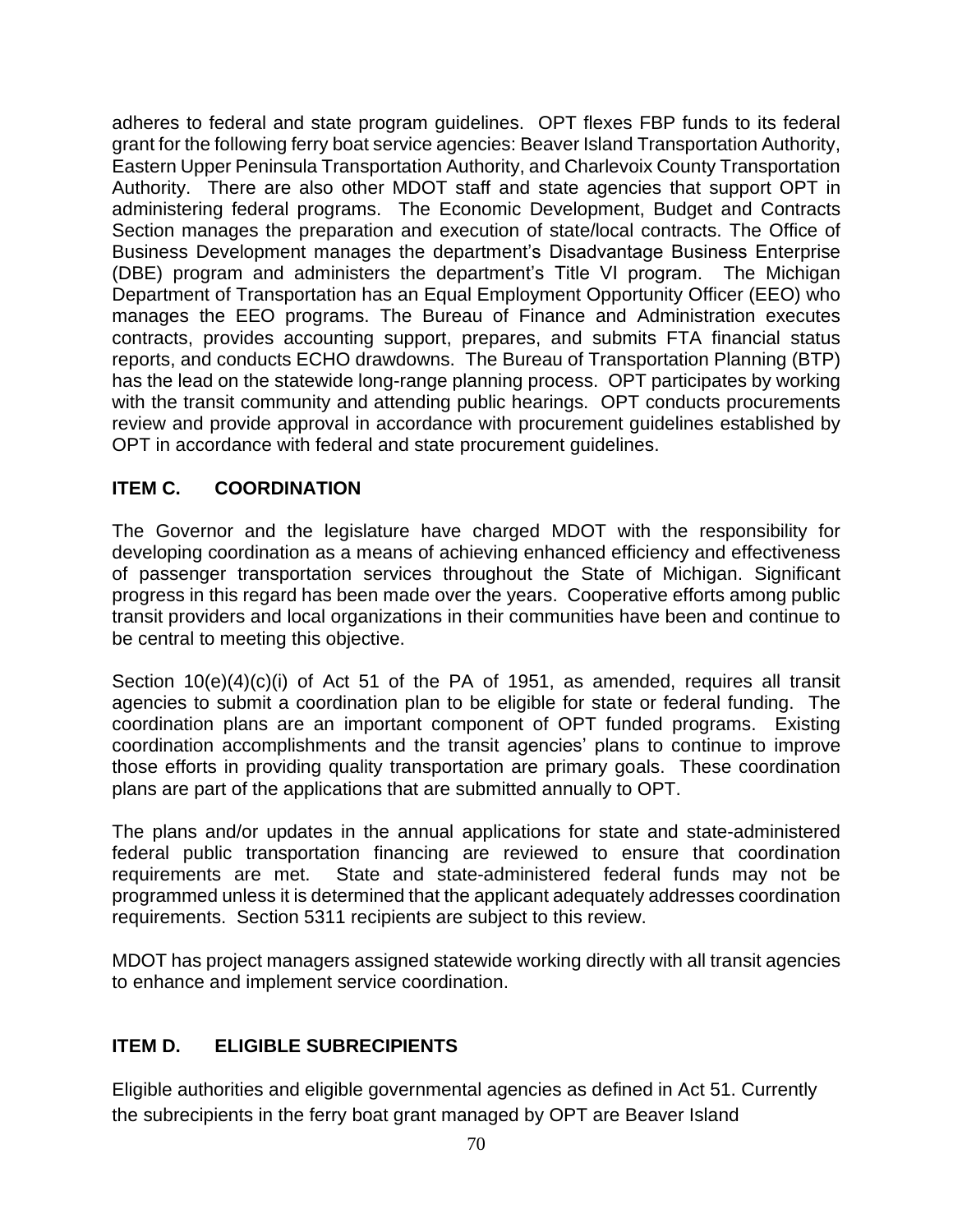Transportation Authority, Township Of Bois Blanc, Eastern Upper Peninsula Transportation Authority, and Charlevoix County Transportation Authority.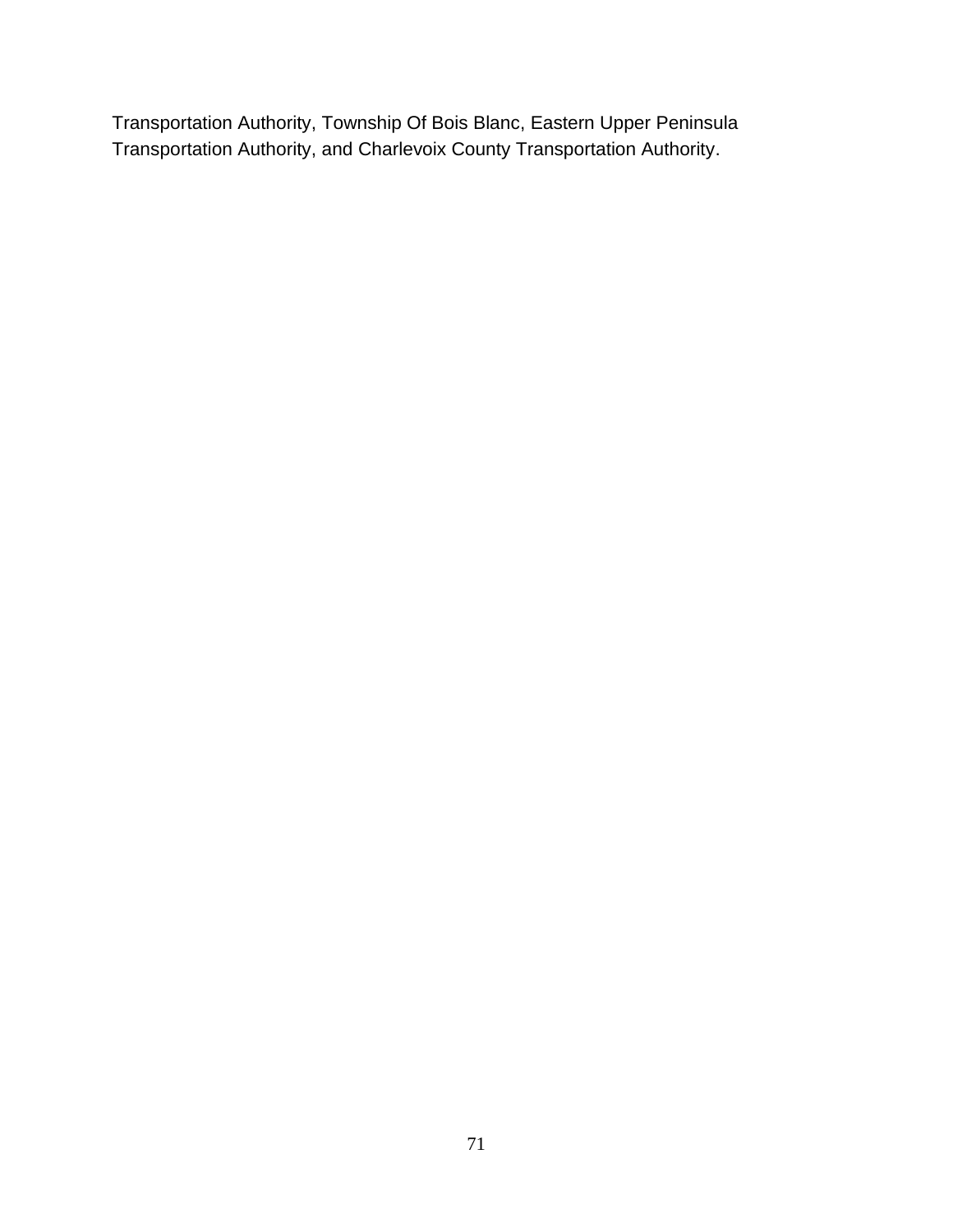# **ITEM E. LOCAL SHARE AND LOCAL FUNDING REQUIREMENTS**

FTA requires a state/local match to access federal funds. Capital projects are matched eighty percent federal with a twenty percent state. If there is a need for transit agencies to provide a portion of the match, agencies will be notified as soon as possible. The match required to access federal capital funds is provided by the state utilizing a combination of cash and bond revenues. Some eligible capital projects may be matched with toll revenue credits.

#### **ITEM F. PROJECT SELECTION CRITERIA AND METHOD OF DISTRIBUTING FUNDS**

All local public transportation projects are evaluated by OPT based upon four primary objectives:

- 1. Eligibility under Act 51.
- 2. Adequacy of service for seniors and individuals with disabilities.
- 3. Reasonableness of existing and proposed level of service to the public.
- 4. Level of coordination between human service agencies and the public transportation applicant.

The state reviews and evaluates applications for capital assistance using the following criteria:

1. Items must meet the following replacement requirements:

| <b>Asset Class:</b>                | <b>Description:</b>                       | Depreciable/Useful Life:           |
|------------------------------------|-------------------------------------------|------------------------------------|
|                                    |                                           |                                    |
| Bus: Small body<br>on van cut-away | Light duty chassis - less than 30<br>feet | <b>FTA/Altoona testing results</b> |

| on truck<br>chassis/trolleys | $\Delta$ us: Medium body   Medium duty chassis - less than<br>30 feet | FTA/Altoona testing results |
|------------------------------|-----------------------------------------------------------------------|-----------------------------|
|------------------------------|-----------------------------------------------------------------------|-----------------------------|

| Bus: Medium body<br>Heavy duty chassis - 30 feet to 34<br>on truck<br>feet<br>chassis/trolleys | Delivered prior to Jan. 1, 2008: 10<br>years or 350,000 miles.<br>Delivered on or after Jan. 1, 2008:<br>Altoona testing results |
|------------------------------------------------------------------------------------------------|----------------------------------------------------------------------------------------------------------------------------------|
|------------------------------------------------------------------------------------------------|----------------------------------------------------------------------------------------------------------------------------------|

| Heavy duty chassis - 35 feet to 60<br>Bus: Large<br>feet | Delivered prior to Jan. 1, 2008: 12<br>years or 500,000 miles. |
|----------------------------------------------------------|----------------------------------------------------------------|
|----------------------------------------------------------|----------------------------------------------------------------|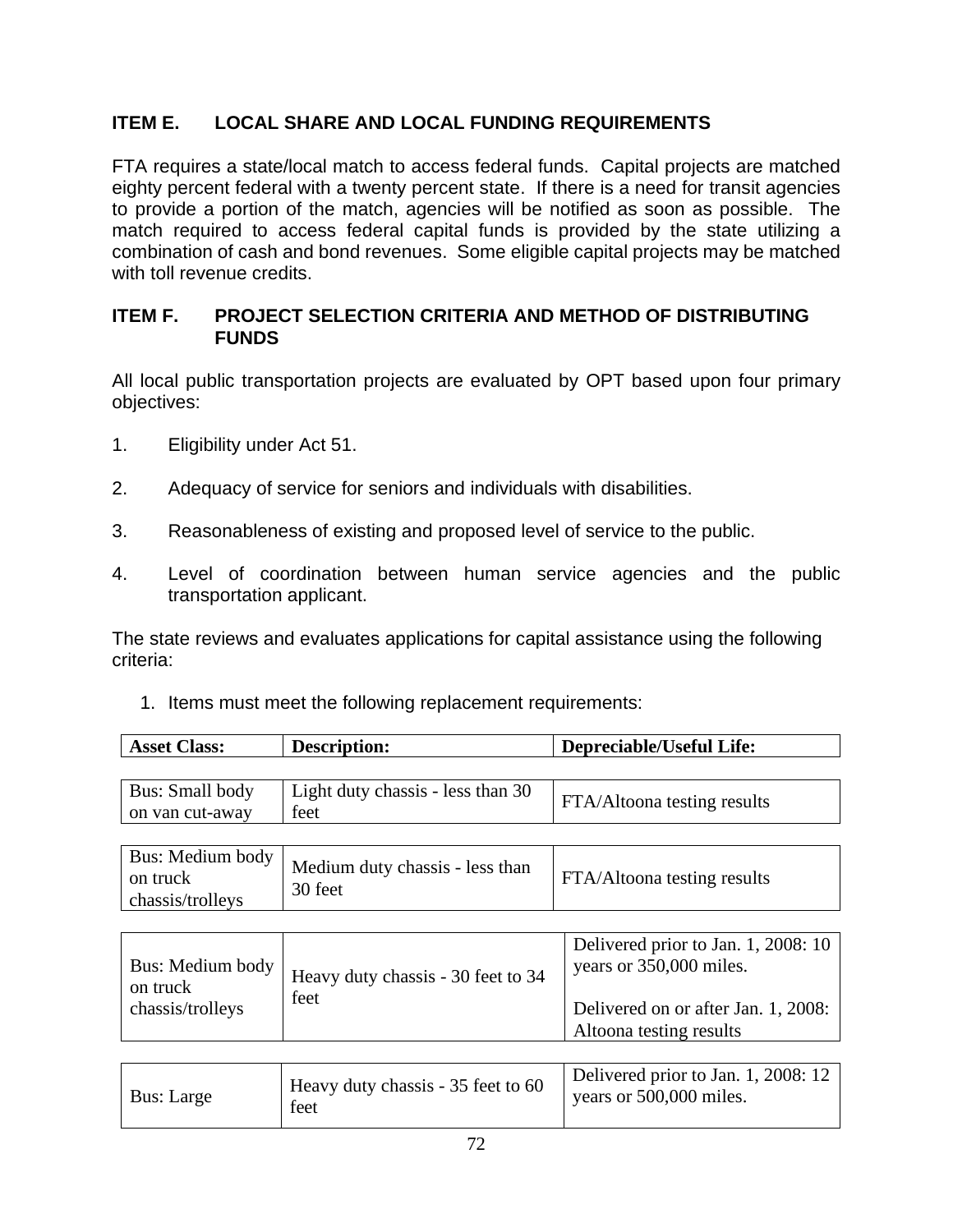|  | Delivered on or after Jan. 1, 2008: |
|--|-------------------------------------|
|  | Altoona testing results             |
|  |                                     |

| Cars, minivans,<br>standard van,<br>conversion van | Less than 13,000 pounds gross<br>vehicle weight (GVW). | 4 years or $100,000$ miles |
|----------------------------------------------------|--------------------------------------------------------|----------------------------|
|----------------------------------------------------|--------------------------------------------------------|----------------------------|

| <b>Asset Class:</b>                      | <b>Description:</b>                                                                                                                                                                                                                                                                                                                      | <b>Depreciable/Useful Life:</b> |
|------------------------------------------|------------------------------------------------------------------------------------------------------------------------------------------------------------------------------------------------------------------------------------------------------------------------------------------------------------------------------------------|---------------------------------|
|                                          |                                                                                                                                                                                                                                                                                                                                          |                                 |
| Trucks                                   | Light duty (less than 13,000<br>pounds GVW).                                                                                                                                                                                                                                                                                             | 4 years                         |
|                                          |                                                                                                                                                                                                                                                                                                                                          |                                 |
| Trucks                                   | Heavy duty (more than 13,000<br>pounds GVW).                                                                                                                                                                                                                                                                                             | 6 years                         |
|                                          |                                                                                                                                                                                                                                                                                                                                          |                                 |
| Office furniture<br>and fixtures         | Desks, files, safes.                                                                                                                                                                                                                                                                                                                     | 10 years                        |
|                                          |                                                                                                                                                                                                                                                                                                                                          |                                 |
| Office equipment                         | Copiers, radios (digital/analog,<br>911, repeater, voice antenna,<br>automatic vehicle locators), fax,<br>phones, security cameras.                                                                                                                                                                                                      | 5 years                         |
|                                          |                                                                                                                                                                                                                                                                                                                                          |                                 |
| Computers and<br>peripheral<br>equipment | Computers, card readers, card<br>punches, high-speed printers, mass<br>storage units.                                                                                                                                                                                                                                                    | 5 years                         |
|                                          |                                                                                                                                                                                                                                                                                                                                          |                                 |
| Software                                 | Costs related to the purchase of the<br>software should be capitalized.<br>Costs of upgrades and<br>enhancements that enable the<br>software to perform tasks that it<br>was previously incapable of<br>performing should be capitalized.<br>Fees paid for training, conversion<br>costs and software maintenance are<br>to be expensed. | 3 years                         |
|                                          |                                                                                                                                                                                                                                                                                                                                          |                                 |
| Maintenance tools,<br>equipment          | Power/hand tools, lawn mowers,<br>snow blowers.                                                                                                                                                                                                                                                                                          | 5 years                         |
| Maintenance<br>equipment and             | Vehicle hoist/lift (four/six post life,<br>in-ground, drive-on, scissor lift-<br>$\mathbf{1}$ and $\mathbf{1}$ are $\mathbf{1}$ and $\mathbf{1}$ and $\mathbf{1}$ are $\mathbf{1}$ and $\mathbf{1}$ are $\mathbf{1}$                                                                                                                     | 12 years                        |

electric or hydraulic), transmission flush and exchange unit, floor

fixtures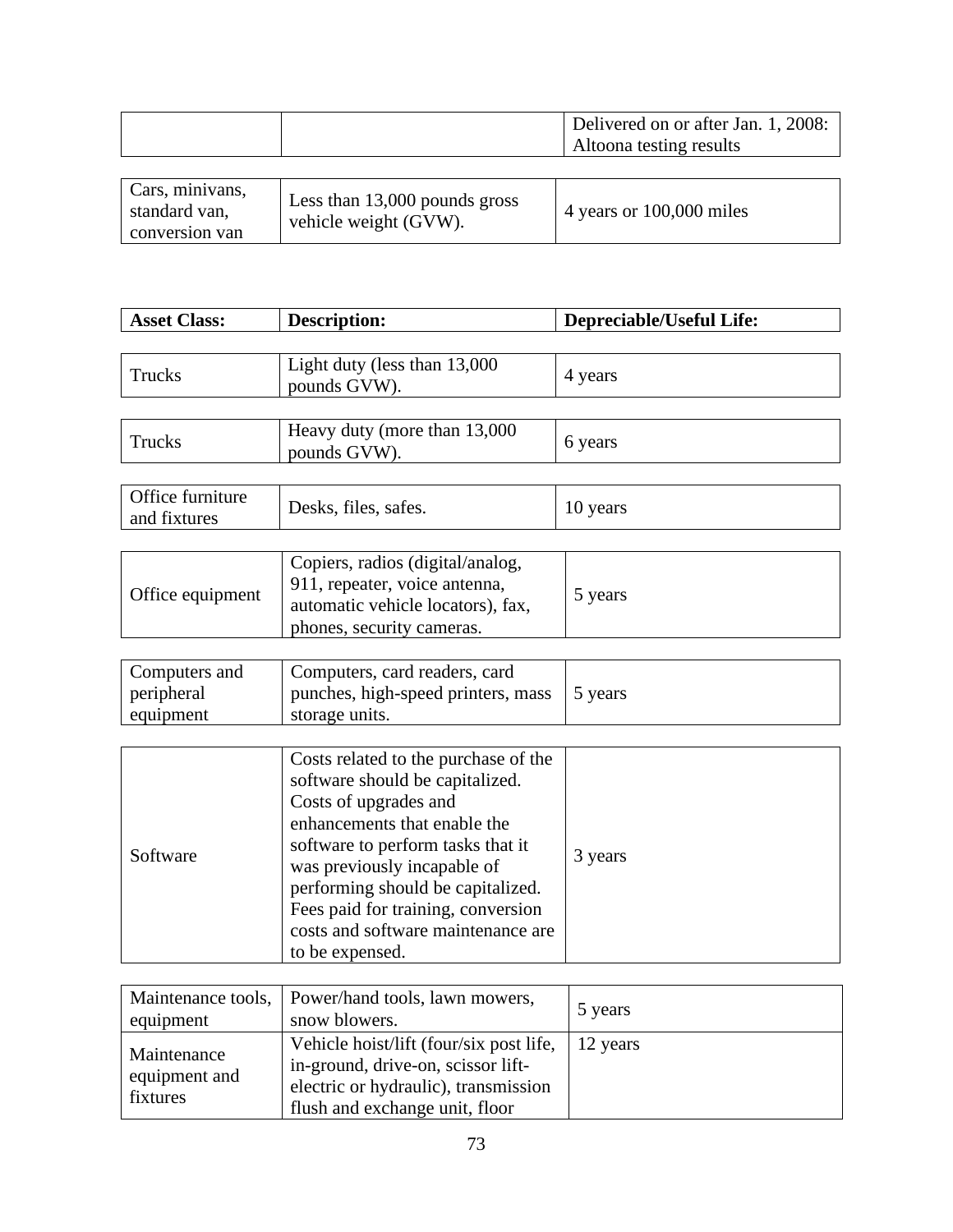|                  | sweeper/scrubber, pressure           |                 |
|------------------|--------------------------------------|-----------------|
|                  | washer/steam cleaner                 |                 |
|                  | (hot/cold)/parts cleaner/steamer -   |                 |
|                  | upholstery cleaner, portable/vehicle |                 |
|                  | installed generator, brake           |                 |
|                  | lathes/milling machines/drill        |                 |
|                  | press/grinders, lubrication and fuel |                 |
|                  | dispensing equipment, carbon         |                 |
|                  | monoxide detectors/fuel leak         |                 |
|                  | detectors, roller cabinets, portable |                 |
|                  | tool stands, compressors, diagnostic |                 |
|                  | equipment, tractors - utility, lawn  |                 |
|                  | and attachments (e.g., back blades,  |                 |
|                  | snow blowers, mower decks).          |                 |
| Passenger bus    |                                      | $10 - 15$ years |
| shelter          |                                      |                 |
|                  | Administration, maintenance          |                 |
| <b>Buildings</b> | garages, cold storage building/bus   | 40 years        |
|                  | shelter.                             |                 |
| Land             | Cannot be depreciated.               | 0 years         |

- Requests for items, such as tools or office furniture, must include a complete list of items to be purchased and unit costs. Justification must identify the original purchase date.
- Requests for replacement equipment must be justified based on the replacement schedule.
- A facility request must be commensurate with the current level of service plus a reasonable factor for future expansion. Portions of the project not related to public transit services cannot be funded with CTF funds and federal funds applied through the application.
- Capital projects under \$300 are not eligible.
- Capital project is needed to maintain or improve the efficiency, effectiveness and/or safety of the transit service provided to the public.

MDOT has certified to FTA its assurance that the state will include clauses required by federal statutes and executive orders and their implementing regulations in all state/local contracts. Local agencies must agree to abide by all the contract clauses before MDOT executes the contract.

The federal funds are programmed under one federal grant number through FTA's Regional office. MDOT distributes the funds based on the above criteria to each agency and submits a grant application through TrAMS. When all the capital equipment is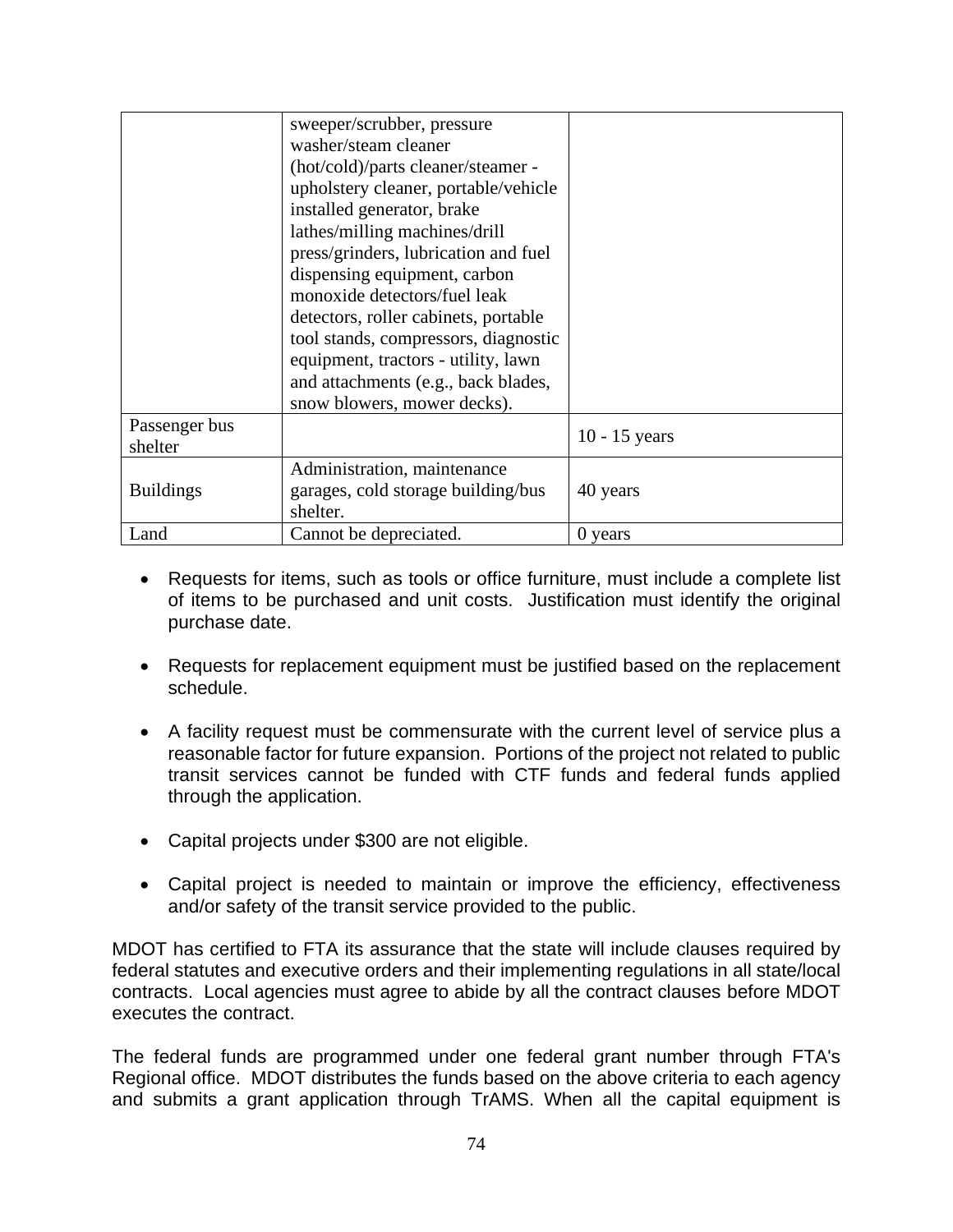purchased, the federal grant is closed in accordance with MDOT's procedures on grant close-out. Records will be maintained for FTA review and/or audit for three years. **Requirements**

Subrecipients must conform with all the requirements under Section 70 FBP, including an agreement in writing to the terms and conditions of the standard Section 5333(b) warranty, or substitute arrangements approved by the U.S. Department of Labor.

# **ITEM G. ANNUAL PROGRAM OF PROJECTS DEVELOPMENT AND APPROVAL PROCESS**

Section 10(e) 6 of Act 51 of Public Acts of 1951 directs the department to annually prepare and distribute by December 1, instructions to eligible governmental agencies, eligible authorities, intercity carriers, and other interested parties, to enable the preparation of a local transportation program. Instructions may be obtained on our web page: [http://www.michigan.gov/mdot/0,4616,7-151-9625\\_21607\\_25913---,00.html](http://www.michigan.gov/mdot/0,4616,7-151-9625_21607_25913---,00.html)  The public transit operators with access to Internet submit an annual application for federal and state assistance via PTMS. All three ferry boat service agencies included in MDOT's FTA grant managed by OPT submit their FBP capital requests via the annual application process in PTMS.

The application process requires agencies to certify compliance with state and federal regulations along with information on the following sections:

- 1. Type of Service.
- 2. Project Coordination.
- 3. Public Input.
- 4. Title VI Nondiscrimination.
- 5. ADA
- 6. Provisions for seniors and individuals with disabilities.

Copies of the applications are on file with OPT. The transit operators are required to hold public hearings when applicable. From these applications OPT prepares a program of projects for submittal to FTA after further project verification process is completed and the program funds are available. Upon approval of the grant application, submittal of the state assurances, and Special Section 5333(b) Warranty approval by the Department of Labor, MDOT processes a contract between MDOT and the local agency.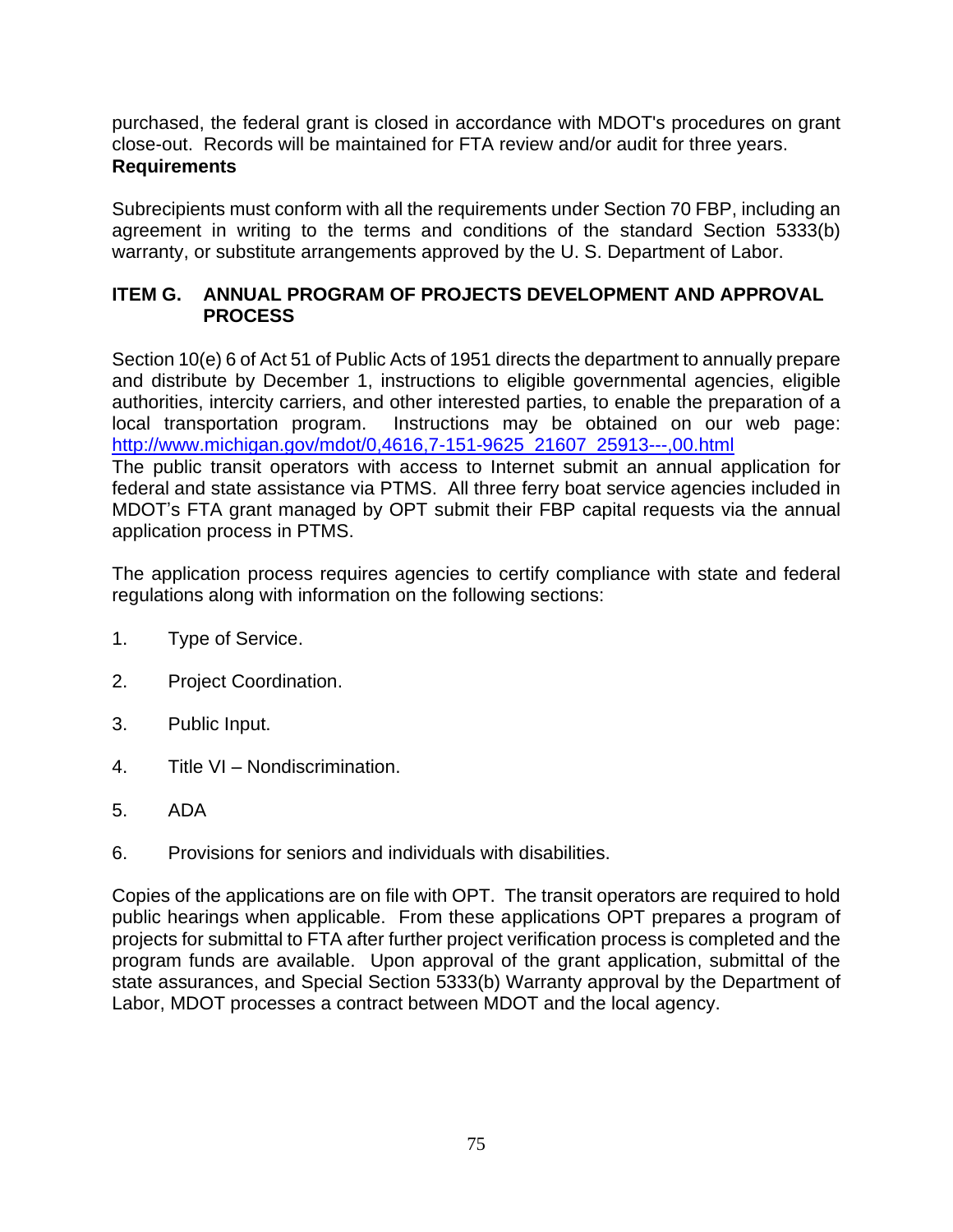# **ITEM H. TRANSFER OF FUNDS**

If at the discretion of OPT project funds are to be flexed, or transferred, to FTA, OPT will work with the ferry boat service agencies, MDOT Bureau of Planning, MDOT Financial Operation Division and FHWA/FTA to transfer the funds. Once the funds are transferred to FTA, projects will follow the FTA requirements and regulations.

If at the discretion of OPT project funds are obligated as the FHWA funds instead of flexing to FTA, OPT will work with the ferry boat service agencies, MDOT Bureau of Planning, MDOT Financial Operation Division, and FHWA to obligate the funds via the MDOT Phase Initiator system.

OPT will be responsible for oversight of these projects whether they are flexed or obligated.

# **ITEM I. CIVIL RIGHTS**

Beneficiaries of state and/or federal funds from MDOT are required to submit a Title VI program which assures full and affirmative compliance with the requirements of the Civil Rights Act of 1964. Section 601 of Title VI of the Civil Rights Act of 1964 states the following: no person in the United States shall, on the ground of race, color, or national origin, be excluded from participation in, be denied the benefits of, or be subjected to discrimination under any program or activity receiving Federal financial assistance. The objectives of the program are to a. ensure that the level and quality of public transportation service is provided in a nondiscriminatory manner; b. promote full and fair participation in public transportation decision-making without regard to race, color, or national origin and; c. ensure meaningful access to transit-related programs and activities by persons with limited English proficiency. Each contract, public notice for annual application, bid document, and proposal contains language pertaining to Title VI and DBE compliance. Sanctions for noncompliance include withholding of payments, withholding of bidding privileges, and reductions in prequalification ratings of construction contractors. All rural transit agencies and Section 5310 agencies are required to submit their local Title VI program for MDOT's approval. OPT compliance analyst monitors their agencies' Title VI compliance through conducting triennial on-site federal compliance reviews, and reviewing their Title VI Information form during the annual application process. More details are provided in MDOT's OPT Title VI Plan, which can be found at the FTA Title VI [Nondiscrimination Plan](http://www.michigan.gov/documents/mdot/mdot_FTA_Title_VI_Plan_Program_Procedures_362655_7.pdf?20140506112841) Program Procedures at MDOT's Civil Rights web page, [http://www.michigan.gov/mdot/0,1607,7-151-9621\\_31783---,00.html.](http://www.michigan.gov/mdot/0,1607,7-151-9621_31783---,00.html)

MDOT requires all subrecipients to have an approved Title VI plan which is updated every three years. In 2017, all plans were updated based on the revised Title VI regulations, 4702.1B. We requested updated plans in 2020. Any agency providing fixed route service was required to provide information regarding their service standards in their Title VI plan.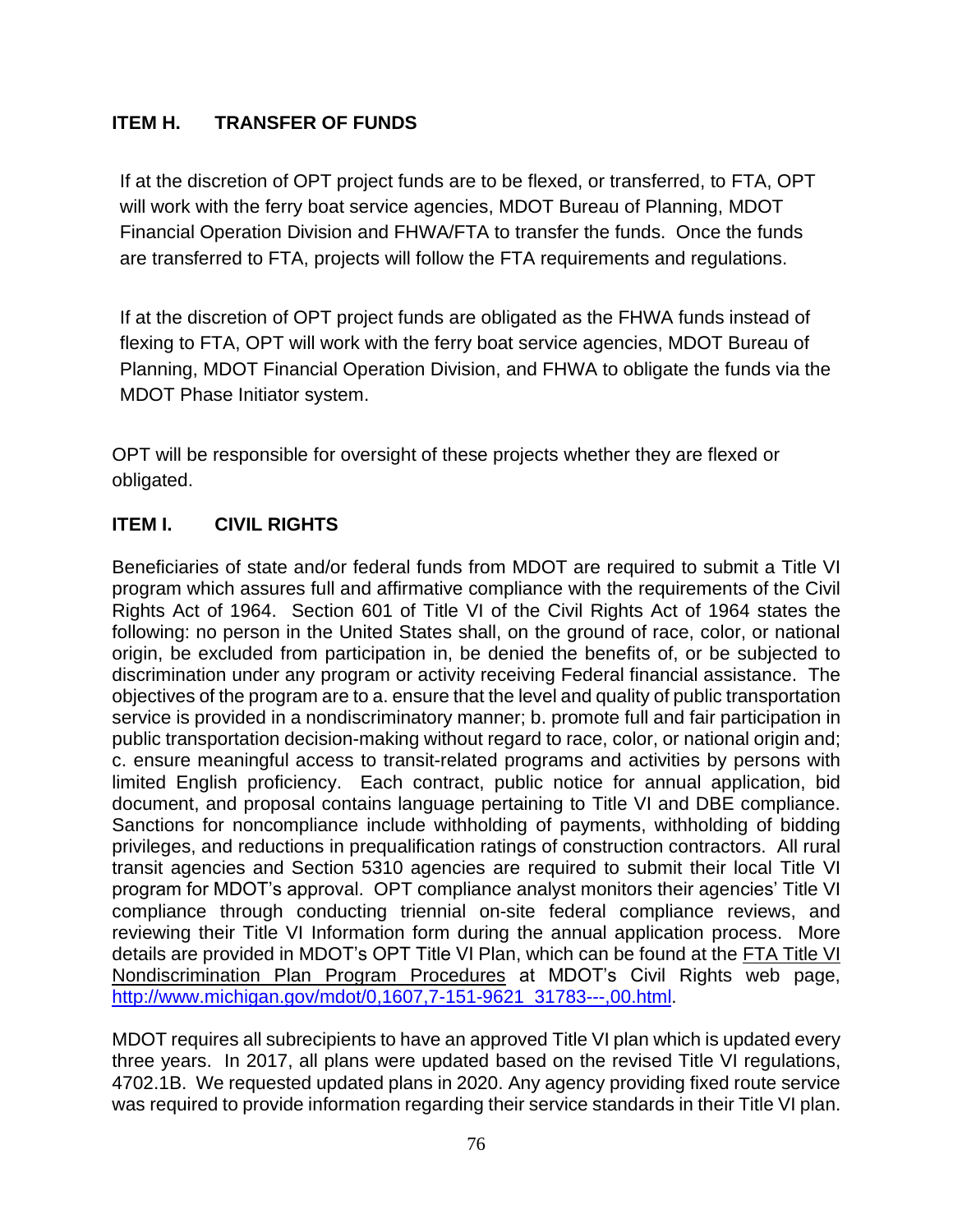MDOT has established and implemented a Disadvantaged Business Enterprise (DBE) program which requires recipients that receive federal funds to follow the requirements of 49 CFR, Part 26, as below:

The recipient shall not discriminate based on race, color, national origin, or sex in the award and performance of any DOT-assisted contract or in the administration of its DBE program or the requirements 49 CFR part 26. The recipient shall take all necessary and reasonable steps under 49 CFR part 26 to ensure nondiscrimination in the award and administration of DOT-assisted contracts. Implementation of this program is a legal obligation and failure to carry out its terms shall be treated as a violation of this agreement. Upon notification to the recipient of its failure to carry out its approved program, the Department may impose sanctions as provided for under 49 CFR part 26 and may, in appropriate cases, refer the matter for enforcement under 18 U.S.C. 1001 and/or the Program Fraud Civil Remedies Act of 1986 (31 U.S.C. 3801 et seq.).

(b) Each contract you sign with a contractor (and each subcontract the prime contractor signs with a subcontractor) must include the following assurance:

The contractor, sub recipient or subcontractor shall not discriminate based on race, color, national origin, or sex in the performance of this contract. The contractor shall carry out applicable requirements of 49 CFR part 26 in the award and administration of DOTassisted contracts. Failure by the contractor to carry out these requirements is a material breach of this contract, which may result in the termination of this contract or such other remedy as the recipient deems appropriate, which may include, but is not limited to:

- (1) Withholding monthly progress payments;
- (2) Assessing sanctions;
- (3) Liquidated damages; and/or
- (4) Disqualifying the contractor from future bidding as non-responsible.

Additionally, as required by 49 CFR, Part 26, MDOT has established both overall goals and contract goals in the DBE program to ensure that DBEs have the maximum opportunity to participate in contracts funded in whole, or in part, with federal funds. The program is available at [http://www.michigan.gov/mdotdbe,](http://www.michigan.gov/mdotdbe) by clicking on the [2019](http://www.michigan.gov/documents/mdot/MDOT_FY12_PROGRAM_PROC_FINAL_393921_7.pdf?20140506112413) DBE [Program Procedures](http://www.michigan.gov/documents/mdot/MDOT_FY12_PROGRAM_PROC_FINAL_393921_7.pdf?20140506112413) in the body of the web page.

Each transit agency is required to submit triennial goals for their agency and to report semi-annually on their DBE Commitments/Awards and Payments. This report includes purchases and final payments made during the reporting period. The report does not include purchases of land, transit vehicles, employee salaries or building utility payments. MDOT then reports the compiled information to FTA as is required by regulation.

#### **ITEM J. MAINTENANCE**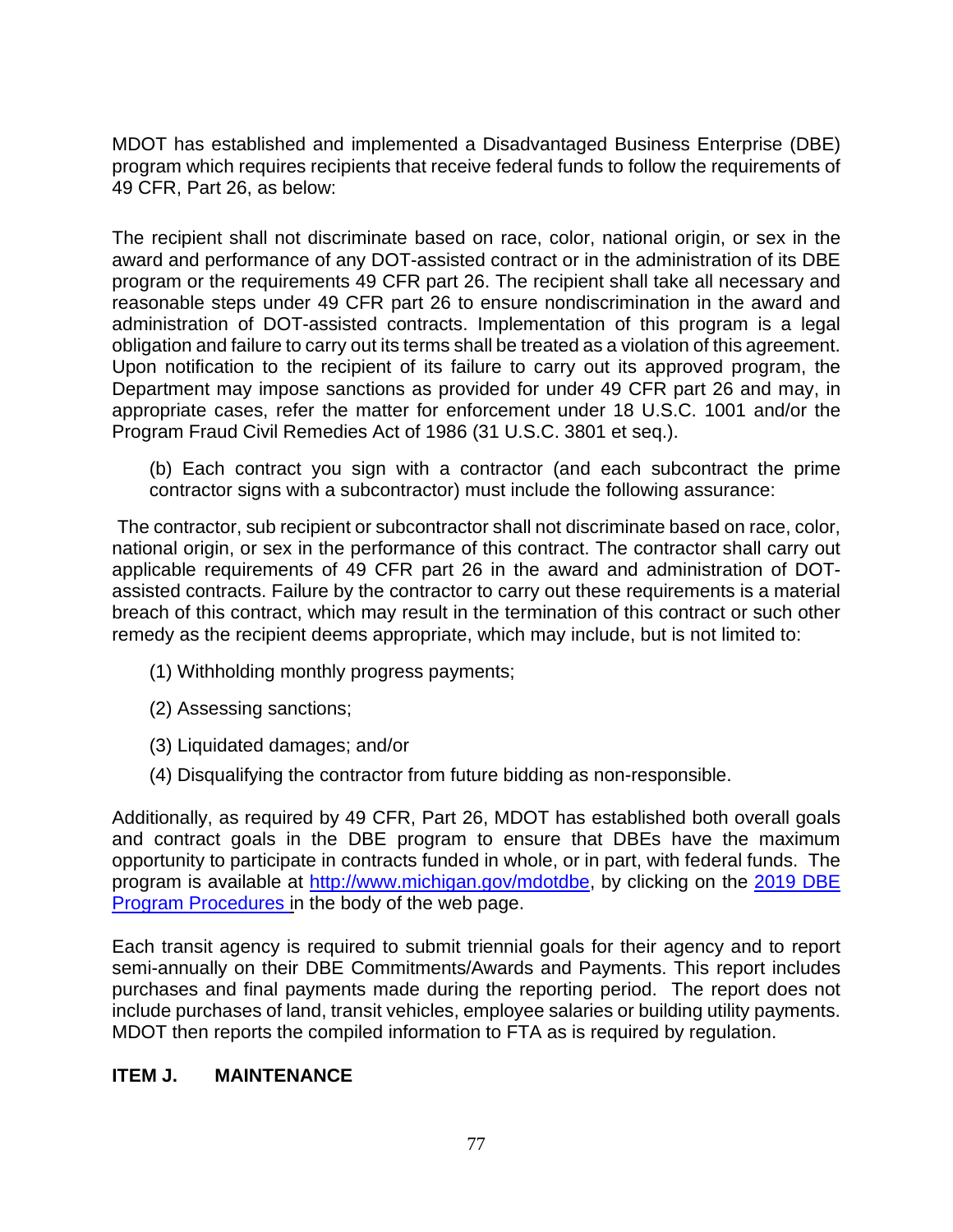The ferry boat service agencies are required under its master agreement with MDOT to maintain ferry boat, equipment and facilities procured with state and/or federal funds for the useful life of the item.

Ferry boat maintenance must comply with manufacturers' recommendations regarding service and service intervals. Agencies are required to submit a vessel maintenance plan to OPT for review and approval. OPT's compliance analyst conducts triennial on-site reviews of each transit agency's vessel maintenance program to ensure compliance with their approved plan. During this review, the analyst selects a random sample of the agency's vessel and conducts visual vessel inspections along with a review of the vessel's maintenance records. The analyst also uses a checklist to monitor the maintenance of vessel accessibility features during field visits.

If federal funds were used to construct or make improvements to a ferry boat facility, the agency is required to submit a facility maintenance plan to OPT for review and approval. OPT's compliance analyst conducts triennial on-site compliance reviews and monitors the implementation of the facility maintenance plan along with a physical evaluation of the facility.

All equipment over \$5,000 must be reported in the Public Transit Management System (PTMS). As required under the master agreement agencies must use equipment purchased with federal or state funds for the provision of public transportation service for the duration of its useful life and maintained in accordance with manufacturer recommendations. The compliance analyst uses a checklist to monitor equipment use during field visits as well as the condition of the equipment.

# **ITEM K. SECTION 504 AND ADA REPORTING**

MDOT has the following methods in place to comply with Section 504 and ADA reporting:

1. All state-supported, line-haul public transportation vehicles must be accessible to wheelchair users. In addition, local seniors and individuals with disabilities accessibility plans are required by the state for all public transportation systems providing demand-responsive service. The state requirements of Section 10e(18) of Act 51 of PA of 1951, as amended, are incorporated with the federal requirements under 49 CFR, Part 27. Each agency that receives funds from Act 51 are required to annually submit a plan which describes how they do or will supply service to seniors and individuals with disabilities equal to the level of service supplied to other segments of the public. The local plans will be reviewed by a Local Advisory Council comprised of individuals with disabilities, seniors, human service agencies, and others who have an interest in public transportation services, along with a public hearing review. All rural agencies have prepared a complete coordination plan and have submitted them to the state. The plans are updated each year and submitted with the state and federal application.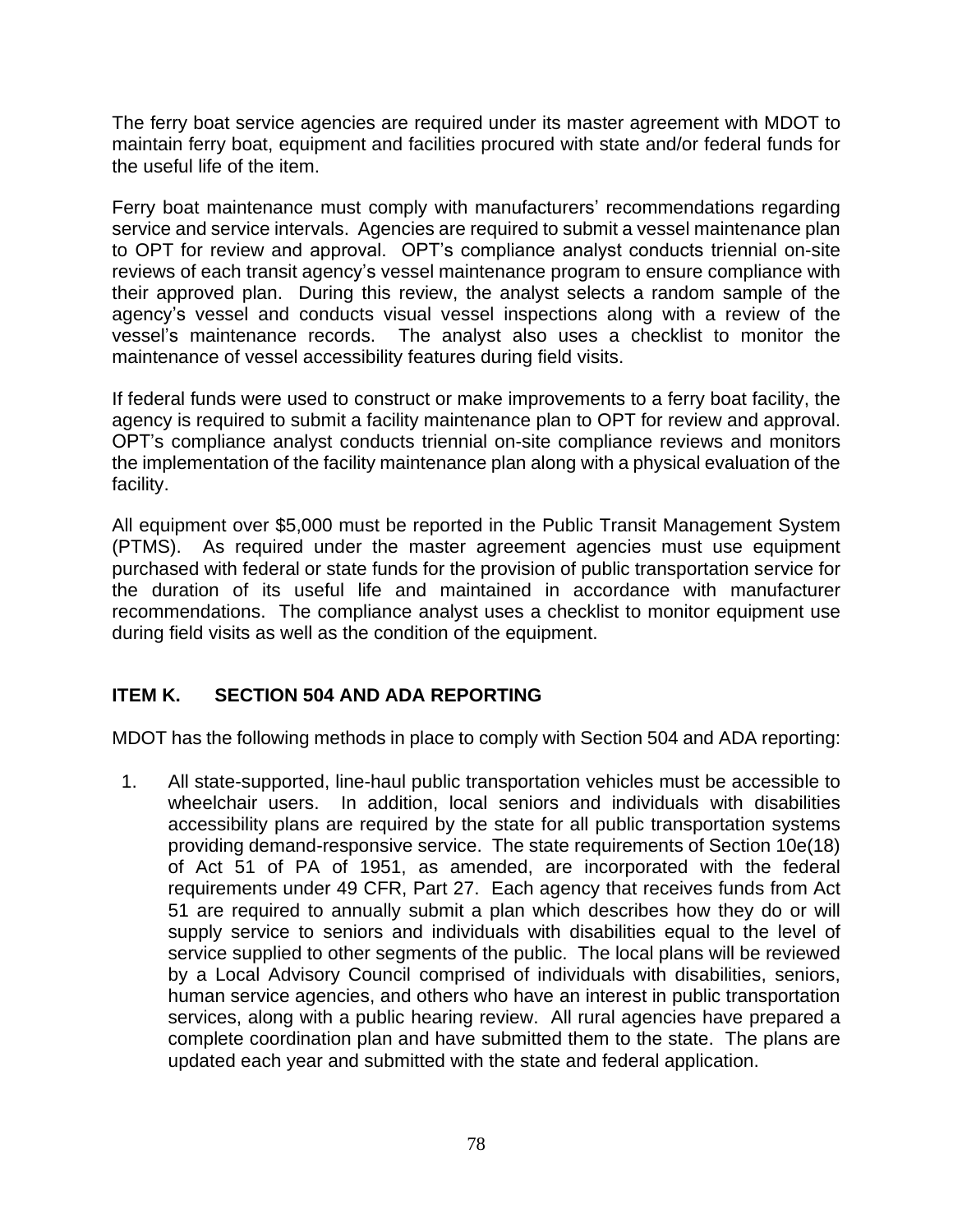- 2. All state application requests per Section 10e(6) of Act 51 of PA of 1951, as amended, are subject to public notice and the application must be available for public review for a period of 30 days.
- 3. Per Americans with Disabilities Act of 1990 (ADA) requirements, each applicant must certify that the demand-response service offered to individuals with disabilities, including persons 65 years of age or older, and users of wheelchairs, is equivalent to the level and quality of service offered to individuals without disabilities.
- 4. OPT monitors vehicles for the maintenance of ADA accessible features under the Vehicle Maintenance Monitoring Program. The OPT's Compliance Analyst also uses a compliance checklist to do triennial monitoring of the transit agencies.
- 5. Titles II and III of the American with Disabilities Act of 1990 (ADA) provide that no entity shall discriminate against an individual with a disability in connection with the provision of transportation service. The law sets forth specific requirements for vehicle and facility accessibility and the provision of service. OPT monitors subrecipient's compliance with ADA requirements during the triennial review.

### **ITEM L. PROGRAM MANAGEMENT**

#### **Procurement**

Procurement can be conducted directly by the subrecipient or through MDOTs state extended purchasing program. OPT supplies subrecipients with guidelines outlining all federal and state requirements for procurements. OPT reviews procurements for all federally required clauses and assurance that subrecipients provide for full and open competition. The use of an in-state or local preference clause is not allowed. OPT requires that subrecipients follow the Brooks Act for all architectural and engineering procurements that lead to construction.

For procurements greater than \$10,000 and less than \$250,000, OPT requires that subrecipients document competitive quotations or issue invitations for bids (IFB) or Request for Proposals (RFP) depending on the type of procurement. For procurements of \$250,000 or greater, agencies must issue IFBs or RFPs. OPT will review and approve all IFBs and RFPs if the federal funds flow through OPT. OPT will also review and approve all third party contracts of \$25,000 or greater unless the agency is certified according to STC Policy.

#### **Financial Management**

MDOT enters a contract with the local transit operator and ferry boat service agencies that specifies the obligations of both parties and sets a maximum amount of reimbursement of Section 70 FBP funds. The contract also stipulates that the State of Michigan and FTA have the authority to audit the records and operations of the agency.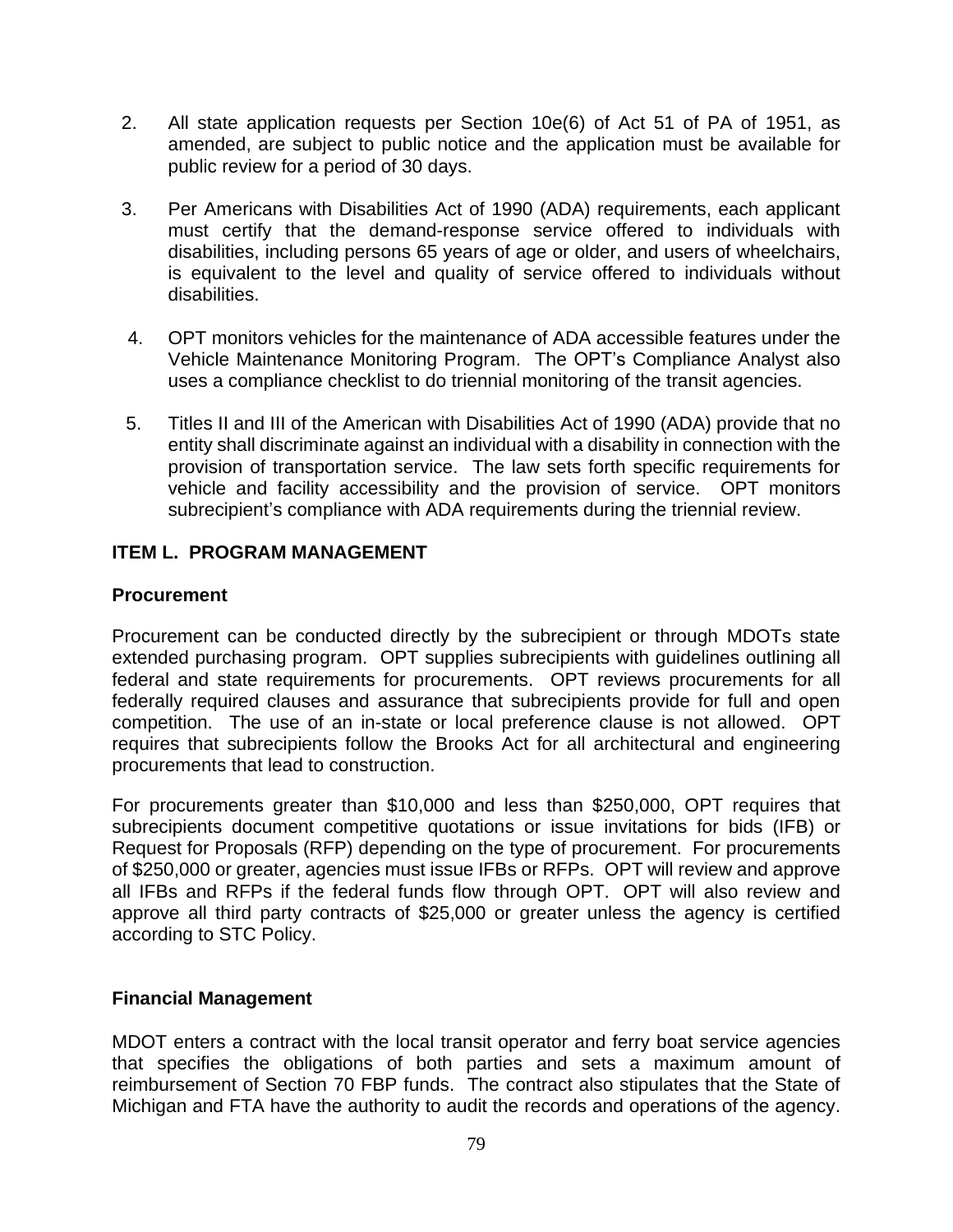Payments are made to the agency using state funds and then MDOT requests reimbursement from FTA.

#### **Property Management**

Asset inventories are included in an agency's annual compliance audit and auditors review and update the inventories. MDOT's contract with the agency states that facility/equipment must be used for public transportation and the agency must notify the project manager if the facility/equipment is being disposed. Agencies are required to enter all equipment and vessels purchased with federal or state funds and facilities constructed or improved with federal or state funds in PTMS. Project managers review this information in PTMS when payments are requested and during the triennial review. Facilities may only be built or renovated after obtaining a categorical exclusion or conducting an environmental impact study (See Item R). MDOT requires adequate maintenance procedures are implemented to protect state and federally funded facilities. The compliance checklist includes a section on facilities.

#### **Vessel Use**

Subrecipients are allowed to use vessels only for the intended purpose under the original agreement. Agencies update the vessel inventory in PTMS when vessel(s) are purchased, and project managers review the inventory when processing payments and during the annual application process.

#### **Maintenance and Disposition**

Contract requires agencies to maintain vessel and facilities procured with state and/or federal funds for the useful life of the item.

Vessel maintenance must comply with manufacturers' recommendations regarding service and service intervals. Agencies are required to submit a vessel maintenance plan to OPT for review and approval. The compliance analyst from OPT conducts triennial onsite reviews of each transit agency's vehicle maintenance program to ensure compliance with their approved plan. During this review, the compliance analyst selects a random sample of the agency's vessel and conducts visual vessel inspections along with a review of the vessel's maintenance records. The compliance analyst also uses a checklist to monitor the maintenance of vessel accessibility features during the field visits as well as the condition of federal and state funded facilities/docks.

If federal funds were used to construct or make improvements to a ferry boat/multi-modal facility, the agency is required to submit a facility maintenance plan to OPT for review and approval. The compliance analyst from OPT conducts triennial on-site compliance review s and monitors the implementation of the facility maintenance plan.

All equipment over \$5,000 must be reported in PTMS. Equipment is required by contract to be used for the provision of public transportation service for the duration of its useful life and maintained in accordance with manufacturer recommendations. The compliance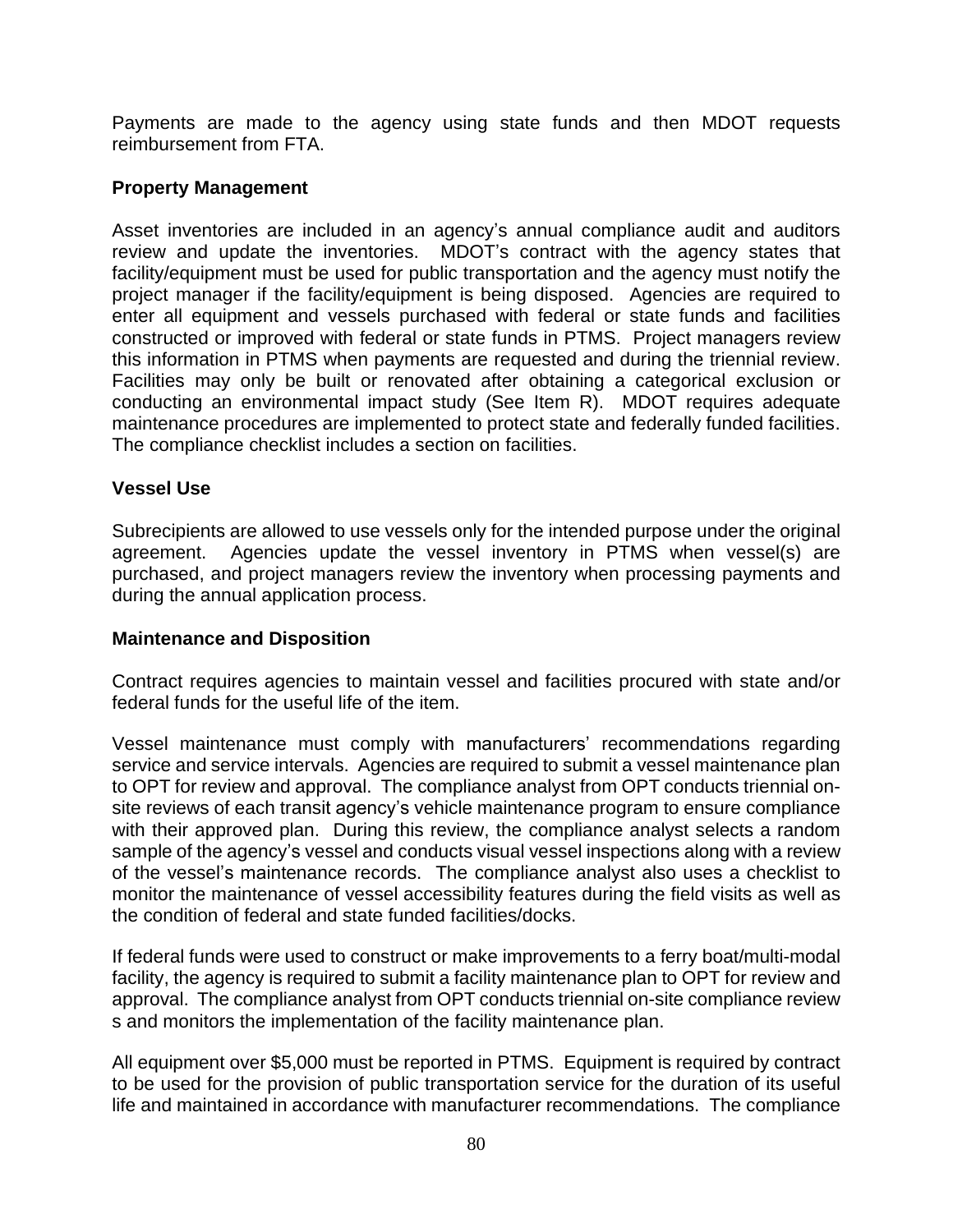analyst from OPT uses a checklist to monitor the equipment use during their field visits as well as the condition of the equipment.

After the vessel or equipment has met its useful life, the ferry boat service agency submits a request to their project manager to dispose of the property. Once the project managers have made a determination that the property has met its useful life, they notify the agency to dispose of the equipment following specific guidance. The equipment is recorded in PTMS as disposed. If the property was sold the amount received and date disposed is also recorded in PTMS. The amount received is also recorded in PTMS when the agency submits their quarterly operating assistance report (OAR). The project manager compares the amount on the OAR with the amount recorded for the disposed item in PTMS.

### **Accounting Systems**

MDOT maintains a financial management system of financial reporting, accounting records, internal controls, and budget controls subject to standards specified in state laws.

SIGMA is the State's means for implementation and operation of a fully integrated automated financial management system for the State of Michigan.

C-TRAK tracks and maintains information about OPT contracts, contract amendments, authorizations, authorization revisions, subcontracts, and vendors. It provides access to and maintenance of data and some pre-defined reports.

#### **Audit and Close-Out**

Each agency's expenses are audited annually by a Certified Public Accountant and/or MDOT's Commission Audit. Final close-out is performed using actual audited amounts. OPT staff performs audit citation follow-up.

Eligible expenses are determined by the Office of Management and Budget Super Circular, 2 CFR Par 200, Uniform Administrative Requirements, Cost Principles, and Audit Requirements for Federal Awards and MDOT's Local Public Transit Revenue and Expense Manual.

#### **Subrecipient, Project Oversight and Reporting**

Section 10e(18) of Act 51 of PA of 1951, as amended, requires each agency to provide detailed data on service to seniors and individuals with disabilities, particularly those requiring a wheelchair lift.

OPT compliance analyst completes triennial compliance checklists for all agencies. Project managers make site visits when assistance is needed and provide regular feedback to the operator of the system.

#### **Cost-effectiveness/Service Standards**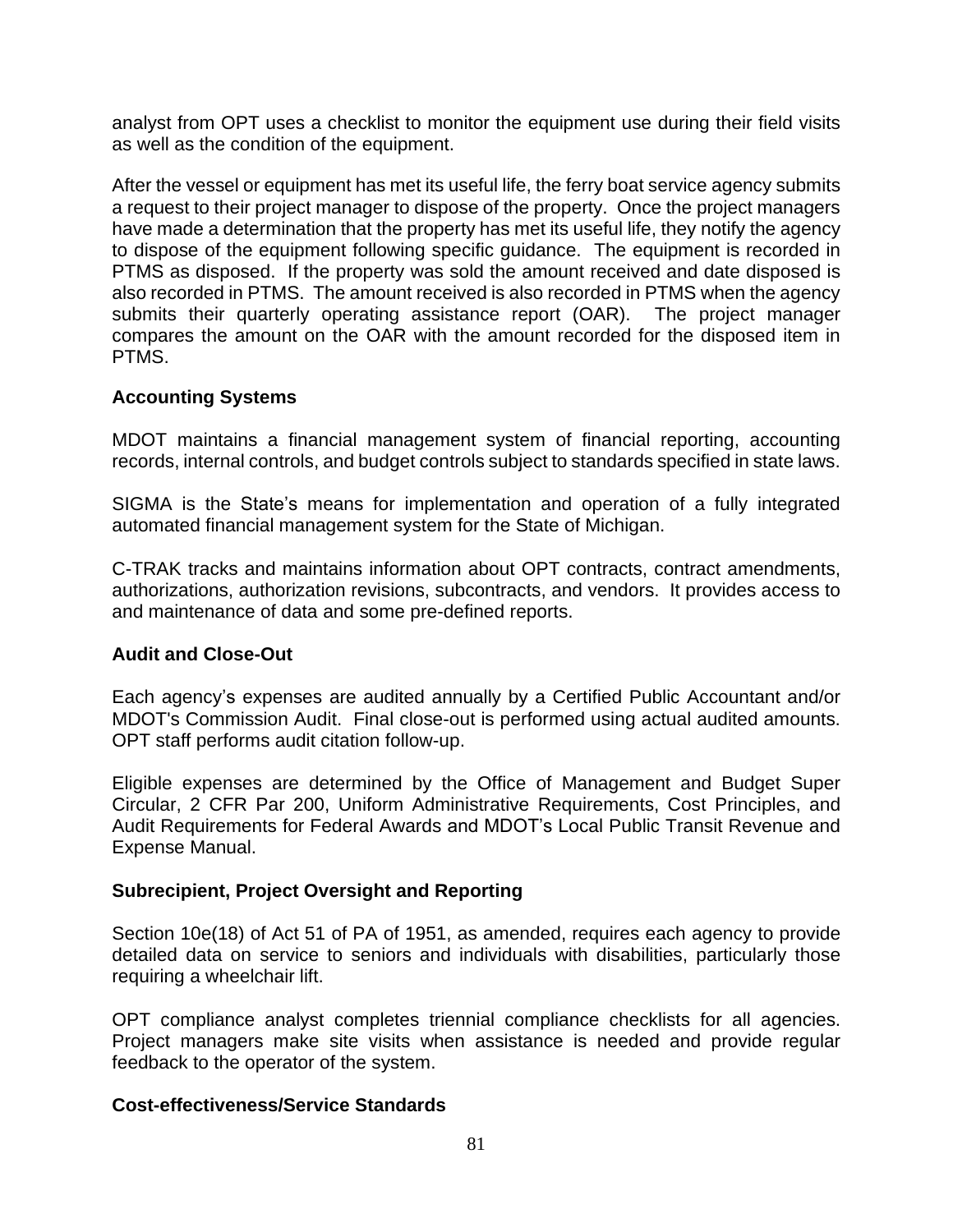Currently there are no agencies leasing equipment. Before leasing, the agency will need to determine and document that a lease is more cost-effective than purchasing the equipment.

# **ITEM M. OTHER PROVISIONS**

Section 70 FBP subrecipients must comply with other federal regulations and include them in their subcontracts when applicable. These include, but not limited to: Buy America; pre-award and post-delivery audit, drug and alcohol testing, and environmental protection for construction projects not subject to a general waiver.

# **Buy America**

The Buy America requirements apply to construction contracts and acquisition of goods or rolling stock valued at more than \$150,000. The requirements flow down from Section 5339 subrecipients to first tier contractors, who are responsible for ensuring that lower tier contractors and subcontractors comply. A Buy America clause is included in all Section 5339 subrecipient agreements and third-party contracts. OPT monitors for compliance.

The pre-award and post-delivery audit requirements apply to the acquisition of rolling stock. A clause is included in all subrecipient agreements and third-party contracts. The agency submits post award documents when requesting payment for a vehicle.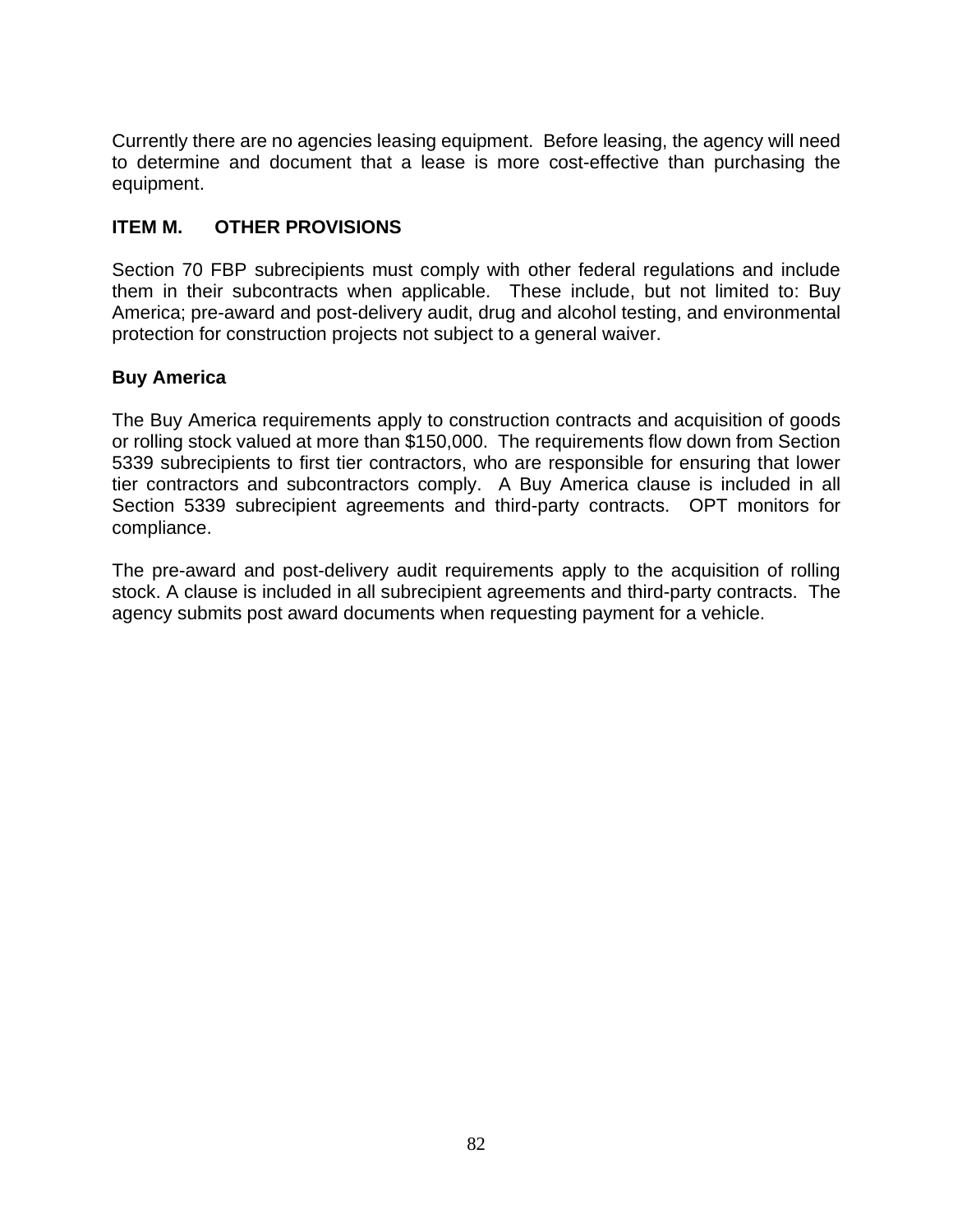### **Drug and Alcohol Testing**

Anyone who performs a safety-sensitive function for the subrecipient is required to comply with Drug and Alcohol testing requirements unless the contract is for maintenance services. Maintenance contractors and subcontractors for Section 5339 subrecipients are not subject to the rules.

Section 5339 subrecipients must establish and implement a drug and alcohol testing program that complies with 49 CFR Part 655, produce any documentation necessary to establish its compliance, and permit any authorized representative of US DOT or MDOT to inspect the facilities and records associated with the implementation of the drug and alcohol testing program and review the testing process. Each subrecipient must certify to MDOT its compliance with Part 655 each during the annual application process. Drug and alcohol testing clauses are included in all Section 5339 subrecipient agreements and third-party contracts. OPT has developed a monitoring program.

Most of the Section 5339 subrecipients belong to the MDOT Transit Drug and Alcohol Consortium. An external third-party consultant administers this consortium. OPT works with the drug consortia administrators as well as the individual Section 5339 subrecipients to ensure full compliance with drug and alcohol testing regulations.

The compliance analyst uses a compliance checklist to conduct a triennial review of the transit agencies drug and alcohol program. We also have one staff member assigned directly to drug and alcohol compliance to provide technical support to agencies. MDOT has a two-year contract with a consultant to provide annual drug and alcohol training.

#### **Environmental Protection**

Proposed projects are reviewed to determine their affect, if any, on the environment. Most capital projects under 5339 are "categorical exclusions" involving the acquisition of vehicles and vehicle related equipment. When 5339 funds are combined with 5339 funds, some projects may have an environmental impact. MDOT follows all environmental regulations. There are several categories of projects:

a. "Categorical Exclusions." Many projects and activities assisted with bus and bus related category funds normally do not involve significant environmental impacts. The joint FHWA/FTA environmental regulations use the term "categorical exclusions" (CEs) to describe those projects that are categorically excluded from the requirement to prepare an environmental document [environmental assessment (EA) or environmental impact statement (EIS)]. In February 2013, FTA published new CEs tailored specifically to transit projects to provide a more straightforward and efficient environmental review process. Under the new regulations, Section [771.118\(c\)](https://www.transit.dot.gov/sites/fta.dot.gov/files/docs/Section%20118%20Guidance-June%202016.pdf) (below) is reserved exclusively for FTA actions. In accordance with the regulations, bus, and bus-related projects that are predetermined to be categorical exclusions include: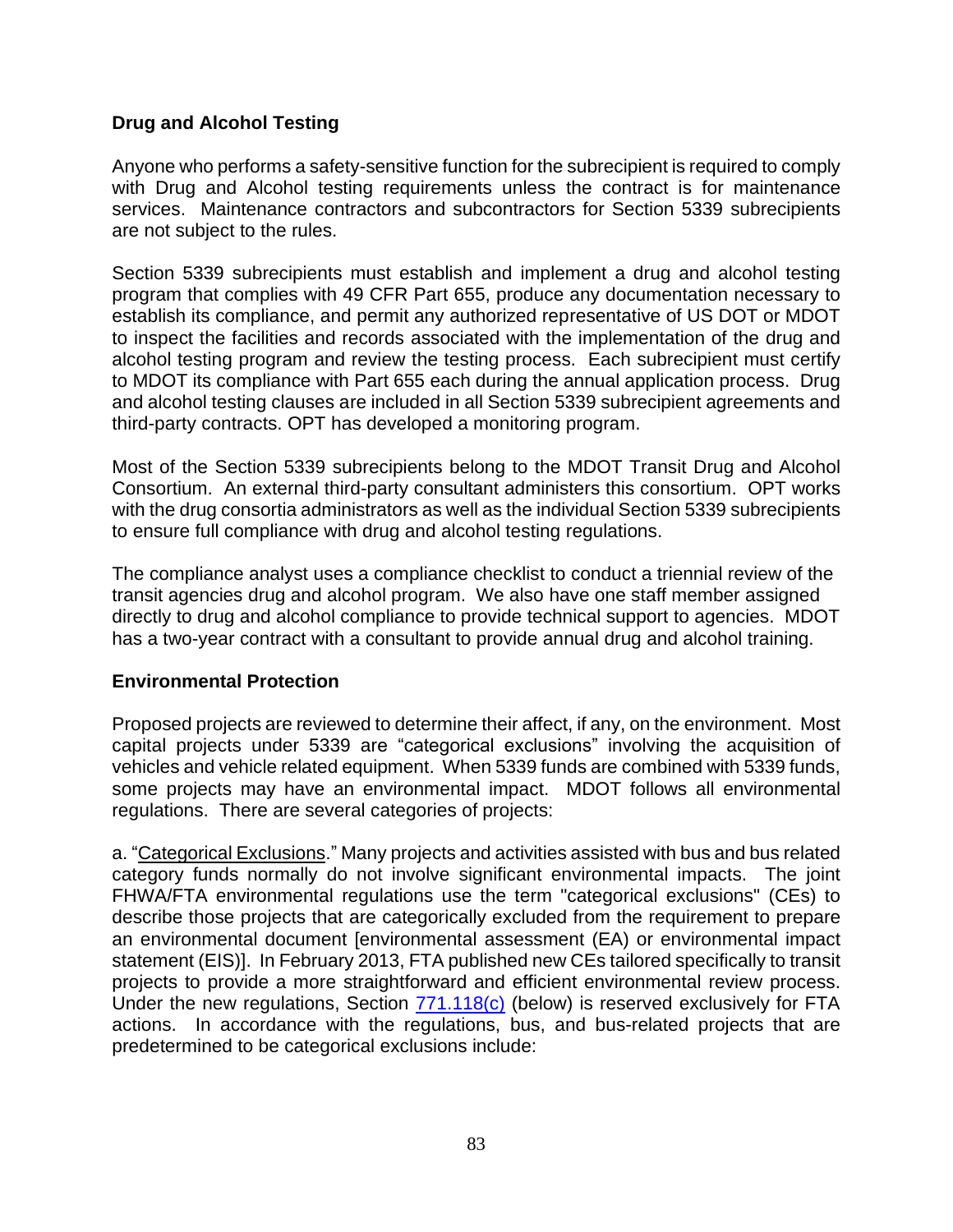# **Section 771.118(c)**

- (1) Utility and similar appurtenance action
- (2) Pedestrian or bicycle action
- (3) Environmental mitigation or stewardship activity
- (4) Planning and administrative activity
- (5) Action promoting safety, security, accessibility
- (6) Acquisition, transfer of real property interest
- (7) Acquisition, maintenance of vehicles/equipment
- (8) Maintenance, rehab, reconstruction of facilities
- (9) Assembly or construction of facilities
- (10) Joint development of facilities
- (11) Emergency recovery actions
- (12) Action within Existing Operational Right-of-Way
- (13) Action with Limited Federal Funding

# **Section 771.118(d)**

- (1) Highway modernization
- (2) Bridge replacement or rail grade separation
- (3) Hardship or protective property acquisition
- (4) Acquisition of right-of-way
- (5) Reserved
- (6) Facility modernization

Experience has shown that many construction projects can be built and operated without causing significant impacts if they are carefully sited in areas with compatible, non-residential land use where the primary access roads are adequate to handle the additional bus traffic. FTA may approve the designation of these construction projects as categorical exclusions if the grant applicant provides documentation which clearly demonstrates that the conditions stated above are met and that no significant adverse effects will result.

b. Projects That May Have an Environmental Impact. Projects that significantly affect the environment require an EIS. The following are examples of projects that normally require an EIS: (1) A new controlled access freeway; (2) A highway project of four or more lanes on a new location; (3) New construction or extension of fixed transit facilities (e.g., rapid rail, light rail, commuter rail, bus rapid transit that will not be located within an existing transportation right-of-way) and; (4) New construction or extension of a separate roadway for buses or high occupancy vehicles not located within an existing highway facility. Most of the projects in which our subrecipients have been involved are outlined at Item (3) above. For these projects, our subrecipients have prepared environmental documentation with appropriate technical analysis to support a categorical exclusion, as applicable. So far, no EIS actions have been required for the projects in our grant applications.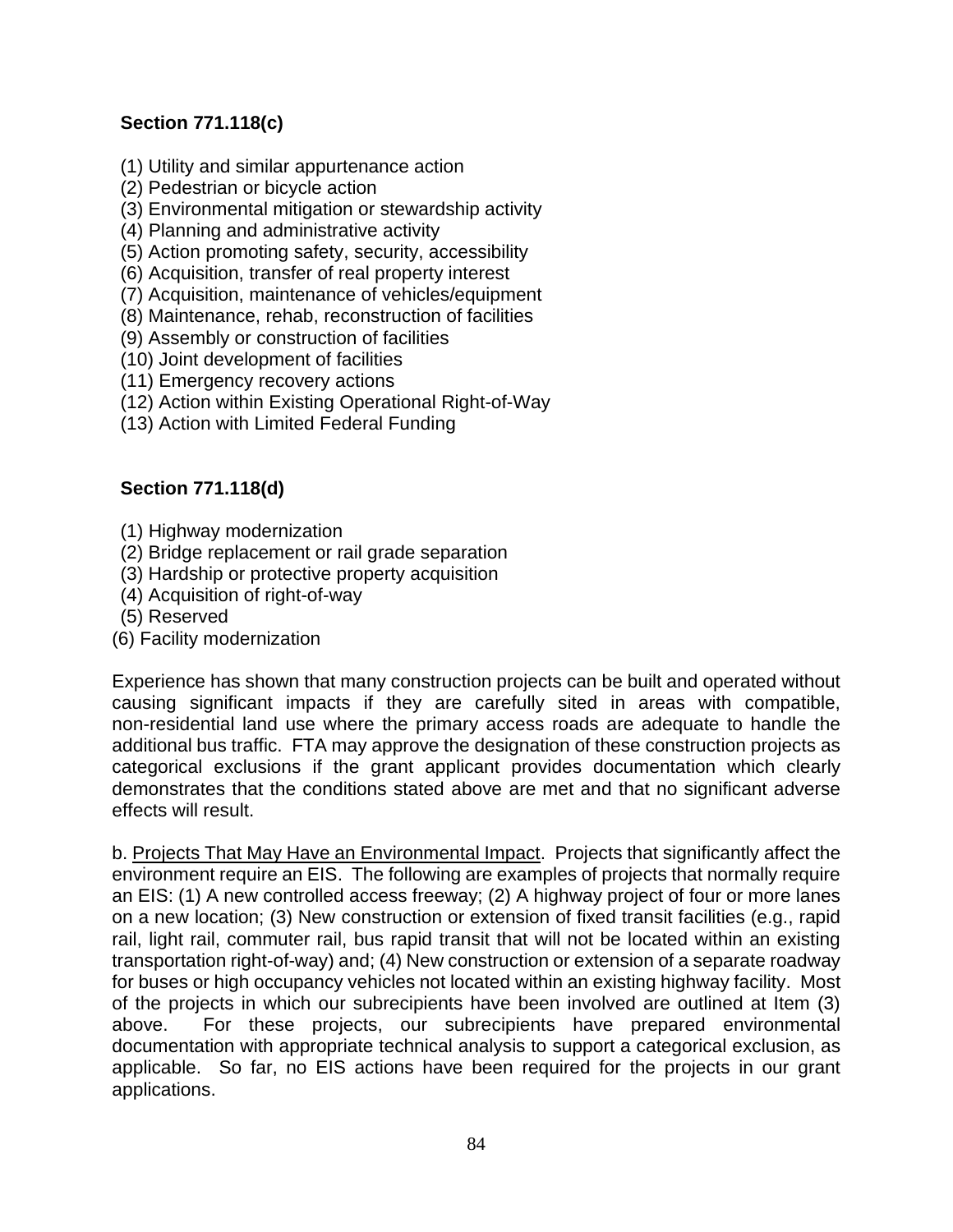c. Projects That Require an Environmental Assessment. The grant applicant must prepare an EA for any project that is not a CE and does not clearly require the preparation of an EIS. An EA documents the impacts of the proposed project and considers alternatives to the proposed site or design and is subject to public comment. FTA will review the EA and any public hearing comments and other comments received regarding the EA. A finding of no significant impact (FONSI), depending on the scope and magnitude of the probable environmental impacts, will be made by FTA.

FTA is not permitted to provide federal assistance to support a project requiring an EA or an EIS until they have completed the environmental review process and determined either that the project qualifies for a FONSI or that the final EIS supports a Federal grant for the project.

To date, no projects in our grant applications have been determined by FTA to qualify for a FONSI.

# **Lobbying Restrictions**

Agencies applying for federal assistance exceeding \$100,000, must certify annually that no federal appropriated funds have been paid or will be paid, on their behalf, to influence or attempt to influence anyone pertaining to the award, continuation, or modification of federal assistance. If funds other than federal appropriated funds have been used for this purpose, the agency is instructed to complete the Standard Form-LLL, "Disclosure Form to Report Lobbying."

# **Section 5333(b)**

All agencies must submit a certification to MDOT with their annual applications accepting the terms and conditions of the Special Section 5333(b) Warranty as well as a list of unions representing their employees. They must also include a list of all other transportation providers in the agency's service area and their unions.

#### **School Bus Operations**

Agencies are instructed that they must comply with this rule. They sign an annual certification with their applications that they will engage in school transportation operations only to the extent permitted by an exception provided by 49 U.S.C. 5323(f).

#### **Monitoring Compliance by Subrecipients**

OPT has one full-time employee who conducts triennial reviews for all subrecipients. We use checklists for each area being reviewed, such as Charter, School Service, ADA, Drug and Alcohol, facility and equipment, Title VI, and Procurement. We also review vehicle maintenance records for compliance. OPT project managers provide technical assistance to transit agencies to ensure compliance with all federal and state regulations.